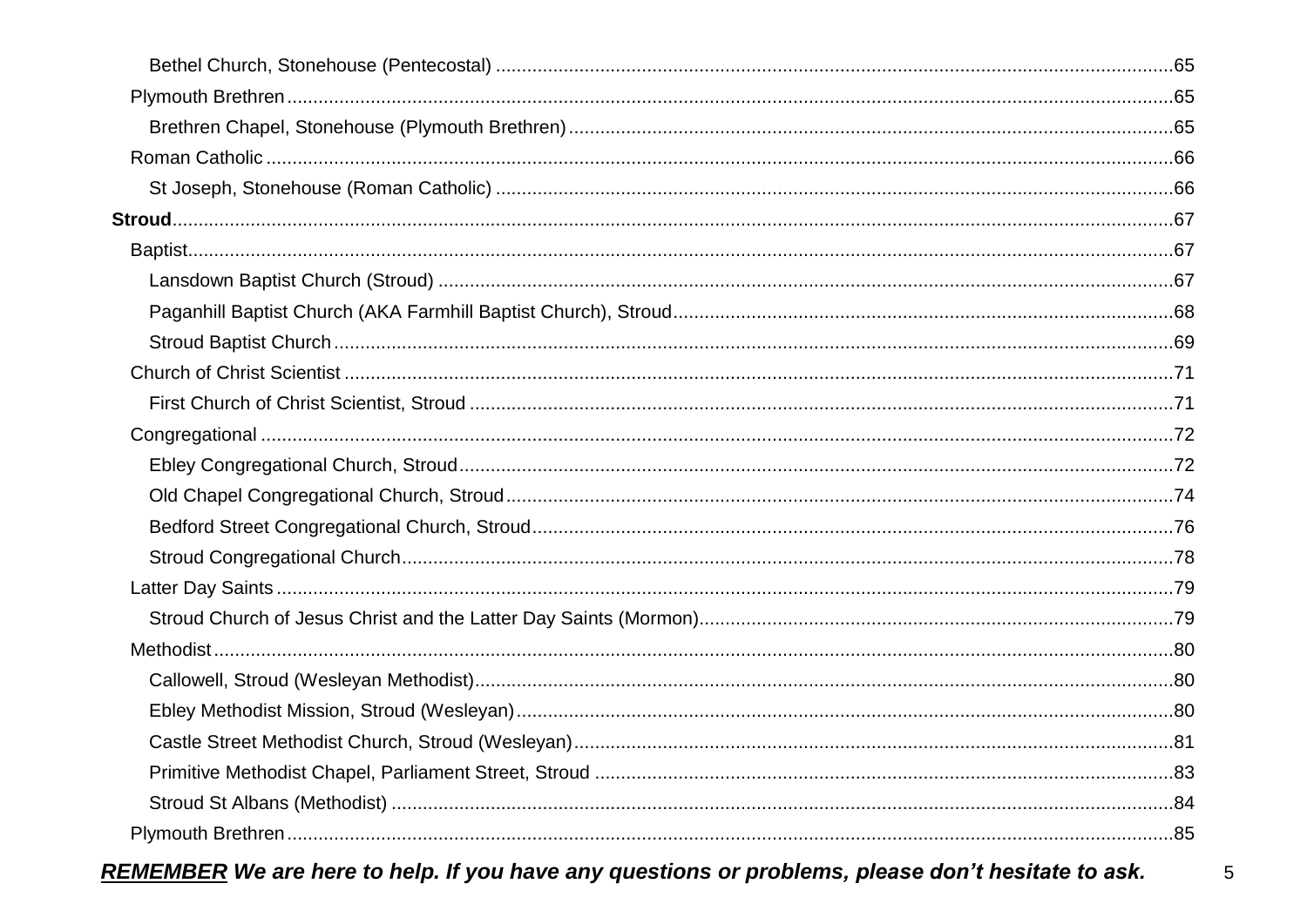$6\phantom{1}6$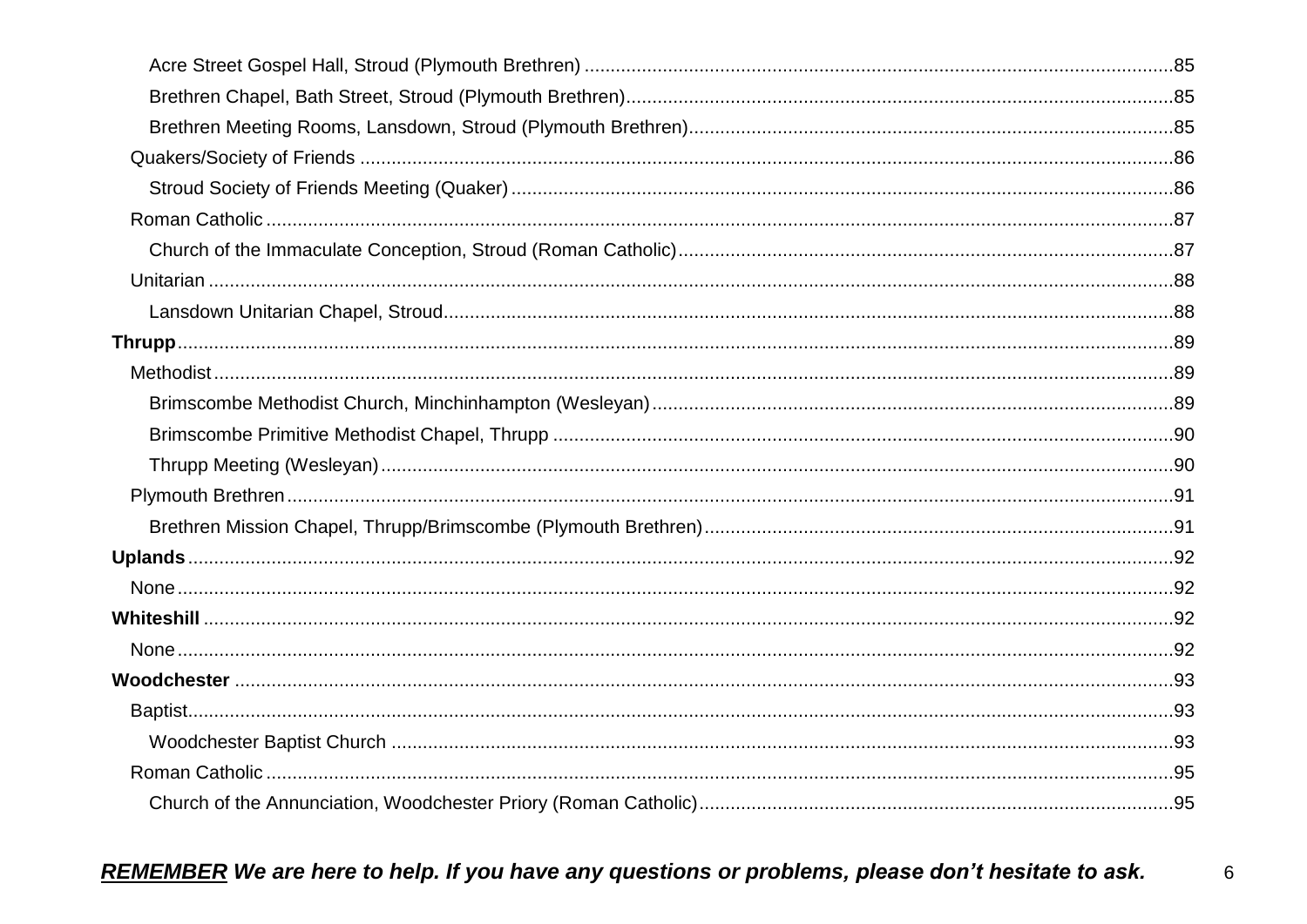# <span id="page-6-0"></span>**Avening**

# <span id="page-6-1"></span>**Baptist**

## <span id="page-6-2"></span>**Avening Baptist Chapel**

There was allegedly a Baptist Chapel in Avening in the early 1700s however no record of this has been found other than a short note in the records of the Shortwood Baptist Church. This chapel was built in 1805 by former members of the Shortwood Baptist Church in Nailsworth. The chapel saw only occasional preaching until 1818 when the congregation had grown enough to warrant regular preaching and the church separated from Shortwood. By 1851 there was a congregation of 120. Revd Webley was minister at the chapel between 1826 and 1863. The chapel was part of the Stroud District Free Church Council. In 1972 the church had no settled minister and only 10 members. The church had closed by the year 2000, when an application for change of use was made.

**No registers for Avening Baptist Church have been deposited.**

**However the following items may be of interest.**

| <b>Minutes</b>              | D5717/1/1                          | Deacons' meetings 1927-35 then church council meetings 1935-52                                                    |  |
|-----------------------------|------------------------------------|-------------------------------------------------------------------------------------------------------------------|--|
| <b>History</b>              | D2827/2/1                          | Kings Stanley Baptist Church Book - notes (at end reversed) include a history of Avening<br><b>Baptist Church</b> |  |
|                             | RR293.17GS                         | Free churchman. Includes historical notes on Avening chapel, 1826-1904                                            |  |
| <b>Other Sources to try</b> |                                    |                                                                                                                   |  |
| <b>Related Collections</b>  | See D5717 for full list of records |                                                                                                                   |  |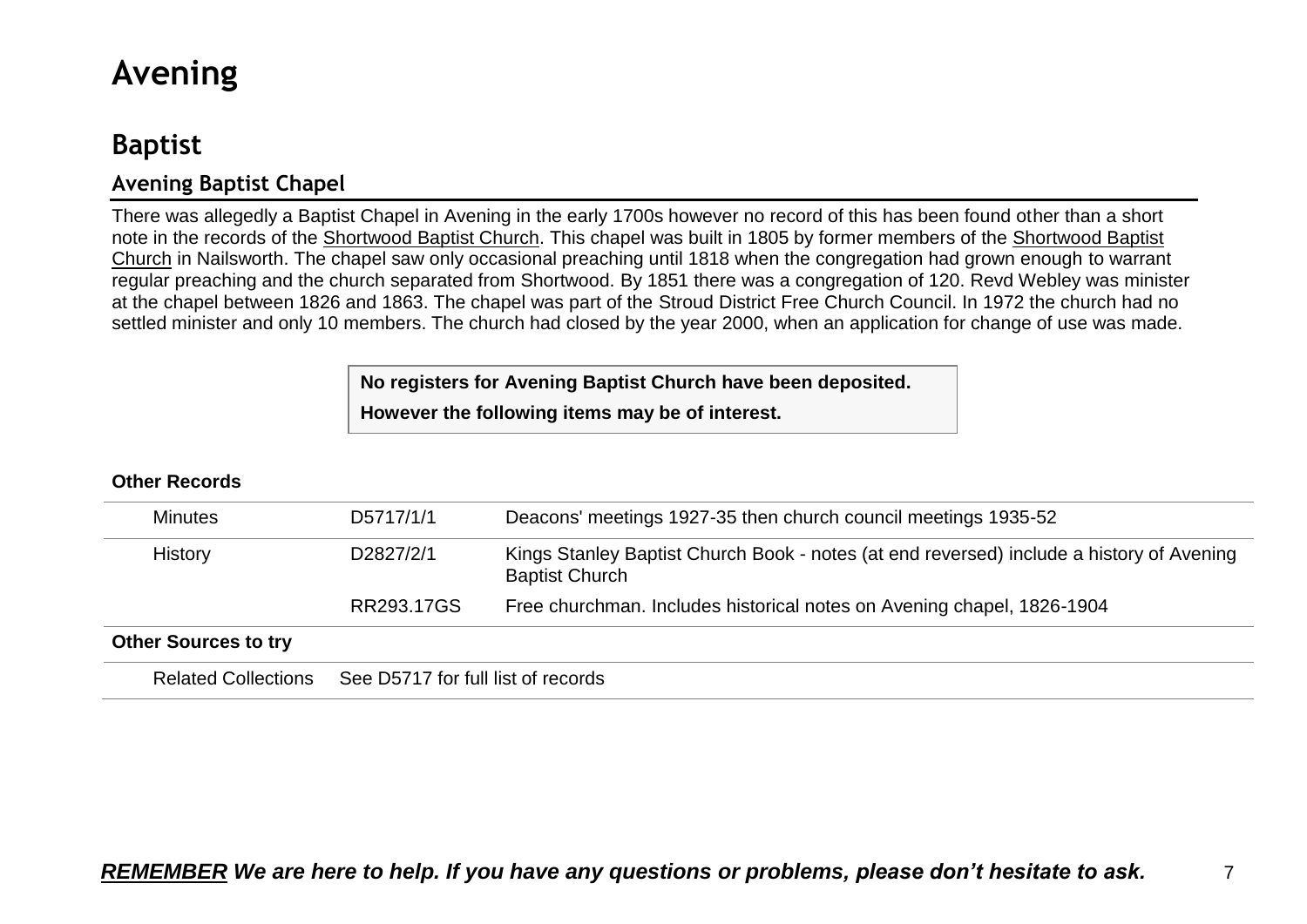# <span id="page-7-0"></span>**Bisley**

# <span id="page-7-1"></span>**Baptist**

## <span id="page-7-2"></span>**Eastcombe Baptist Chapel, Bisley (Baptist)**

The Baptist Chapel in Eastcombe was built in 1801; however non-conformists have met there since 1742. The chapel was built under the control of Thomas Williams. Henry Hawkins, a later minister registered a building for worship in Tunley and other surrounding parishes in 1817. In 1823 Hawkins moved to help found the Stroud Baptist Church. In 1851 the chapel had a congregation of over 400 people. A new chapel was built in 1876. By 1972 the congregation had fallen to around 12 and the minister was only part time. (Taken from the VCH vol. XI pg. 37)

For a history of the church up to 1900 see: **<http://www.genuki.org.uk/big/eng/GLS/Eastcombe/ebc-notes.html>**.

**The following table contains the references to registers of Eastcombe Baptist Church.**

**There is also a list of other major sources relating to the church, which may be of interest.**

| <b>Baptisms/</b><br><b>Births</b> | <b>Marriages</b> | <b>Burials</b> | <b>Church Roll</b> | <b>Microfilm Reference</b> | <b>Original Register</b> |
|-----------------------------------|------------------|----------------|--------------------|----------------------------|--------------------------|
| 1797-1824                         |                  |                |                    | MF1261                     |                          |

#### **Other Sources to try**

| <b>Related Collections</b> | See also GPS/47/80 Photograph of Eastcombe Baptist Chapel deacons                                                 |
|----------------------------|-------------------------------------------------------------------------------------------------------------------|
|                            | See also D2490/1 Deeds Eastcombe Baptist Chapel 1728-1800                                                         |
| Transcripts                | See http://genuki.org.uk/big/eng/GLS/Eastcombe/ for transcripts of Marriages 1837-1952 and Burials 1806-<br>1970. |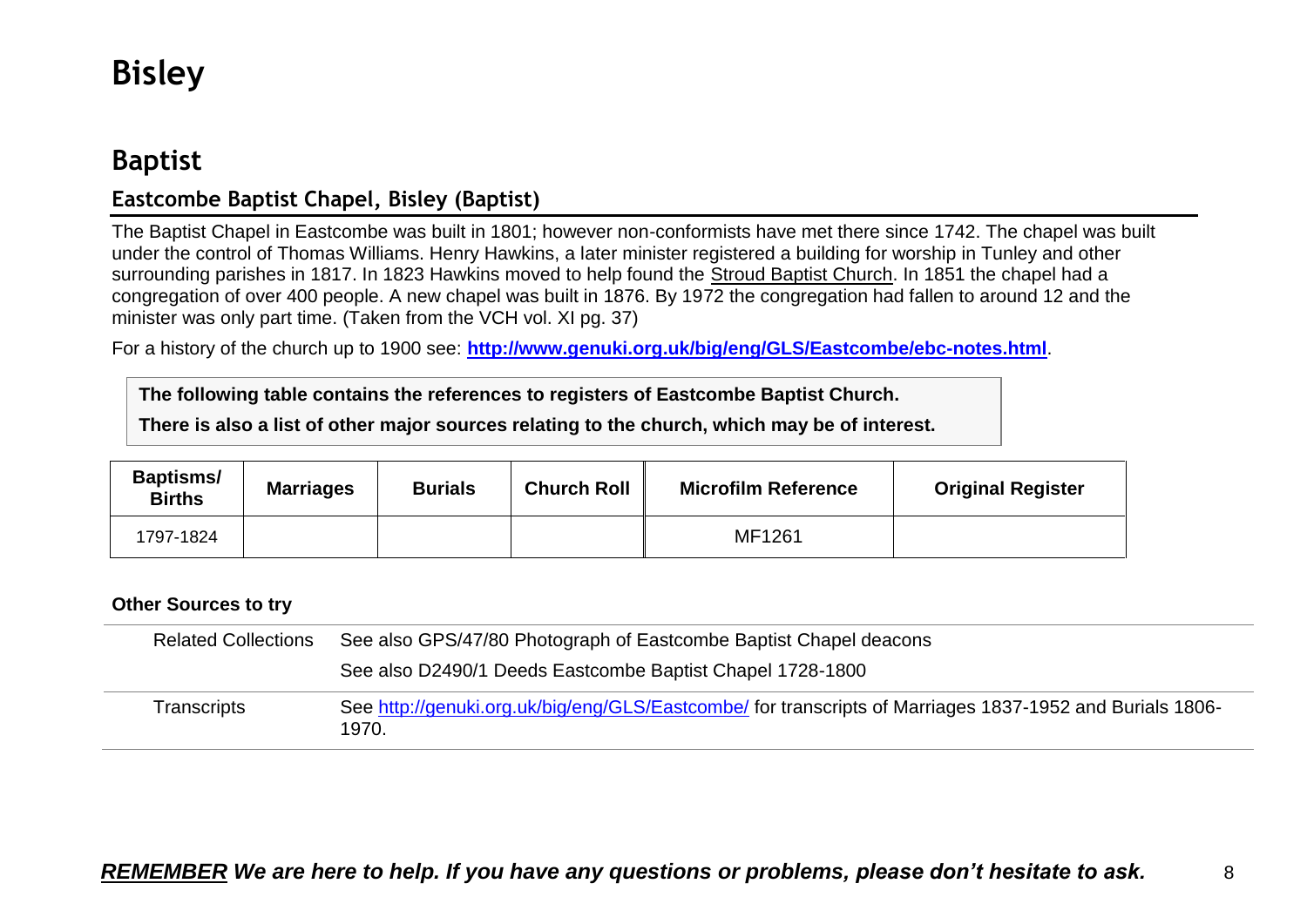# <span id="page-8-0"></span>**Congregational**

### <span id="page-8-1"></span>**France Lynch Congregational Church, Bisley (Congregational/Presbyterian)**

The France Lynch Meeting was founded in 1662. A Presbyterian meeting house in Chalford was granted a licence in 1696. By 1735 there were 70 Presbyterians in the area, presumably attending the France Lynch Meeting. In the 1770s the church was independent. In 1819 Thomas Jones, who had been the minister for 38 years, retired. The Old Vestry was partly demolished and a new chapel was built on Chalford Hill. The old vestry was used as a school but demolished n 1879. By 1851 the congregation of the meeting had grown to 350 people. 120 years later there were only 6 members of the congregation and no minister. The church closed after 1975 and sold in 1986.

**The following table contains the references to registers of France Lynch Congregational Church. There is also a list of other major sources relating to the church, which may be of interest.**

| <b>Baptisms</b> | <b>Marriages</b> | <b>Burials</b> | <b>Church Roll</b> | <b>Microfilm Reference</b> | <b>Original Register</b> |
|-----------------|------------------|----------------|--------------------|----------------------------|--------------------------|
| 1782            |                  | 1785           |                    | MF1269                     |                          |
| 1786-1837       |                  | 1790-1837      |                    | MF1269                     |                          |
|                 |                  |                | 1819               |                            | D5269/2/1                |
|                 |                  |                | 1824-1858          |                            | D5269/2/1                |
| 1858-1925       | 1859-1925        | 1858-1924      | 1860-1935          |                            | D5269/2/2                |

Please turn over for more records...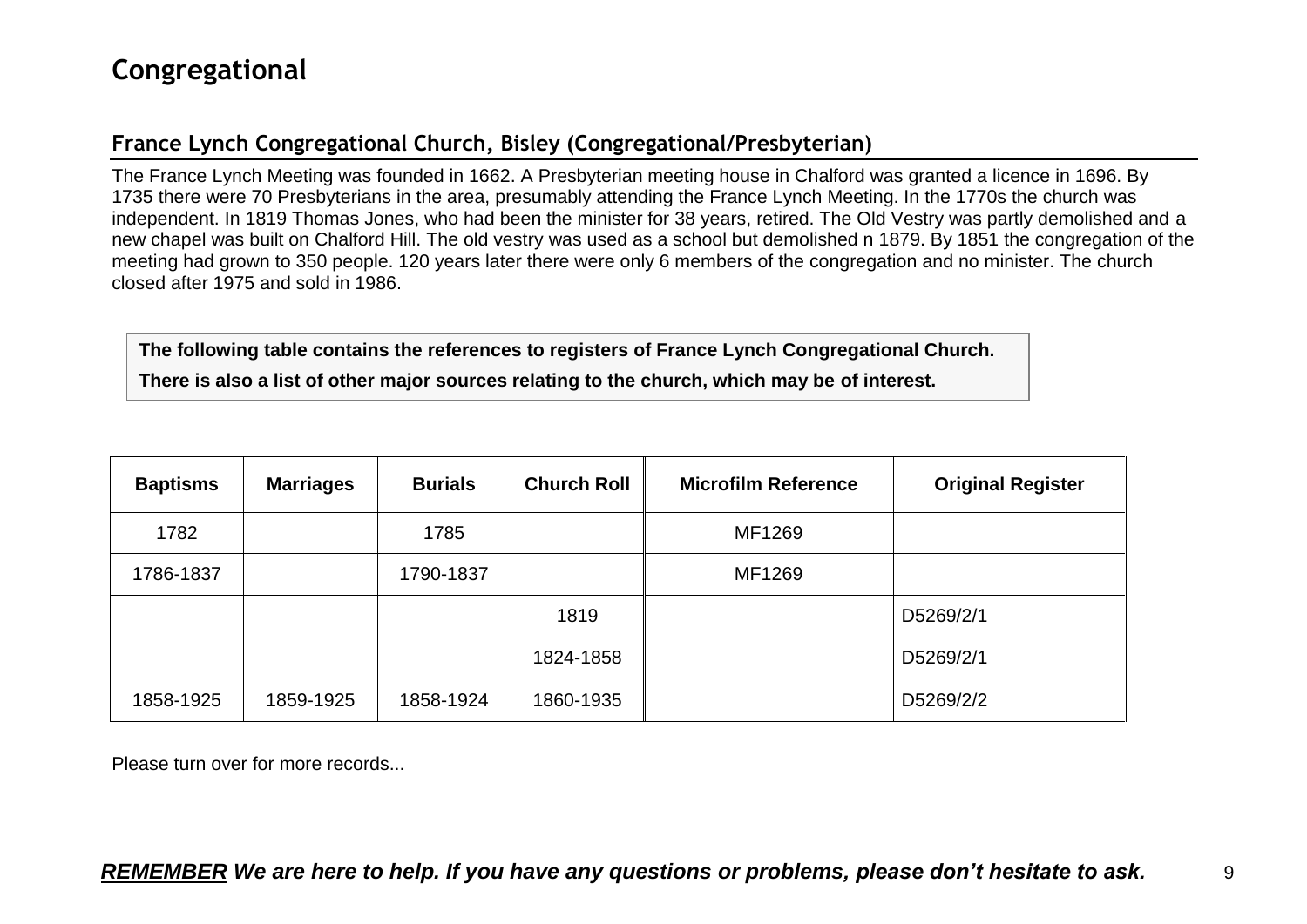| <b>Church Books</b>         | D5269/2/1  | Includes: appointment of deacons, 1836-49; expulsions, 1836-55.                                                                                                                                                       |
|-----------------------------|------------|-----------------------------------------------------------------------------------------------------------------------------------------------------------------------------------------------------------------------|
|                             | D5269/2/2  | Includes: collections and accounts, 1869, 1880-1902; list of pastors (1728)-1915; church<br>meeting minutes, 1858-73, 1880-1915; certification of The Old Vestry as a place of<br>meeting for religious worship, 1860 |
| <b>Minutes</b>              | D5269/3/1/ | Church Meetings 1915-1959                                                                                                                                                                                             |
|                             | D5269/3/2/ | Deacon's Meetings 1916-1975 (See also the Church Books)(                                                                                                                                                              |
| <b>History</b>              | <b>VCH</b> | See Volume 11 of the Victoria County History of Gloucestershire                                                                                                                                                       |
|                             | D5269/2/2  | Contains a history of the church 1662-1889                                                                                                                                                                            |
| <b>Other Sources to try</b> |            |                                                                                                                                                                                                                       |
| <b>Related Collections</b>  |            | See also D7188/3/1 - Minutes of joint committee with the Chalford Baptist Church, 1902-1903                                                                                                                           |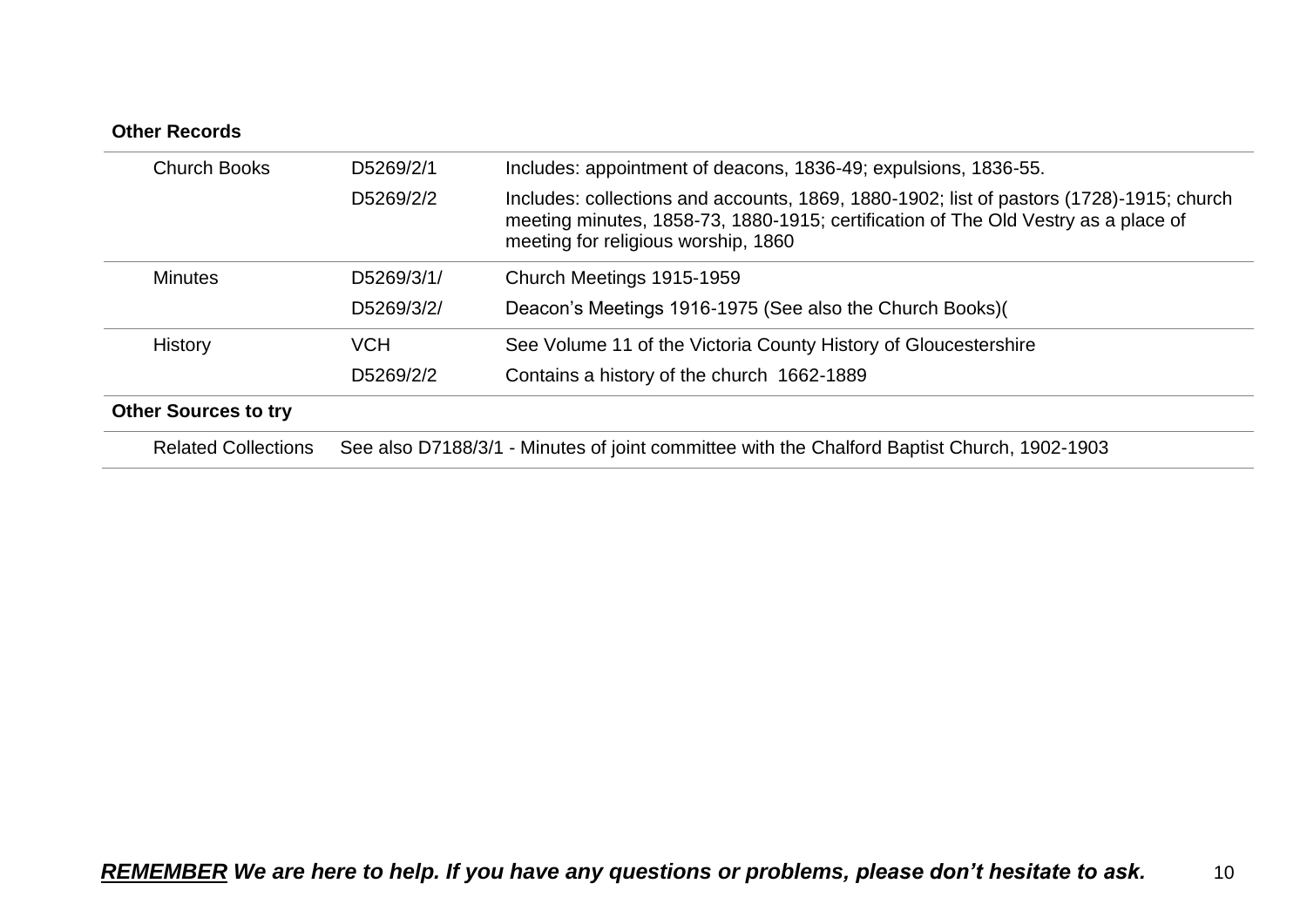# <span id="page-10-0"></span>**Methodist**

### <span id="page-10-1"></span>**Bisley Methodist Church (Wesleyan)**

A Methodist chapel was built at Bisley in 1796. The chapel was in the Stroud Methodist Circuit. By 1851 the chapel congregation was around 50. A new chapel was built on High Street in 1863. In 1972 the congregation had dropped to 9. The church was closed by 2012. It is now a private dwelling.

**The following table contains the references to registers of Bisley Methodist Church.**

**There is also a list of other major sources relating to the church, which may be of interest.**

| <b>Baptisms</b> | <b>Marriages</b> | <b>Burials</b> | <b>Church Roll</b> | <b>Microfilm</b><br><b>Reference</b> | <b>Transcript Reference</b> | <b>Original Register</b> |
|-----------------|------------------|----------------|--------------------|--------------------------------------|-----------------------------|--------------------------|
| 1811-1848*      |                  |                |                    | MF1251                               | GAL/J3/51251GS              |                          |
|                 |                  |                | 1791-1824*         |                                      | GAL/J3/51251GS              |                          |
| 1849-1928*      | 1849-1863*       |                |                    |                                      | GAL/J3/51232GS              |                          |
|                 |                  | 1849*          |                    |                                      |                             | D3187/1/3/2              |
|                 |                  | 1851*          |                    |                                      |                             | D3187/1/3/3              |

\*These are records for the whole Stroud Circuit and not just this chapel.

| Accounts                    | D3187/2/23/1 | Stewards' cash book                                                                     |
|-----------------------------|--------------|-----------------------------------------------------------------------------------------|
| <b>Other Sources to try</b> |              |                                                                                         |
| Books/Pamphlets             |              | Photograph of High Street, Bisley, showing the Methodist chapel, 1967 (SR20/52370.35GS) |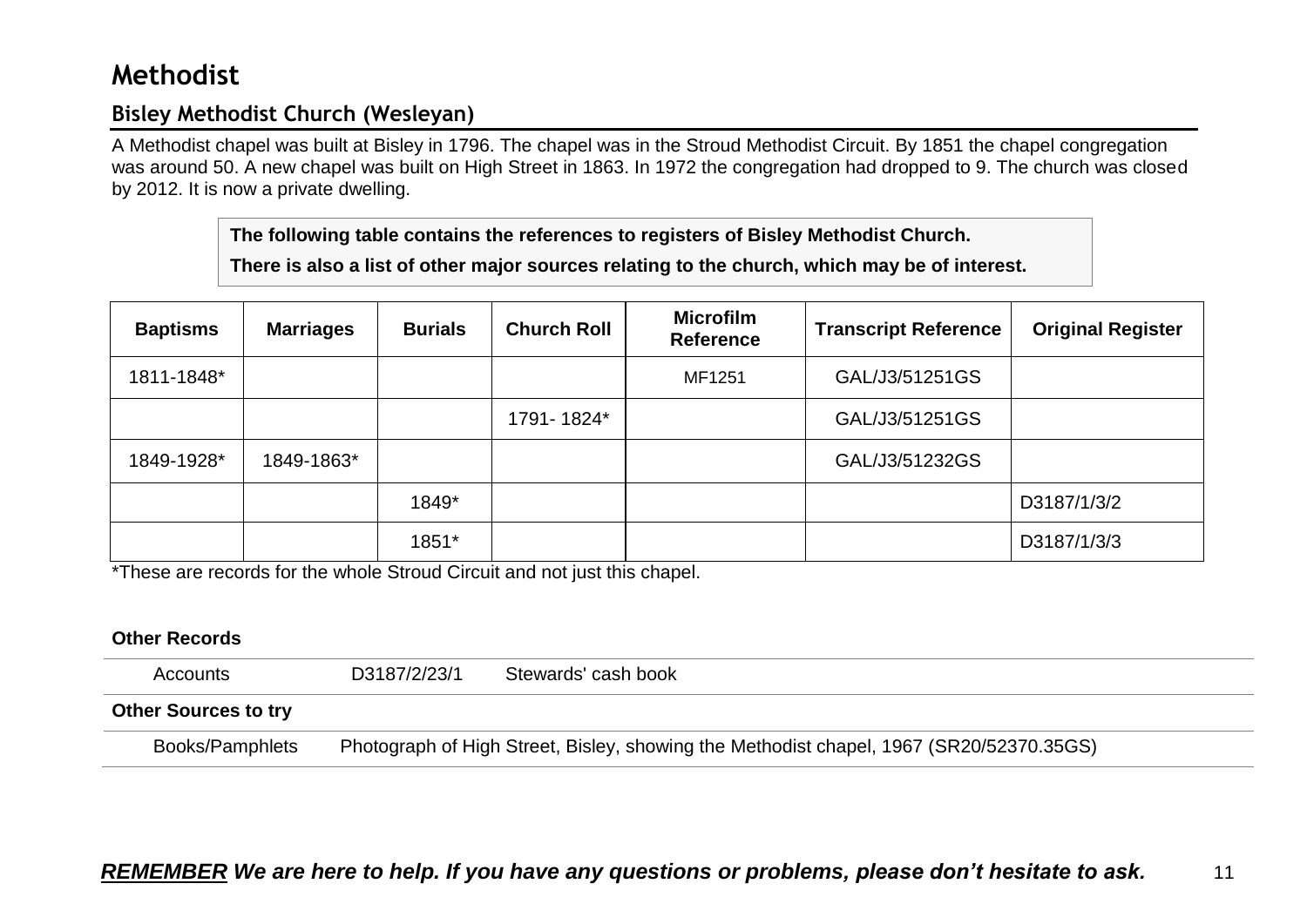### <span id="page-11-0"></span>**Custom Scrubbs, Bisley (Primitive Methodist/United Methodist)**

A house was first registered as a place of worship in Custom Scrubbs in 1828. The Primitive Methodist Chapel was built in 1840. By 1851 it had a congregation of 40. The chapel was no longer used by 1912.

**The following table contains the references of registers relating to Custom Scrubbs. There is also a list of other sources relating to the church, which may be of interest.**

| <b>Baptisms</b> | <b>Marriages</b> | <b>Burials</b> | <b>Church Roll</b> | <b>Microfilm Reference</b> | <b>Original Register</b> |
|-----------------|------------------|----------------|--------------------|----------------------------|--------------------------|
| 1829-1949*      |                  |                |                    |                            | D3187/1/4/1*             |

\*Covers the Stroudwater Circuit of Primitive Methodists. Does not specify the church where the baptism took place.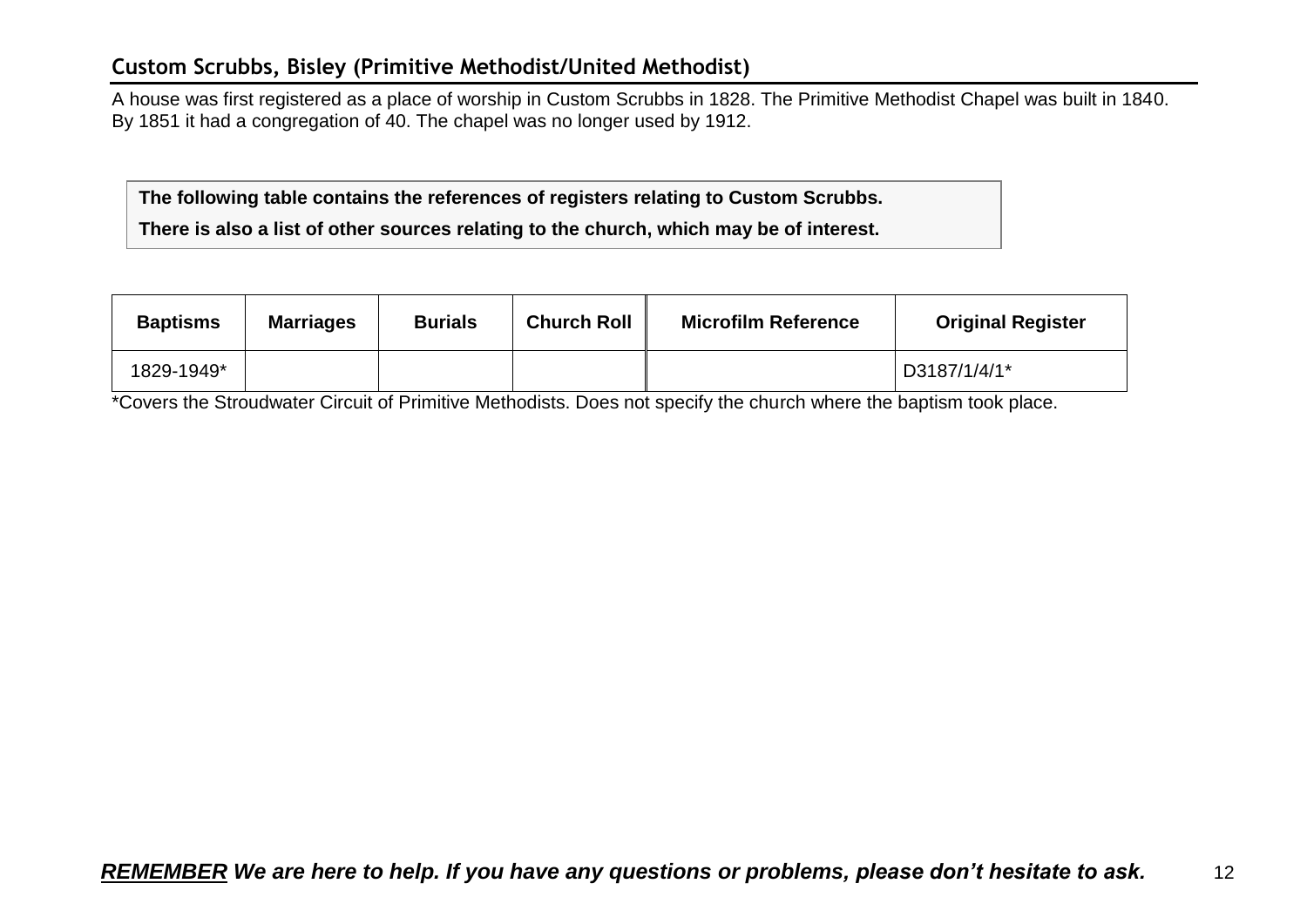### <span id="page-12-0"></span>**Oakridge Lynch Methodist Chapel, Bisley (Wesleyan Methodist)**

Methodist meetings were held at Oakridge Lynch from around 1742. William Jenkins, a minister on the Gloucester Methodist circuit preached at open air meetings. Private houses were used for meetings. A chapel was built in 1797 and enlarged in 1836. The congregation was around 130 in 1851. The whole church was rebuilt in 1874. Over the next 100 years numbers attended the church feel, reaching 13 in 1933. By 1972 the congregation numbered 20 adults and 22 children attended the Sunday school. The church was closed by 2008 and as it was sold in that year. It has now been converted to a private dwelling.

**The following table contains the references to registers of Oakridge Lynch Chapel.**

**There is also a list of other major sources relating to the church, which may be of interest.**

| <b>Baptisms</b> | <b>Marriages</b> | <b>Burials</b> | <b>Church Roll</b> | <b>Microfilm</b><br><b>Reference</b> | <b>Transcript Reference</b> | <b>Original Register</b> |
|-----------------|------------------|----------------|--------------------|--------------------------------------|-----------------------------|--------------------------|
| 1811-1848*      |                  |                |                    | MF1251                               | GAL/J3/51251GS              |                          |
|                 |                  |                | 1791-1824*         |                                      | GAL/J3/51251GS              |                          |
| 1849-1928*      | 1849-1863*       |                |                    |                                      | GAL/J3/51232GS              |                          |
|                 |                  | 1849*          |                    |                                      |                             | D3187/1/3/2              |
|                 |                  | 1851*          |                    |                                      |                             | D3187/1/3/3              |
|                 |                  |                | 1833               |                                      |                             | D3931/2/11/10            |

\*These are records for the whole Stroud Circuit and not just this chapel.

| <b>Minutes</b>               | D3931/2/11/1  | Trustees minutes 1901-1977                                               |
|------------------------------|---------------|--------------------------------------------------------------------------|
|                              | D3931/2/11/7  | Trustees accounts and minutes 1841-1880                                  |
| <b>Memorial Inscriptions</b> | D5102/13      | 1982-1985 [includes photos and plan]                                     |
| <b>History</b>               | D3931/2/11/9  | Cutting from Gloucester County Advertiser on history of the chapel, 1936 |
|                              | D3931/2/11/10 | Centenary pamphlet, 1974                                                 |
|                              |               |                                                                          |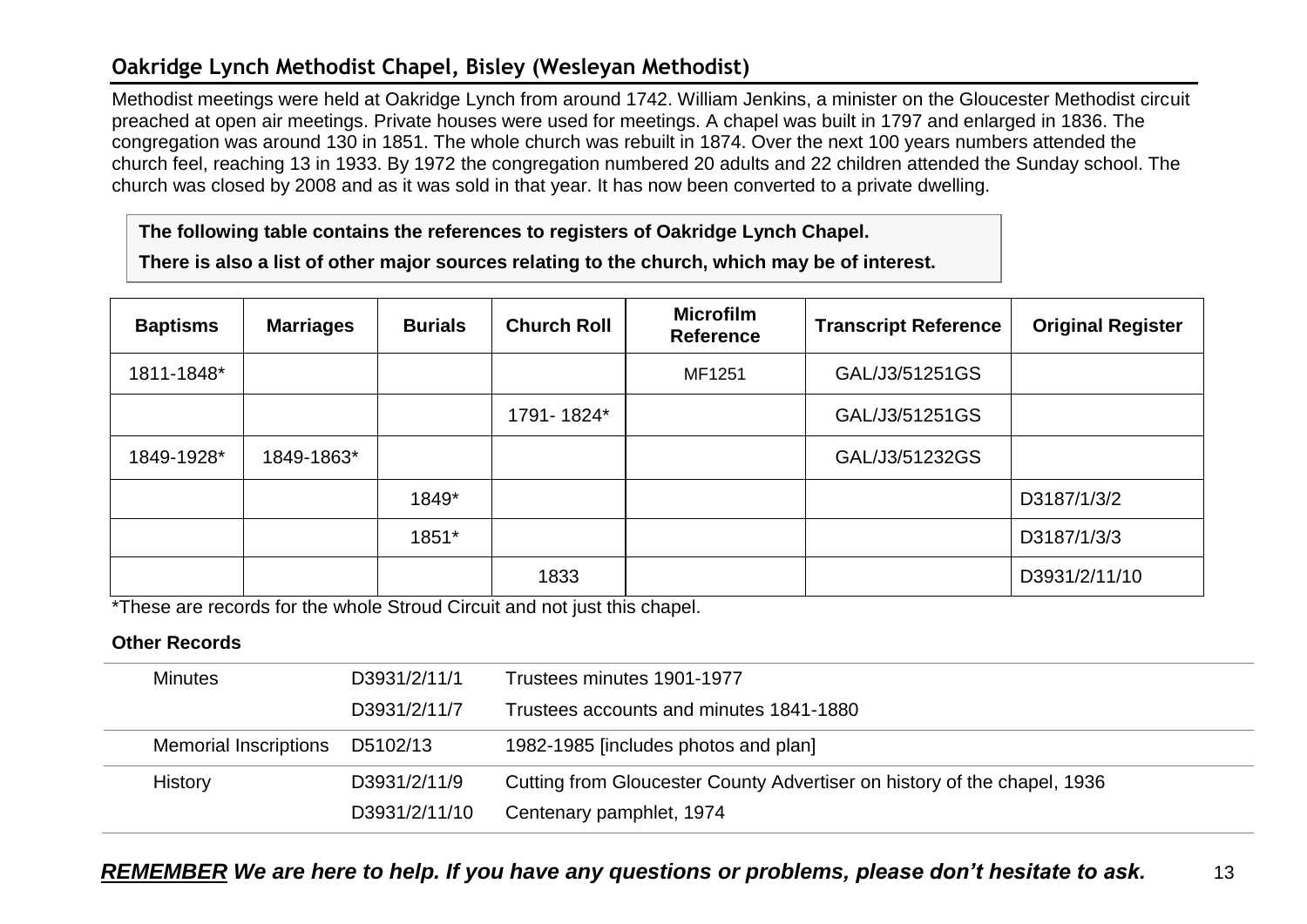# <span id="page-13-0"></span>**Roman Catholic**

### <span id="page-13-1"></span>**St Mary of the Angels, Bisley (Roman Catholic)**

St Mary of the Angels opened in 1931. It was closely associated with the Raymond-Barker family. The chapel is served from the Church of the Immaculate Conception, Stroud.

No records deposited.

#### **Other Sources to try**

Related Churches Church of the Immaculate Conception, Stroud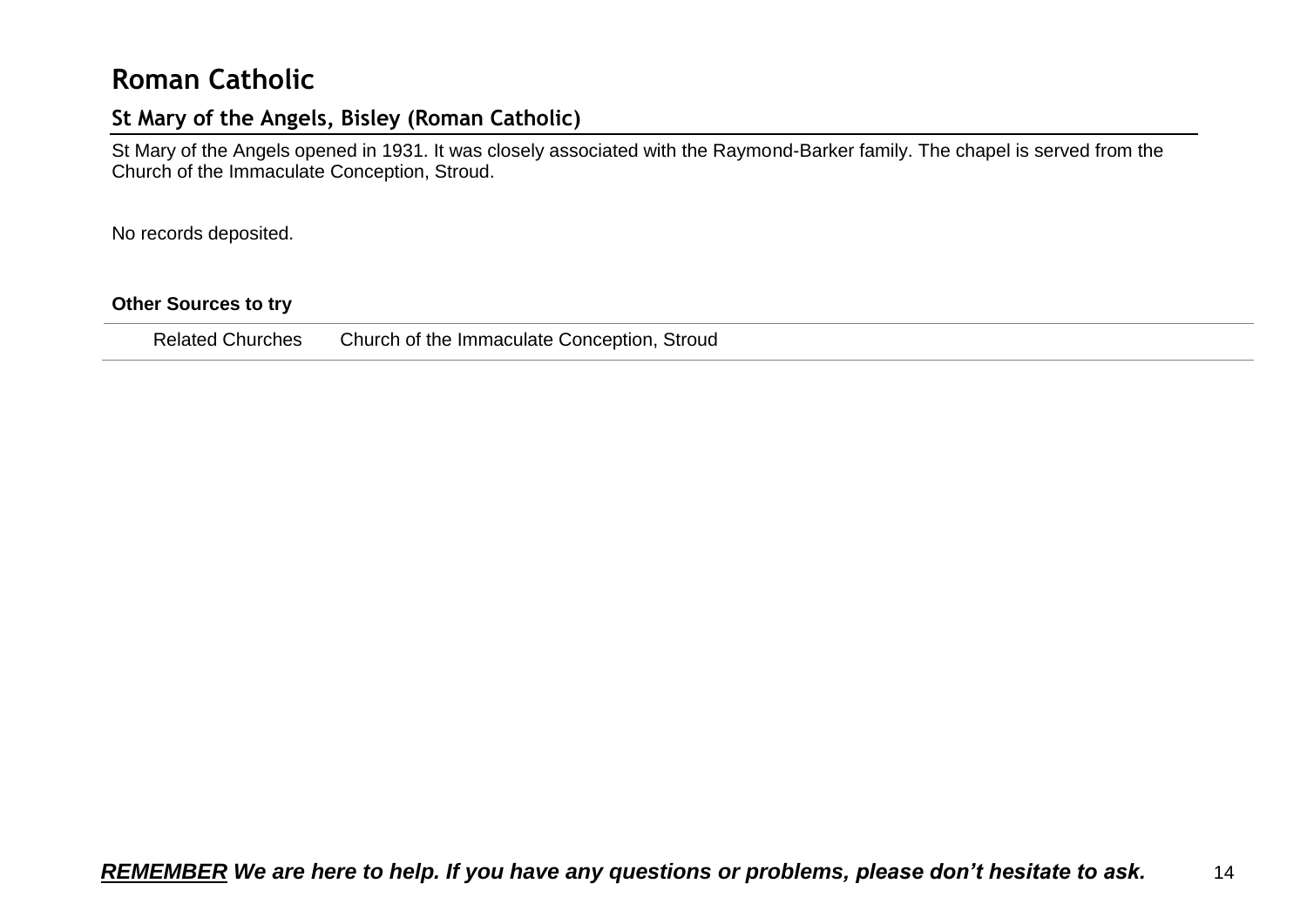# <span id="page-14-0"></span>**Cainscross**

<span id="page-14-1"></span>**None**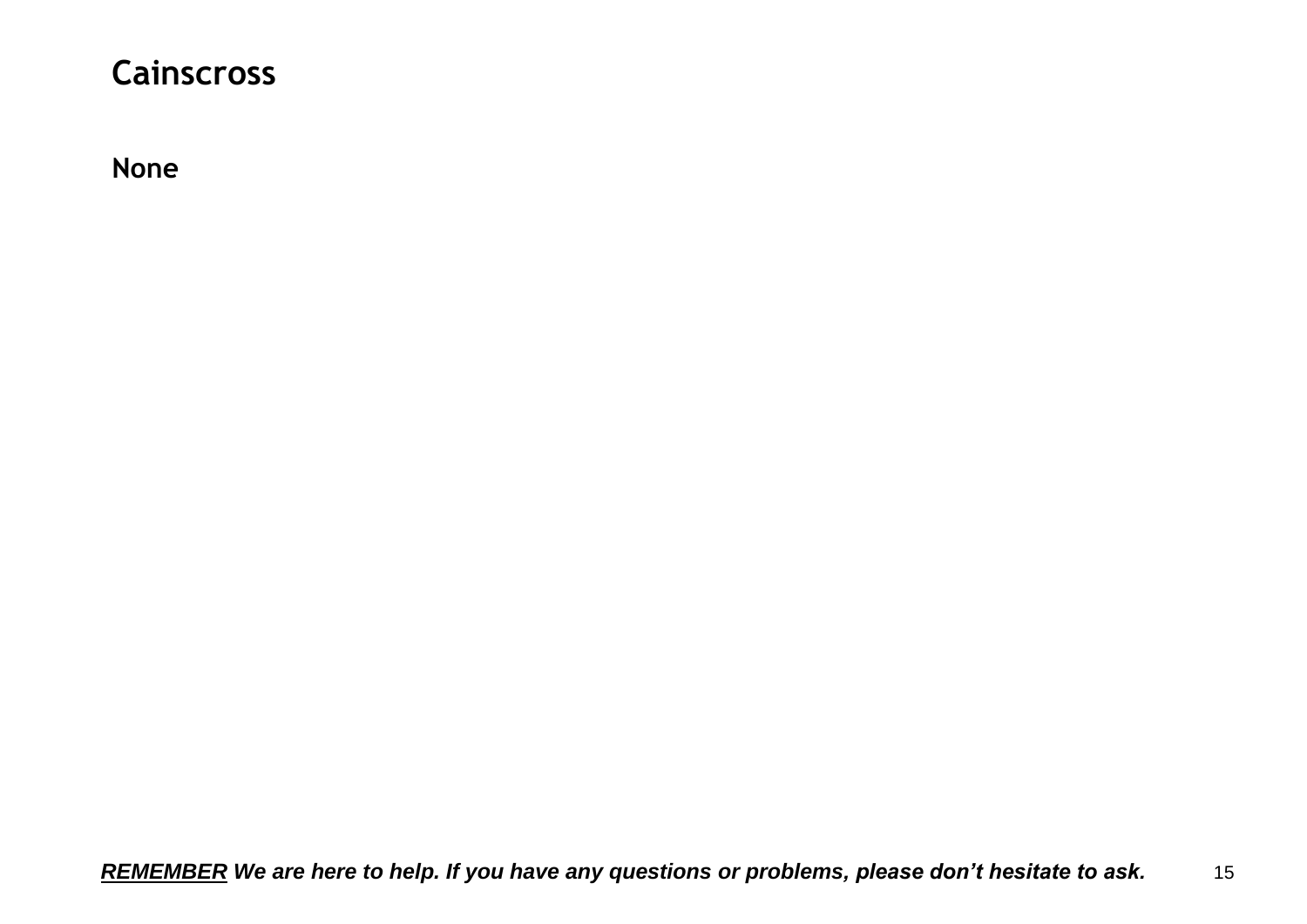# <span id="page-15-0"></span>**Chalford**

# <span id="page-15-1"></span>**Baptist**

## <span id="page-15-2"></span>**Chalford Tabernacle (Baptist)**

Meetings of Baptists in Chalford began around 1740. In 1746, with the help of **Tetbury Baptist Church** they purchased two cottages on Coppice Hill, where the church was first registered. It was known as Coppice Chapel. Nathaniel Overbury was the first Pastor, but he soon moved on to Cirencester. The church grew popular and in 1805 it was decided to improve and enlarge to old cottages. The collapse of the wool trade in the mid-19<sup>th</sup> century left many locals in poverty and a lot left the area or emigrated. Church numbers fell so low, the chapel was almost closed in 1847 but the situation improved and numbers recovered in the 1860s. In 1868 a new burial ground was purchased on the other side of the Coppice. A new chapel was built in 1874, and was known as Chalford Tabernacle. The church population suffered between the World Wars. By 1960 the pastor was only part time and the congregation was shrinking. In the 1970s the chapel was closed but reopened in the 1990s. The church celebrated its 250<sup>th</sup> anniversary in 1997.

**The following table contains the references to registers of Chalford Baptist Church.**

**There is also a list of other major sources relating to the church, which may be of interest.**

| <b>Baptisms</b> | <b>Marriages</b> | <b>Burials</b> | <b>Communicants</b><br>Roll | <b>Microfilm Reference</b> | <b>Original Register</b> |
|-----------------|------------------|----------------|-----------------------------|----------------------------|--------------------------|
|                 |                  |                | 1917-1919                   |                            | D7188/1/1                |

#### **Other Records**

| <b>Minutes</b>       | D7188/4/ | Includes Church and Deacons' Meetings. See catalogue for full list.                      |
|----------------------|----------|------------------------------------------------------------------------------------------|
| <b>Sunday School</b> | D7188/8/ | Includes Class Register 1849-1876 and Pupil Records 1872-1876                            |
| <b>History</b>       | R69.13GS | On Coppice Hill, 1997 (written to celebrate Chalford Baptist Church's 250th anniversary) |
|                      |          |                                                                                          |

#### **Other Sources to try**

Related Collections See also D5249 (Tetbury Baptist Church)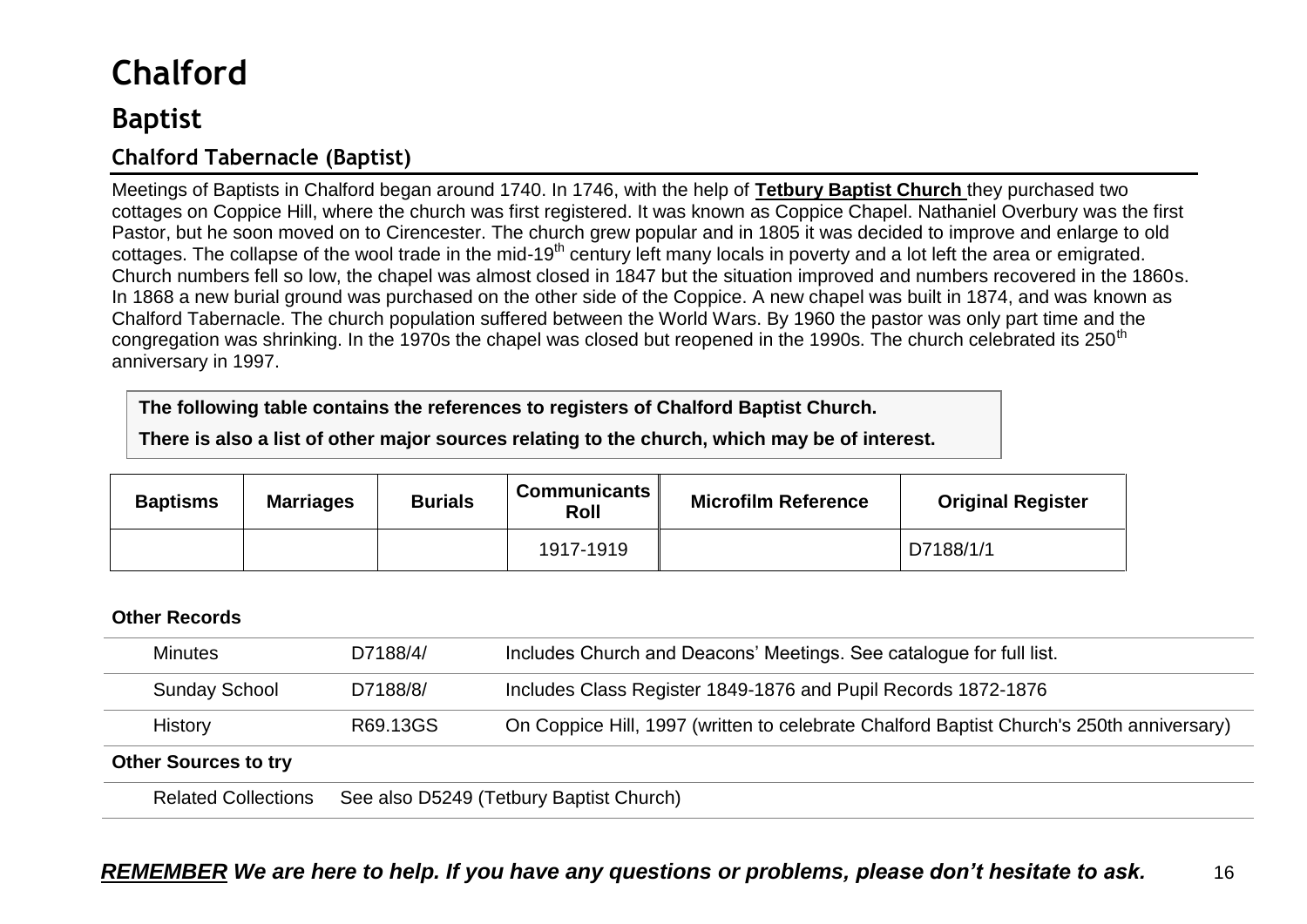# <span id="page-16-0"></span>**Methodist**

## <span id="page-16-1"></span>**Chalford Hill (Primitive Methodist/United Methodist)**

The Chapel at Chalford Hill was built in 1823. In 1844 as a building described as the "Primitive Methodist meeting house, with the burial ground" in Chalford was put up for sale. This may not have gone through or this may be a different meeting house. By 1851 it had a congregation of 65. After the merger of the Wesleyan and Primitive Methodists in 1932 the chapel continued as a United Methodist Chapel. After the closure of the **Ebenezer Chapel, Chalford** (formerly Wesleyan) in 1963, Chalford Hill became the Methodist Chapel for the Chalford area. In 1972 there was a congregation of 45. The chapel became more popular in the 1970s and 1980s due to the increase in population in the area and the rise in new families.

#### **The following table contains the references of registers relating to Chalford Hill.**

**There is also a list of other sources relating to the church, which may be of interest.**

| <b>Baptisms</b> | <b>Marriages</b> | <b>Burials</b> | <b>Church Roll</b> | <b>Microfilm Reference</b> | <b>Original Register</b> |
|-----------------|------------------|----------------|--------------------|----------------------------|--------------------------|
| 1829-1949*      |                  |                |                    |                            | D3187/1/4/1*             |

\*Covers the Stroudwater Circuit of Primitive Methodists. Does not specify the church where the baptism took place.

| <b>Minutes</b>              | D3187/1/3/                                                                        | Stroud & Cirencester Methodist Circuit, various 1933-1978                                                                                                                                                                                                                                                                                                                             |  |  |
|-----------------------------|-----------------------------------------------------------------------------------|---------------------------------------------------------------------------------------------------------------------------------------------------------------------------------------------------------------------------------------------------------------------------------------------------------------------------------------------------------------------------------------|--|--|
| <b>Accounts</b>             | D3187                                                                             | Uncatalogued: *treasurer's cash book, 1924-1977; *trust treasurer's account book 1965-<br>1977; *collections books 1970-1976; *treasurer's notebook 1979-1980; *savings books<br>1959-1970, 1970-1977; *receipt book 1975-1981; *financial statements 1976-1977, 1977-<br>1978; *papers relating to the Benevolent Fund 1970-1979; *papers relating to the<br>property fund 1968-1981 |  |  |
| <b>History</b>              | <b>VCH</b>                                                                        | Victoria County History of Gloucestershire Volume 11                                                                                                                                                                                                                                                                                                                                  |  |  |
| <b>Other Sources to try</b> |                                                                                   |                                                                                                                                                                                                                                                                                                                                                                                       |  |  |
| <b>Related Collections</b>  | See also DC23/563 Extension and re-roofing of Chalford Hill Methodist Church 1986 |                                                                                                                                                                                                                                                                                                                                                                                       |  |  |
|                             | See the records of Stroud Circuit (after 1933) D3187/1/3/                         |                                                                                                                                                                                                                                                                                                                                                                                       |  |  |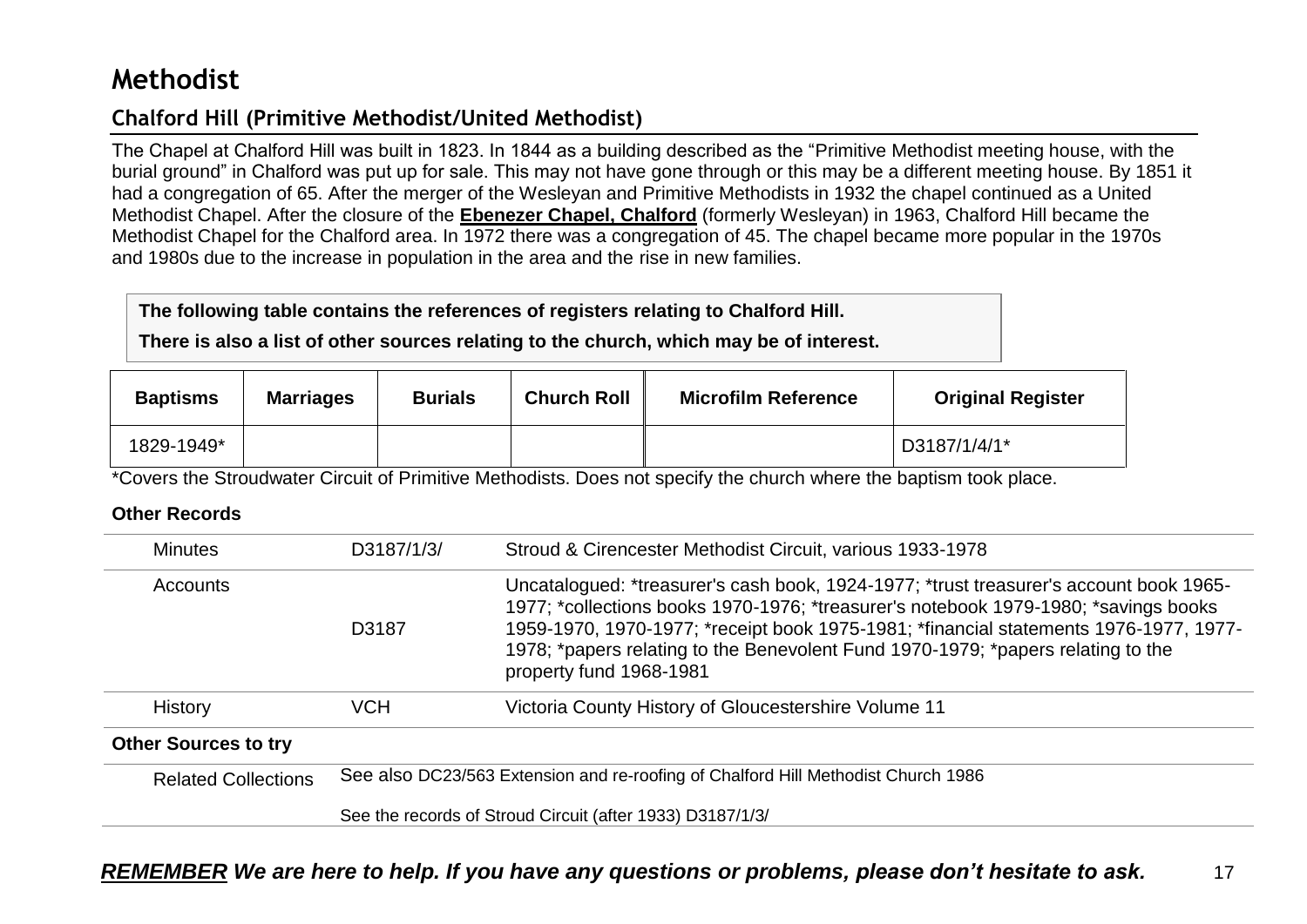## <span id="page-17-0"></span>**Chalford Ebenezer Chapel (Wesleyan Methodist)**

The Ebenezer chapel in Chalford began around 1797. Initially the group attended open air sermons and then met in a house on Chalford Hill. The chapel was built in 1814. By the 1850s there were between 100 and 150 people attending the church. A new chapel was built on Marle Hill in 1859. The new chapel included a schoolroom. The chapel became part of the new united Methodist circuit in 1933. In 1962 the chapel was closed and sold. The **Chalford Hill Chapel** became the main Methodist church in the area.

**The following table contains the references to registers of the Chalford Ebenezer Chapel.**

**There is also a list of other major sources relating to the church, which may be of interest.**

| <b>Baptisms</b> | <b>Marriages</b> | <b>Burials</b> | <b>Church Roll</b> | <b>Microfilm</b><br><b>Reference</b> | <b>Transcript Reference</b> | <b>Original Register</b> |
|-----------------|------------------|----------------|--------------------|--------------------------------------|-----------------------------|--------------------------|
| 1811-1848*      |                  |                |                    | MF1251                               | GAL/J3/51251GS              |                          |
|                 |                  |                | 1791-1824*         |                                      | GAL/J3/51251GS              |                          |
| 1849-1928*      | 1849-1863*       |                |                    |                                      | GAL/J3/51232GS              |                          |
|                 |                  | 1849*          |                    |                                      |                             | D3187/1/3/2              |
|                 |                  | 1851*          |                    |                                      |                             | D3187/1/3/3              |

\*These are records for the whole Stroud Circuit and not just this chapel.

| Minutes              | D3187/2/18/  | Leaders' meeting minutes 1899-1962                                                  |
|----------------------|--------------|-------------------------------------------------------------------------------------|
| <b>Accounts</b>      | D3187/2/18/3 | Account book, 1840-1860                                                             |
|                      | D3187/2/18/4 | Trustees' accounts 1926-1962                                                        |
| <b>Sunday School</b> | D3390/       | Sunday School minutes 1866-1910 and registers 1866-1949                             |
| History              | D3390/9      | History of the Chalford Wesleyan (Ebenezer) Methodist Chapel by F. T. Hammond, 1976 |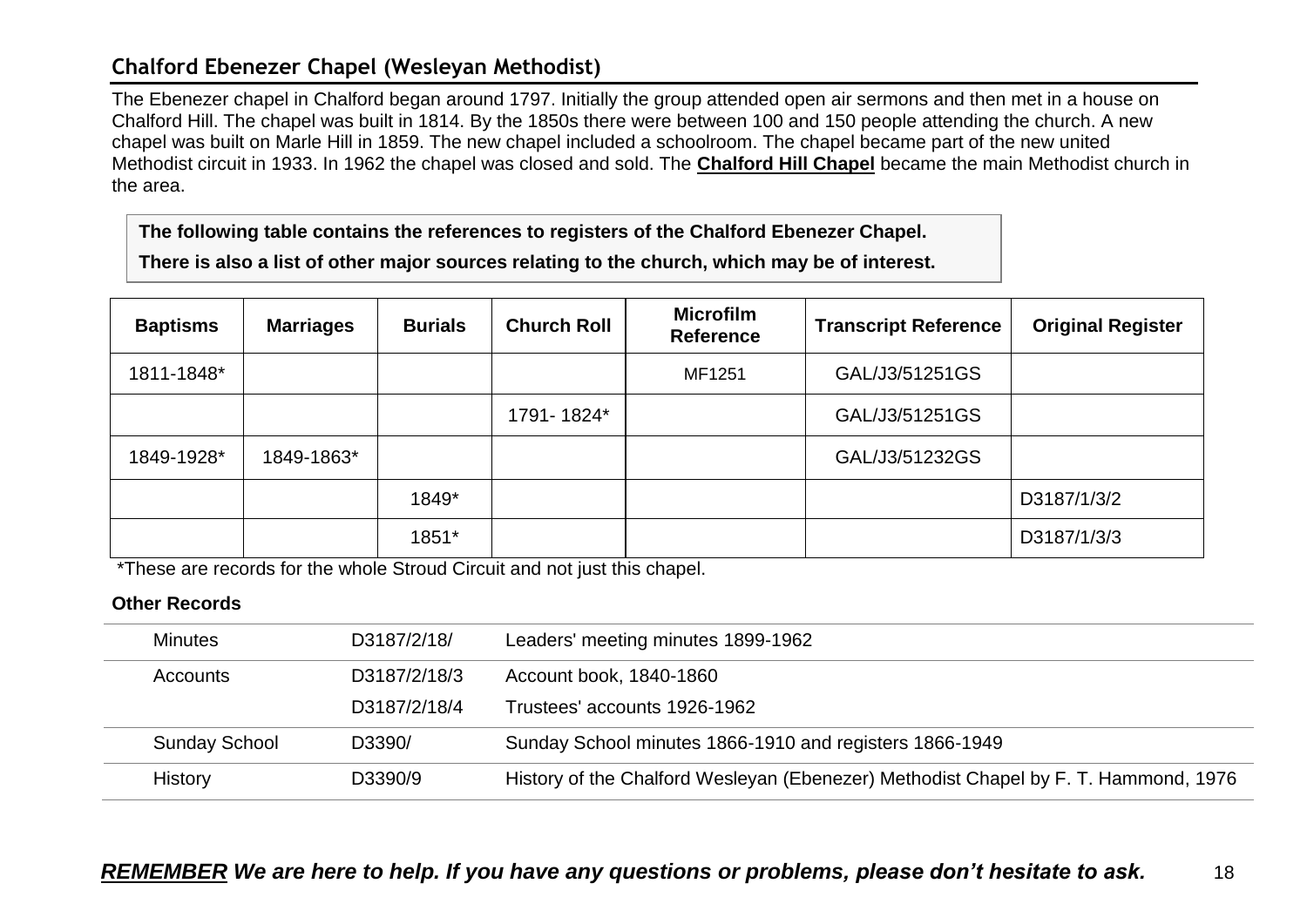# <span id="page-18-0"></span>**Plymouth Brethren**

### <span id="page-18-1"></span>**Chalford Mission Hall (Plymouth Brethren)**

The Mission Hall or Chapel on High Street, Chalford was built around 1882. It was used for worship until the late 1970s. It was converted into a single dwelling in 1983. The building is now known as the Old Mission Hall.

No records deposited.

#### **Other Sources to try**

Planning Planning application for change of use from place of worship to dwelling, Former Mission Room, High Street, Chalford. Approved. Application No. S.14145, 1983 (DC7/149)

### <span id="page-18-2"></span>**Browns Hill Brethren Chapel, Chalford (Plymouth Brethren)**

The tin tabernacle was built on Browns Hill around 1901. The building is still there, and is painted green. The building is no longer used for worship. By the 1970s, it was marked on the Ordnance Survey map as a Hall.

No records deposited.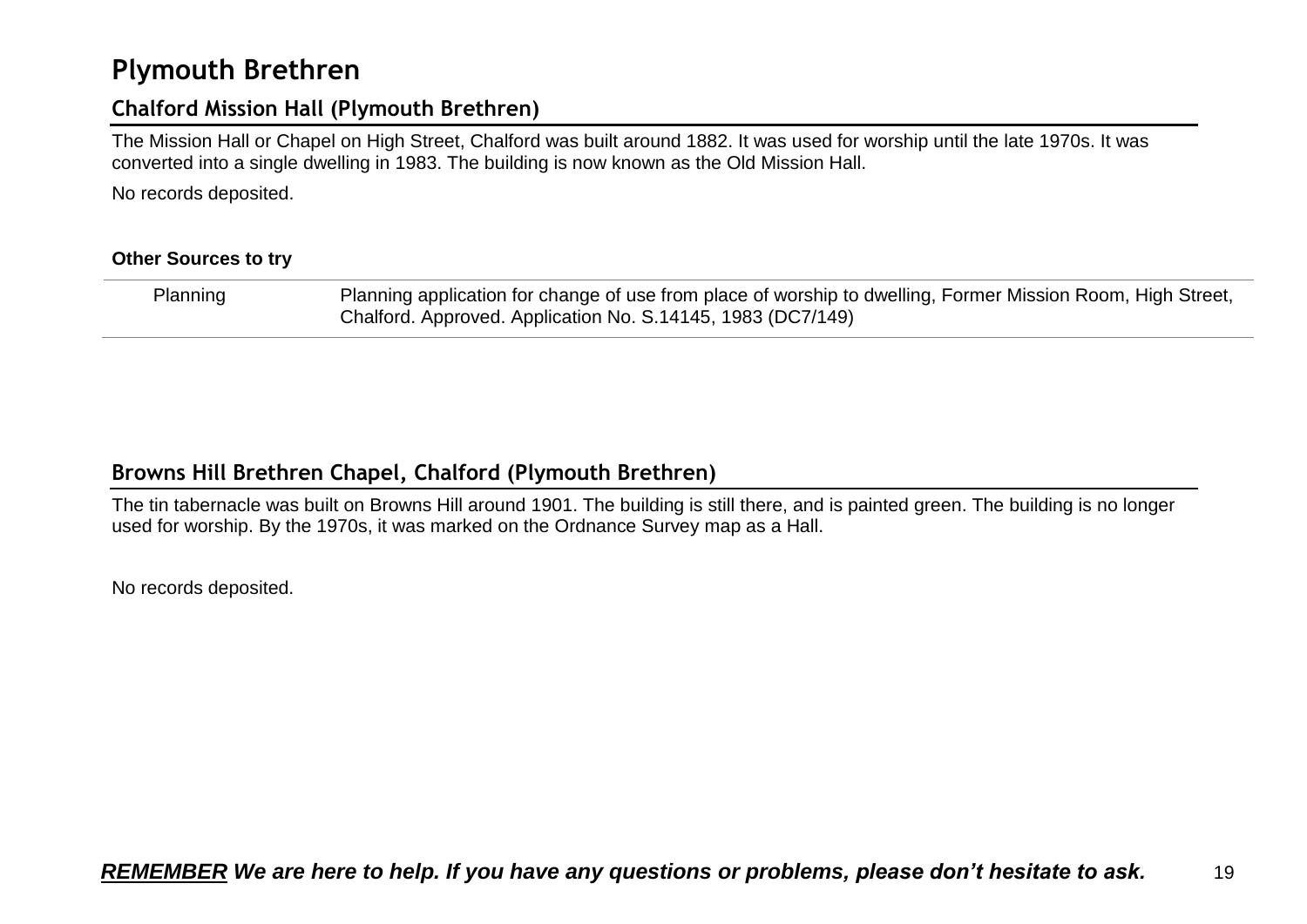# <span id="page-19-0"></span>**Roman Catholic**

## <span id="page-19-1"></span>**St Mary of the Angels, Templewood, Brownshill, Chalford, (Roman Catholic)**

Templewood was set up in 1927 by two nurses to treat the mentally ill. A chapel was opened in 1937 to serve the home and the local community. It was served from Stroud. In 1946 a Lancaster bomber hit the home causing a large fire, however the chapel remained undamaged. The chapel was used for services up until 2006. The building was listed in 2008.

No records deposited.

#### **Other Sources to try**

Related Churches Church of the Immaculate Conception, Stroud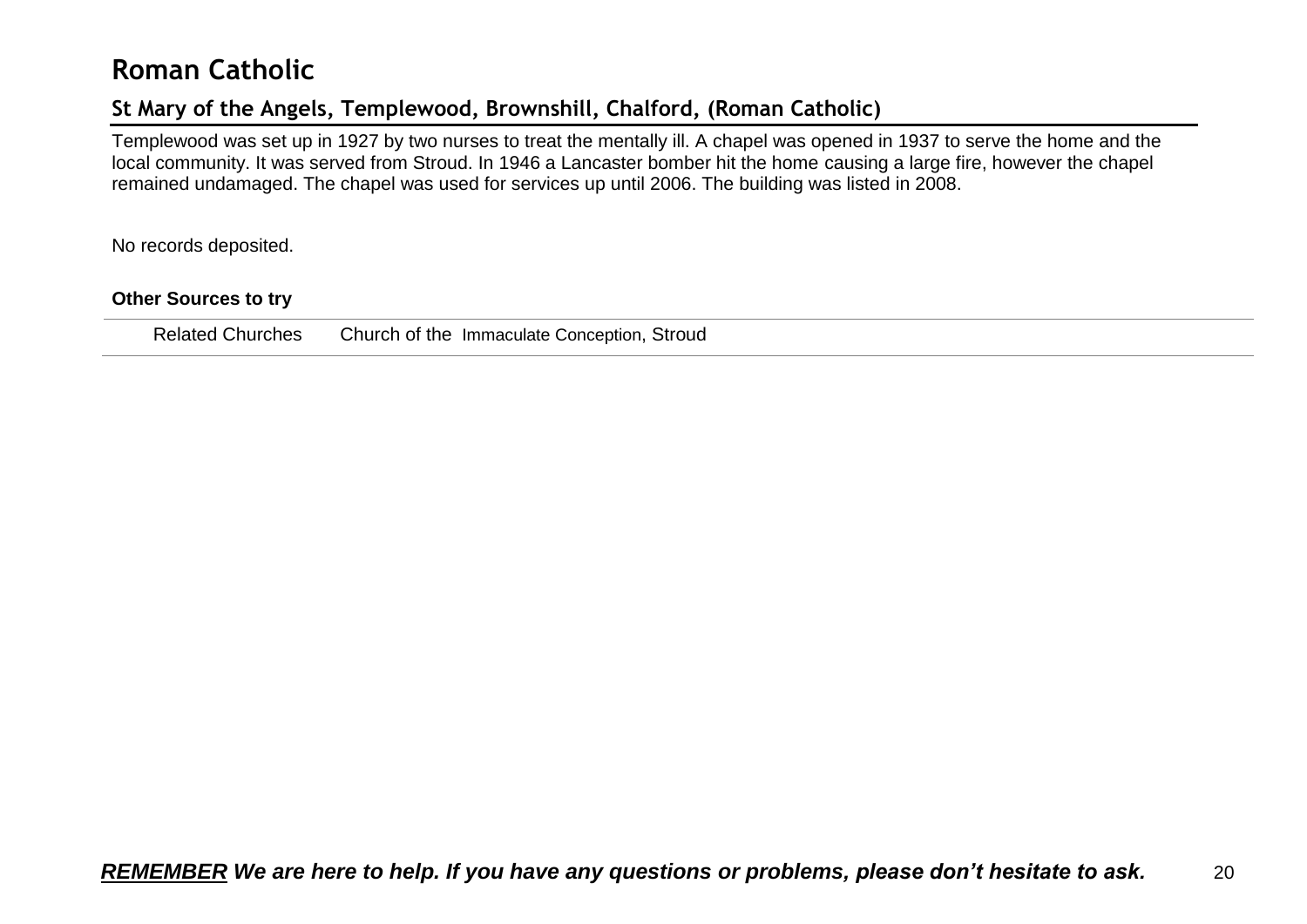# <span id="page-20-0"></span>**Seventh Day Adventist**

### <span id="page-20-1"></span>**Seventh Day Adventists Chapel, Chalford**

This chapel was built in 1952. It is located on High Street, Chalford.

No records deposited.

# <span id="page-20-2"></span>**Swedenborgian**

### <span id="page-20-3"></span>**Swedenborgian Chapel (Church of the New Jerusalem)**

A chapel as erected next to the house of Samuel Hook in 1845. By 1851 there were around 35 members of the congregation. It is now known when the group stopped meeting, however it is thought to have been in the 1850s.

No records deposited.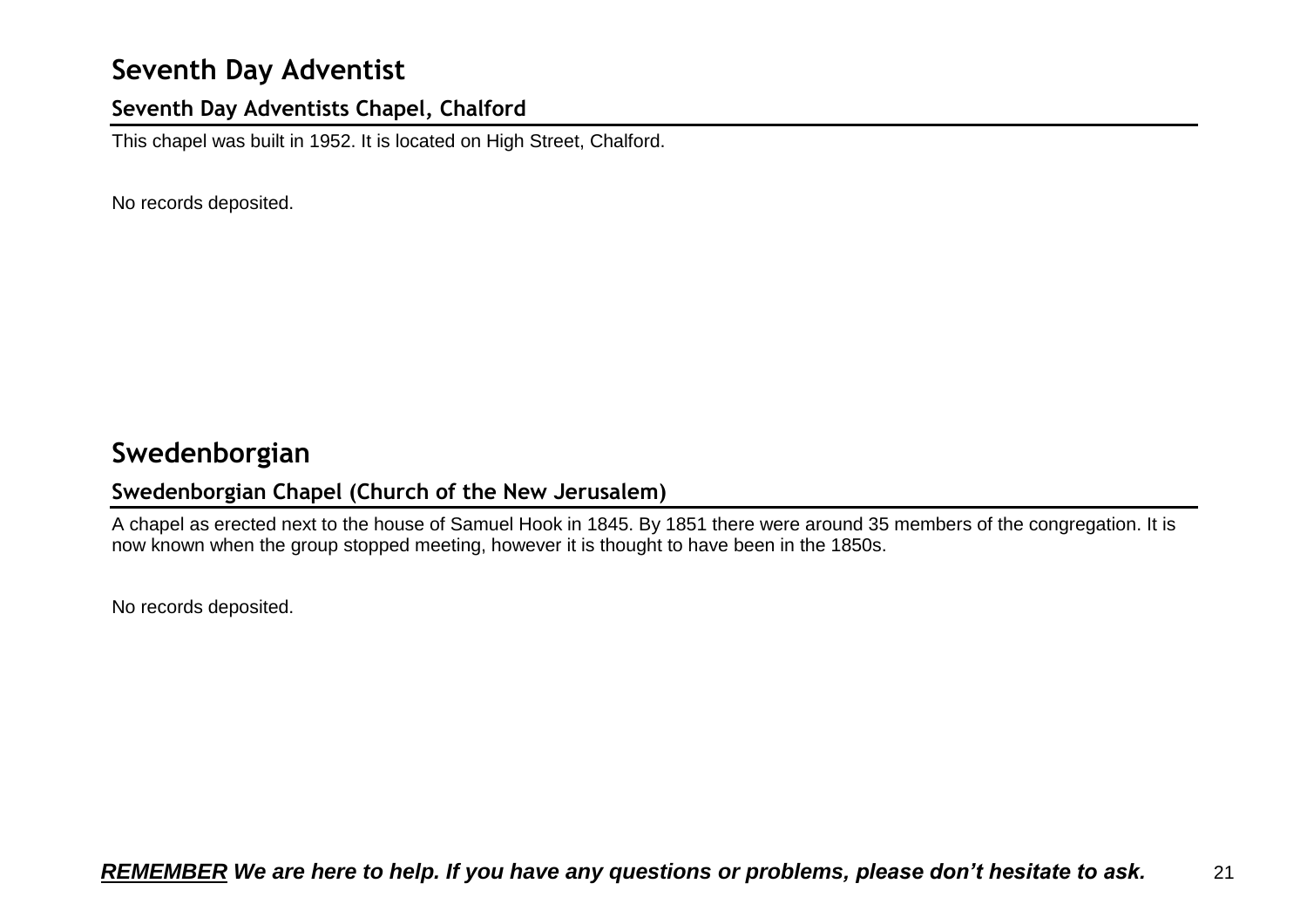# <span id="page-21-0"></span>**Horsley**

# <span id="page-21-1"></span>**Methodist**

### <span id="page-21-2"></span>**Downend, Horsley (Wesleyan Methodist)**

Not to be confused with the chapel at Downend, Mangotsfield in South Gloucestershire.

The Methodist chapel at Downend was built in 1820. By 1851 the congregation numbered around 200 people. The chapel was in the Dursley circuit until 1864. From this date it was in the Stonehouse circuit. The chapel went out of use around 1919. Most of the congregation moved to the chapel in Nailsworth.

#### **The following table contains the references to registers of Downend Chapel.**

**There is also a list of other major sources relating to the church, which may be of interest.**

| <b>Baptisms</b> | <b>Marriages</b> | <b>Burials</b> | <b>Church Roll</b> | <b>Microfilm</b><br><b>Reference</b> | <b>Transcript Reference</b> | <b>Original Register</b> |
|-----------------|------------------|----------------|--------------------|--------------------------------------|-----------------------------|--------------------------|
| 1824-1837       |                  |                |                    | MF1243                               |                             |                          |
| 1844-1899       |                  |                |                    |                                      |                             | D3187/2/7/1              |

| Deeds | D6435/2                               | 1824                                                              |
|-------|---------------------------------------|-------------------------------------------------------------------|
|       | D3187/1/2/15<br><b>School Records</b> | Schedule of Wesleyan day schools, 1876                            |
|       |                                       | Gives details of members attending, names of teachers, grants etc |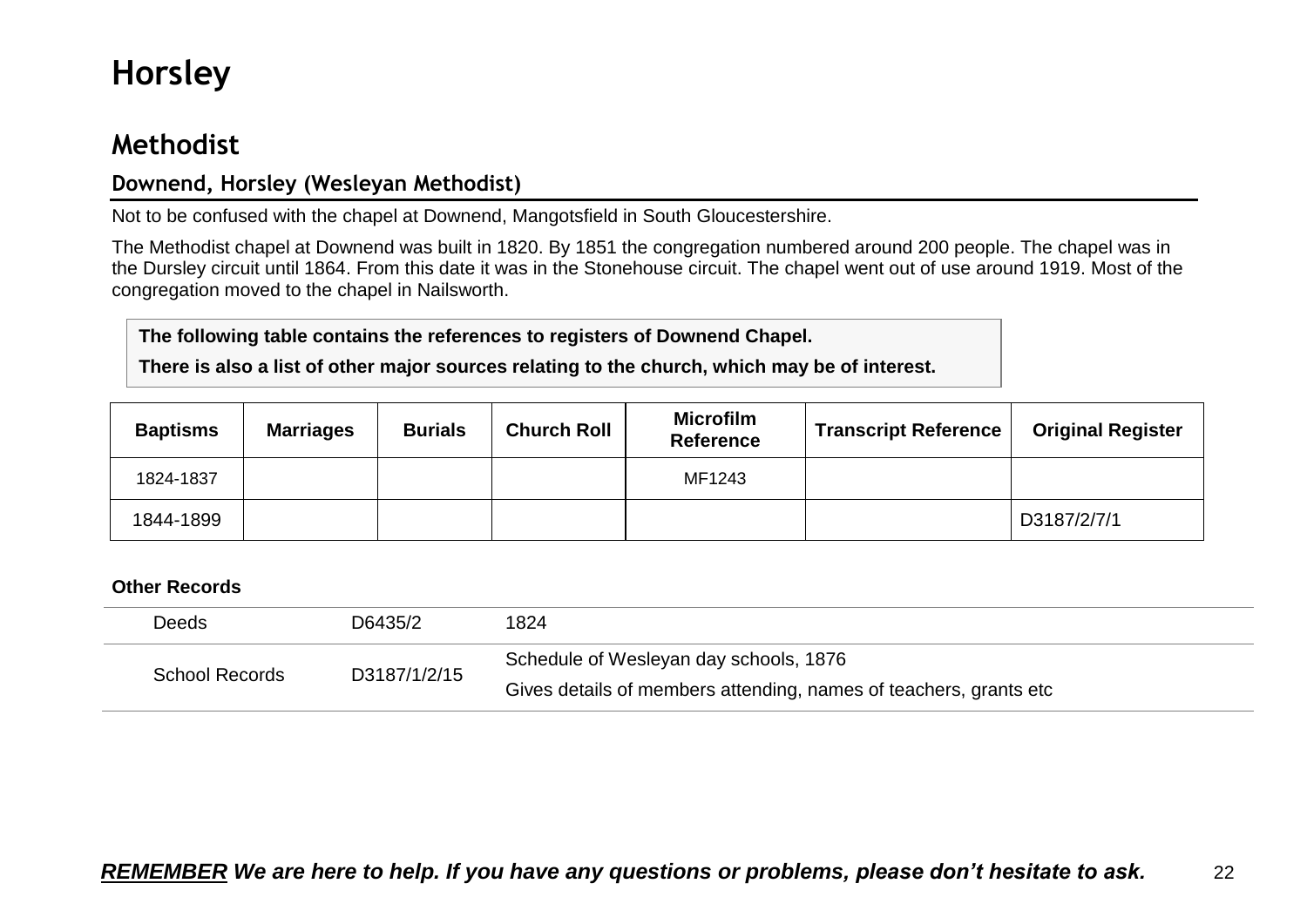# <span id="page-22-0"></span>**Kings Stanley**

# <span id="page-22-1"></span>**Baptist**

## <span id="page-22-2"></span>**Kings Stanley Baptist Church**

It is understood that Baptists began meeting in Kings Stanley around 1640. By 1715 there were 150 people in the congregation. Their first chapel was built in Coombe Lane and was established with a minister by 1773. A new chapel was built in 1824 on Broad Street, Middle Yard, where the chapel still stands. Despite falling numbers, the church has managed to stay open, with the support of neighbouring Baptist Churches. Kings Stanley Baptist Church had a role in the establishment of the following Baptist Churches: **Shortwood** (1715), **Stroud** (1824), **Nupend (See Eastington)** (1832) and **Woodchester** (1833). The church is also linked with the **Stonehouse Baptist Church.** 

**The following table contains the references to registers of Kings Stanley Baptist Church.**

**There is also a list of other major sources relating to the church, which may be of interest.**

| <b>Baptisms</b> | <b>Marriages</b> | <b>Burials</b> | <b>Church Roll</b> | <b>Microfilm Reference</b> | <b>Original Register</b> |
|-----------------|------------------|----------------|--------------------|----------------------------|--------------------------|
| 1805-1837*      |                  |                |                    |                            | D2827/1/1                |
|                 |                  | 1874-1956^     |                    |                            | D2827/1/2                |
|                 | 1899-1901        |                |                    |                            | D2827/1/2                |
|                 | 1908             |                |                    |                            | D2827/1/2                |
|                 |                  | 1899-1908      |                    |                            | D2827/1/2                |
|                 |                  |                | 1879               |                            | D2827/2/1                |
|                 |                  |                | 1880-1898          |                            | D2827/1/3                |

\*Retrospective register of births compiled in 1837.

^Certificates of Registry of Death for burial. This is not a register of burials, but it is implied that funerals took place at the Church.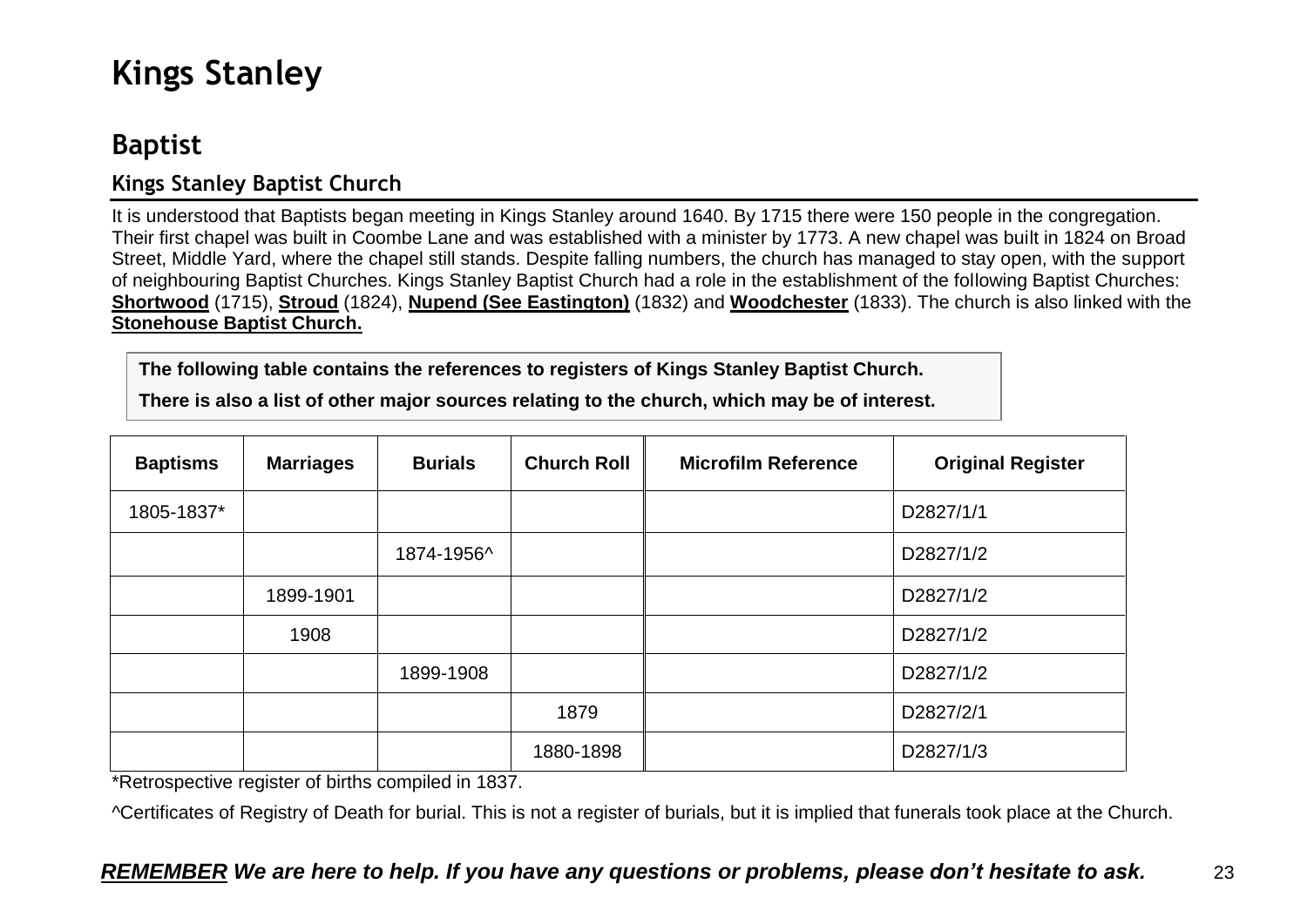| <b>Church Books</b>                                                                                                                                | D2827/2/1        | Includes Church Meeting minutes, 1818-1879, Church Roll 1879                                  |  |  |  |
|----------------------------------------------------------------------------------------------------------------------------------------------------|------------------|-----------------------------------------------------------------------------------------------|--|--|--|
| <b>Minutes</b>                                                                                                                                     | D2827/3/1-3, 5-7 | Church Meetings Minutes 1879-1980                                                             |  |  |  |
|                                                                                                                                                    | D2827/3/4, 8-12  | Deacons Meetings Minutes 1900-1980. See catalogue for full list.                              |  |  |  |
| <b>Sunday School Records</b>                                                                                                                       | D2827/6/         | Includes minutes 1893-1902 and attendance register 1891-1894. See catalogue for full<br>list. |  |  |  |
| History                                                                                                                                            | Website          | A history of the church can be found at http://ksbc.org.uk/?page_id=67 (June 2012)            |  |  |  |
| <b>Other Sources to try</b>                                                                                                                        |                  |                                                                                               |  |  |  |
| See D7382/5/11 for Correspondence about the possibility of sharing a minister with Painswick Baptist chapel,<br><b>Related Collections</b><br>1980 |                  |                                                                                               |  |  |  |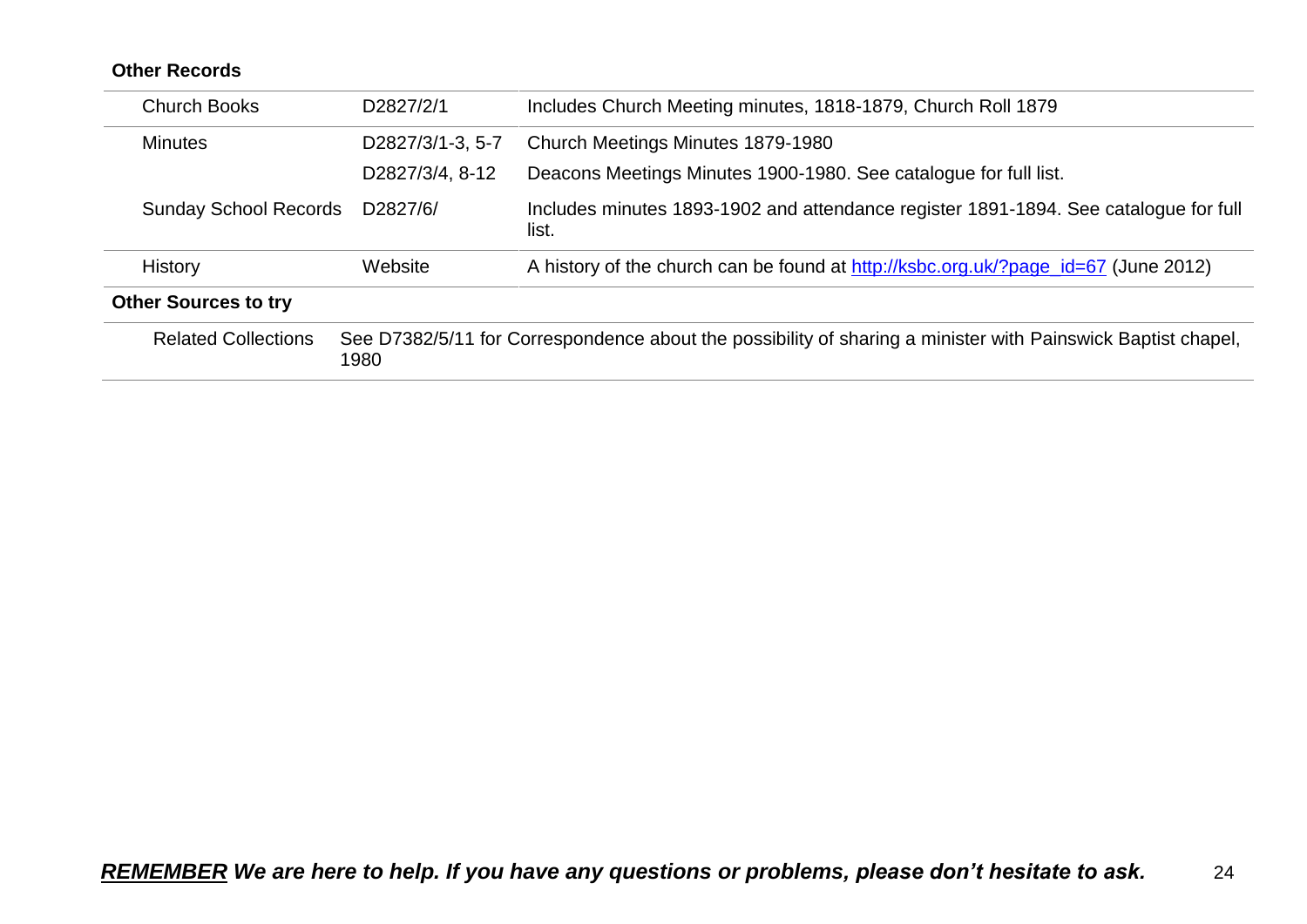# <span id="page-24-0"></span>**Methodist**

## <span id="page-24-1"></span>**Kings Stanley Chapel (Primitive Methodist)**

A Primitive Methodist Chapel was built on Broad Street, Kings Stanley in 1861. The land for the chapel was bought in 1860 by the trustees from Worthy Sealy. It was in the Stroudwater circuit in 1881. When the Primitive and Wesleyan Methodists merged in 1933, Kings Stanley became part of the Stroud and Cirencester circuit. The chapel was closed in 1958. It is now a guest house.

**The following table contains the references of registers relating to Kings Stanley PM Chapel. There is also a list of other sources relating to the church, which may be of interest.**

| <b>Baptisms</b> | <b>Marriages</b> | <b>Burials</b> | <b>Church Roll</b> | <b>Microfilm Reference</b> | <b>Original Register</b> |
|-----------------|------------------|----------------|--------------------|----------------------------|--------------------------|
| 1829-1949*      |                  |                |                    |                            | D3187/1/4/1*             |

\*Covers the Stroudwater Circuit of Primitive Methodists. Does not specify the church where the baptism took place.

| <b>Minutes</b>              | D3187/2/19/      | Trustees minutes 1903-1957                                                                                |  |  |
|-----------------------------|------------------|-----------------------------------------------------------------------------------------------------------|--|--|
| D8003<br><b>Deeds</b>       |                  | Includes abstracts of title back to 1860 and photograph negatives of the chapel                           |  |  |
| <b>Other Sources to try</b> |                  |                                                                                                           |  |  |
| Books/Pamphlets             | (Hyett) C15.53GS | Appeal for funds for: chapel and organ debt, chapel and school cleaning, painting and repairs, c.<br>1896 |  |  |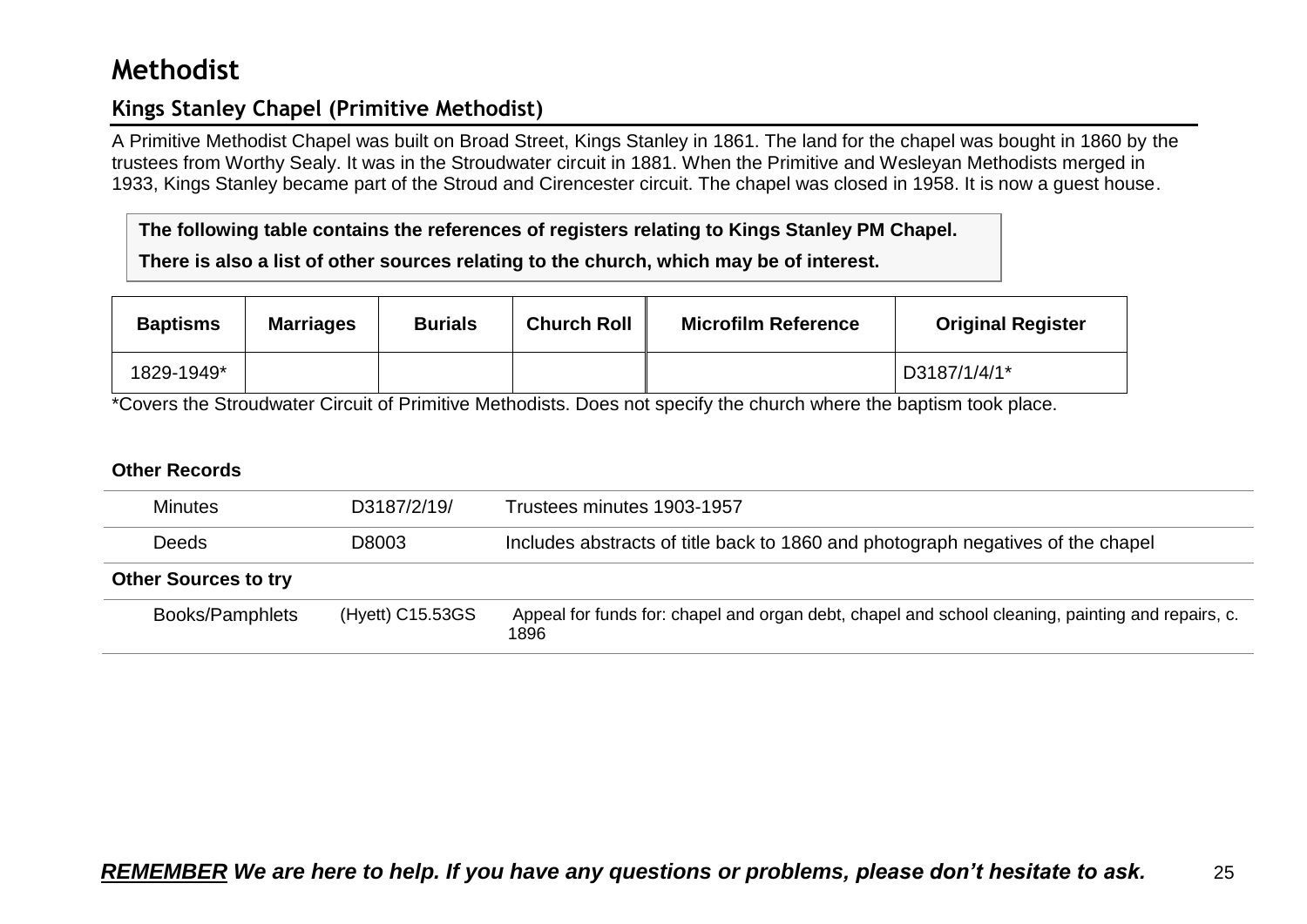### <span id="page-25-0"></span>**Selsley or Stanley End Chapel, Kings Stanley (Primitive Methodist)**

A Primitive Methodist Chapel was built in Selsley around 1863. The building was certified for marriages on 14<sup>th</sup> December 1863. In 1933 it became part of the united Methodist church and was on the Stroud and Cirencester Circuit. At this time there were 15 names on the church roll. Numbers continued to fall as members passed away or moved out of the area. Eventually in 1965, with only 4 members, the decision was made to sell the chapel. A compulsory purchase was made by the County Council in 1968 and the chapel was demolished. Some items were transferred to Stroud Castle Street Methodist Chapel and the money from the sale was given to Cashes Green for repairs.

**The following table contains the references of registers relating to Selsley Chapel.**

**There is also a list of other sources relating to the church, which may be of interest.**

| <b>Baptisms</b> | <b>Marriages</b> | <b>Burials</b> | <b>Church Roll</b> | <b>Microfilm Reference</b> | <b>Original Register</b> |
|-----------------|------------------|----------------|--------------------|----------------------------|--------------------------|
| 1829-1949*      |                  |                |                    |                            | D3187/1/4/1*             |

\*Covers the Stroudwater Circuit of Primitive Methodists. Does not specify the church where the baptism took place.

| <b>Minutes</b> | D3187/2/26/1   | Trustees' meeting minutes, 1933-1969                                                      |
|----------------|----------------|-------------------------------------------------------------------------------------------|
| Accounts       | D3187/2/26/2-3 | Trust fund cash books, 1924-1969                                                          |
| <b>Deeds</b>   | D8003          | Includes an abstract of title for the plot of land used by the chapel later (dated 1849). |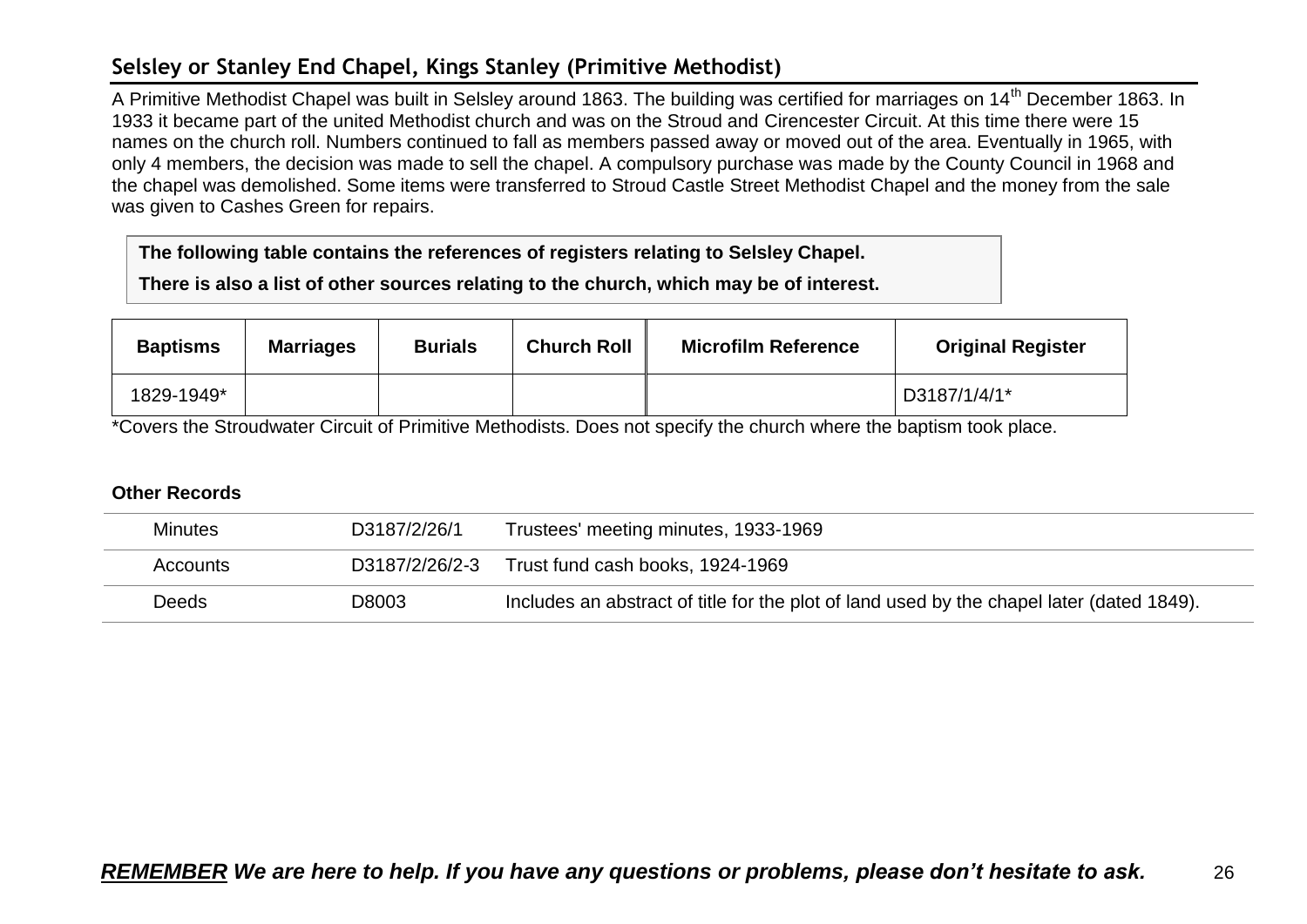## <span id="page-26-0"></span>**Stanley End Meeting, Selsley, Kings Stanley (Wesleyan Methodist)**

A Wesleyan Methodist meeting was held at Stanley End between 1828 and 1837. It is likely that the meeting was linked with the chapel at Leonard Stanley.

**The following table contains the references to registers of Stanley End Meeting.**

| <b>Baptisms</b> | <b>Marriages</b> | <b>Burials</b> | <b>Church Roll</b> | <b>Microfilm</b><br><b>Reference</b> | <b>Transcript Reference</b> | <b>Original Register</b> |
|-----------------|------------------|----------------|--------------------|--------------------------------------|-----------------------------|--------------------------|
| 1828-1837*      |                  |                |                    | MF1251                               | GAL/J3/51251GS              |                          |

\*These are records for the whole Stroud Circuit and not just this chapel.

# <span id="page-26-1"></span>**Presbyterian**

### <span id="page-26-2"></span>**Kings Stanley Presbyterians (or Anabaptists)**

Presbyterians first registered a place of worship in 1672. It is thought that they met at Stanley Court or Court Farm. In 1735 there were 1735 independents living within the parish of Kings Stanley. Meetings were not regular and they were sometimes known as Anabaptists. In 1795 a house was registered for worship by 'Anabaptists and Housekeepers'. It is possible the same group were the Calvinists worshipping in the parish in 1825. It is not known what happened to this group.

No records deposited.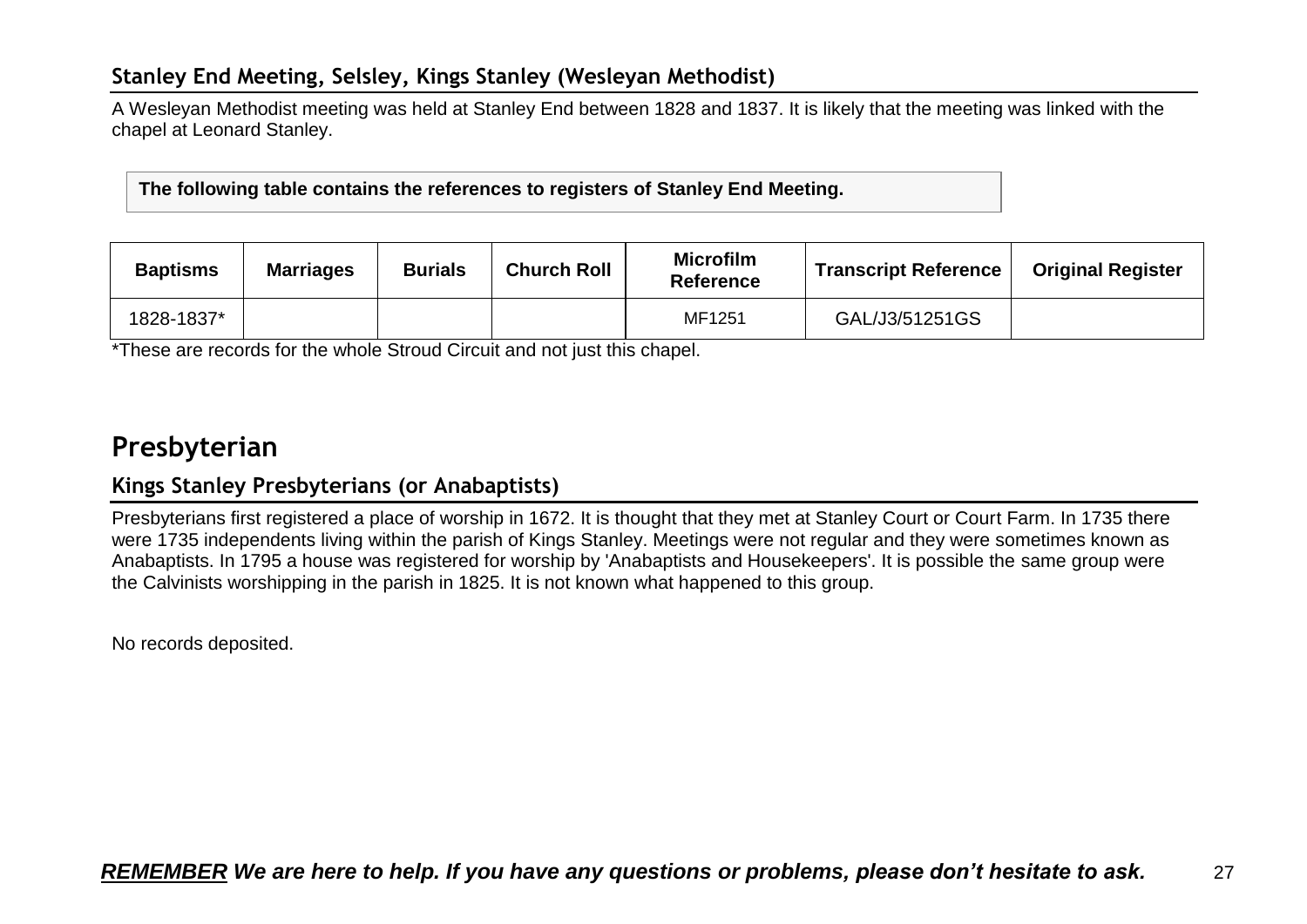# <span id="page-27-0"></span>**Leonard Stanley**

# <span id="page-27-1"></span>**Methodist**

### <span id="page-27-2"></span>**Leonard Stanley Methodist Chapel (Wesleyan)**

A chapel was first built at Leonard Stanley in 1810. However a meeting appeared on the Stroud Methodist Circuit between 1791 and 1799. The chapel was, however, part of the Dursley circuit. In 1864 it was transferred to the Stonehouse circuit, but reverted back to the Dursley circuit upon the merger of the two circuits in 1936. Around 1851 the chapel had a congregation between 150 and 200 people. A schoolroom was added in the 1840s. Cooperation with Church of England Parish Church (St Swithuns) started in late 1980s and discussions of sharing the Parish church began in 1989. The last service held at the chapel was Easter Sunday, April 11<sup>th</sup>, 1993. The chapel was sold in 1994. A Joint Council was set up to run the parish church as a shared building.

**The following table contains the references to registersof Leonard Stanley Methodist Chapel.**

**There is also a list of other major sources relating to the church, which may be of interest.**

| <b>Baptisms</b> | <b>Marriages</b> | <b>Burials</b> | <b>Church Roll</b> | <b>Microfilm Reference</b> | <b>Original Register</b> |
|-----------------|------------------|----------------|--------------------|----------------------------|--------------------------|
| 1839-1900       |                  |                |                    |                            | D3187/2/11/1             |
|                 |                  |                | 1936-1940*         |                            | D3187/1/1/6              |
|                 |                  |                | 1954*              |                            | D3187/1/1/7              |
|                 |                  |                | 1963-1964*         |                            | D3187/1/1/8              |
|                 |                  |                | 1989               |                            | D3187/2/11/16            |

\*These records relate to the whole Dursley circuit and not just this chapel.

Please turn over for more records...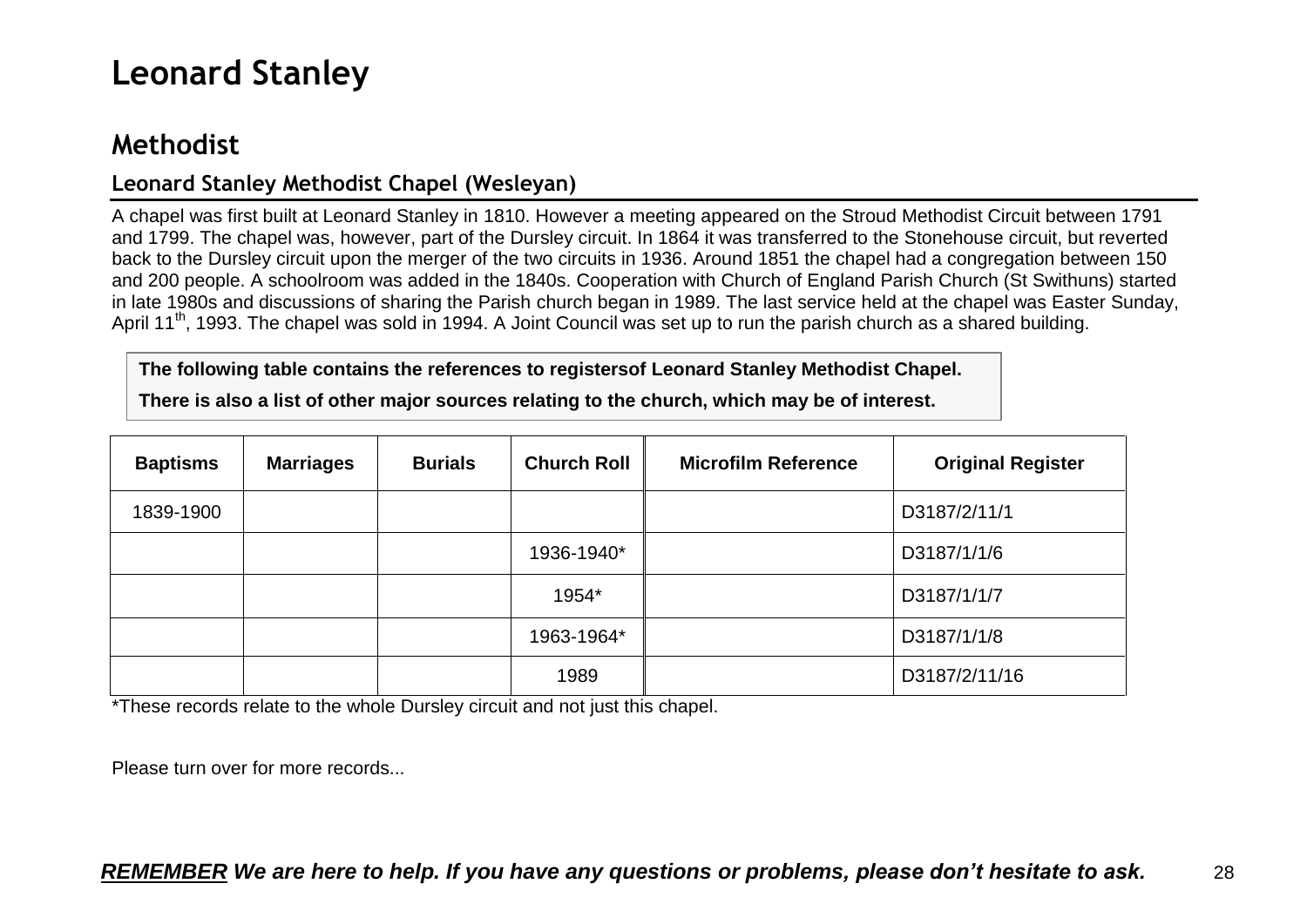| <b>Minutes</b>       | D3187/2/11/2     | Leaders' and Stewards' Meeting minutes 1892-1917                  |
|----------------------|------------------|-------------------------------------------------------------------|
|                      | D3187/2/11/11    | Quarterly Leaders Meetings Minutes, 1971-1991                     |
|                      | D3187/2/11/12    | Church Council Meetings Minutes, 1992-2005                        |
|                      | D3187/2/11/13    | Trustees Minutes book 1894-1977                                   |
| <b>Subscriptions</b> | D3187/2/11/22-23 | Subscription Books, 1973-1974                                     |
| <b>Sunday School</b> | D3187/2/11/26    | Teachers Meetings Minute Book, 1920-1952                          |
|                      | D3187/1/2/15     | Schedule of Wesleyan day schools, including Leonard Stanley, 1876 |
|                      | D3187            | Sunday school teachers' roll book, 1917-1927                      |
|                      |                  |                                                                   |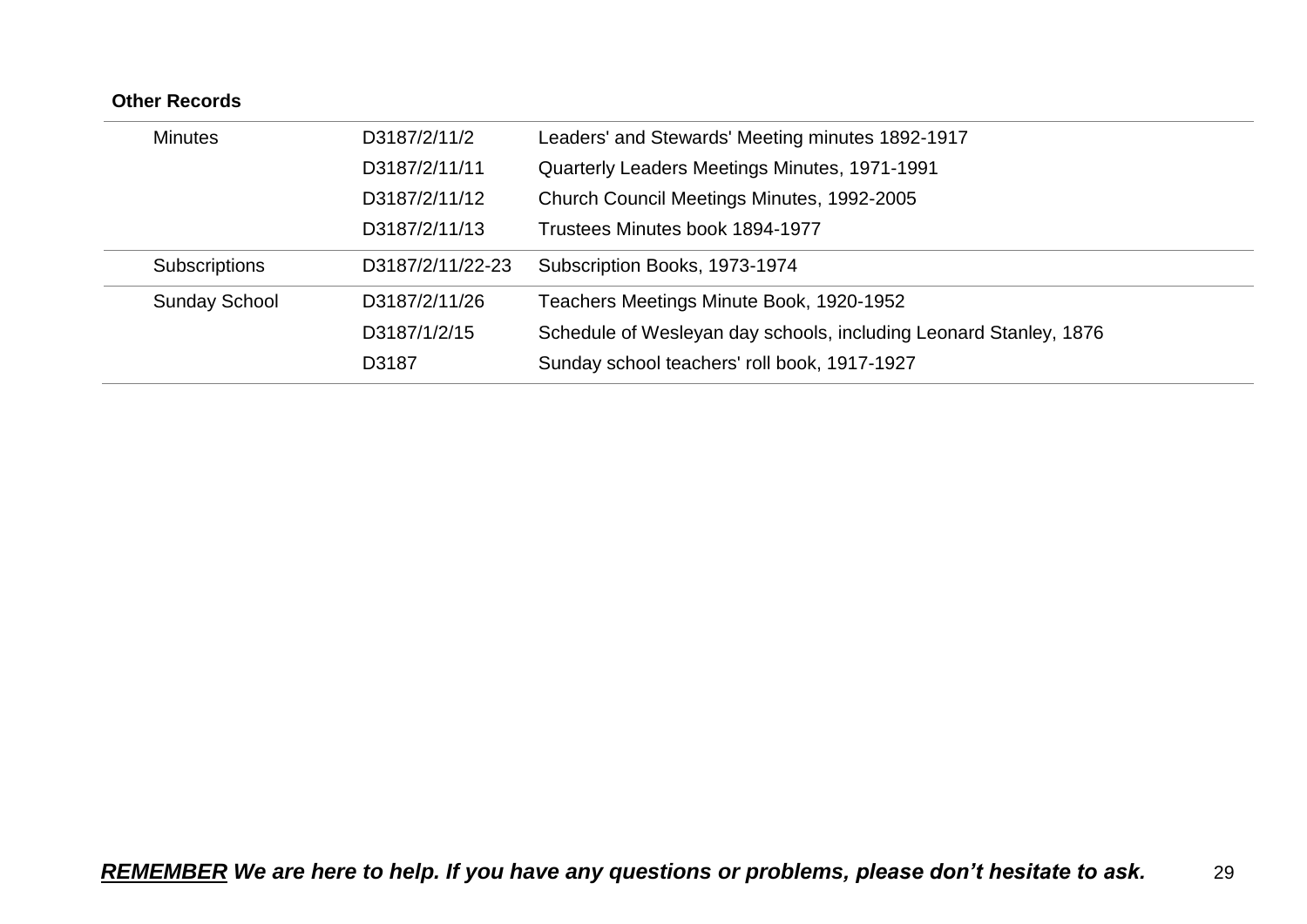# <span id="page-29-0"></span>**Minchinhampton**

# <span id="page-29-1"></span>**Baptist**

### <span id="page-29-2"></span>**Minchinhampton Baptist Church**

Baptists in Minchinhampton are thought to have first met in 1699 at Giles Mason's house as Forwood. In 1728 another meeting place was registered at St Chloe. In 1735 there were 17 Baptists living within the parish, however they probably attended the **Shortwood Baptist Church**. In 1765 Benjamin Francis, the minister at Shortwood, began a new meeting house, which was served by Shortwood. The popularity of this chapel dwindled but in 1824 a new separate church was formed. 10 years later the chapel moved to the south side of Tetbury Street, on land given by David Ricardo. By 1851 the church had congregations of around 150- 200. In 1882 the church became known as Particular Baptists. In 1973 there were 68 members of the church.

> **No registers for Minchinhampton Baptist Church have been deposited. However the following items may be of interest.**

| <b>History</b>              | VCH Vol. XI                                                                 | See Minchinhampton: non-conformity                                                                                               |  |  |  |  |
|-----------------------------|-----------------------------------------------------------------------------|----------------------------------------------------------------------------------------------------------------------------------|--|--|--|--|
| <b>Other Sources to try</b> |                                                                             |                                                                                                                                  |  |  |  |  |
| <b>Related Collections</b>  |                                                                             | See D11612 Photographs 1976-1977<br>See also Q/SR/1765/D Application for licence for Baptist meeting house, Minchinhampton, 1765 |  |  |  |  |
| Books/Pamphlets             | RF205.5GS Baptist chapel in Minchinhampton, scheme sealed 19th January 1912 |                                                                                                                                  |  |  |  |  |
|                             | The Institute] by Iris Dyer, c.2009                                         | D11612 'Recollections of Minchinhampton Baptist Church' [also including Childhood Memories of Living in                          |  |  |  |  |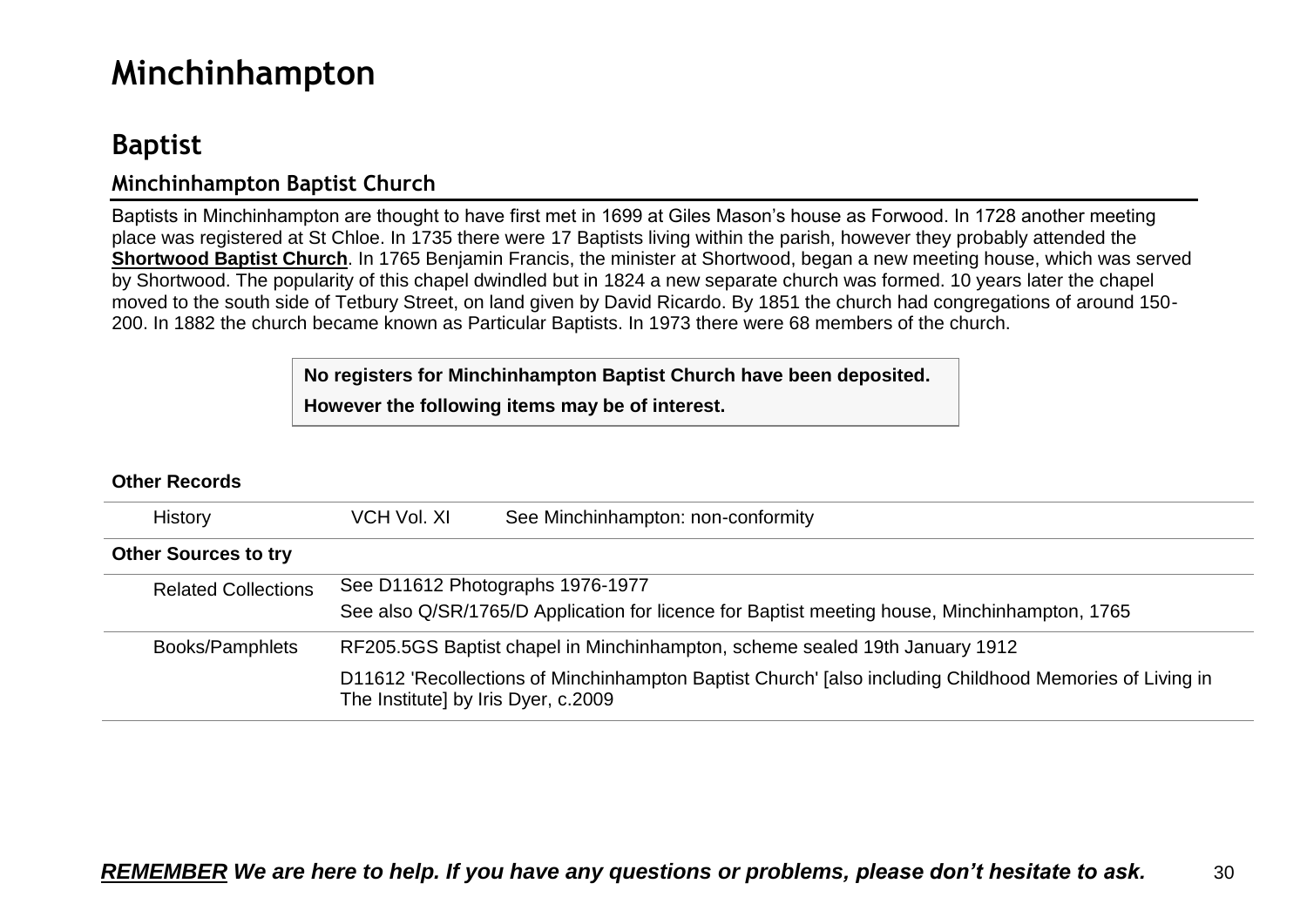# <span id="page-30-0"></span>**Latter Day Saints**

## <span id="page-30-1"></span>**Minchinhampton Church of Latter Day Saints (Mormon)**

A group of around 30 Mormons met in Minchinhampton. It is not known how long this congregation lasted or when it started.

No records deposited.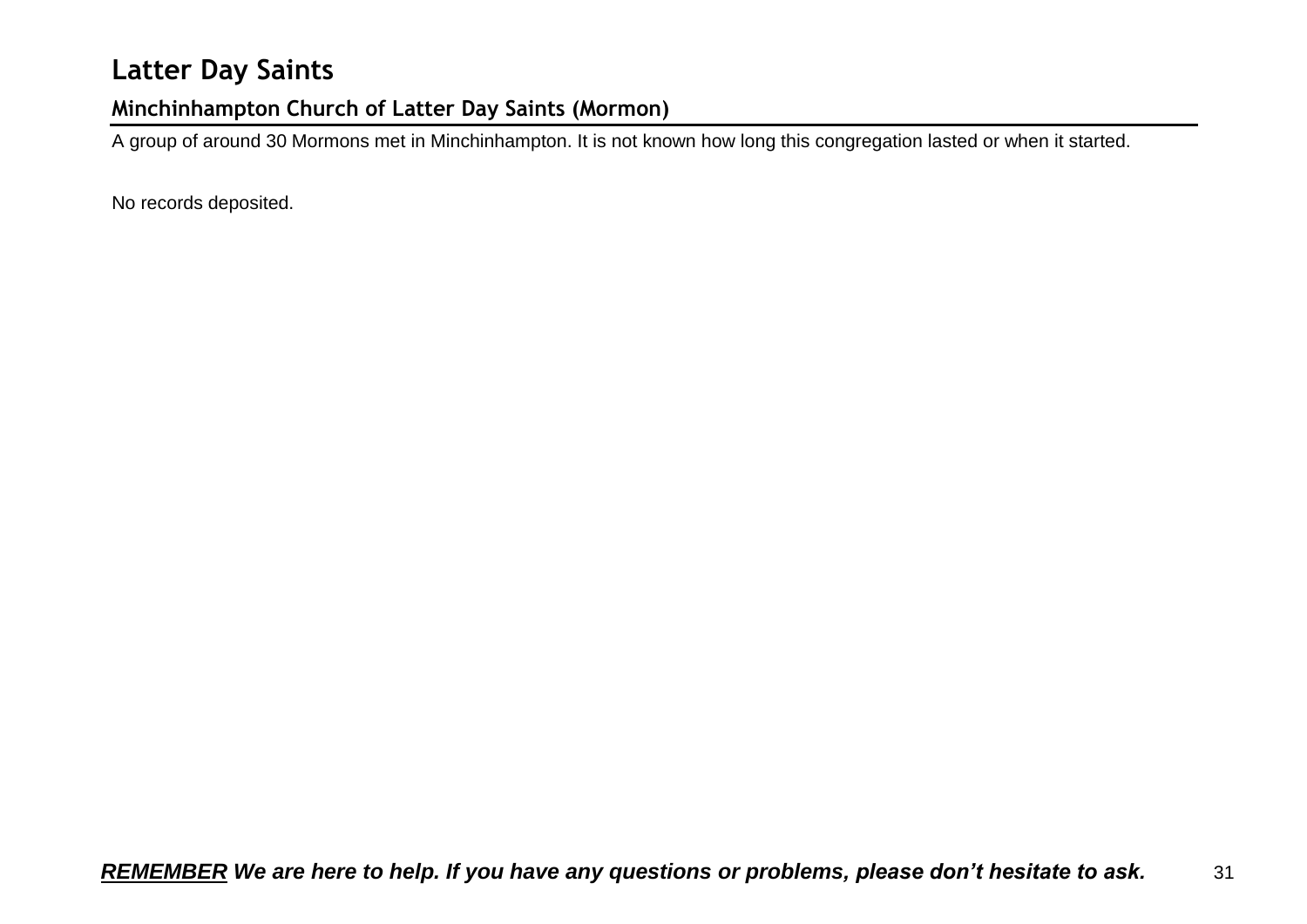# <span id="page-31-0"></span>**Methodist**

### <span id="page-31-1"></span>**Wall's Quarry, Minchinhampton (Primitive Methodist)**

This chapel was built in 1838. It was a popular chapel, having around 100 people in its congregation by 1851. The chapel was there in around 1884 but had disappeared by the time of the 1902 Ordnance Survey Map.

**The following table contains the references of registers relating to Wall's Quarry.**

| <b>Baptisms</b> | <b>Marriages</b> | <b>Burials</b> | <b>Church Roll</b> | <b>Microfilm Reference</b> | <b>Original Register</b> |
|-----------------|------------------|----------------|--------------------|----------------------------|--------------------------|
| 1829-1949*      |                  |                |                    |                            | D3187/1/4/1*             |

\*Covers the Stroudwater Circuit of Primitive Methodists. Does not specify the church where the baptism took place.

### <span id="page-31-2"></span>**Box, Minchinhampton (Wesleyan Methodist)**

A short lived Wesleyan Methodist meeting was started in Box in 1806. It was linked with the chapel at Littleworth. 3 years later it had merged with the Stroud meeting. A meeting started again in the 1842. But this only lasted one year.

No records deposited.

#### **Other Sources to try**

Related Churches Stroud Wesleyan Methodist Church (Castle Street) or chapels in Minchinhampton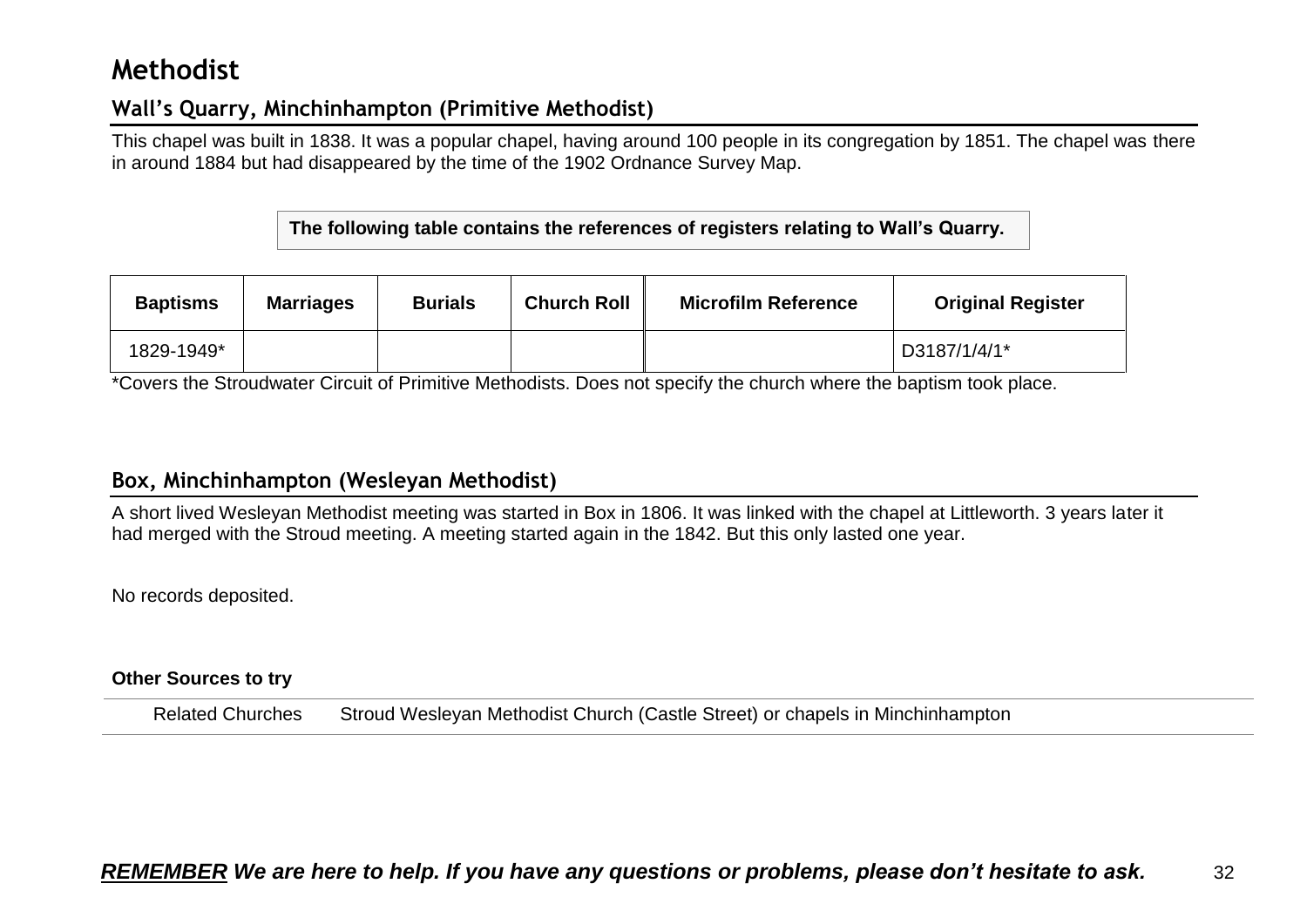## <span id="page-32-0"></span>**Littleworth Wesleyan Chapel, Minchinhampton/Amberley (Methodist)**

The chapel at Littleworth was built in 1790, however it is likely that there were meetings before this date. It began in the Stroud Methodist circuit, however by 1838 it was in the Dursley circuit. When the Stonehouse circuit was created in 1864 Littleworth moved to that circuit. It reverted back to the Dursley circuit in 1936. In 1851 there was a congregation of around 170; however membership was likely to be closer to 75. This had shrunk to 27 in 1933, and 18 in 1945. By 1973 the congregation was only 12. The final service was held at the chapel on 16th September, 1990 – the 200<sup>th</sup> anniversary of the chapel. Since 1990, the Methodist congregation have shared Holy Trinity Church, Amberley. The Littleworth hall is still used by both churches.

#### **The following table contains the references to registers of Littleworth Chapel.**

**There is also a list of other major sources relating to the church, which may be of interest.**

| <b>Baptisms</b> | <b>Marriages</b> | <b>Burials</b> | <b>Church Roll</b> | <b>Microfilm</b><br><b>Reference</b> | <b>Transcript Reference</b> | <b>Original Register</b> |
|-----------------|------------------|----------------|--------------------|--------------------------------------|-----------------------------|--------------------------|
| 1814-1837       |                  |                |                    | MF1244                               |                             |                          |
| 1811-1848*      |                  |                |                    | MF1251                               | GAL/J3/51251GS              |                          |
|                 |                  |                | 1791-1824*         |                                      | GAL/J3/51251GS              |                          |
| 1849-1928*      | 1849-1863*       |                |                    |                                      | GAL/J3/51232GS              |                          |
|                 |                  | 1849*          |                    |                                      |                             | D3187/1/3/2              |
|                 |                  | 1851*          |                    |                                      |                             | D3187/1/3/3              |
| 1923-1967       |                  |                |                    |                                      |                             | D3187/2/20/1             |
|                 | 1935-1967        |                |                    |                                      |                             | D3569/5/1                |

\*These are records for the whole Stroud Circuit and not just this chapel.

Please turn over for more records...

#### **Other Records**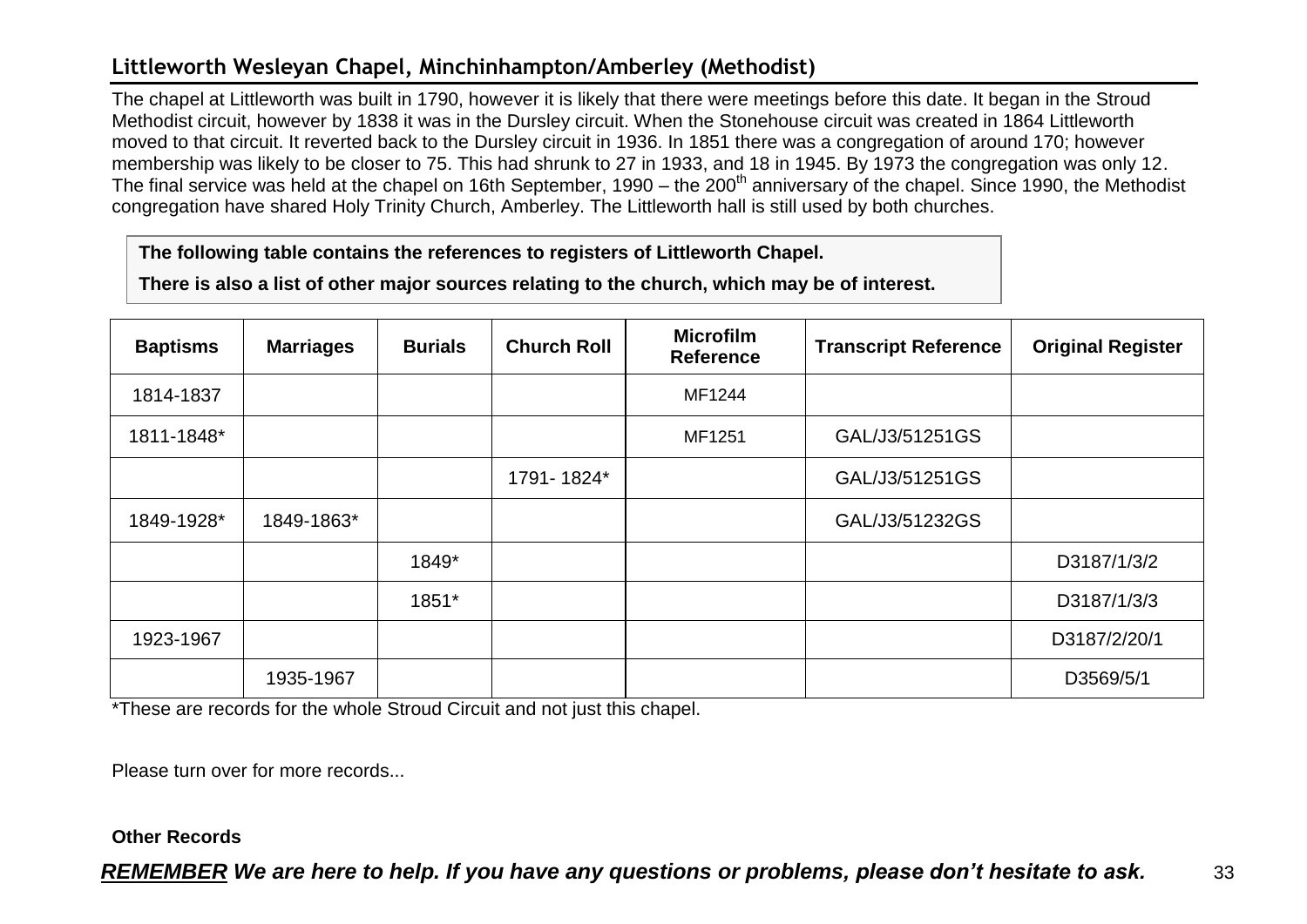| <b>Minutes</b>              | D3187/2/20/7                                                                              | Trustees' meeting minutes, 1896-1977            |
|-----------------------------|-------------------------------------------------------------------------------------------|-------------------------------------------------|
| Accounts                    | D3187/2/20/9-11                                                                           | Stewards Accounts, 1862-1915                    |
|                             | D3187/2/20/12                                                                             | Chapel treasurer's cash book, 1870-1957         |
|                             | D3187/2/20/13                                                                             | Trustees' accounts, 1930-1976                   |
| <b>Sunday School</b>        | D3187/2/20/2-4                                                                            | Sunday School Attendance registers, 1854-1884   |
|                             | D3187/2/20/5-6                                                                            | Sunday School monthly book registers, 1839-1885 |
| <b>Other Sources to try</b> |                                                                                           |                                                 |
| Books/Pamphlets             | Forth in thy name: the story of Amberley (Littleworth) Methodist Church, c.1990 (R15.5GS) |                                                 |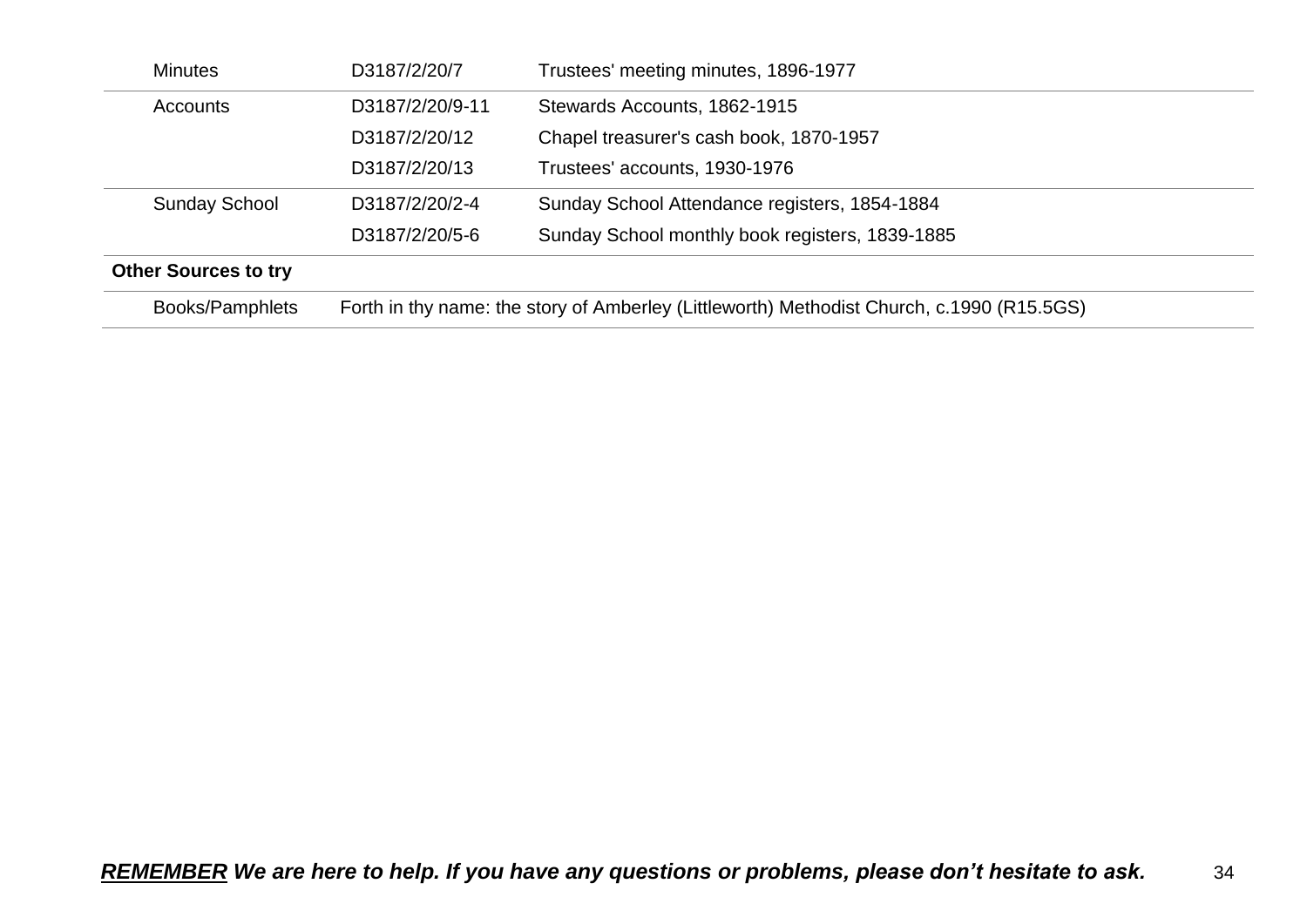# <span id="page-34-0"></span>**Quaker/Society of Friends**

## <span id="page-34-1"></span>**Minchinhampton Meeting House (Society of Friends/Quakers)**

A meeting house was built in the parish by Daniel Fowler in 1731. Four years later it is recorded that there were 40 members of the meeting. By 1746 the market house was registered as a meeting place. Although a Quaker population remained in the parish, the meeting is thought to have ended in the  $18<sup>th</sup>$  century.

No records deposited.

#### **Other Sources to try**

Related Churches Nailsworth Meeting House

## <span id="page-34-2"></span>**Roman Catholic**

### <span id="page-34-3"></span>**St Thomas More and St John Fisher, Box, Minchinhampton (Roman Catholic)**

Roman Catholics established a place of worship in Box in 1930. A chapel was built in 1936 on Hampton Green. The chapel was served from Woodchester. The chapel is believed to have closed after 1973.

No records deposited.

#### **Other Sources to try**

Related Churches Church of the Annuncation, Wooodchester.

# <span id="page-34-4"></span>**Nailsworth**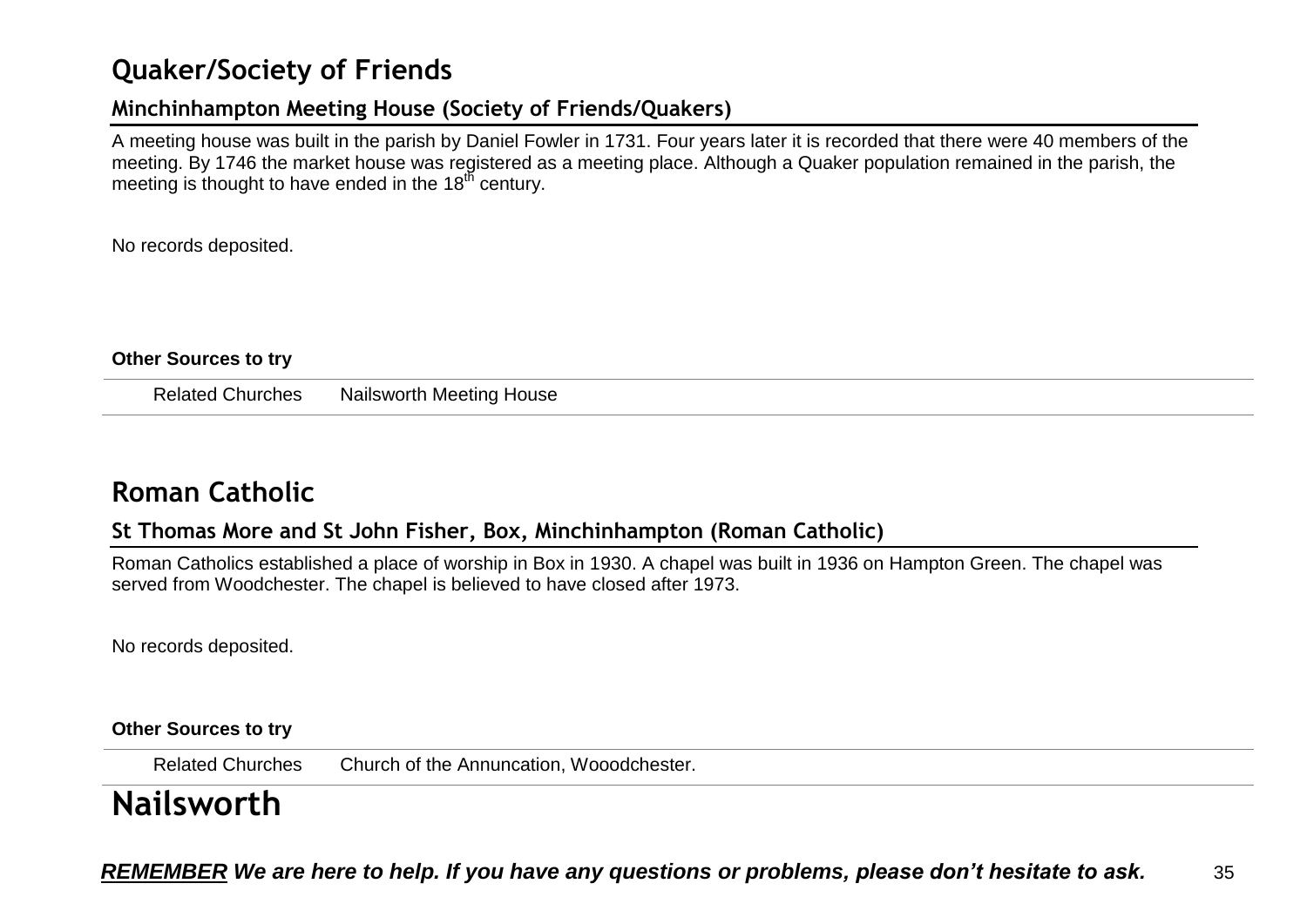# <span id="page-35-0"></span>**Baptist**

## <span id="page-35-1"></span>**Nailsworth Tabernacle (Baptist)**

In 1864 there was a disagreement at the **Shortwood Baptist Church** over the new minister. As a result, part of the congregation split away and formed another church. 4 years later they built a chapel on Bristol Road, which became known as the Nailsworth Tabernacle. The church was troubled by disagreements, lack of funds and short tenures of pastors. The fortunes of the church picked up in 1902 but this did not last. The church rejoined Shortwood in 1910 and the chapel building was sold to the Wesleyan **Methodists** 

**There are no registers for the Nailsworth Tabernacle deposited.**

**However, the following sources might be of interest.**

| <b>Church Books</b>         | D2424/17                                                                                                                     | Includes minutes and an account of how the church was formed, 1866-1910 |
|-----------------------------|------------------------------------------------------------------------------------------------------------------------------|-------------------------------------------------------------------------|
| History                     | R210.18GS                                                                                                                    | Nailsworth tabernacle church, 1949                                      |
| <b>Other Sources to try</b> |                                                                                                                              |                                                                         |
| <b>Related Collections</b>  | See also the records of Shortwood Baptist Church.                                                                            |                                                                         |
| Books/Pamphlets             | Charity called the Baptist tabernacle and manse, Nailsworth, scheme (for power to sell) sealed 3rd March<br>1911 (RF210.1GS) |                                                                         |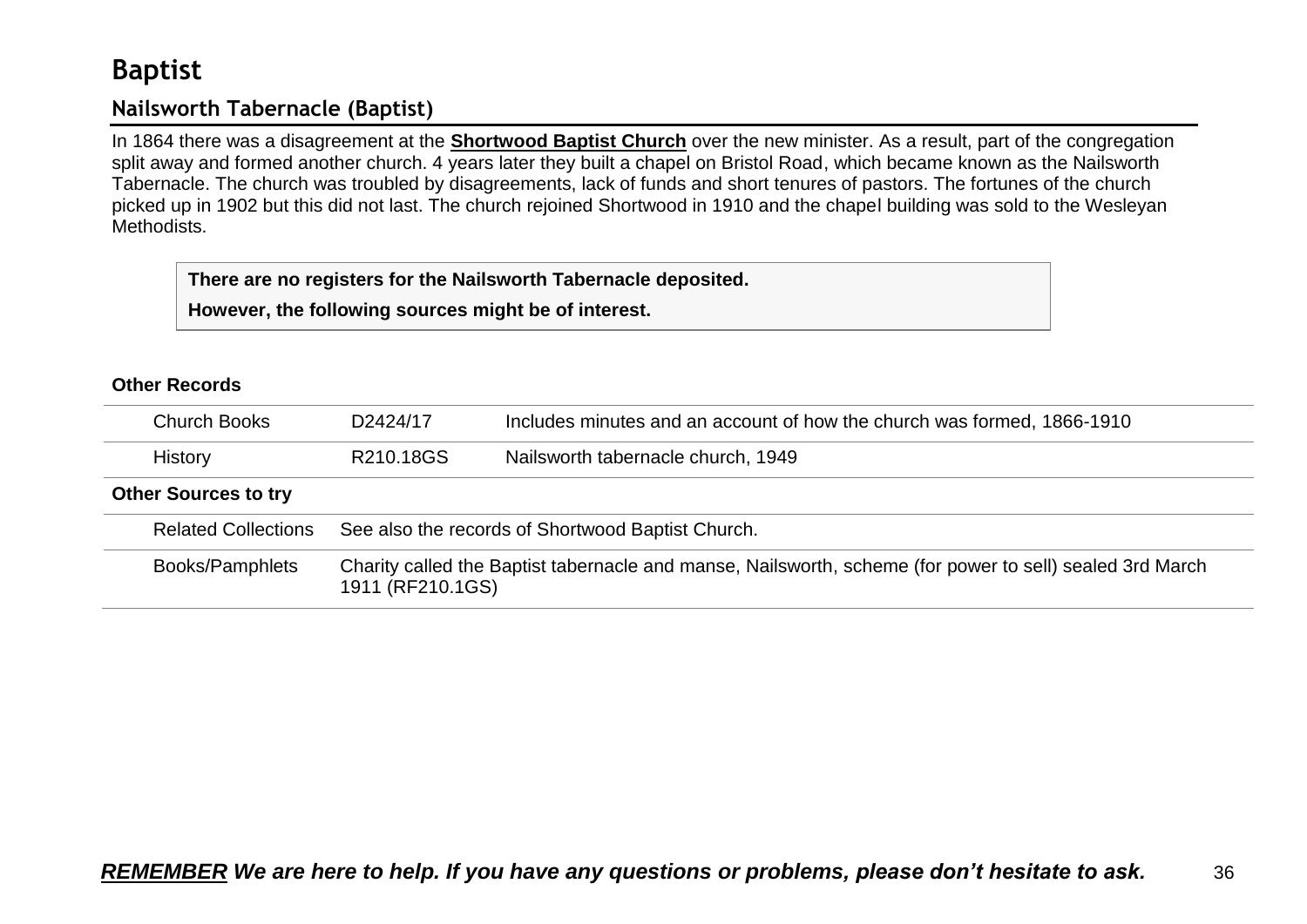## **Shortwood Baptist Church, Nailsworth**

Around 1705 a group broke away from the **Forest Green Congregational Church**. They began by attending the Kings Stanley Baptist Church, but two years later services were being held in Nailsworth under the Kings Stanley minister. In 1715 a chapel was built and by 1735 300 Baptists were said to be living in Horsley. The chapel was served by visiting ministers until 1737. The church continued to grow in the late 18th century under Benjamin Francis and by 1799 had a congregation of 241, including groups in surrounding parishes. By the 1820s Shortwood was said to be "the largest Baptist meeting in England". Notable ministers of this time include William Winterbotham (1804-1829) and T F Newman (1832-1864). A large number of manufacturers from the local area attended the church as well as many of their workers. A new chapel was built in 1837. One year earlier the church purchased the Nailsworth Preaching Room, Numbers suffered in the 1830s due to high numbers of emigration, between 1838 and 1840 approximately 80 members of the congregation emigrated to Australia. Despite this by 1851 the congregation had grown to 1000. In 1864 there was dispute of the appointment of a new minister and a group left the church, eventually forming the **Nailsworth Tabernacle**. The church was forced to move to another church in 1881 on Newmarket Road due to growing numbers. In 1910 the Nailsworth Tabernacle group rejoined the church. In 1967 the church reunited with the **Forest Green Congregation Church** and formed **Christ Church, Nailsworth**. Both churches continued to perform ceremonies until 1972 when the refurbished Baptist chapel on Newmarket Road became Christ Church's permanent home.

### **The following table contains the references to registers of Shortwood Baptist Church.**

**There is also a list of other major sources relating to the church, which may be of interest.**

| <b>Baptisms</b><br>(*Births) | <b>Marriages</b> | <b>Burials</b> | <b>Church Roll</b> | <b>Microfilm Reference</b> | <b>Original Register</b> |
|------------------------------|------------------|----------------|--------------------|----------------------------|--------------------------|
| 1749-1787*                   |                  |                |                    | MF1261                     |                          |
| 1787-1806*                   |                  |                |                    | MF1246                     |                          |
|                              |                  |                | 1716-1837          |                            | D2424/2                  |
|                              |                  |                | 1716-1866          |                            | D2424/3                  |
|                              |                  |                | 1832-1836          |                            | D2424/5                  |
|                              |                  |                | 1848               |                            | D2424/4                  |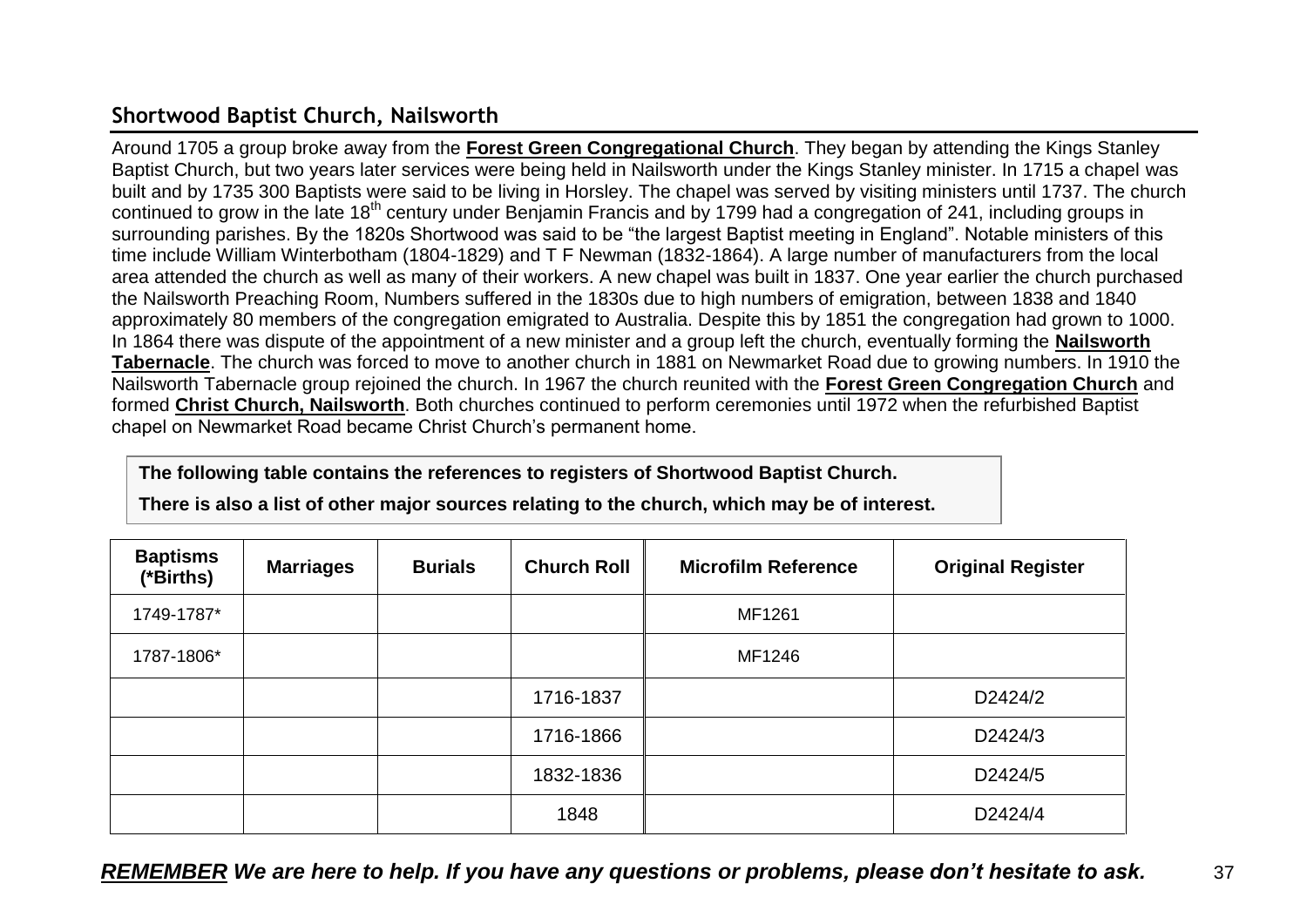| <b>Baptisms</b><br>(*Births) | <b>Marriages</b> | <b>Burials</b> | <b>Church Roll</b>         | <b>Microfilm Reference</b> | <b>Original Register</b> |
|------------------------------|------------------|----------------|----------------------------|----------------------------|--------------------------|
|                              |                  |                | 1851-1859                  |                            | D2424/6                  |
|                              |                  |                | $1832 - 1859^{\circ\circ}$ |                            | D2424/7                  |
|                              |                  |                | 1880                       |                            | D2424/7                  |
| 1785-1859                    |                  |                |                            |                            | D2424/8                  |
|                              |                  | 1807-1971^     |                            |                            | GAL/K3/52902^            |

^This is transcript and is available on the open shelves, the original is uncatalogued.

 $^{\circledR}$ Based on D2424/4-6. Contains dates of death of members 1832-1859, also includes dates of dismissals (moved away), removals (moved to another denomination), exclusions and emigration

| <b>Church Books</b>         | (References)                                                                                | (Information documents are likely to contain, inc covering dates)                     |  |  |  |
|-----------------------------|---------------------------------------------------------------------------------------------|---------------------------------------------------------------------------------------|--|--|--|
| <b>Minutes</b>              | D <sub>2424</sub>                                                                           | Uncatalogued. Please ask a member of staff.                                           |  |  |  |
| <b>Transcripts</b>          | RR210,40GS                                                                                  | Shortwood Baptist church register from 1715 (Transcript of D2424/2 and D2424/3)       |  |  |  |
| History                     | D2424/12                                                                                    | Histories of the Baptist Church, Shortwood (2 printed, 1820, 1837, 1 manuscript 1847) |  |  |  |
|                             | P223 MI 8                                                                                   | F T Smyth, 'Chronicles of Shortwood 1705-1916' (Bristol, 1916)                        |  |  |  |
| <b>Other Sources to try</b> |                                                                                             |                                                                                       |  |  |  |
| <b>Related Collections</b>  |                                                                                             | See also D2698/2/ for the papers of Rev. Thomas Newman. See catalogue for full list.  |  |  |  |
|                             |                                                                                             | See D2595 for related papers. See catalogue for full list.                            |  |  |  |
|                             | D1347 Accn. 11493 uncatalogued: Shortwood Baptist Church - Appointment of new trustees 1946 |                                                                                       |  |  |  |
|                             | See S223/3 for records of Shortwood Baptist Hall Infants' School                            |                                                                                       |  |  |  |
|                             |                                                                                             |                                                                                       |  |  |  |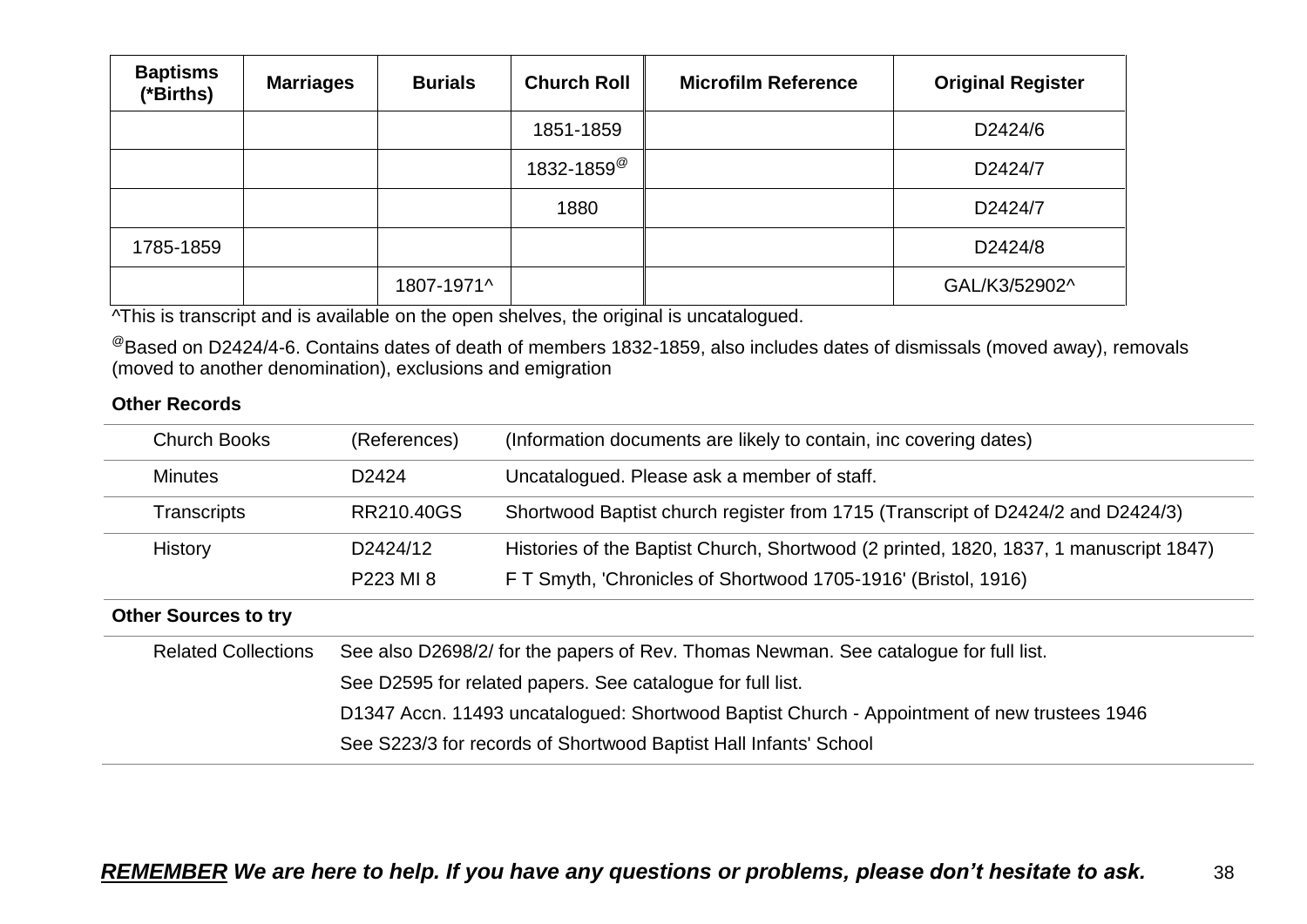## **Congregational**

## **Forest Green Congregational Church, Nailsworth**

### Also known as Lower Forest Green, not to be confused with **Upper Forest Green Congregational Chapel**

The first congregational church at Forest Green was built in 1687, but had roots in the community in 1662 when William Tray was ejected from Oddington parish church. It seems that the first minister was John Fox, who was a Presbyterian, and in 1689 the church was known as both Independent and Presbyterian. In 1715 450 people attended services. A number of families from neighbouring parishes, including Avening and Horsley, attended the church in Forest Green. The Sunday School began in 1773, pre-dated the Robert Raikes movement by a few years. In 1821 the congregation split over the decision to move to new premises closer to Nailsworth. A new chapel was built in Lower Forest Green and most of the congregation moved to the new site. However a breakaway group remained at Upper Forest Green and formed what became the **Upper Forest Green Congregational Chapel**. They built a new church close to the old one, which was on the site of the burial ground. Due to this split the congregation numbers decreased. Numbers continued to struggle through the mid-19h century and by 1867 there were only 87 members. The next 50 years were quite prosperous and by 1910 the numbers had risen to 103. However this fell again after WW2 when there were only 63 members at the time of the church's 300<sup>th</sup> anniversary. The Lower and Upper Congregational Churches reunited in 1916 and in 1967 the Congregationalists joined with the Baptist Church at Shortwood to form **Christ Church, United Reformed Church**

**The following table contains the references to registers of the Forest Green Chapel.**

**There is also a list of other major sources relating to the church, which may be of interest.**

| <b>Baptisms</b> | <b>Marriages</b> | <b>Burials</b> | <b>Church Roll</b> | <b>Microfilm Reference</b> | <b>Original Register</b> |
|-----------------|------------------|----------------|--------------------|----------------------------|--------------------------|
| 1776-1785       |                  |                |                    | MF1258                     |                          |
| 1785-1799       |                  |                |                    | MF1292                     |                          |
| 1800-1815       |                  |                |                    | MF1258                     |                          |
| 1817-1837       |                  |                |                    | MF1292                     |                          |
|                 |                  | 1786-1817      |                    |                            | D2595/5                  |
| 1845-1876       |                  | 1849-1850      | 1845-1949          |                            | D2595/1                  |
|                 | 1934-1940        |                |                    |                            | D2595/6/1                |

*REMEMBER We are here to help. If you have any questions or problems, please don't hesitate to ask.* 39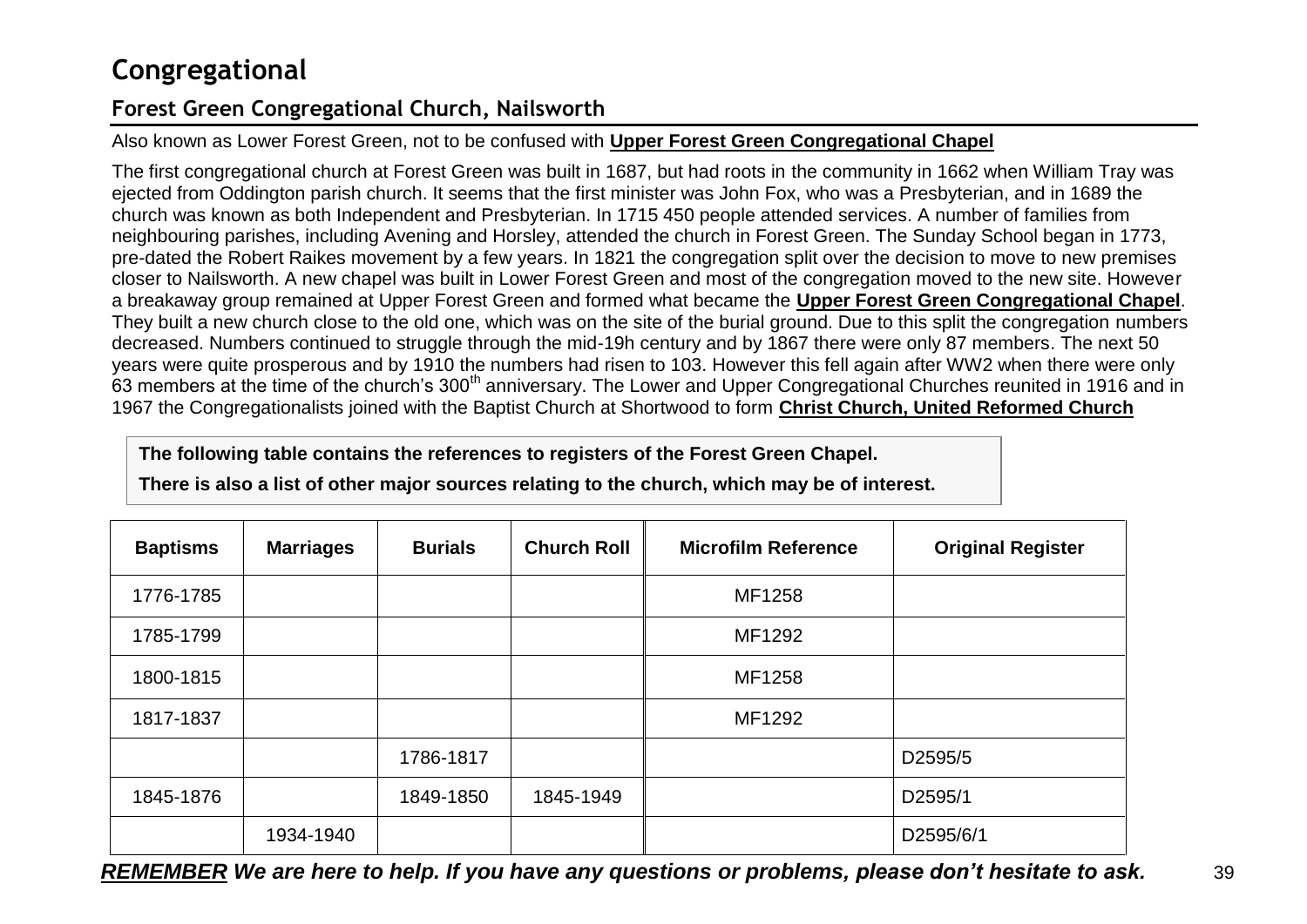| <b>Baptisms</b> | <b>Marriages</b> | <b>Burials</b> | <b>Church Roll</b> | <b>Microfilm Reference</b> | <b>Original Register</b> |
|-----------------|------------------|----------------|--------------------|----------------------------|--------------------------|
|                 | 1940-1947        |                |                    |                            | D2595/6/2                |
|                 | 1947-1958        |                |                    |                            | D2595/6/3                |
|                 | 1959-1967        |                |                    |                            | D2595/6/4                |
|                 | 1967-1971        |                |                    |                            | D2595/6/5                |

| <b>Church Books</b>          | D2595/1                  | Contains: historical account of church, c.1870; misc. posters relating to ordination<br>services, etc., 19th cent.; extracts from church meeting minutes, 1847-62 |
|------------------------------|--------------------------|-------------------------------------------------------------------------------------------------------------------------------------------------------------------|
| <b>Minutes</b>               | D2595/2-4                | Minutes of church and deacons' meetings 1921-1959. See catalogue for list.                                                                                        |
| <b>Memorial Inscriptions</b> |                          | GAL/K3/47212/GS Forest Green Old Independent Graveyard, Star Hill, Nailsworth, 1987                                                                               |
|                              | D2424 Box 91009          | Sorted by grave number, with a names index at front.                                                                                                              |
| <b>History</b>               | P223 MI 10               | Short History of Forest Green Congregational Church, Nailsworth, 1662-1962                                                                                        |
| <b>Other Sources to try</b>  |                          |                                                                                                                                                                   |
| <b>Related Collections</b>   | See also D2595 and D2424 |                                                                                                                                                                   |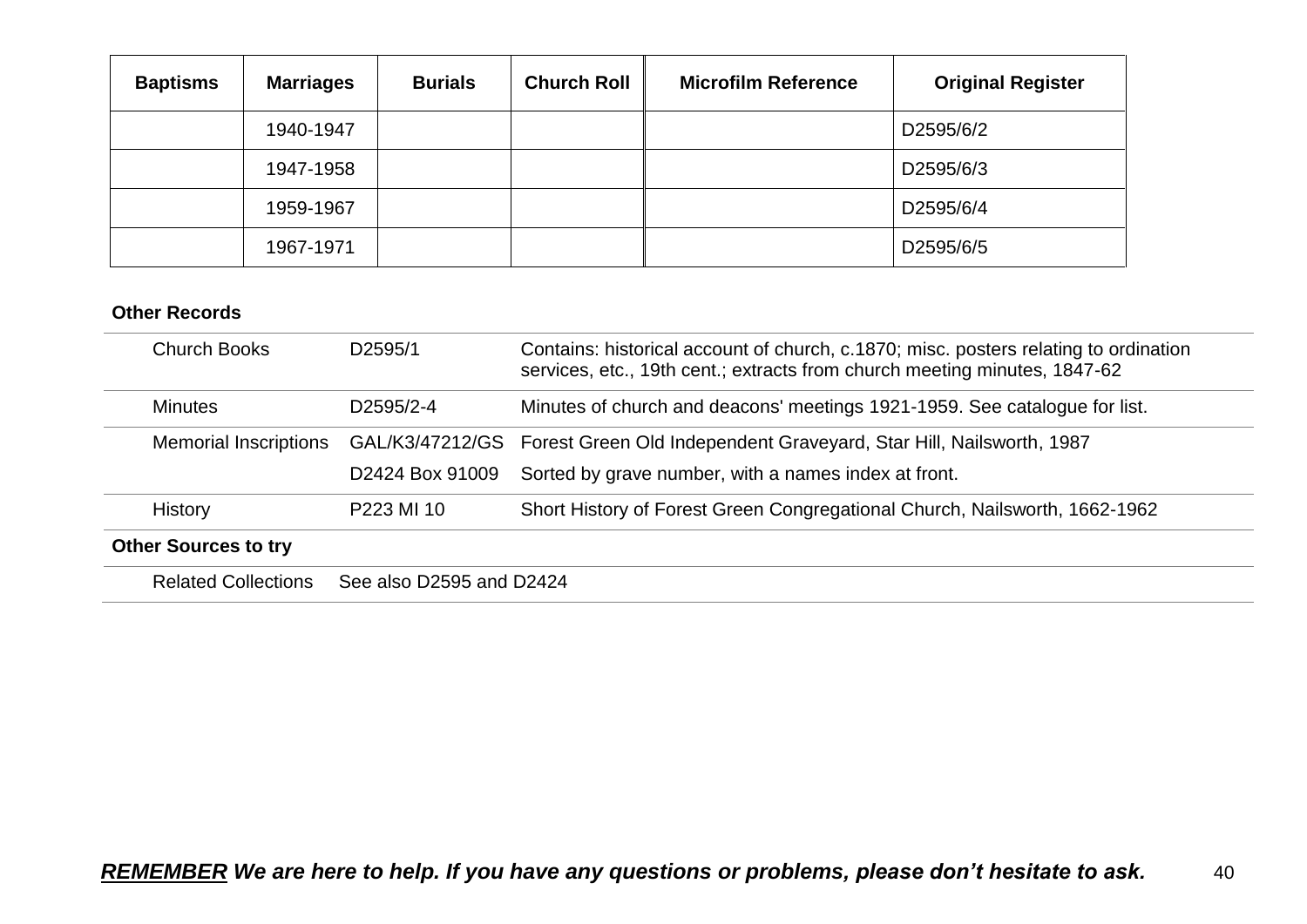### **Upper Forest Green Chapel, Nailsworth (Congregational)**

The Upper Forest Green Chapel began in 1821 when a group broke away from the **Forest Green Congregational Chapel**. The group disagreed with moving to new premises closer to Nailsworth. Although they remained in the original chapel, within a year a new building was required. The chapel was congregational or independent. By 1851 there were 160 members. In 1916 the church reunited with the Forest Green Chapel

**The following table contains the references to registers of Upper Forest Green Chapel.**

**There is also a list of other major sources relating to the church, which may be of interest.**

| <b>Baptisms</b> | <b>Marriages</b> | <b>Burials</b> | <b>Church Roll</b> | <b>Microfilm Reference</b> | <b>Original Register</b> |
|-----------------|------------------|----------------|--------------------|----------------------------|--------------------------|
| 1822-1837       |                  |                |                    | MF1247                     |                          |

#### **Other Sources to try**

Related Collections See also D2424 and D2595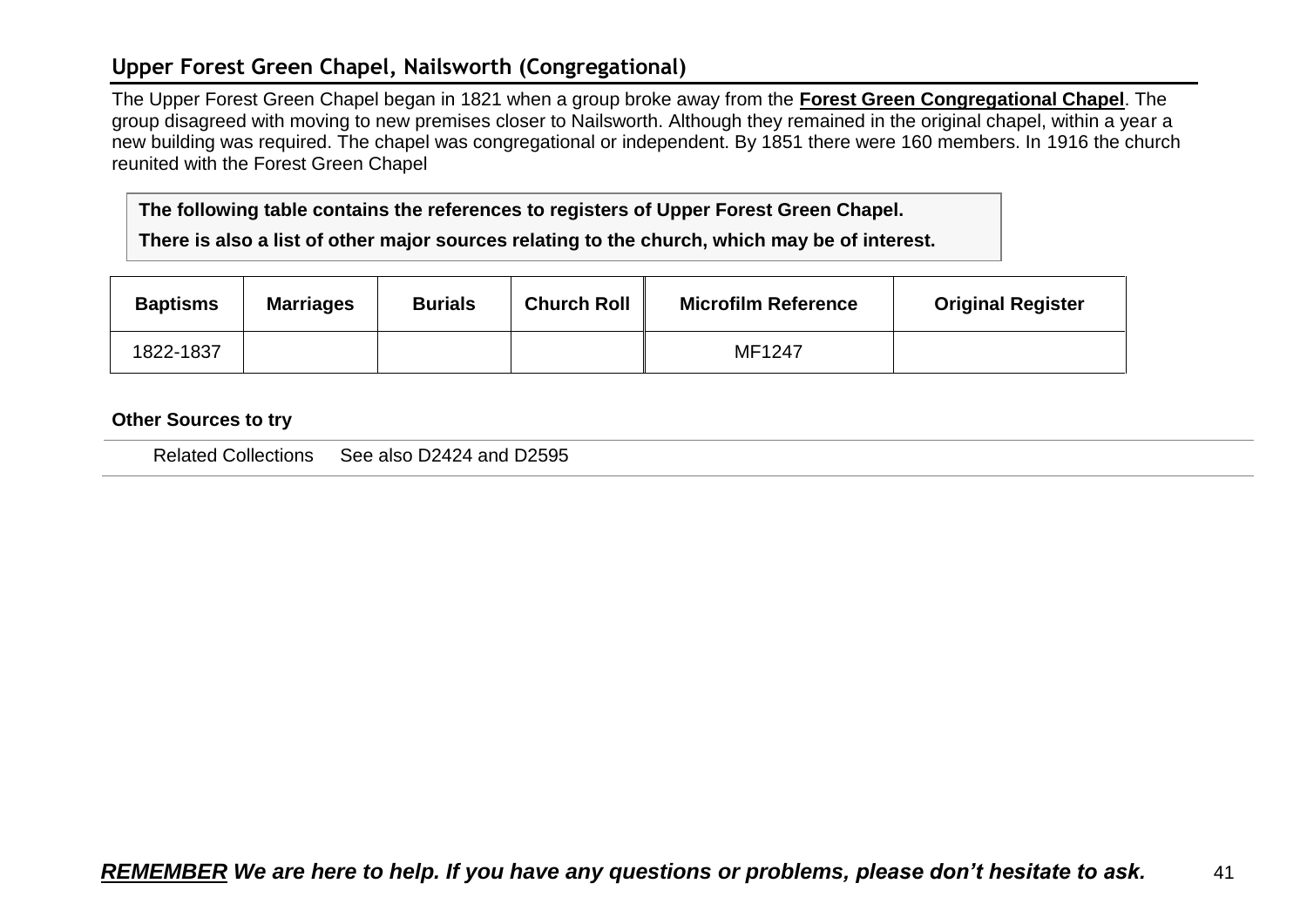## **Methodist**

### **Nailsworth Methodist Church (Wesleyan)**

Nailsworth Methodist church began in 1911 in the Tabernacle on Bristol Road. This building was previously used by a splinter group from the Shortwood Baptist Church. From 1933, the church was in the Stroud and Cirencester circuit. The Nailsworth congregation now shares premises with Christ Church Ecumenical Church, Nailsworth - see **Christ Church, Nailsworth (United Reformed Church).**

**The following table contains the references to registers of Nailsworth Methodist Church.**

**There is also a list of other major sources relating to the church, which may be of interest.**

| <b>Baptisms</b> | <b>Marriages</b> | <b>Burials</b> | <b>Church Roll</b> | <b>Microfilm</b><br><b>Reference</b> | <b>Transcript Reference</b> | <b>Original Register</b> |
|-----------------|------------------|----------------|--------------------|--------------------------------------|-----------------------------|--------------------------|
| 1911-1928*      |                  |                |                    |                                      | GAL/J3/51232GS              |                          |
| 1927-1955       |                  |                |                    |                                      |                             | D3187/2/22/1             |

\*These are records for the whole Stroud Circuit and not just this chapel.

| <b>Minutes</b>              | D3187/2/22/2                                    | Trustees' meeting minutes, 1911-1977 |
|-----------------------------|-------------------------------------------------|--------------------------------------|
|                             | D3187/2/22/3                                    | Leaders' meeting minutes, 1958-1973  |
| <b>Other Sources to try</b> |                                                 |                                      |
| <b>Related Collections</b>  | See also D3187/2/22 for a full list of records. |                                      |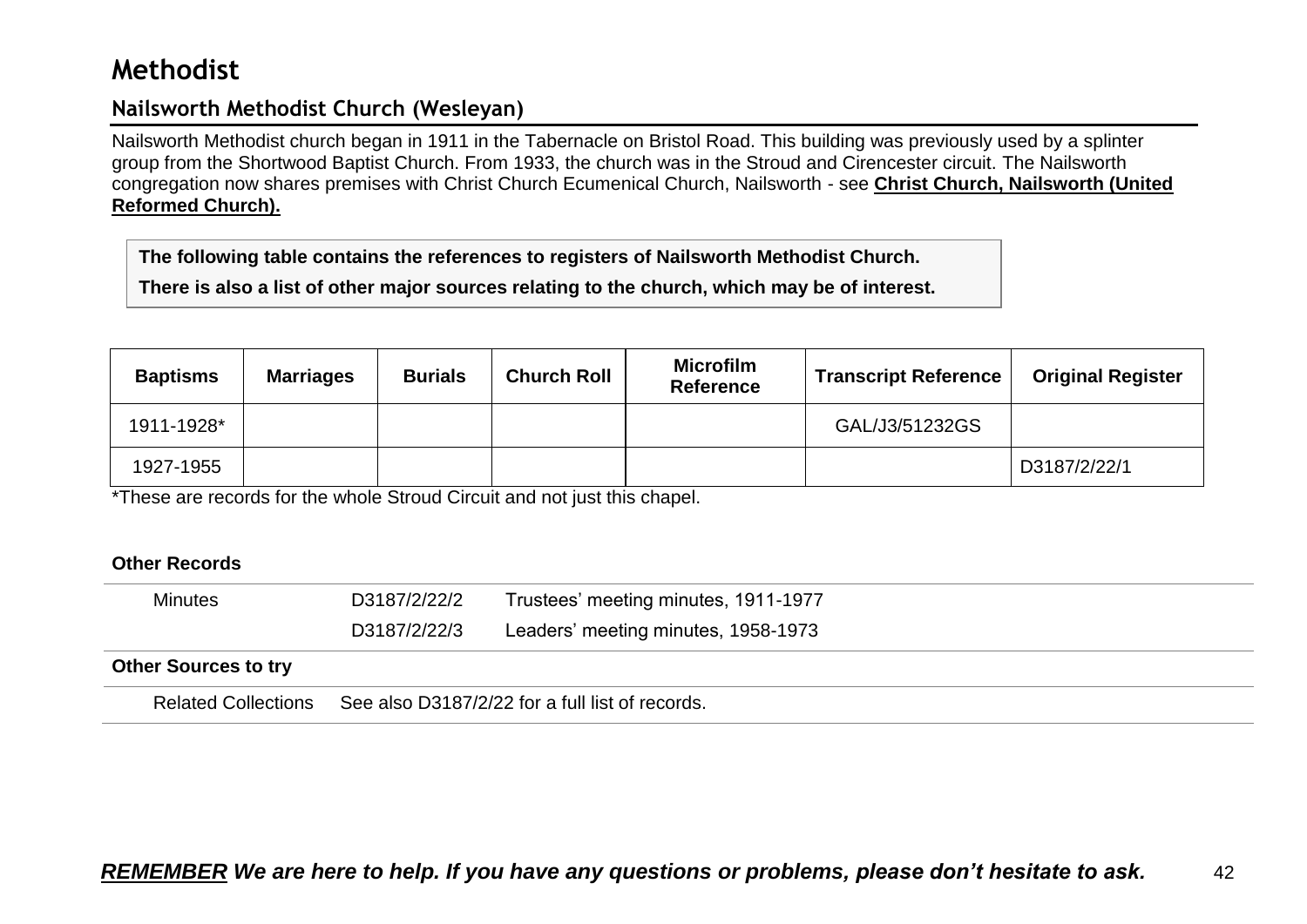## **Plymouth Brethren**

### **Brethren Meeting House, Nailsworth (Plymouth Brethren)**

A meeting house was built around 1841. The majority of the new members of the meeting were former Baptists. By 1851 the Brethren had a congregation of between 40 and 50. The meeting continued until the 1930s. The location of the meeting house is not shown on Ordnance Survey maps.

No records deposited.

#### **Other Sources to try**

Related Churches Nailsworth Baptist Church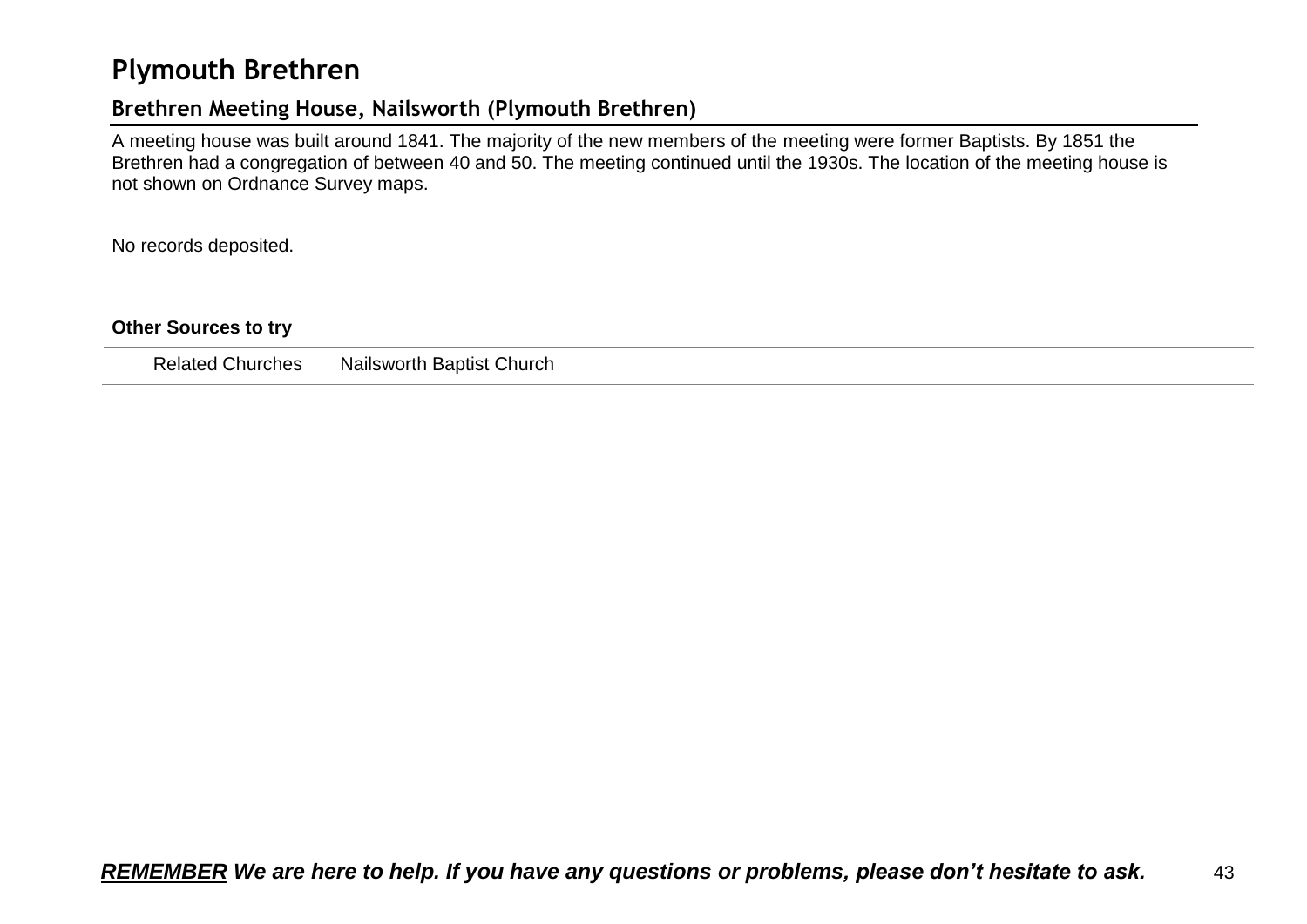## **Quaker/Society of Friends**

## **Nailsworth Society of Friends Meeting House (Quakers)**

The Society of Friends began to gain members in the Nailsworth area around 1655. A barn was first used as a meeting house in 1680. By 1735 there were 170 Quakers in the nearby parishes of Avening and Horsley, presumably attending the Nailsworth meeting. A meeting was held at Bisley for a short period after 1739. Attempts to establish a separate meeting at Bisley were rejected in 1753. The meeting boomed in the 18<sup>th</sup> century; however it was struggling by the mid-19<sup>th</sup> century. By 1851 there were only 6 members of the meeting. A notable Quaker in the Nailsworth area was Anthony Fewster, a local mill owner. The meeting recovered in the 20<sup>th</sup> century, growing to 20-30 members by 1973.

### **The following table contains the references to registers of the Nailwsorth Meetings.**

**There is also a list of other major sources relating to the church, which may be of interest.**

| <b>Births</b>                                         | <b>Marriages</b>                         | <b>Burials</b> | <b>Member Roll</b>                   | <b>Microfilm Reference</b>                             | <b>Original Register</b> |  |
|-------------------------------------------------------|------------------------------------------|----------------|--------------------------------------|--------------------------------------------------------|--------------------------|--|
|                                                       |                                          |                |                                      | <b>PREPARATIVE MEETINGS (Nailsworth and Painswick)</b> |                          |  |
| 1833-1849<br>D1340/C7/R1                              |                                          |                |                                      |                                                        |                          |  |
|                                                       |                                          | 1838           |                                      |                                                        | D1340/C7/R2              |  |
|                                                       | <b>PREPARATIVE MEETINGS (Nailsworth)</b> |                |                                      |                                                        |                          |  |
|                                                       |                                          | 1848-1864      |                                      |                                                        | D1340/C5/R1              |  |
|                                                       |                                          |                | <b>MONTHLY MEETINGS (Nailsworth)</b> |                                                        |                          |  |
|                                                       |                                          |                | 1812-1837                            |                                                        | D1340/B1/Z2              |  |
|                                                       |                                          |                | 1837-1853                            |                                                        | D1340/B1/Z3              |  |
| <b>MONTHLY MEETINGS (Gloucester &amp; Nailsworth)</b> |                                          |                |                                      |                                                        |                          |  |
| 1865-1870                                             |                                          |                |                                      |                                                        | D1340/B4/R1              |  |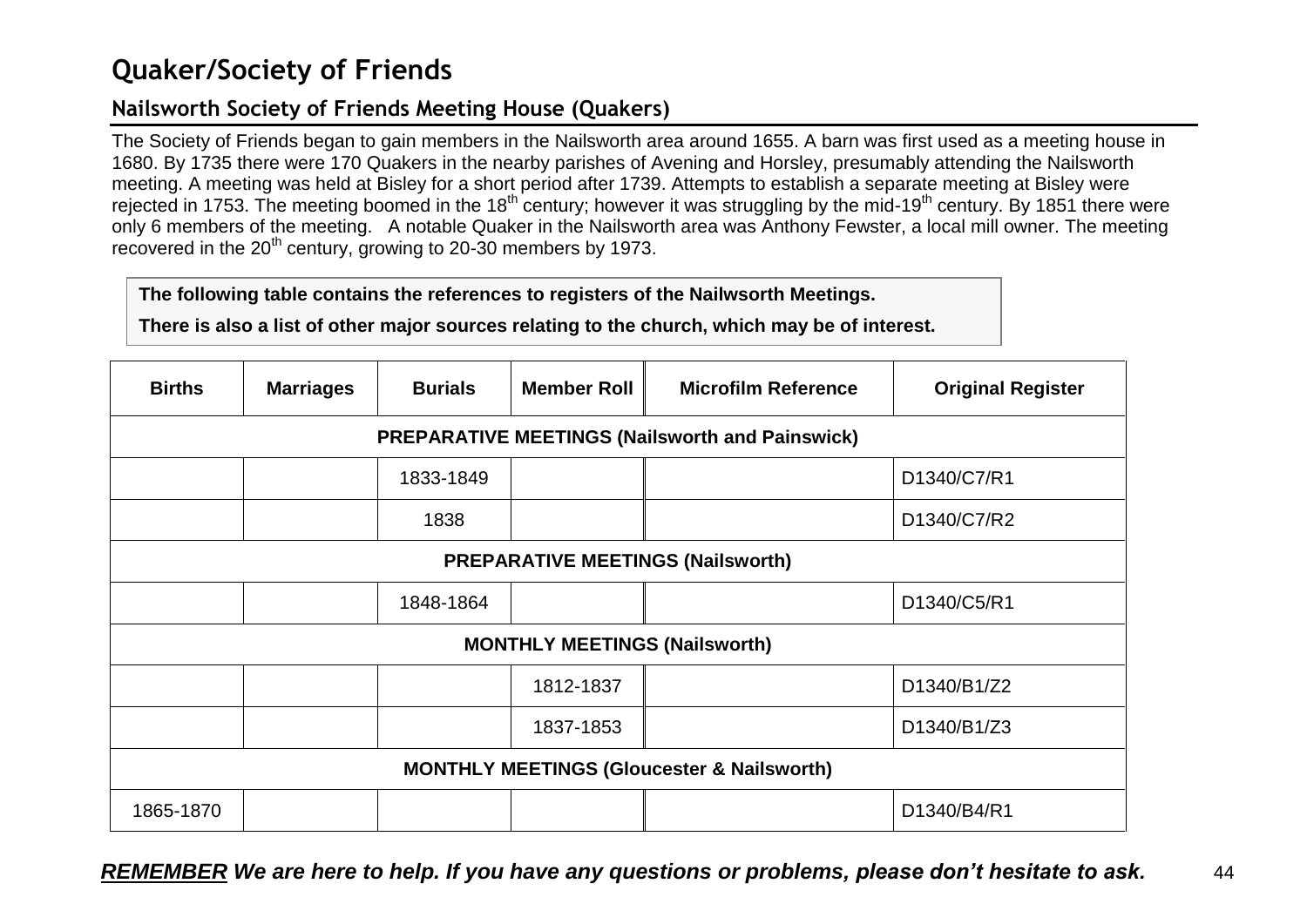| <b>Births</b> | <b>Marriages</b> | <b>Burials</b> | <b>Member Roll</b> | <b>Microfilm Reference</b>                  | <b>Original Register</b> |
|---------------|------------------|----------------|--------------------|---------------------------------------------|--------------------------|
|               |                  | 1872-1881      |                    |                                             | D1340/B4/R2              |
| 1870-1877     |                  |                |                    |                                             | D1340/B4/R3              |
| 1877-1897     |                  |                |                    |                                             | D1340/B4/R4              |
| 1897-1905     |                  |                |                    |                                             | D1340/B4/R5              |
| 1905-1909     |                  |                |                    |                                             | D1340/B4/R6              |
|               |                  |                | 1899-1962          |                                             | D1340/B4/Z2              |
|               |                  |                |                    | <b>QUARTERLY MEETINGS (Gloucestershire)</b> |                          |
| 1642-1837     |                  |                |                    |                                             | D1340/A1/R1              |
|               | 1656-1836        |                |                    |                                             | D1340/A1/R2              |
|               |                  | 1655-1837      |                    |                                             | D1340/A1/R3              |
| 1647-1750     | 1658-1704        | 1658-1756      |                    |                                             | D1340/A1/R4              |
|               |                  | 1865-1908      |                    |                                             | D1340/A1/R5              |
|               | 1838-1958        |                |                    |                                             | D1340/A1/R6              |

| <b>Other Records</b>         |             | For more information on how meetings were organised see D1340 collection level description. |
|------------------------------|-------------|---------------------------------------------------------------------------------------------|
| <b>Minutes</b>               | D1340/A1/M/ | Quarterly Minutes (Gloucestershire) 1670-1868                                               |
|                              | D1340/B1/M/ | Monthly Minutes (Gloucester & Nailsworth) 1803-1993 with gaps                               |
|                              | D1340/B4/M/ | Monthly Minutes (Nailsworth) 1668-1854                                                      |
| <b>Account of Sufferings</b> | D1340/B1/A3 | 1793-1854                                                                                   |

*REMEMBER We are here to help. If you have any questions or problems, please don't hesitate to ask.* 45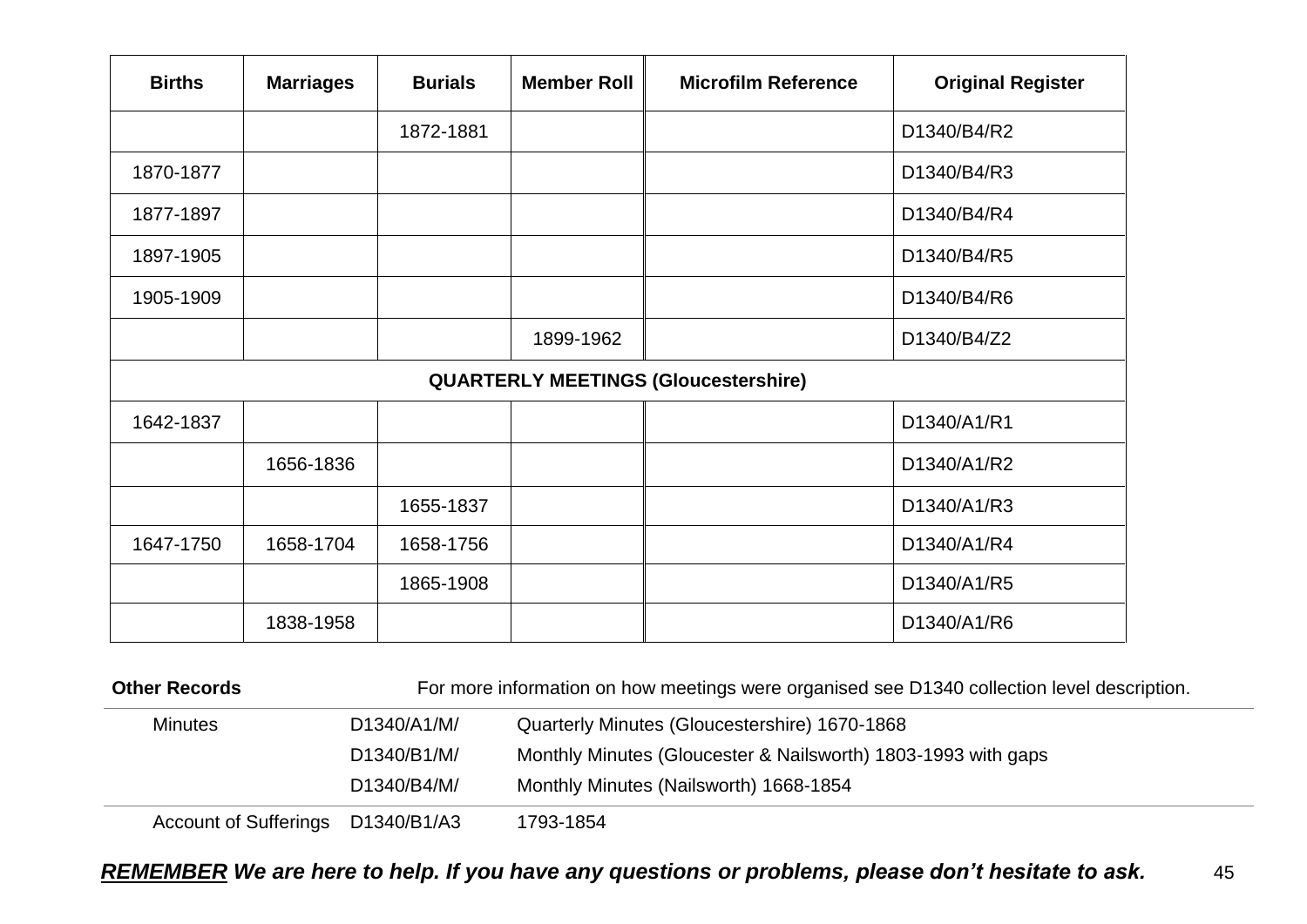#### **Other Sources to try**

| <b>Related Collections</b> | There are many collections in the Archives relating to Quaker Families and Business. Try searching the<br>catalogue for Quaker*. |
|----------------------------|----------------------------------------------------------------------------------------------------------------------------------|
|                            | D1548/7 Records of Nailsworth monthly meetings (part of the records of Anthony Fewster)                                          |
| Books/Pamphlets            | B607/50065GS - Quaker meeting houses of Britain                                                                                  |
|                            | R210.7Gs - Records from Nailsworth, (Journal of the Friends Historical Society, 37, 1940, p. 31-7)                               |
|                            | JV4.12GS - Quaker meeting houses, 1670-1850, (Architectural review, April, 1946, p. 99-116)                                      |

## **Roman Catholic**

### **Nailsworth Mission (Roman Catholic)**

Masses were held at the Conservative Club. It was served from Woodchester.

No records deposited.

### **Other Sources to try**

Related Churches Church of the Annunciation, Woodchester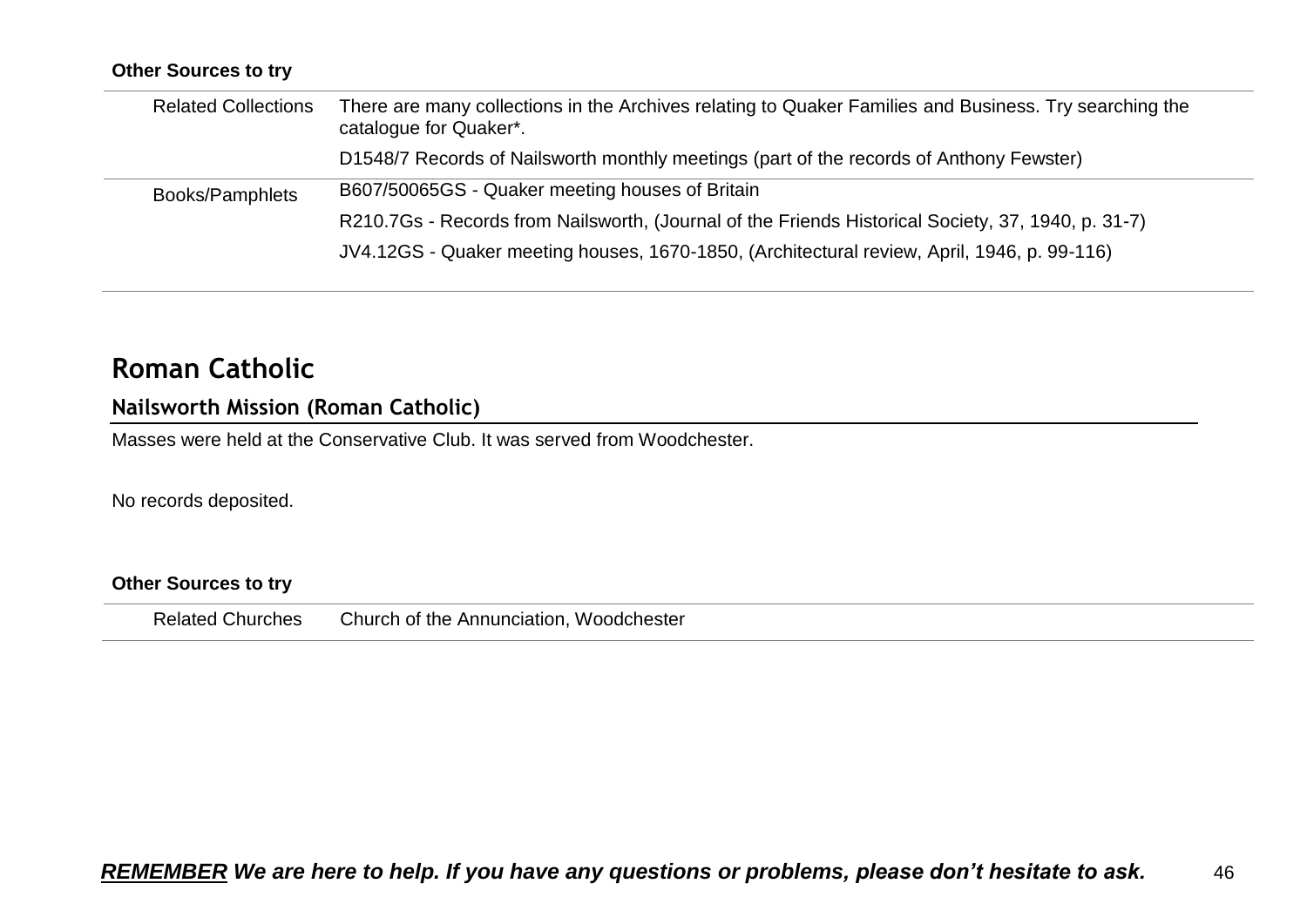## **United Reformed Church**

## **Christ Church, Nailsworth (United Reformed Church)**

Christ Church Nailsworth was formed in 1967 when the Lower Forest Green Congregational Church and the Shortwood Baptist Church merged. The Chapel was officially called Christ Church Upper Chapel. To begin with services took place at both chapels. But in 1972 the congregation moved into the refurbished Shortwood Baptist Church on Newmarket Road. In the same year the church joined the United Reformed Church. A year later there were 147 members of the congregation and the Forest Green chapels were demolished. The church is now known as an Ecumenical Church, with Methodists using the premises as well.

> **No registers for Christ Church have been deposited. However the following items may be of interest.**

#### **Other Records**

| $D2595*$<br><b>Minutes</b>  |                | deacons' minutes, 1967-1973; church meeting minutes, 1967-1973; minutes 1973-2000                                        |
|-----------------------------|----------------|--------------------------------------------------------------------------------------------------------------------------|
| D2595*<br>Accounts          |                | accounts, 1962-1975; minister's reports and copy accounts, 1979-1988;                                                    |
| Correspondence              | D2595*         | church rooms correspondence and plans, 1991-1995; correspondence and papers about<br>charities and properties, 1970-1988 |
| <b>Other Sources to try</b> |                |                                                                                                                          |
| <b>Related Collections</b>  | See also D2424 |                                                                                                                          |

\*The Christ Church records in this collection are uncatalogued. If you would like to view these records please ask a member of staff for more information or email us at [archives@gloucestershire.gov.uk.](mailto:archives@gloucestershire.gov.uk)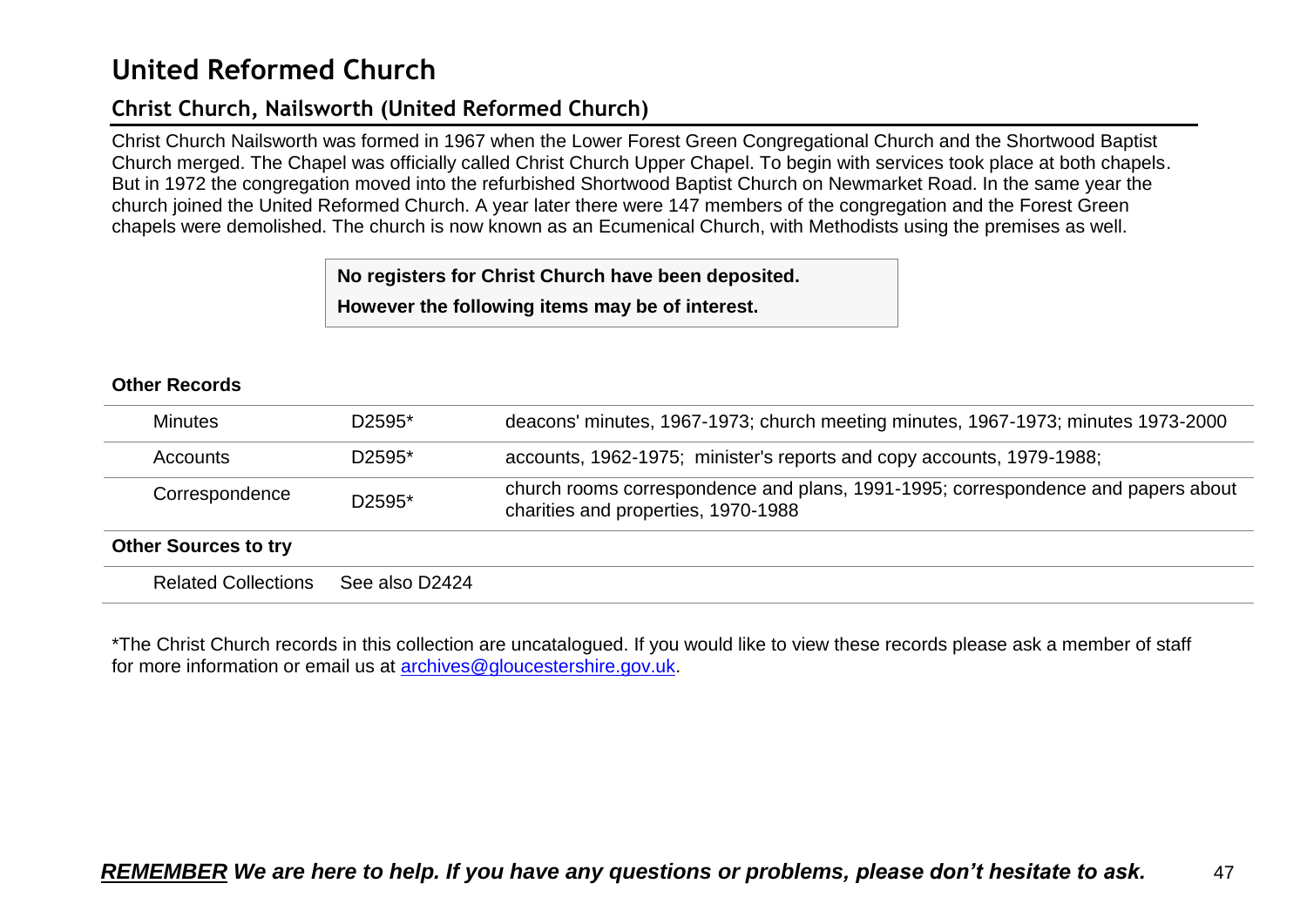# **Randwick**

## **Methodist**

## **Randwick Methodist Chapel (Wesleyan)**

A Wesleyan Sunday school was built in Randwick in 1804. The school was founded by William Knee. He also became minister shortly after the new chapel was built in 1807. Most of the chapel was rebuilt in 1824. The chapel was in the Stroud Circuit of the Methodist Church. By 1851 around 200 people attended services at the chapel. The chapel was registered for marriages in 1891. The chapel was closed and sold in 1988. It is now used as a private house.

**The following table contains the references to registers of Randwick Methodist Chapel.**

**There is also a list of other major sources relating to the church, which may be of interest.**

| <b>Baptisms</b> | <b>Marriages</b> | <b>Burials</b> | <b>Church Roll</b> | <b>Microfilm</b><br><b>Reference</b> | <b>Transcript Reference</b> | <b>Original Register</b> |
|-----------------|------------------|----------------|--------------------|--------------------------------------|-----------------------------|--------------------------|
| 1811-1848*      |                  |                |                    | MF1251                               | GAL/J3/51251GS              |                          |
|                 |                  |                | 1809-1824*         |                                      | GAL/J3/51251GS              |                          |
| 1849-1928*      | 1849-1863*       |                |                    |                                      | GAL/J3/51232GS              |                          |
|                 |                  | 1849*          |                    |                                      |                             | D3187/1/3/2              |
|                 |                  | 1851*          |                    |                                      |                             | D3187/1/3/3              |

\*These are records for the whole Stroud Circuit and not just this chapel.

Please turn over for more records...

#### **Other Records**

*REMEMBER We are here to help. If you have any questions or problems, please don't hesitate to ask.* 48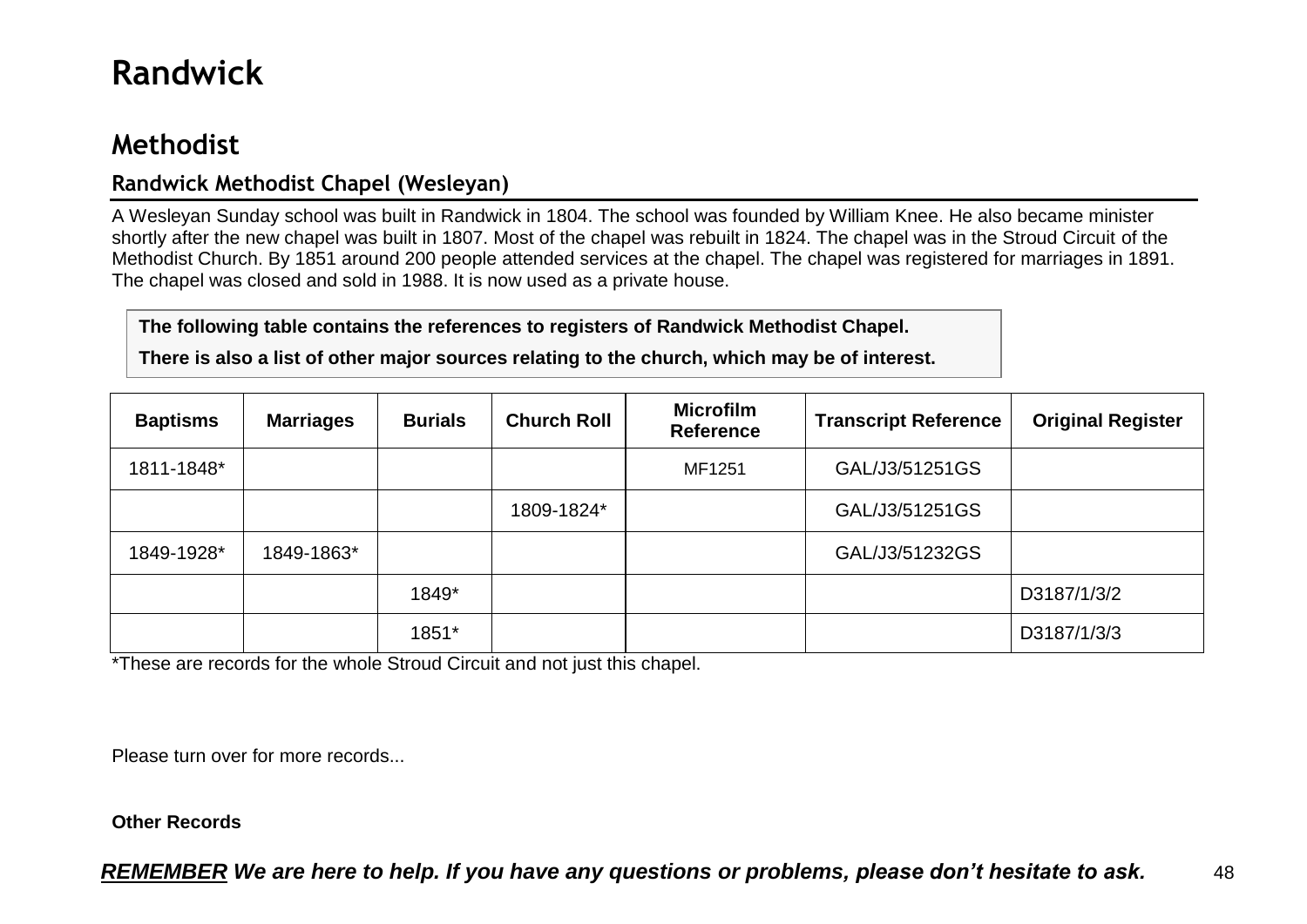| <b>Minutes</b>                     | D3187/2/25/1                                                                                                                                                                                                      | Trustees' meeting minutes, 1898-1934                                                                                                                       |  |  |
|------------------------------------|-------------------------------------------------------------------------------------------------------------------------------------------------------------------------------------------------------------------|------------------------------------------------------------------------------------------------------------------------------------------------------------|--|--|
| <b>Sunday School</b><br>D2770/2/1/ |                                                                                                                                                                                                                   | Sunday School journal 1827-1846, accounts 1829-1928, admission registers 1839-<br>1929, attendance registers 1819-1941. See catalogue for full references. |  |  |
| <b>Memorial Inscriptions</b>       | GAL/K3/47212GS                                                                                                                                                                                                    | Monumental inscriptions in the graveyard of Randwick Methodist Chapel, 1982                                                                                |  |  |
|                                    | GAL/K3/52149GS                                                                                                                                                                                                    | Memorial Inscriptions at the former Methodist Chapel, Randwick, c.2000                                                                                     |  |  |
|                                    | D10009/101                                                                                                                                                                                                        | Survey of memorial inscriptions for Randwick Methodist Chapel 1982-1999 (Includes<br>newspaper cuttings, correspondence, plan)                             |  |  |
| <b>Other Sources to try</b>        |                                                                                                                                                                                                                   |                                                                                                                                                            |  |  |
| <b>Related Collections</b>         | See also D2770, D3187/2/25. For planning records after the sale, see DC49/108, DC49/18, DC49/132                                                                                                                  |                                                                                                                                                            |  |  |
| Books/Pamphlets                    | Hymns and anthems to be sung by the children belonging to the Sunday School at Randwick chapel, on<br>Sunday 23rd of September, 1821, when two sermons will be preached by the Rev. James Blackett<br>(RF246.1GS) |                                                                                                                                                            |  |  |
|                                    |                                                                                                                                                                                                                   | "An account of the life and labours of the late Mr. William Knee of Randwick" (D4693/13)                                                                   |  |  |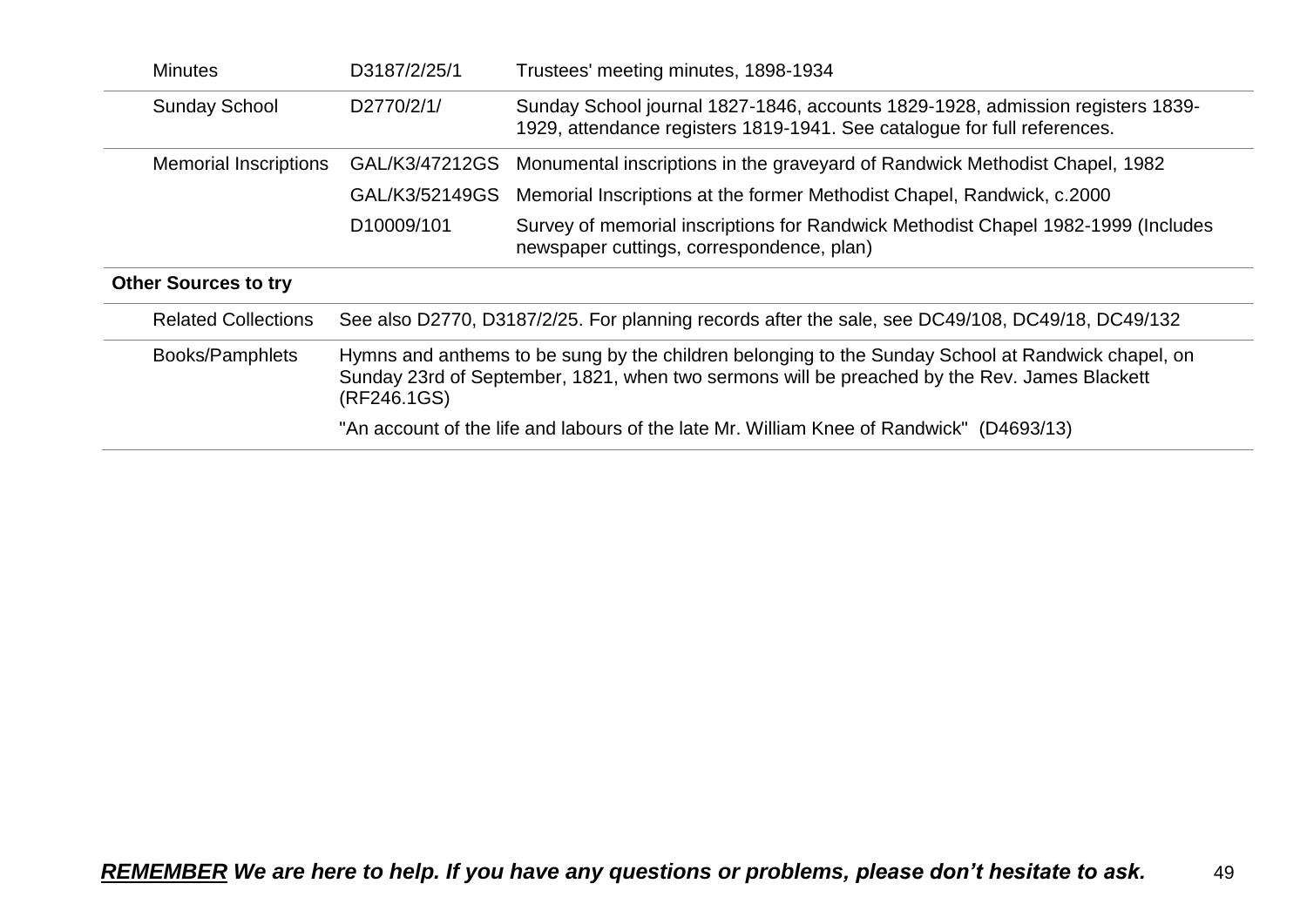### **Randwick Primitive Methodist Chapel**

The Primitive Methodist Chapel in Randwick was built in 1836. In 1851 it had a congregation of around 40 people. The chapel was affiliated to the Countess of Huntingdon Connexion but was a Primitive Methodist Chapel. It was in the Stroudwater circuit in 1881. It had links to the **Ebley Congregational Chapel.** In 1901 the chapel was put out of use by the new Primitive Methodist Chapel at **Cashes Green**. The chapel located on the bend of The Lane, opposite the school, and appears Randwick on the 1923 edition of the Ordnance Survey Map marked as "Church Room". This building has the date 1834 carved into the wall. The building is marked on earlier OS maps; however it is not noted as being a chapel. In 1974 it is marked as **Pentecostal Hall**. This building is now a private home.

**The following table contains the references of registers relating to Randwick Primitive Methodist Chapel. There is also a list of other sources relating to the church, which may be of interest.**

| <b>Baptisms</b> | <b>Marriages</b> | <b>Burials</b> | <b>Church Roll</b> | <b>Microfilm Reference</b> | <b>Original Register</b> |
|-----------------|------------------|----------------|--------------------|----------------------------|--------------------------|
| 1829-1949*      |                  |                |                    |                            | D3187/1/4/1*             |

\*Covers the Stroudwater Circuit of Primitive Methodists. Does not specify the church where the baptism took place.

#### **Other Records**

Deeds D3187/1/3/21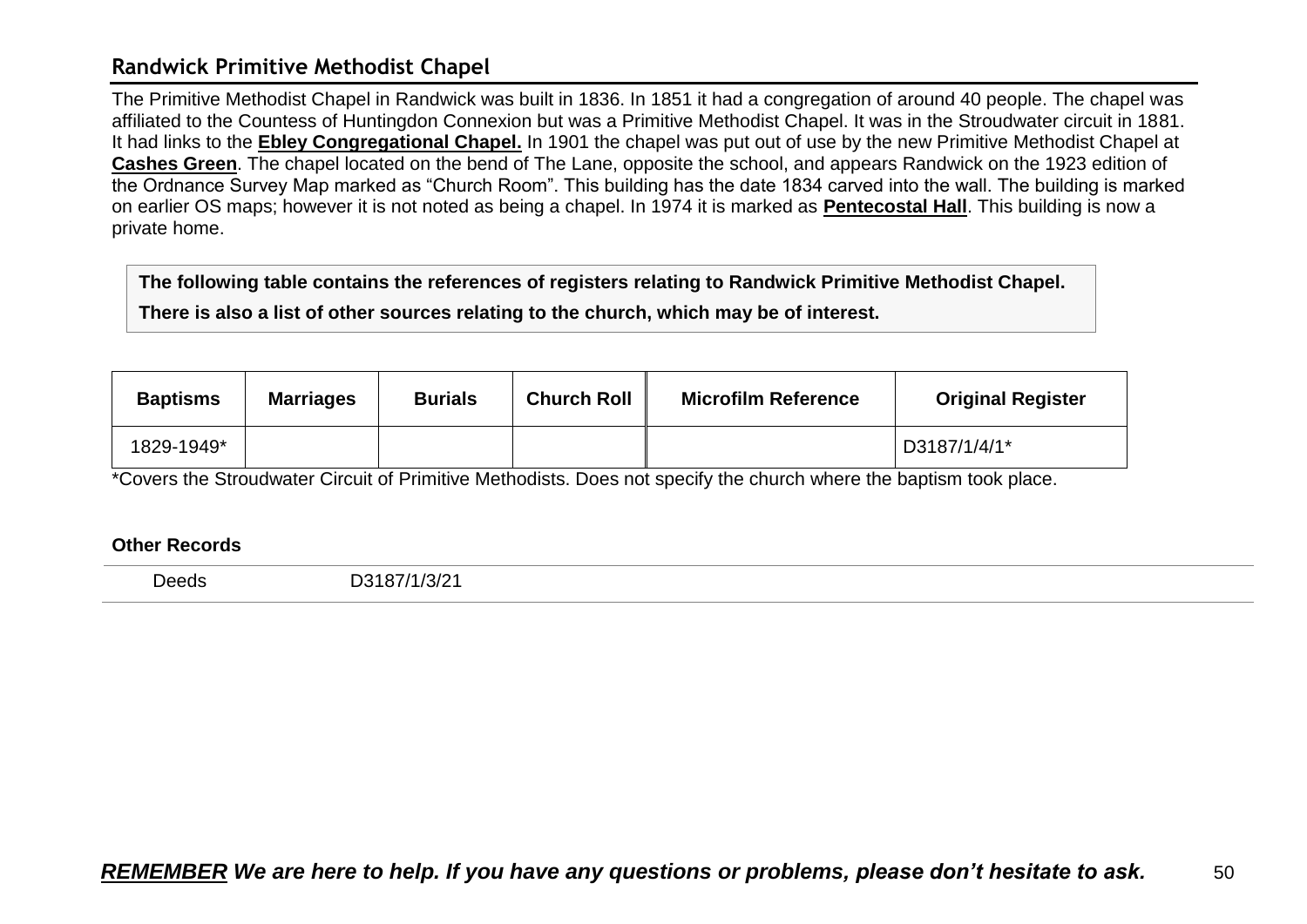### **Westrip Chapel, Randwick (Countess of Huntingdon/Primitive Methodist)**

A chapel is shown on the 1<sup>st</sup> Edition Ordnance Survey Map in Westrip (south of Randwick). It is thought that this chapel could be the Randwick Primitive Methodist Chapel. The building was called a Mission Room by the 1902 edition. The building has now been demolished and there is now a home on the site.

No records deposited.

#### **Other Sources to try**

Related Churches Randwick Primitive Methodist Church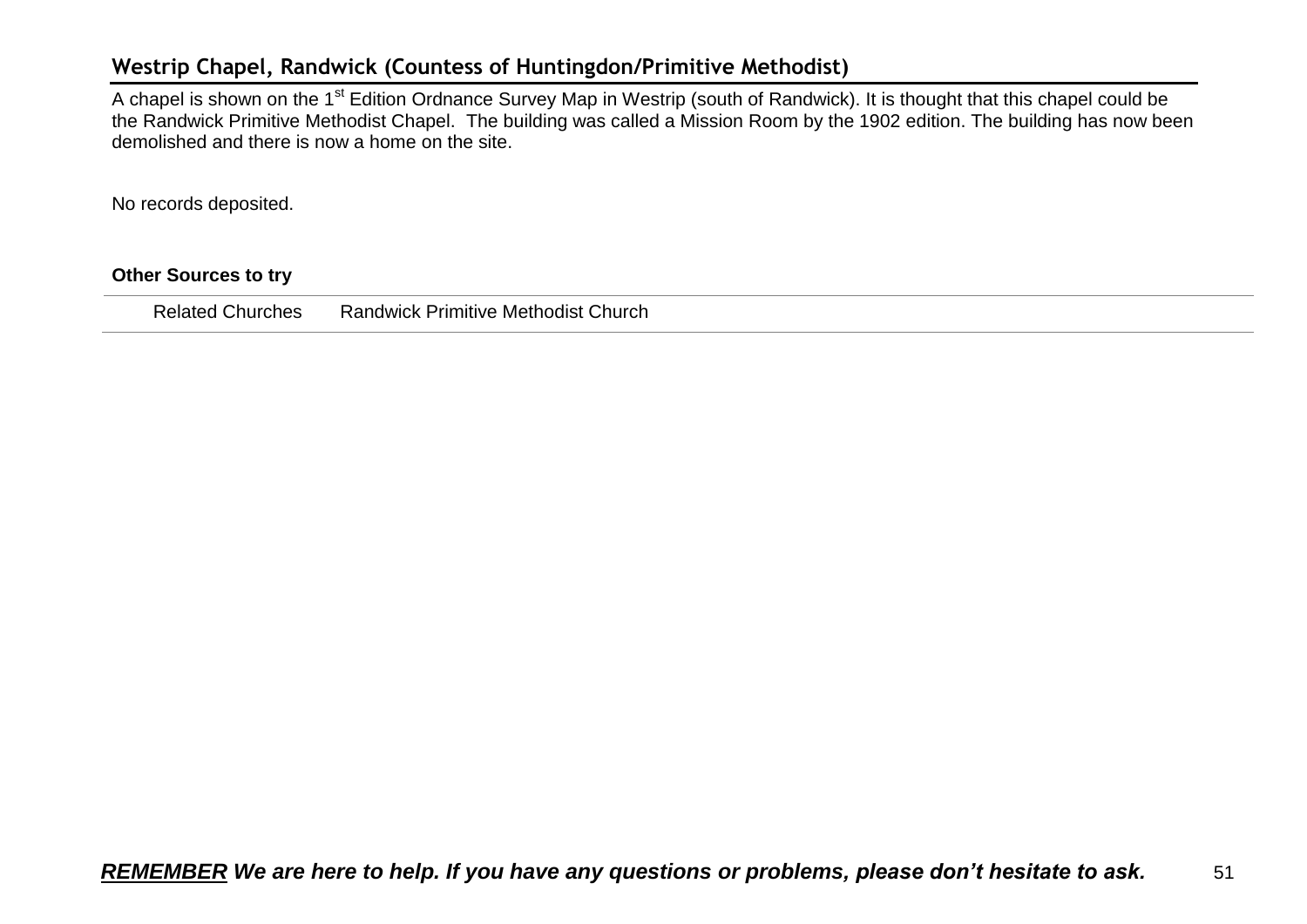## **Pentecostal**

## **Randwick Pentecostal Chapel**

A Pentecostal Group met in the former Primitive Methodist Chapel in the 1960s.

No records deposited.

### **Other Sources to try**

|--|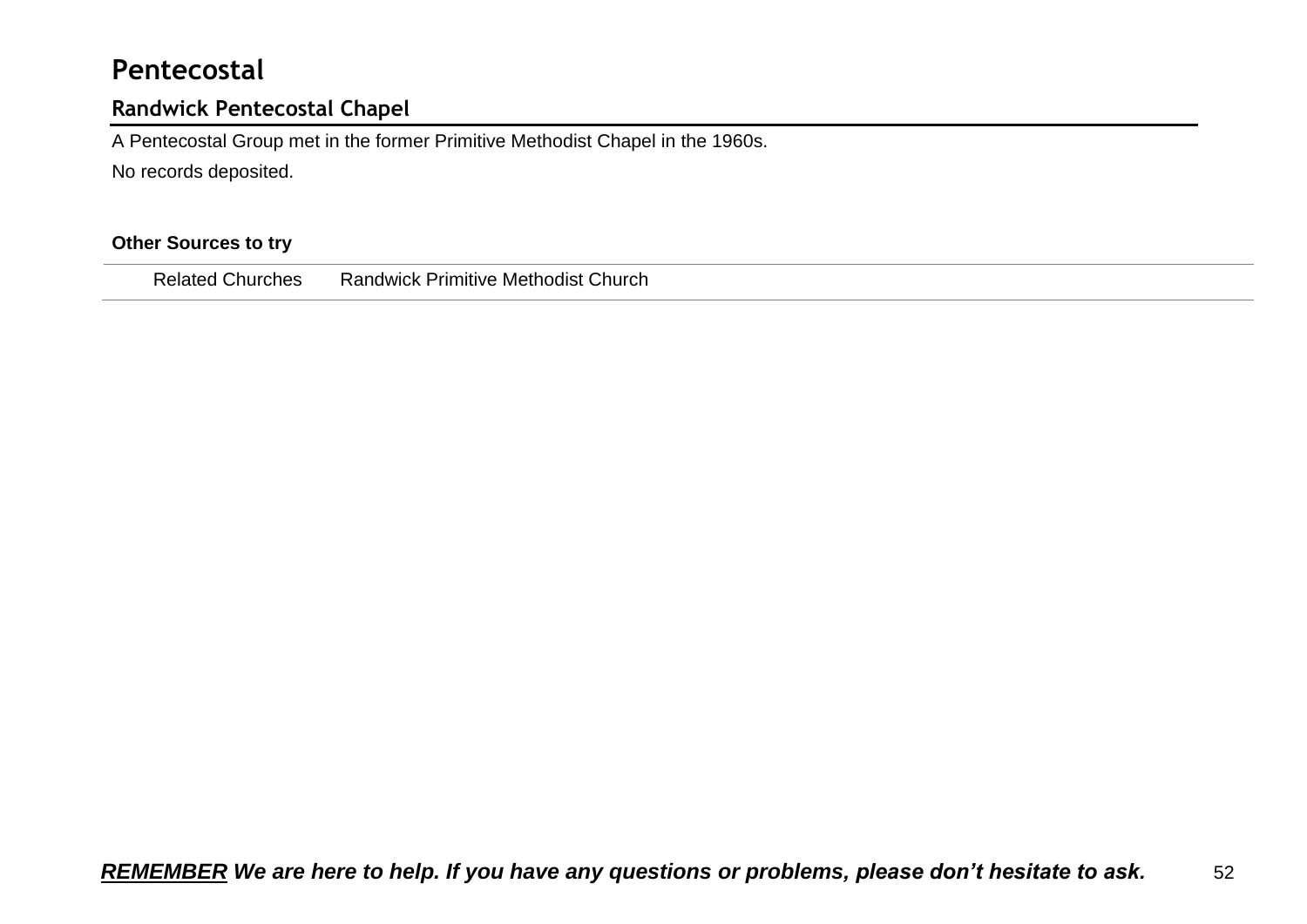## **Roman Catholic**

## **St Benedict's Chapel, More Hall, Randwick (Roman Catholic)**

More Hall was the residence of Father Sharpe. Worship was originally held in an old converted Dovecot. A chapel was built in 1927. Sharpe died in 1932 and left the Hall to the nuns of Clifton Downs Convent for use as a nursing home or other religious purpose. By 1934 the Hall was used by the Sisters of the Temple as a convent and home. The chapel was also used by a local congregation.

> **No records for More Hall have been deposited. However the following items may be of interest.**

#### **Sources to try**

| Books/Pamphlets | Sharpe Papers: More Hall, Prinknash Abbey, and Father Sharpe (RR246.2GS)                   |  |  |  |
|-----------------|--------------------------------------------------------------------------------------------|--|--|--|
|                 | More Hall magazine (B204/14032GS* B204/18302GS* B204/18303GS)                              |  |  |  |
| <b>History</b>  | Catholic post-reformation missions and parishes in Gloucestershire Vol. 4 (B146/31840.4GS) |  |  |  |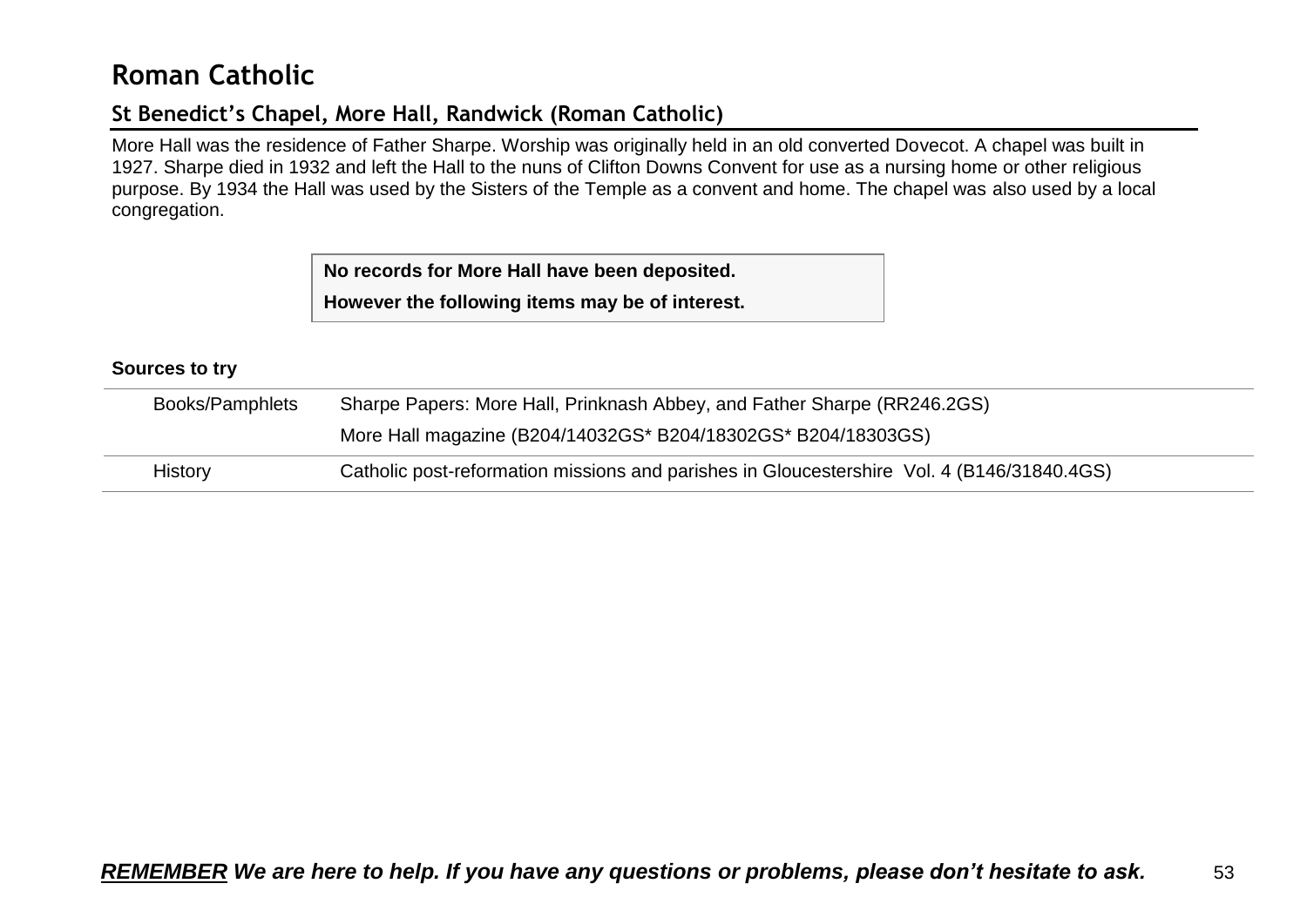# **Rodborough**

## **Congregational**

## **Rodborough Tabernacle (Calvinist Methodist/Congregational)**

The tabernacle began as a society of the followers of George Whitefield in the area. Around 1766 Thomas Adams, their leader built a chapel which became the Rodborough Tabernacle. Adams became the first pastor until his death in 1770. The church was the main place of worship for Whitefieldians in Gloucestershire and grew quite large. Further premises were registered in Rodborough, Bagpath and Rooksmoor between 1797 and 1822. In 1837 the church was enlarged to cope with growing membership numbers. By 1851 around 450 people attended the church and Sunday school. In the late 19<sup>th</sup> century the church became formally Congregational. By 1898 there were 140 members and 300 scholars in the Sunday school. In 1973 the church became part of the United Reformed Church and had 120 members. The Little Chapel opposite the main church is a former coach house converted in the early 20<sup>th</sup> century.

The Tabernacle helped establish the Kingscourt School in 1837 – See S372/2.

**The following table contains the references to registers of Rodborough Tabernacle.**

**There is also a list of other major sources relating to the church, which may be of interest.**

| <b>Baptisms</b> | <b>Marriages</b> | <b>Burials</b> | <b>Church Roll</b> | <b>Microfilm Reference</b> | <b>Original Register</b> |
|-----------------|------------------|----------------|--------------------|----------------------------|--------------------------|
| 1762-1819       |                  |                |                    | MF1246                     |                          |
| 1762-1837       | 1823-1837        |                |                    | MF1250                     |                          |
| 1837-1901       | 1838-1926        | 1837-1970      |                    |                            | D4248/1/3                |
| 1909-1972       |                  |                |                    |                            | D4248/1/3                |
|                 | 1926-1929        |                |                    |                            | D4248/1/8                |
|                 | 1930-1944        |                |                    |                            | D4248/1/9                |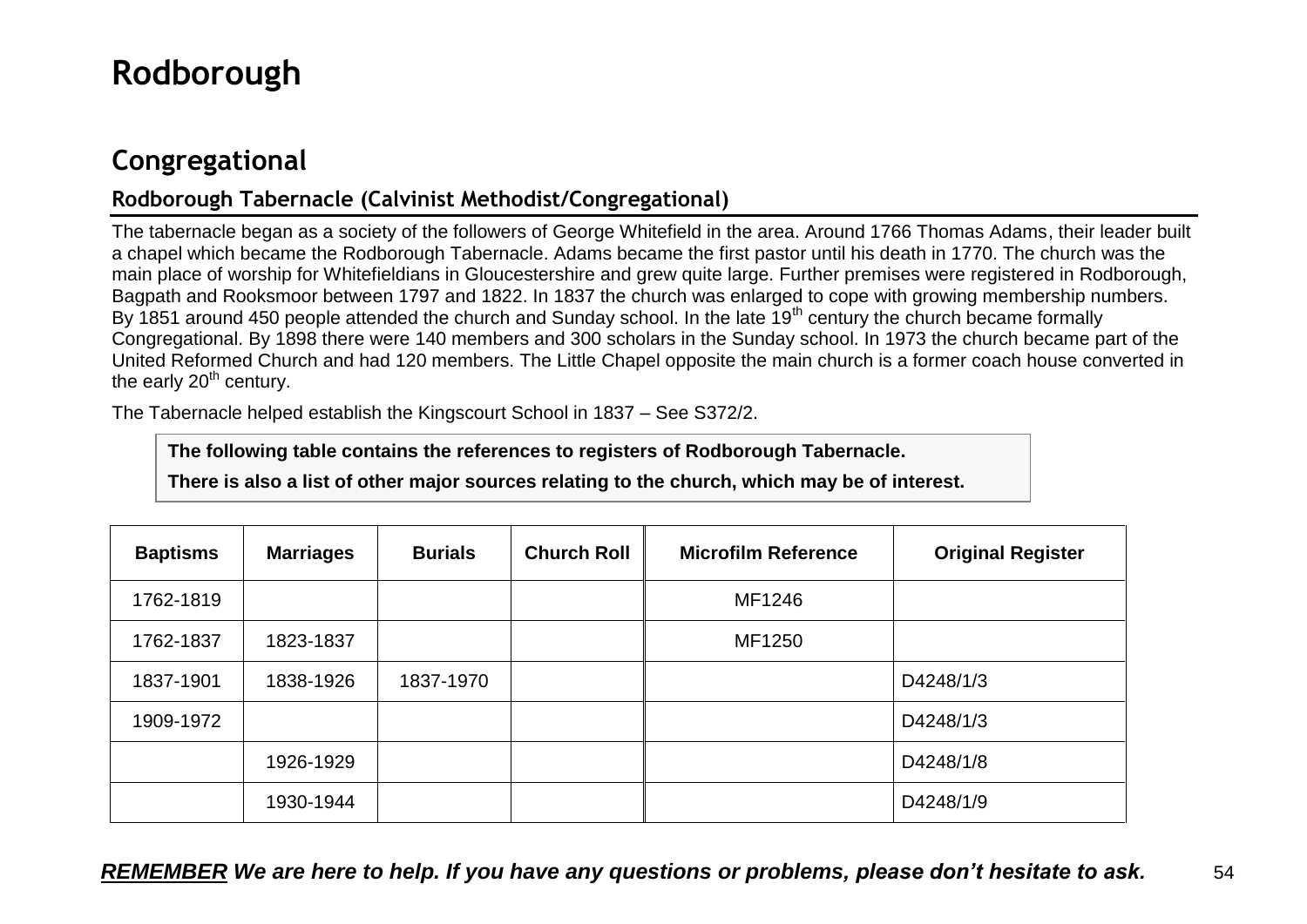| <b>Baptisms</b> | <b>Marriages</b> | <b>Burials</b> | <b>Church Roll</b> | <b>Microfilm Reference</b> | <b>Original Register</b> |
|-----------------|------------------|----------------|--------------------|----------------------------|--------------------------|
|                 | 1945-1965        |                |                    |                            | D4248/1/10               |
|                 | 1965-1974        |                |                    |                            | D4248/1/11               |
|                 | 1974-1979        |                |                    |                            | D4248/1/12               |
|                 | 1980-1981        |                |                    |                            | D4248/1/13               |
|                 | 1982-1983        |                |                    |                            | D4248/1/14               |
|                 | 1983-1985        |                |                    |                            | D4248/1/15               |
|                 | 1985-1989        |                |                    |                            | D4248/1/16               |
|                 | 1929-1951*       |                |                    |                            | D4248/1/17*              |
|                 |                  |                | 1867-1969          |                            | D4248/2/1                |

\*Marriages in the Little Chapel

| <b>Church Books</b>          | D4248/3/1  | Includes Church Meeting minutes, 1836-1902, detailed memoranda on all aspects of<br>church affairs, and historical notes. Related documents, pamphlets and newspaper<br>cuttings are pasted into the book. At front: historical sketch of Rodborough Tabernacle<br>(1860); note of new trust deed, 1861 |
|------------------------------|------------|---------------------------------------------------------------------------------------------------------------------------------------------------------------------------------------------------------------------------------------------------------------------------------------------------------|
| <b>Minutes</b>               | D4248/4/1/ | Church Meetings 1906-1975                                                                                                                                                                                                                                                                               |
|                              | D4248/4/2/ | Deacon's Meetings 1878-1973                                                                                                                                                                                                                                                                             |
| <b>Memorial Inscriptions</b> | D4248/1/3  | Pre-1837 Burials: c.1765-1836                                                                                                                                                                                                                                                                           |
| <b>History</b>               | <b>VCH</b> | See volume 11 of the Victoria County History of Gloucestershire.                                                                                                                                                                                                                                        |
|                              | D4248/13/  | Various historical pamphlets and notes about the church.                                                                                                                                                                                                                                                |
|                              |            |                                                                                                                                                                                                                                                                                                         |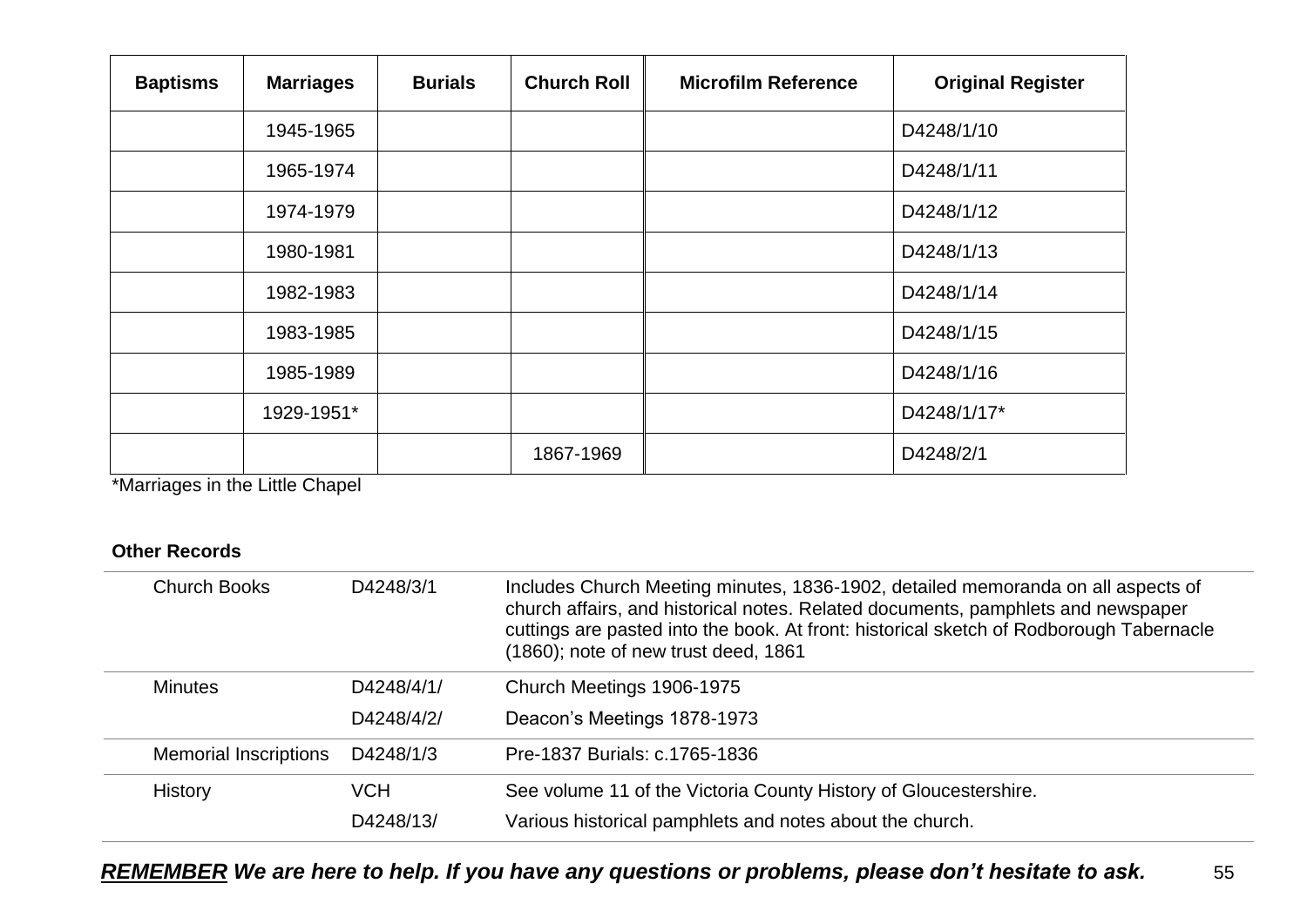## **Other Sources to try**

| <b>Related Collections</b> | See D4248 for full list of items.                |
|----------------------------|--------------------------------------------------|
|                            | See D3517 for Statements of Accounts 1904-1905   |
| Books/Pamphlets            | Rodborough Tabernacle Roll of Honour (R251.12GS) |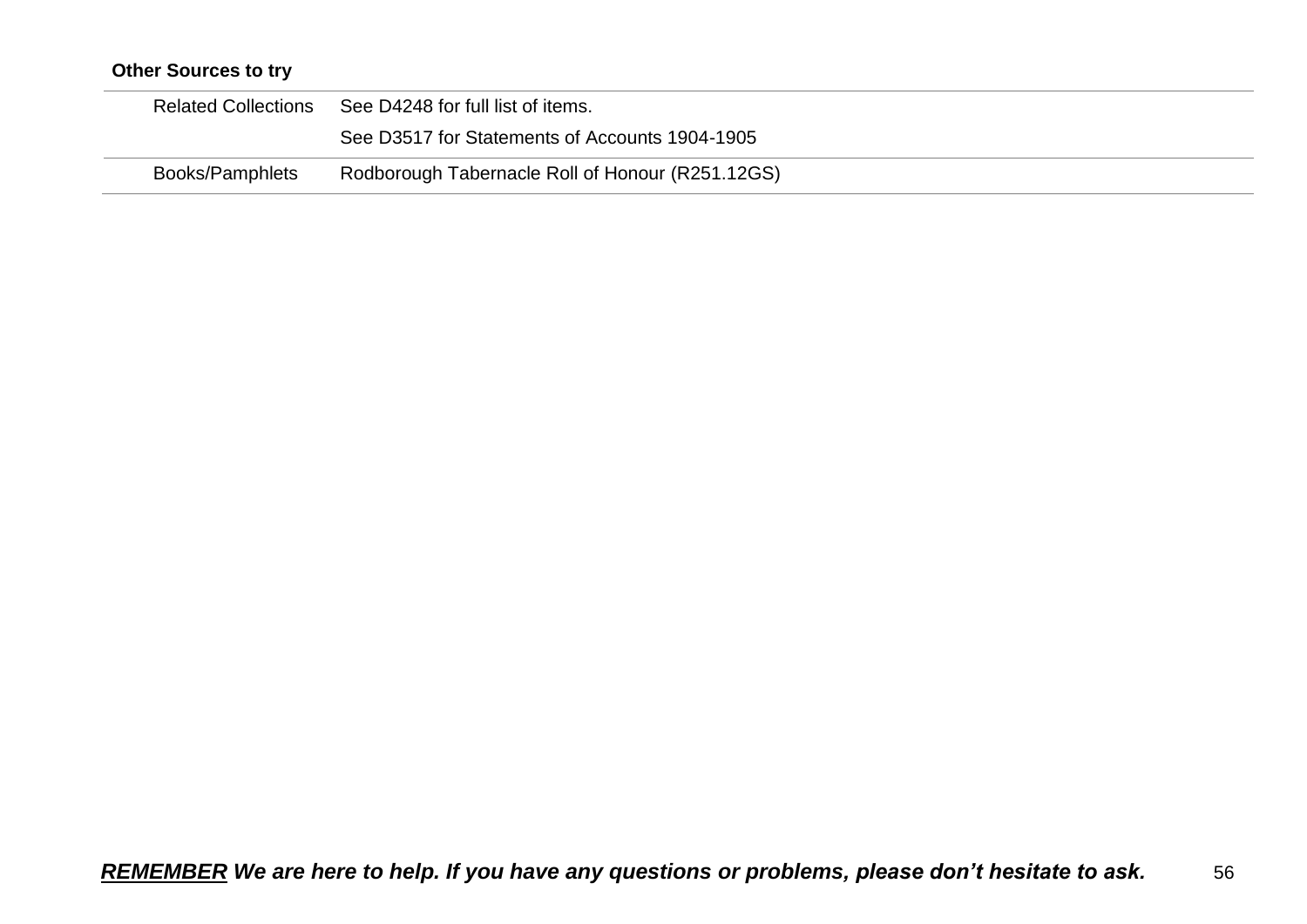## **Methodist**

## **Butterrow, Rodborough (Primitive Methodist/United Methodist)**

The Butterrow Chapel was built in 1856. The chapel was located in the V of the junction between Rodorough Lane and Butterrow Lane. In 1933 the church became part of the Stroud and Cirencester United Methodist Circuit. At this time the congregation was only 5. By 1973 numbers had grown to 12. The church is now closed and has been converted into a house.

**The following table contains the references of registers relating to Butterrow.**

**There is also a list of other sources relating to the church, which may be of interest.**

| <b>Baptisms</b> | <b>Marriages</b> | <b>Burials</b> | <b>Attendance</b><br>Roll | <b>Microfilm Reference</b> | <b>Original Register</b> |
|-----------------|------------------|----------------|---------------------------|----------------------------|--------------------------|
| 1856-1949*      |                  |                |                           |                            | D3187/1/4/1*             |
| 1955-1972       |                  |                |                           |                            | D3187 Acc 8646           |
|                 |                  |                | 1958-1965                 |                            | D3187 Acc 8646           |

\*Covers the Stroudwater Circuit of Primitive Methodists. Does not specify the church where the baptism took place.

#### **Other Records**

| <b>Minutes</b> | D3187             | Trustees Minutes 1934-1974               |  |
|----------------|-------------------|------------------------------------------|--|
| Accounts       | D3187 Acc 8646    | 1944-1999                                |  |
| Images         | D3187 Acc 13106.2 | Watercolour painting of the church, 1899 |  |

See also D3187 Accessions 7441 and 10309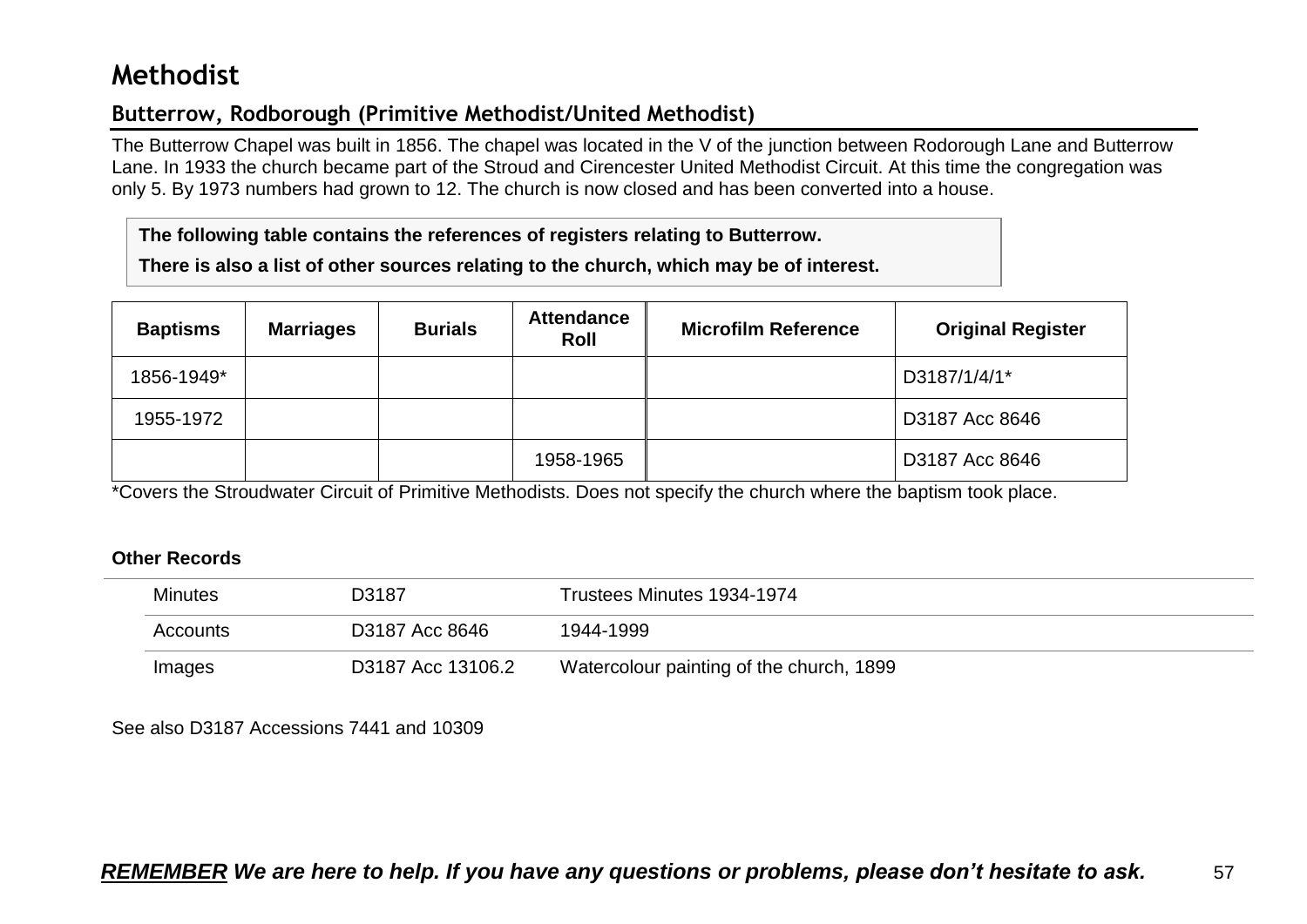# **Standish**

**None**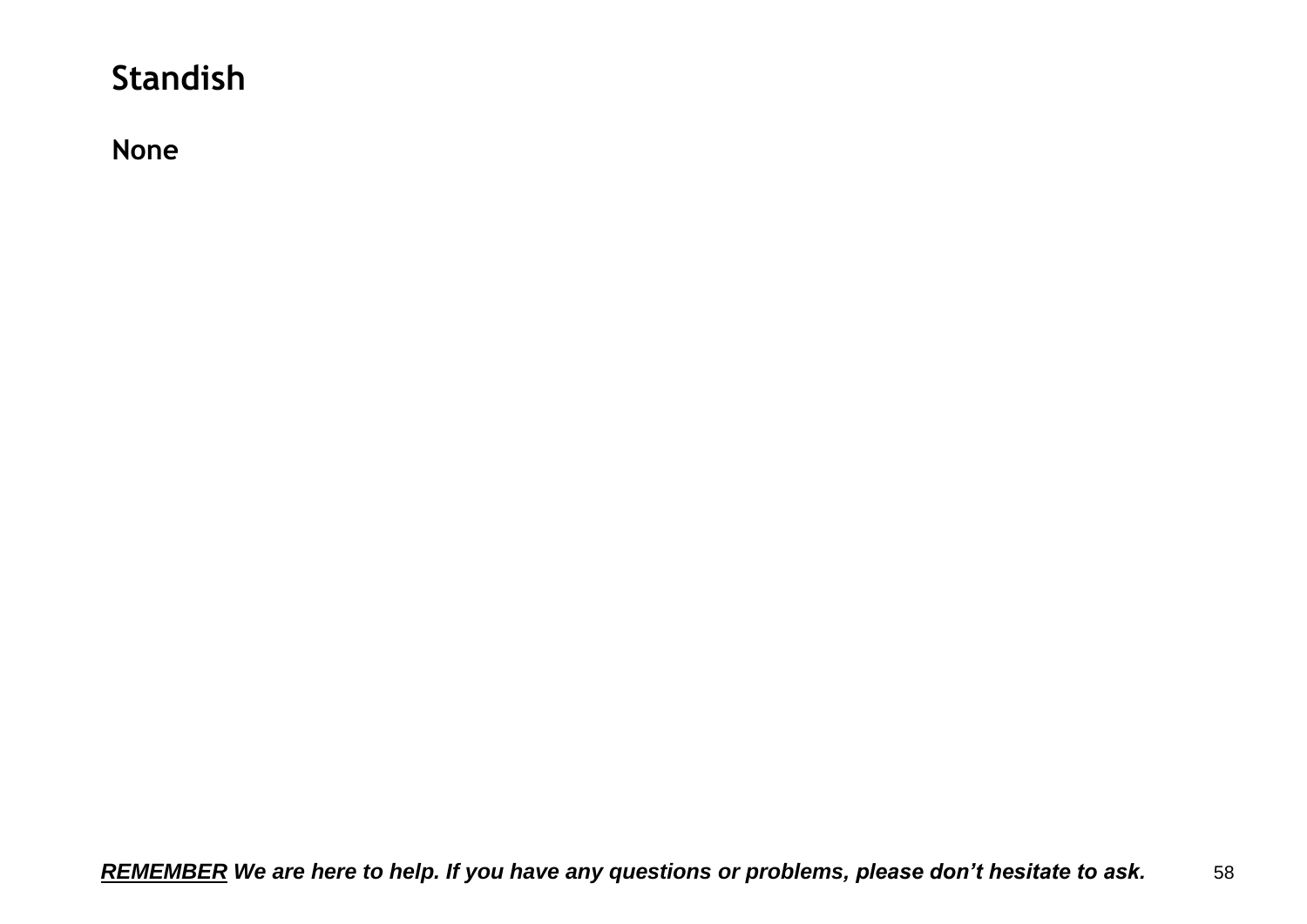# **Stonehouse**

## **Baptist**

## **Stonehouse Baptist Church/Gospel Mission Hall (Undemominational/Baptist)**

This church began as a meeting at Plough Farm on Woodcock lane around 1890. A 'Tin Tabernacle' was built on Woodcock lane five years later. Originally this church was known as the Gospel Mission Hall and was undenominational, although members were allegedly baptised at **Brimscombe Baptist chapel**. A prominent leader amongst the group was a Miss Abbott. In 1961 the building was given to the Baptist Union and became the Stonehouse Baptist Mission Church under the control of **Kings Stanley Baptist Church**. In 1970 a new building was opened on Gloucester Road, with a congregation of around 20 with a Sunday school of around 40.

No records deposited.

#### **Other Sources to try**

Related Churches See also **Queen's Road Chapel, Stonehouse (Baptist)**, **Kings Stanley Baptist Church**. Related Documents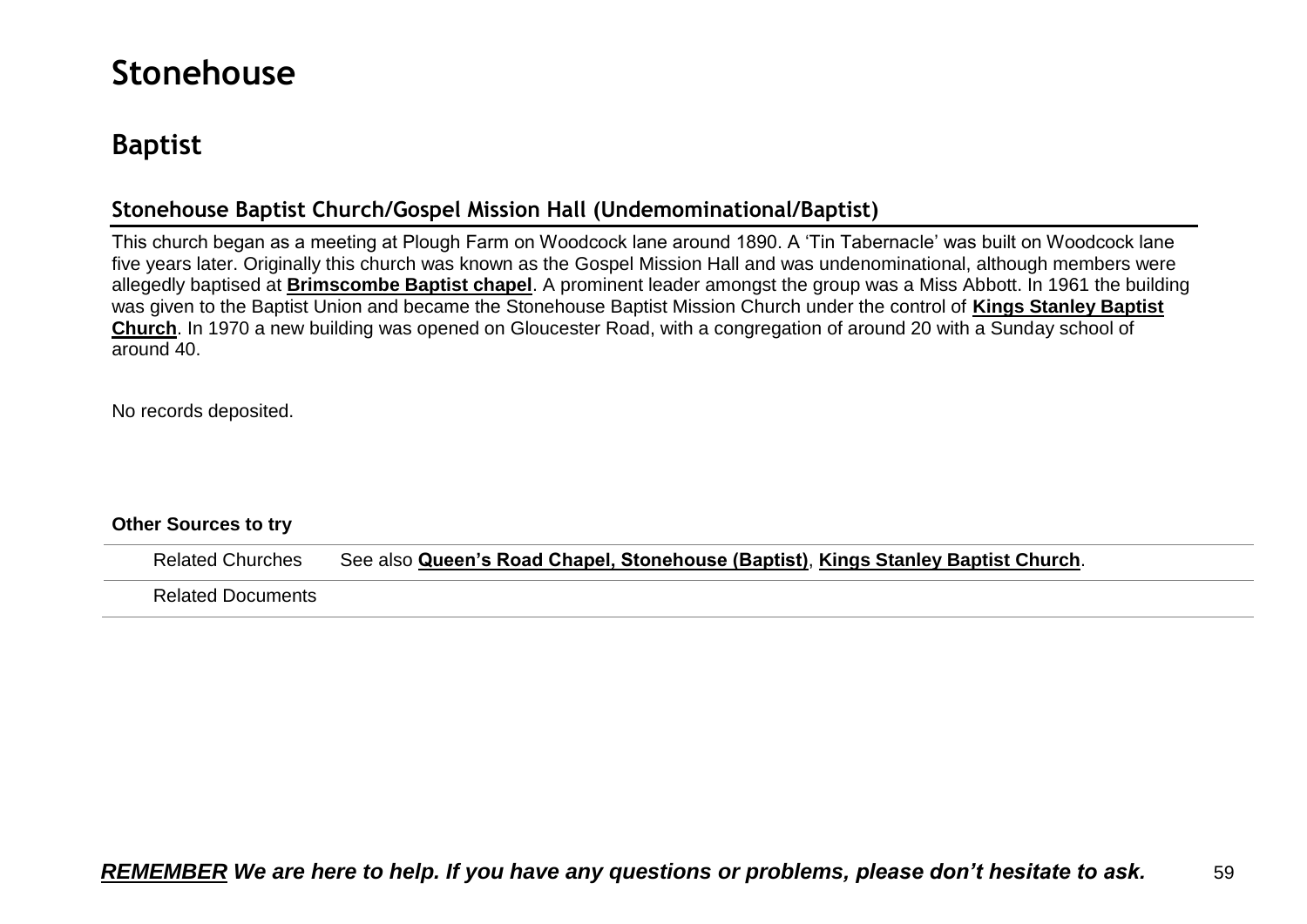### **Queen's Road Chapel, Stonehouse (Baptist)**

The Baptist Chapel on Queen's Road is not directly related to the other, later Baptist Chapel. This group first met around 1905 and built their chapel soon after on Queen's Road. According to the 1910 Kelly's Directory of Gloucestershire the chapel sat 200 person. Around 20 years later the church split over the choice of pastor, which eventually caused the chapel to close. The chapel was sold by auction in December 1920.

No records deposited.

#### **Other Sources to try**

| <b>Related Churches</b> | See Stonehouse Baptist Church                                                                        |
|-------------------------|------------------------------------------------------------------------------------------------------|
|                         | Related Documents D2299/2422 Correspondence relating to the sale of Baptist Church, Stonehouse, 1920 |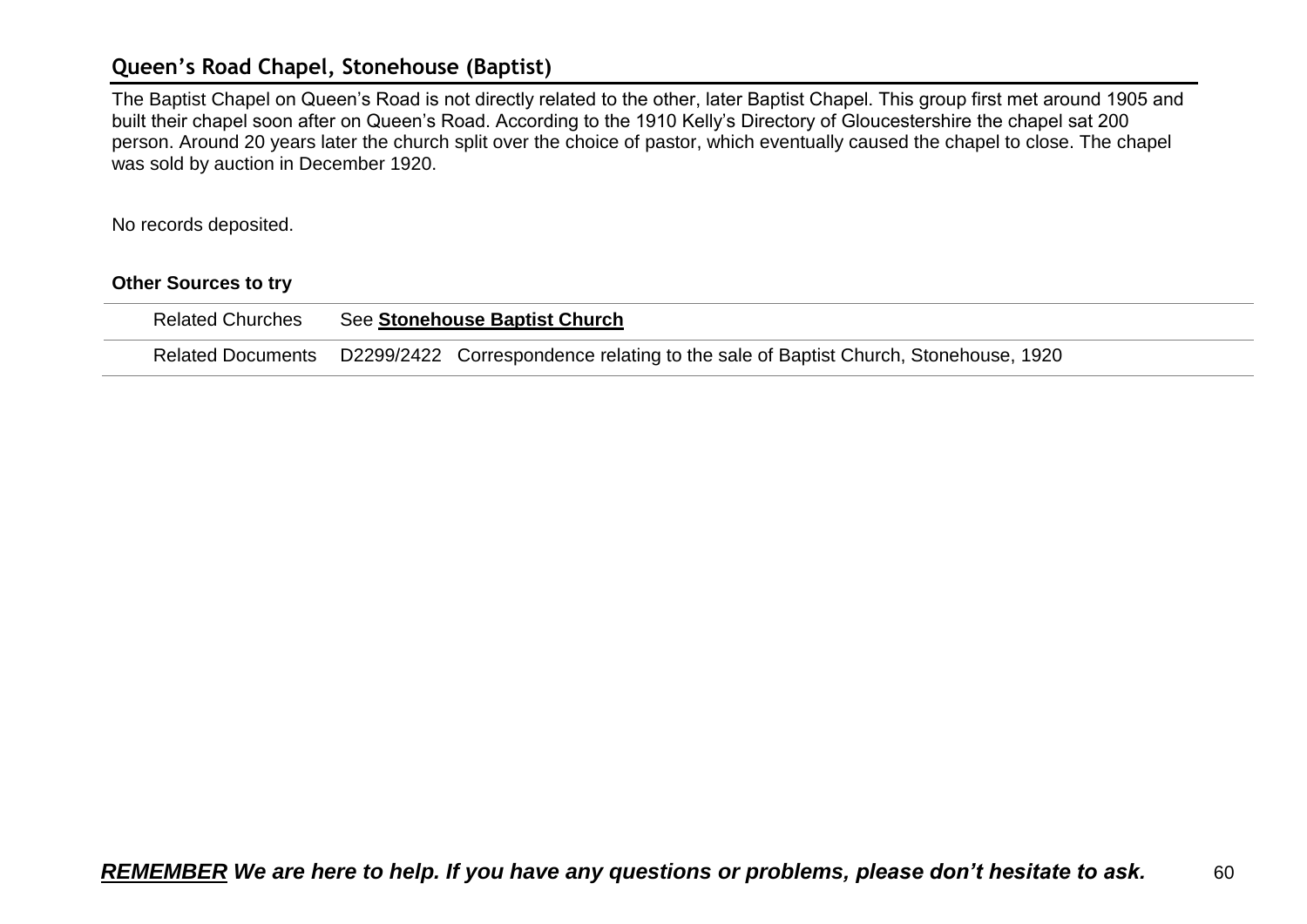## **Congregational**

### **Stonehouse Congregational Church**

A group of worshippers from the Ebley Congregational Church began meeting at a house at Haywardsend in 1802. In 1809 they moved to a malt house in Stonehouse and built a Chapel in 1811. A new chapel was built on the west side of High Street in 1823. Four years later, yet another new building was erected nearby. Burials took place from around 1833 in the adjoining yard. By 1851 the church had around a 300 strong congregation. A quarter of the membership worked in the cloth industry. The church closed in 1965.

**The following table contains the references to registers of Stonehouse Congregational Church. There is also a list of other major sources relating to the church, which may be of interest.**

| <b>Baptisms</b> | <b>Marriages</b> | <b>Burials</b> | <b>Church Roll</b> | <b>Microfilm Reference</b> | <b>Original Register</b> |
|-----------------|------------------|----------------|--------------------|----------------------------|--------------------------|
| 1824-1840       |                  |                |                    | MF1250                     |                          |
| 1854-1896       | 1875-1880        | 1835-1920      | 1827-1887          |                            | D2144/1                  |
|                 | 1918-1940        |                |                    |                            | D2144/15/1               |
|                 | 1940-1958        |                |                    |                            | D2144/15/2               |
|                 | 1958-1964        |                |                    |                            | D2144/15/3               |

Please turn over for more records...

#### **Other Records**

*REMEMBER We are here to help. If you have any questions or problems, please don't hesitate to ask.* 61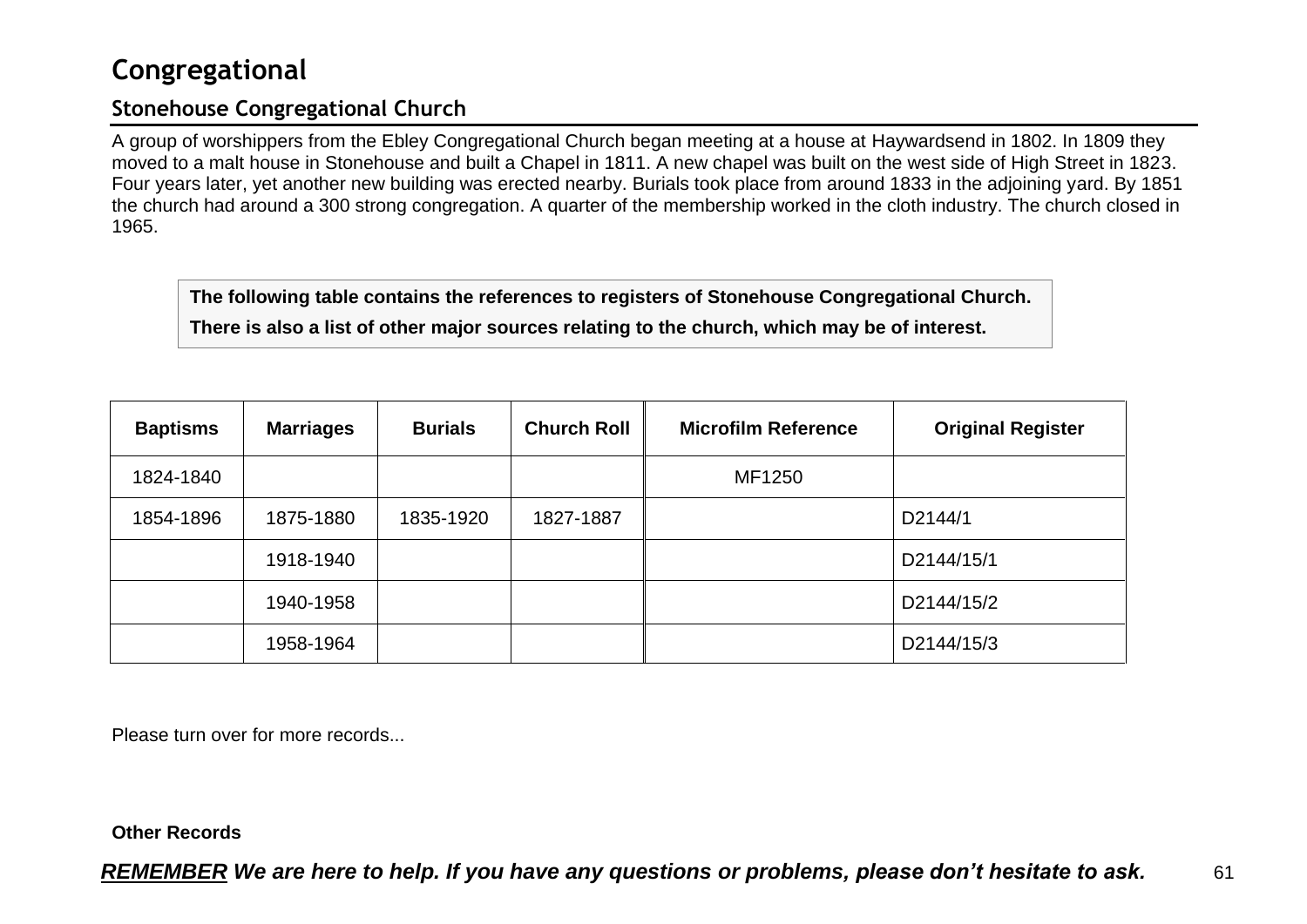| <b>Communion Registers</b>  | D2144/9                                                                                                       | Communion attendance register 1875-1889                         |  |
|-----------------------------|---------------------------------------------------------------------------------------------------------------|-----------------------------------------------------------------|--|
|                             | D2144/10                                                                                                      | Communion attendance register 1921-1943                         |  |
| <b>Minutes</b>              | D2144/1-5                                                                                                     | Church Meeting minutes 1854-1960                                |  |
| <b>Sunday School</b>        | D2144/13                                                                                                      | Admission Book 1849-1856                                        |  |
| History                     | <b>VCH</b>                                                                                                    |                                                                 |  |
|                             | D2144/1                                                                                                       | Contains a detailed historical account of the church, 1827-1912 |  |
| <b>Other Sources to try</b> |                                                                                                               |                                                                 |  |
| <b>Related Collections</b>  | See also D5811 – includes correspondence, papers on the history of the church and photographs 1908-<br>c.1970 |                                                                 |  |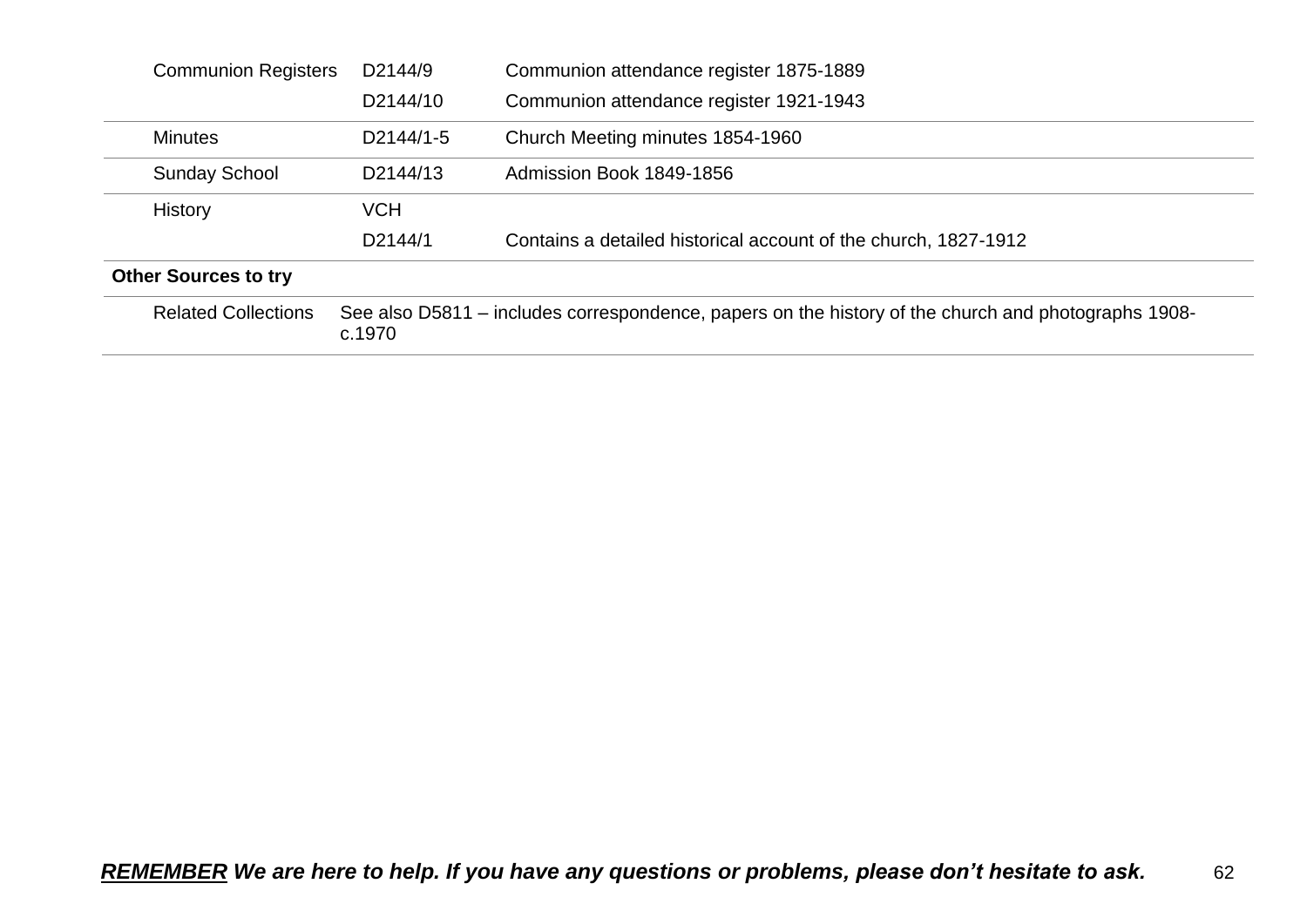## **Methodist**

## **Cashes Green, Stonehouse (Primitive Methodist/United Methodist)**

The Methodist chapel at Cashes Green was built in 1901. In 1933 it joined the United Methodist Circuit of Stroud and Cirencester. The church is now part of the Gloucestershire Methodist Circuit.

**The following table contains the references of registers relating to Cashes Green.**

**There is also a list of other sources relating to the church, which may be of interest.**

| <b>Baptisms</b> | <b>Marriages</b> | <b>Burials</b> | <b>Church Roll</b> | <b>Microfilm Reference</b> | <b>Original Register</b> |
|-----------------|------------------|----------------|--------------------|----------------------------|--------------------------|
| 1901-1949*      |                  |                |                    |                            | D3187/1/4/1*             |

\*Covers the Stroudwater Circuit of Primitive Methodists. Does not specify the church where the baptism took place.

| <b>Minutes</b> | D3187/2/17/1 | Leaders' meeting minutes 1954-1972  |  |
|----------------|--------------|-------------------------------------|--|
|                | D3187/2/17/2 | Trustees' meeting minutes 1968-1972 |  |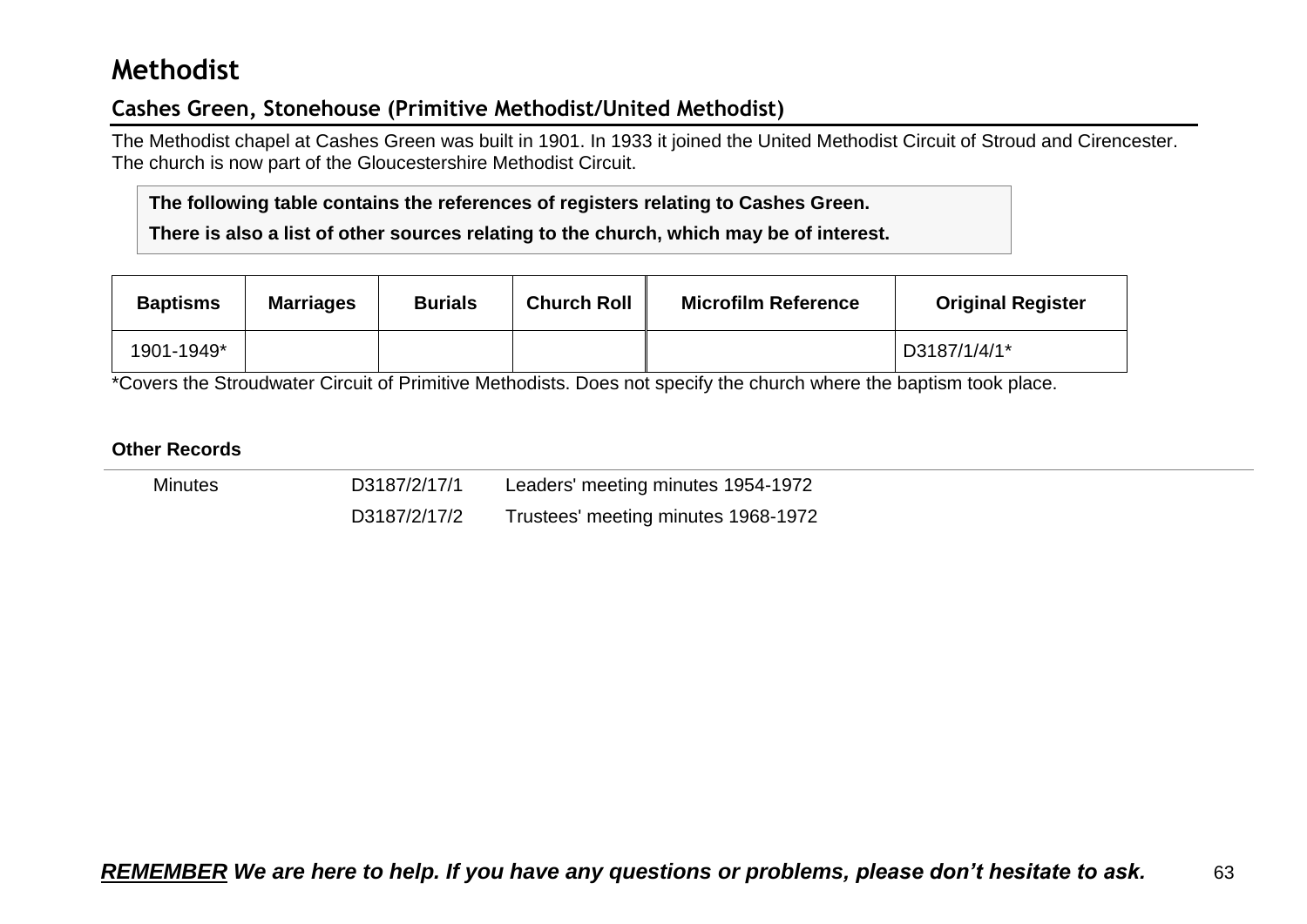### **Stonehouse Methodist Chapels (Wesleyan)**

A group of Methodists first met in Stonehouse around 1825. By the 1880s they had erected an iron chapel in Ryeford. By the turn of the century this chapel had been replace by one on Regents Street, close to the Subscription rooms. A chapel was built in 1911 on the grounds of Wycliffe College on High Street. The chapel was used by both the school and the local community. The chapel was almost destroyed by a fire in 1939, but it was rebuilt in the 1950s. In 1961 a new chapel was built on the corner of Park Road and Elms Road.

> **The following table contains the references to registers of Stonehouse Methodist Chapels. There is also a list of other major sources relating to the church, which may be of interest.**

| <b>Baptisms</b> | <b>Marriages</b> | <b>Burials</b> | <b>Church Roll</b> | <b>Microfilm Reference</b> | <b>Original Register</b> |
|-----------------|------------------|----------------|--------------------|----------------------------|--------------------------|
|                 | 1914-1945        |                |                    |                            | D3569/8/1                |
|                 |                  |                | 1954*              |                            | D3187/1/1/7              |
|                 |                  |                | 1963-1964*         |                            | D3187/1/1/8              |
|                 |                  |                |                    |                            |                          |

\*These records relate to the whole Dursley circuit and not just this chapel.

| D3187/2/12/1<br><b>Minutes</b> |                                                                                                                           | Trustees' Meeting minutes, 1893-1917                                      |  |  |  |  |
|--------------------------------|---------------------------------------------------------------------------------------------------------------------------|---------------------------------------------------------------------------|--|--|--|--|
|                                | D3187/2/12/2                                                                                                              | Leaders' Meeting minutes, 1932-1952                                       |  |  |  |  |
|                                |                                                                                                                           | Memorial Inscriptions GAL/K3/48936GS Stonehouse Methodist graveyard, 1999 |  |  |  |  |
| <b>Other Sources to try</b>    |                                                                                                                           |                                                                           |  |  |  |  |
| <b>Related Collections</b>     | See D3187/2/12 for a full list of records. Please note that there are also some uncatalogued items in this<br>collection. |                                                                           |  |  |  |  |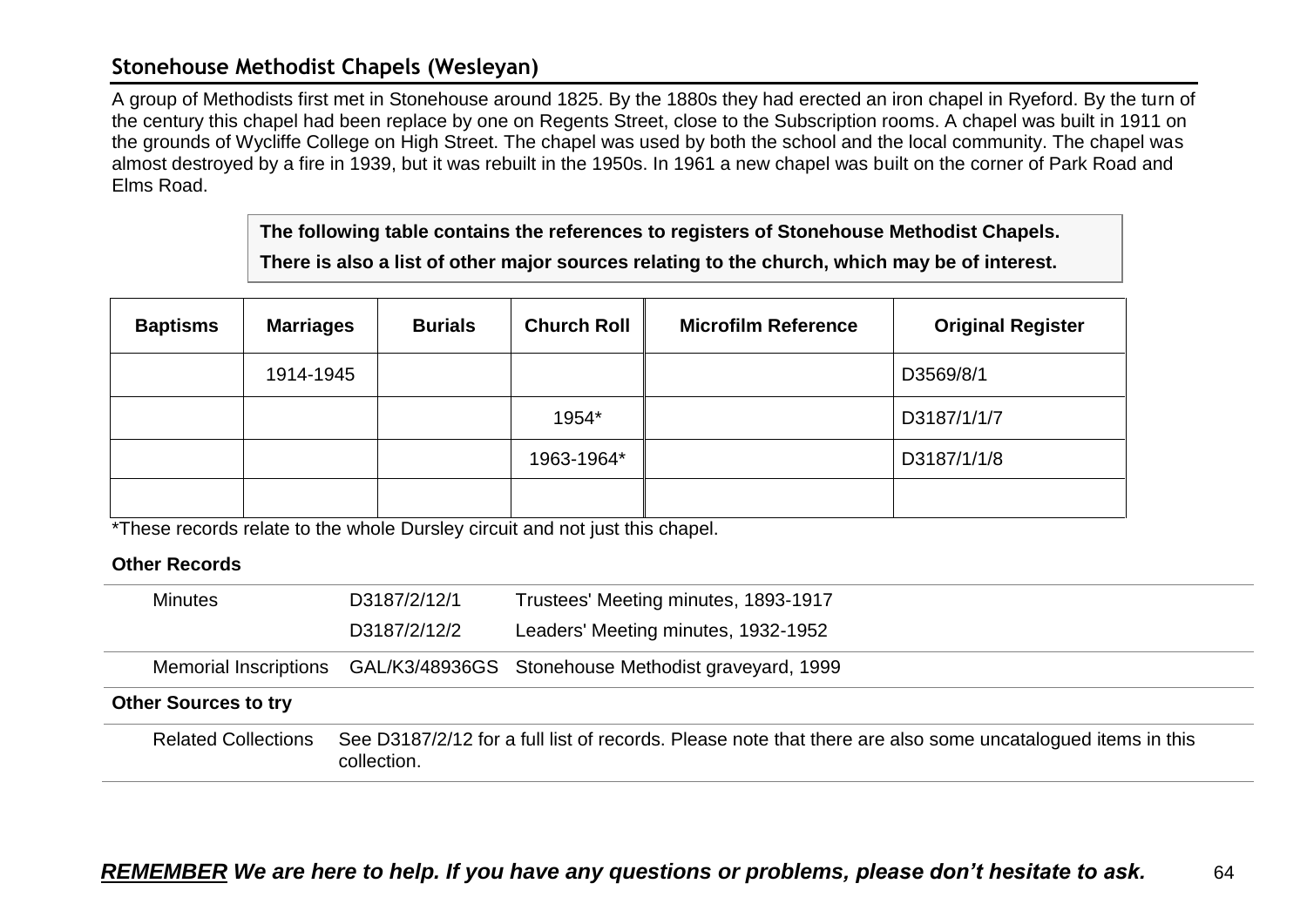## **Pentecostal**

### **Bethel Church, Stonehouse (Pentecostal)**

A Bethel Church was established around 1895 in a tin tabernacle on Regent Street. This mission church held 'healing missions' in the 1960s. The Bethel Church is now on Bath Road. This building was probably built in the 1960s or 1970s. It is presumed that these two churches were one and the same.

No records deposited.

## **Plymouth Brethren**

## **Brethren Chapel, Stonehouse (Plymouth Brethren)**

The chapel was built around 1882. It is shown on the 1<sup>st</sup> edition Ordnance Survey map of 1884. The chapel closed before 1902. By 1920 the building was demolished.

No records deposited.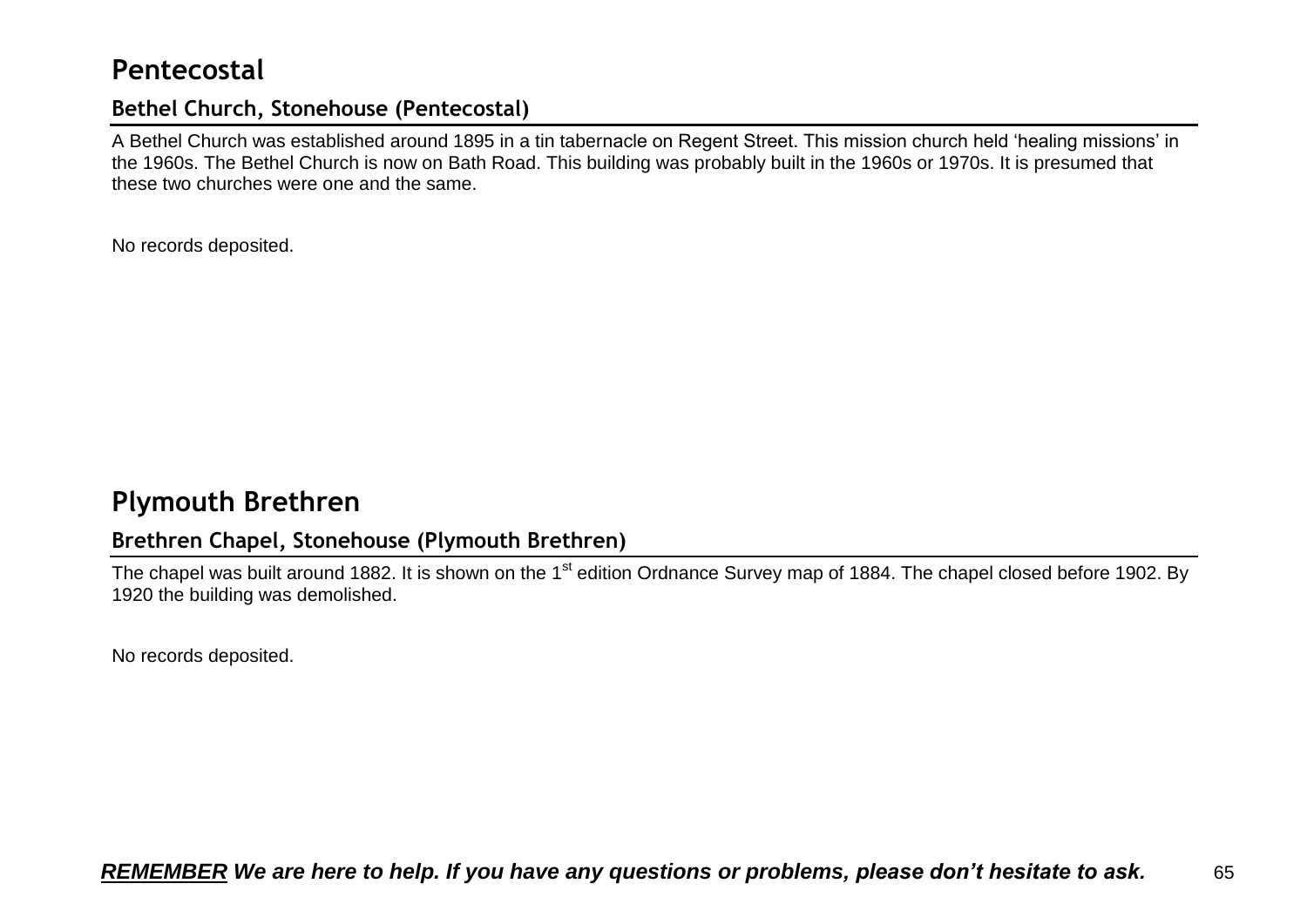## **Roman Catholic**

### **St Joseph, Stonehouse (Roman Catholic)**

In 1894 St Peter's Mission was set up on the High Street, Stonehouse, which was served from Stroud. By the 1950s Mass was being held at the Subscription rooms on Regent Street. Fundraising for a chapel began in the 1950s and finally a new church was built in 1965. Stonehouse continued to be served from Stroud until 1973 when it became a separate parish. The Fransalians were entrusted with the parish remaining until 1989 when the Parish had its first diocesan priest.

No records deposited.

#### **Other Sources to try**

| Pamphlet | St Joseph's, Stonehouse (RR289.15GS)                                                                                                    |
|----------|-----------------------------------------------------------------------------------------------------------------------------------------|
|          | Extract from 'News and Journal', 10 June 1976 giving an account of the success of St Joseph's church fete in<br>Stonehouse (D8296/5/10) |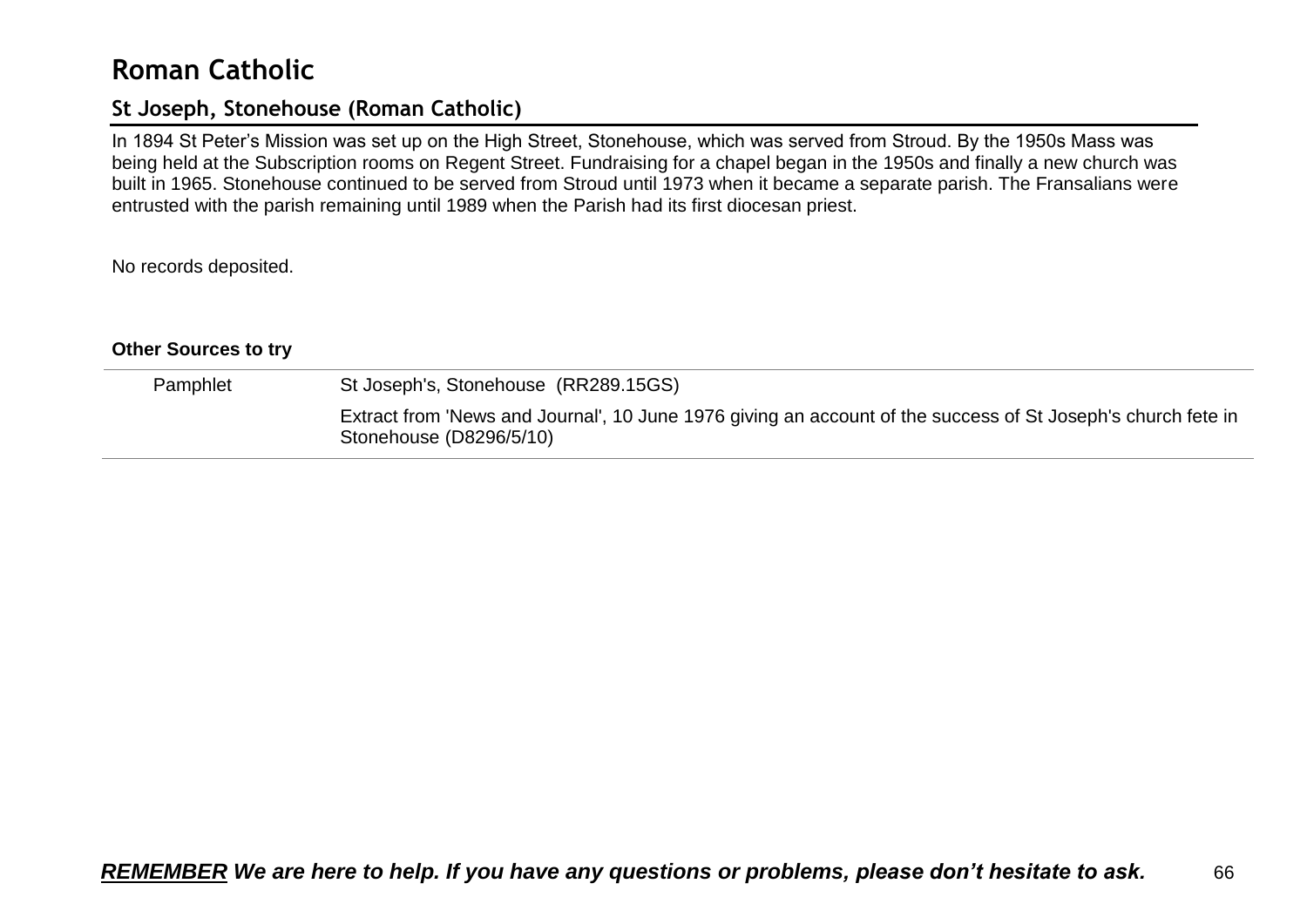# **Stroud**

## **Baptist**

## **Lansdown Baptist Church (Stroud)**

The Lansdown Baptist Church was formed when Walter Soper left the Stroud Baptist Church in 1894. He moved to form a new church at the old Unitarian Church in Lansdown (see **Stroud Unitarian Chapel**). 39 of those on the Stroud Baptist Church's membership left to Lansdown, 30 of those members were women. Later the membership numbers peaked at 100. Soper left the church in 1900 and it began to go downhill. Over the next 7 years they had 3 ministers and the church eventually closed in 1907. 25 members rejoined the Stroud Baptist church.

No records deposited.

### **Other Sources to try**

| <b>Related Documents</b> | D5412/III/102 Stroud: rent charges on premises in Lansdown, including the Lansdown Baptist Church, and in<br>Slad Road and Locking Hill 1856-1962 |
|--------------------------|---------------------------------------------------------------------------------------------------------------------------------------------------|
| <b>Related Churches</b>  | <b>Stroud Baptist Church</b>                                                                                                                      |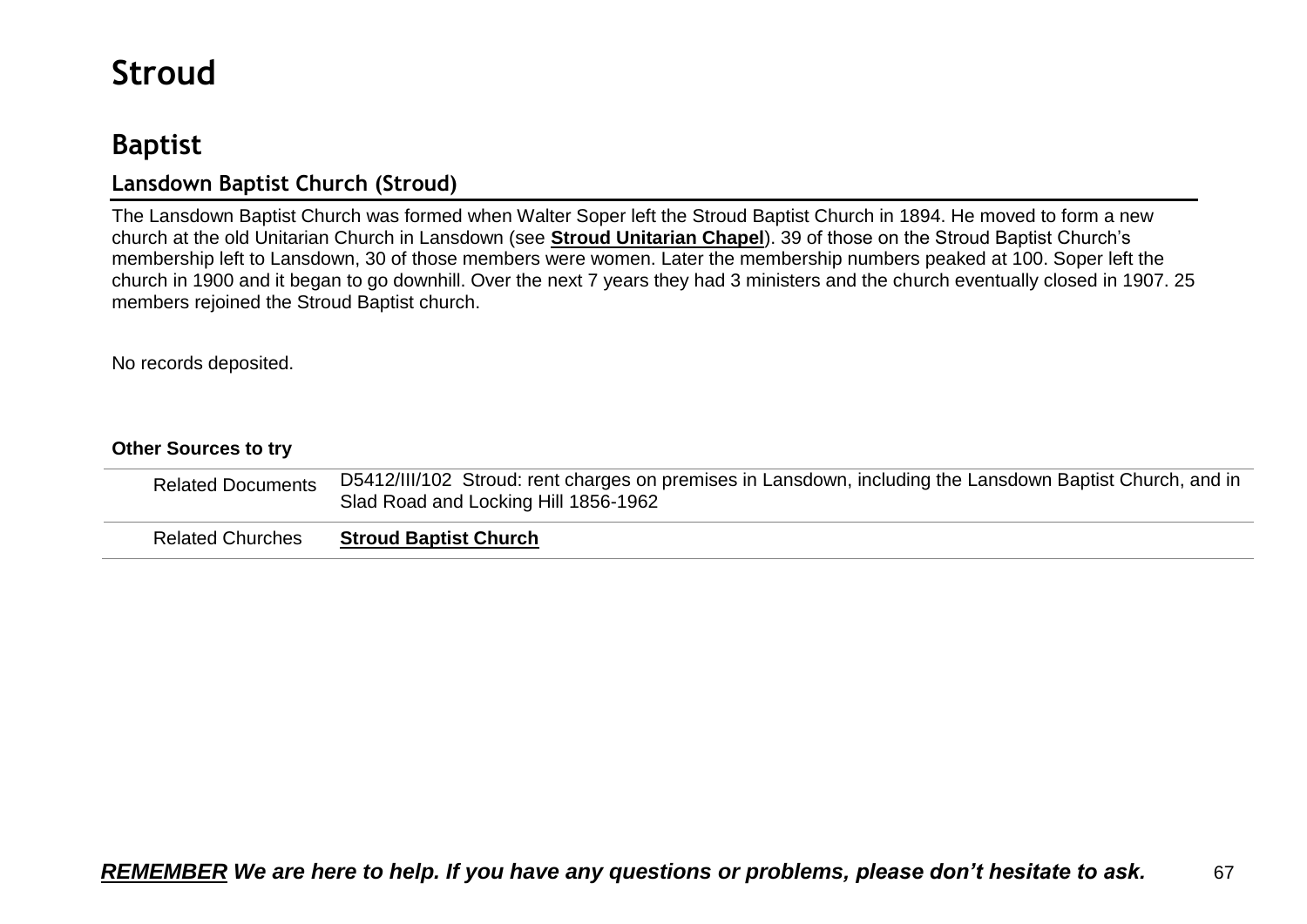## **Paganhill Baptist Church (AKA Farmhill Baptist Church), Stroud**

This church began as a mission from the **Stroud Baptist Church.** A mission is believed to have begun around 1837. The first known chapel was at the premises of the old congregational church on what is now Ruscombe Road, opposite from Upfield House. A new chapel was built in 1965 just off Farmhill Lane and north of Mathews Way. At this time the church was linked to **Painswick Baptist Church**. In 1969 it became independent and all 19 of the new members were from the Stroud Baptist Church. In 1973 the church had 46 members. The Church now appears to be called Farmhill Baptist Church; this name was probably used from c.1965 when the new building was opened.

> **No registers for Paganhill / Farmhill Baptist Church have been deposited. However the following items may be of interest.**

| History                     | VCH vol. X                                                            | See Stroud Section                                                     |
|-----------------------------|-----------------------------------------------------------------------|------------------------------------------------------------------------|
| <b>Other Sources to try</b> |                                                                       |                                                                        |
| <b>Related Items</b>        | See also D7089 Stroud Baptist Church, D7382 Painswick Baptist Church. |                                                                        |
|                             |                                                                       | D7942/536 Farmhill Baptist church: photographs of exterior view c.1965 |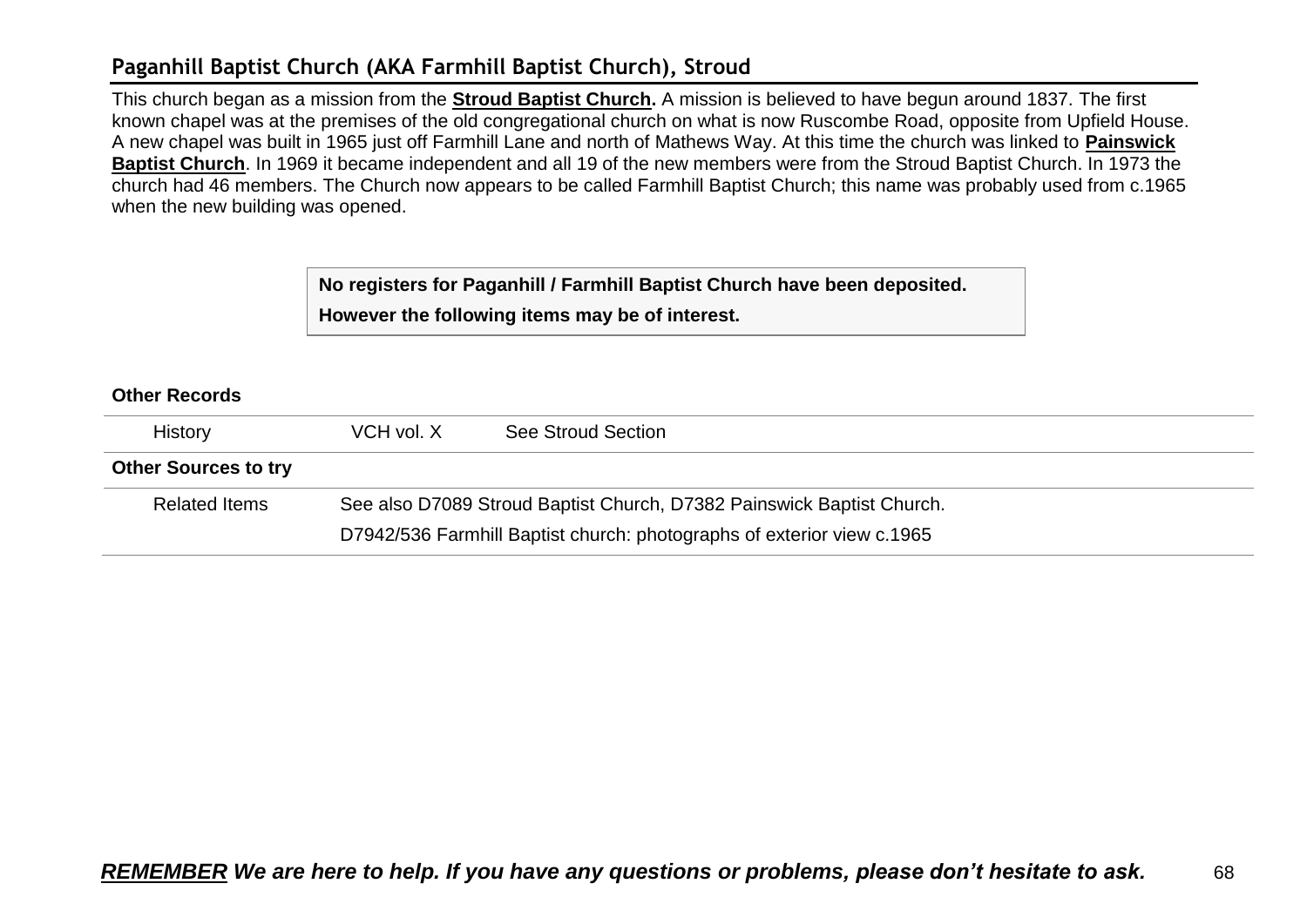## **Stroud Baptist Church**

Baptists were in the Stroudwater area from around 1715. A group first met in the house of a Mrs Clutterbuck, who was associated with the **Kings Stanley Baptist Church**. However the first permanent place of worship in Stroud was in a Chapel in John Street in 1824. The minister at this time was a Henry Hawkins. In 1831 Rev. William Yates was involved with the setting up of **Painswick Baptist Church**. The congregation steadily grew with 326 members in 1842 and by 1851 the over 500 people were said to attend the church. Due to economic difficulties in the area, the congregation did suffer as many people left the area. In 1843 13 members emigrated, and by 1859 185 members had left the Stroud area. A Burial ground was purchased on London Road in 1844. Henry Hawkins was the 4<sup>th</sup> person to be buried there. The congregation continued to fall from 422 in 1864 to 261 in 1874. Despite this the chapel was altered and extended in 1879. During the 1880s and 1890s there were several ministers who did not stay for long. In 1894 Rev. Walter Soper defected from the church and set up a new Baptist Church – **The Lansdown Baptist Church**.39 members went with him, however after Soper left in 1900 and a series of 3 ministers in the next 7 years, the church failed in 1907. 25 members rejoined John Street from Lansdown. New School rooms were built in 1900. Numbers dropped after WW1 but picked up during the inter war period, peaking at 246 members in 1939. By 1971 this had shrunk to 100.

The church ran many missions to outlying villages, one such mission was that in Paganhill. Established c.1837, the mission became the **Paganhill Baptist Church** in 1969.

**The following table contains the references to registers of Stroud Baptist Church.**

**There is also a list of other major sources relating to the church, which may be of interest.**

| <b>Baptisms</b><br>(*Births only) | <b>Marriages</b> | <b>Burials</b> | <b>Church Roll</b> | <b>Microfilm Reference</b> | <b>Original Register</b> |
|-----------------------------------|------------------|----------------|--------------------|----------------------------|--------------------------|
| 1828-1837                         |                  |                |                    | MF1244                     |                          |
|                                   |                  | 1844-1914      |                    |                            | D7089/1/1                |
|                                   |                  |                | 1879-1888          |                            | D7089/1/3                |
|                                   |                  |                | 1889-1931          |                            | D7089/1/4                |
|                                   |                  |                | 1932-1962          |                            | D7089/1/2                |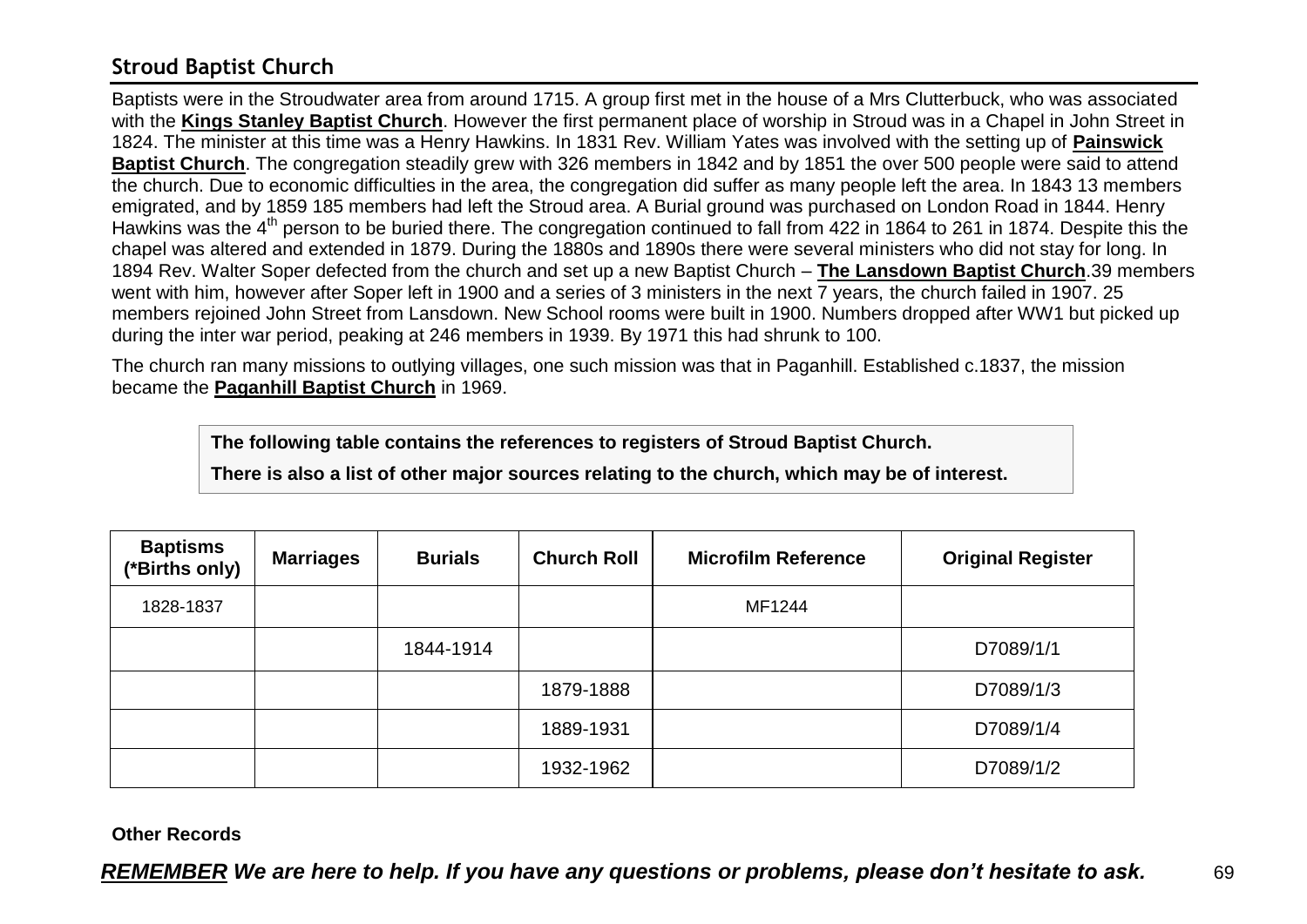| <b>Minutes</b>                           | D7089/2/                                                                          | Includes Church Meetings 1824-1963 and Deacons Meetings 1906-1964. See catalogue<br>for full list.           |  |  |  |
|------------------------------------------|-----------------------------------------------------------------------------------|--------------------------------------------------------------------------------------------------------------|--|--|--|
| <b>Sunday School Records</b><br>D7089/6/ |                                                                                   | Includes admissions book 1900-1971 (D7089/6/10) and minutes of teachers meetings<br>1866-1957                |  |  |  |
| RR293.33GS<br><b>History</b>             |                                                                                   | Desirable object: the story of the first one hundred and fifty years of Stroud Baptist<br>Church (1824-1874) |  |  |  |
|                                          | R293.358GS                                                                        | Harmony in discord: a church at the crossroads, Stroud Baptist Church 1968-1994                              |  |  |  |
| <b>Other Sources to try</b>              |                                                                                   |                                                                                                              |  |  |  |
| <b>Related Collections</b>               | For related churches see the Lansdown Baptist Church and Paganhill Baptist Church |                                                                                                              |  |  |  |
|                                          | See also Kings Stanley Baptist Church and Painswick Baptist Church                |                                                                                                              |  |  |  |
| Books/Pamphlets                          | SRprints/283.46GS, photograph (c.1973)                                            |                                                                                                              |  |  |  |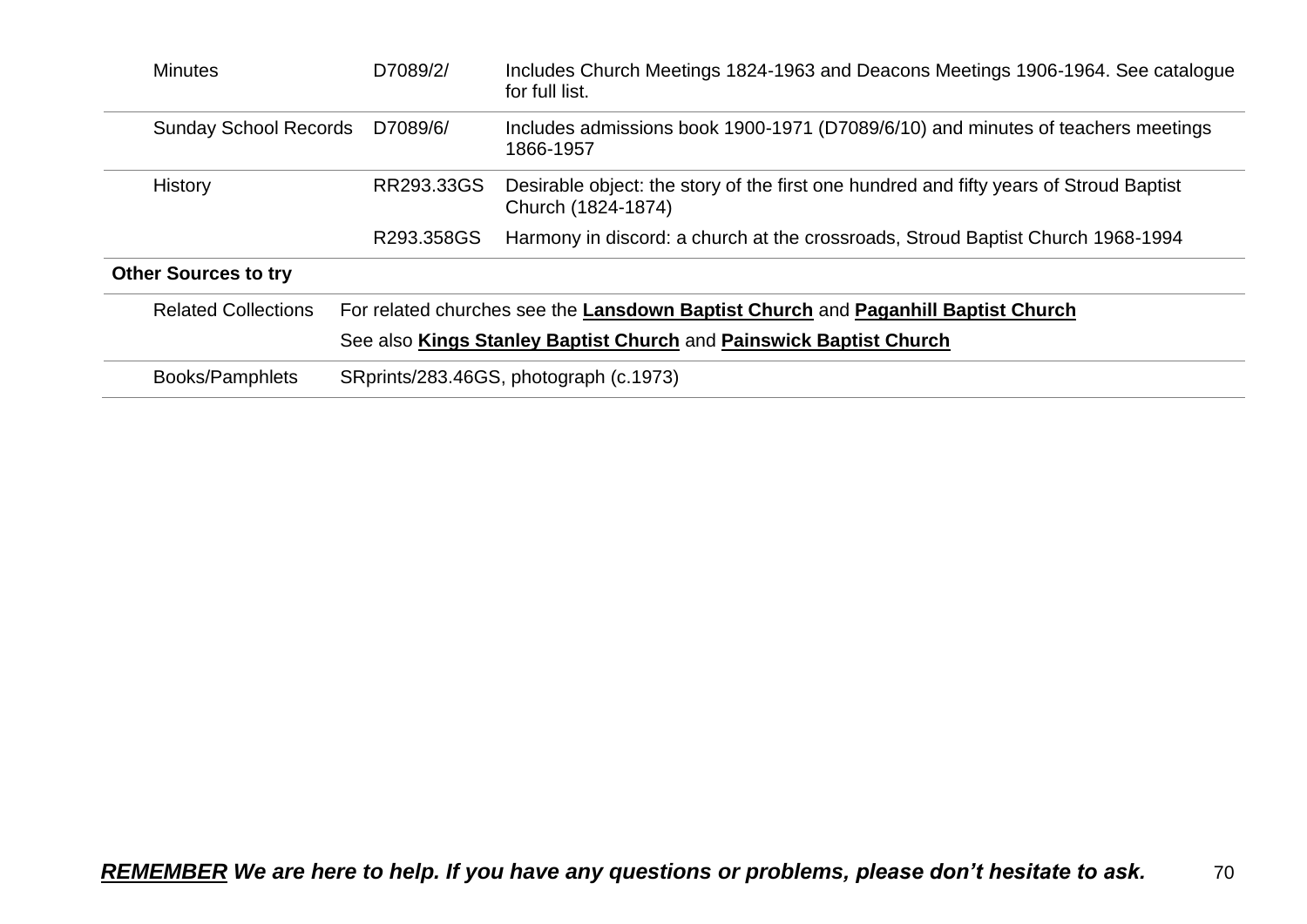## **Church of Christ Scientist**

### **First Church of Christ Scientist, Stroud**

This church was established around 1922 in London Road. 10 years later they moved to the former Temperance Hall on the South East side of Lansdown.

> **No registers for First Church of Christ Scientist have been deposited. However the following items may be of interest.**

| <b>Minutes</b>              | D9380                                                                                                                                             | 1910-1983 (Uncatalogued $-2$ boxes) |  |  |
|-----------------------------|---------------------------------------------------------------------------------------------------------------------------------------------------|-------------------------------------|--|--|
| <b>Other Sources to try</b> |                                                                                                                                                   |                                     |  |  |
| <b>Related Collections</b>  | D7964 Album of news cuttings etc, compiled by a member of the church as education correspondent for the<br>Christian Science Monitor, 1930s-1960s |                                     |  |  |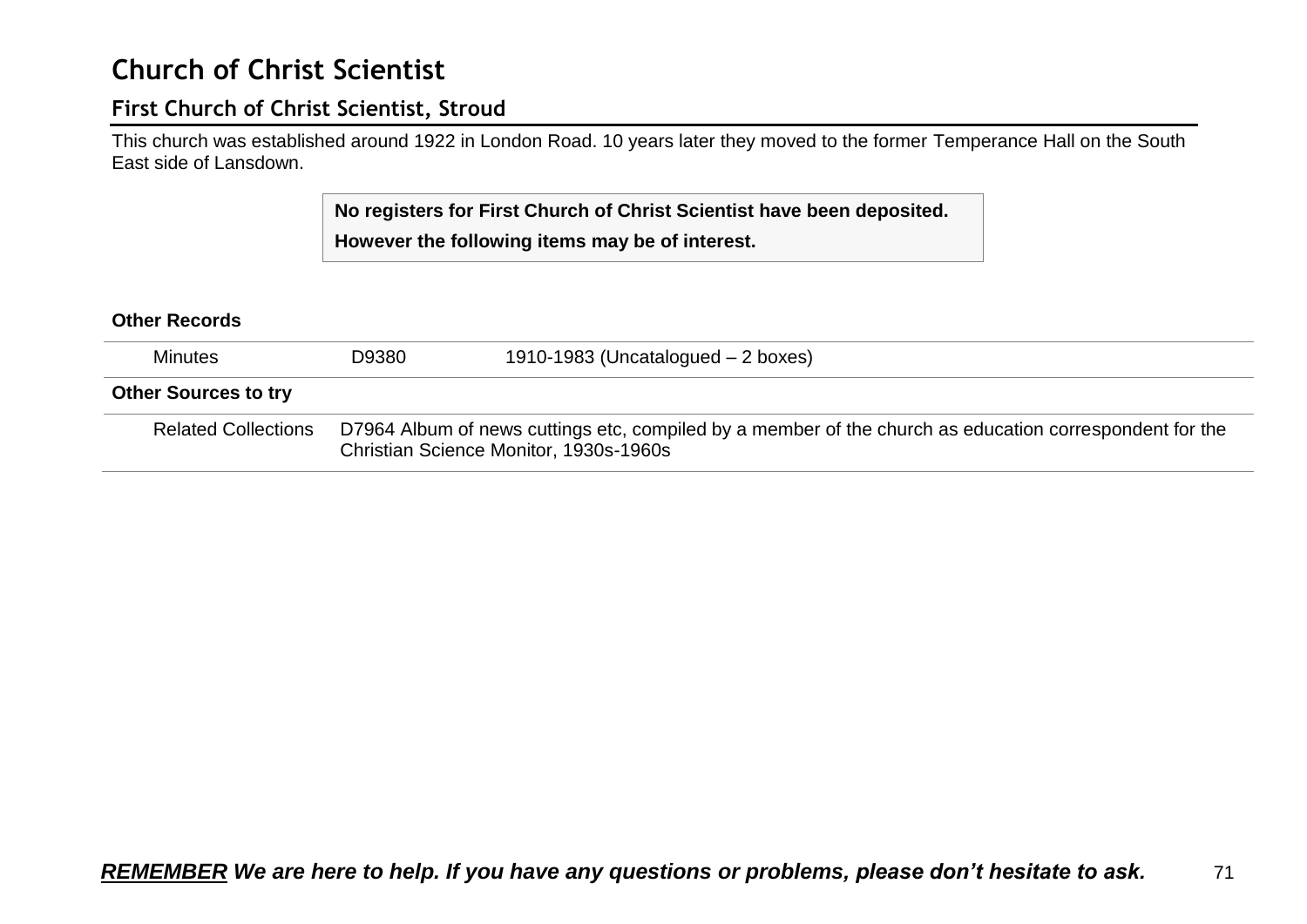## **Congregational**

## **Ebley Congregational Church, Stroud**

Congregationalists began meeting in a barn at Ebley in the late 18<sup>th</sup> century. The barn was replaced by a church and manse in 1798 and enlarged 3 years later. The church joined the Countess of Huntingdon's Connexion but remained affiliated to the Congregational Union. The yard next to the church was used for burials from around 1812. In 1826 Benjamin Parsons became the minister the congregation was small and the building was in disrepair. Parsons built up the congregation, the church building and restored the finances of the church. He died in 1855, when the congregation was claimed to be around 450. The chapel was rebuilt in 1881. The church is now known as Ebley Chapel.

**The following table contains the references to registers of Ebley Congregational Church.**

**There is also a list of other major sources relating to the church, which may be of interest.**

| <b>Baptisms</b> | <b>Marriages</b> | <b>Burials</b> | <b>Church Roll</b> | <b>Microfilm Reference</b> | <b>Original Register</b> |
|-----------------|------------------|----------------|--------------------|----------------------------|--------------------------|
| 1798-1837       |                  |                |                    | MF1246                     |                          |
|                 |                  | 1821-1863      |                    |                            | D2538/1/1                |
| 1862-1895       |                  |                |                    |                            | D2538/1/2                |
| 1937-1948       |                  | 1937-1948      |                    |                            | D2538/1/3                |
|                 |                  |                | 1952-1959          |                            | D2538/1/4                |
|                 | 1938-1941        |                |                    |                            | D2538/1/11               |
|                 | 1942-1954        |                |                    |                            | D2538/1/12               |
|                 | 1954-1963        |                |                    |                            | D2538/1/13               |
|                 | 1963-1968        |                |                    |                            | D2538/1/14               |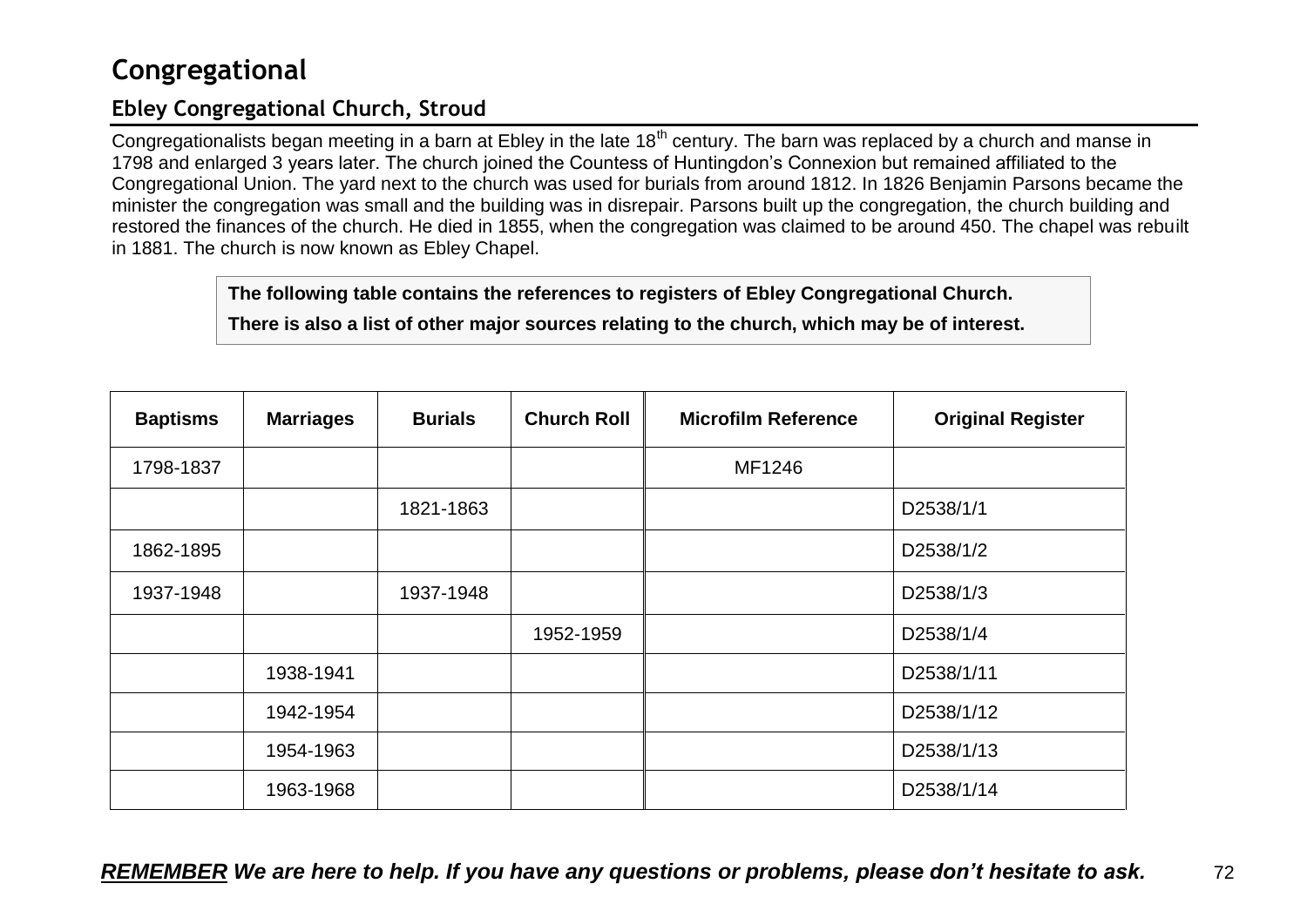| <b>Minutes</b>               | D2538/2/1-4, 13             | Church Meetings 1903-1965. See catalogue for full list.                                                    |
|------------------------------|-----------------------------|------------------------------------------------------------------------------------------------------------|
|                              | D2538/2/5-11                | Deacon's Meetings 1895-1961. See catalogue for full list.                                                  |
| <b>Memorial Inscriptions</b> | D2538/1/7-9                 | List of persons buried in Ebley Chapel Burial ground with plan of part of ground 1876                      |
| <b>Sunday School</b>         | D2538/4                     | Includes admission register 1863-1888, attendance registers 1827-1828, 1887-1890.                          |
| History                      | RR121.3GS                   | Ebley Chapel 1798-1998                                                                                     |
|                              | <b>VCH</b>                  | Victoria County History of Gloucestershire, Vol.10                                                         |
| <b>Other Sources to try</b>  |                             |                                                                                                            |
| Books/Pamphlets              |                             | B347/51409GS: Rev. Benjamin Parsons 1797-1855                                                              |
|                              | and founder of Ebley School | D8905: 'The Greatness of the British Empire traced to its sources' by Rev Benjamin Parsons of Ebley Chapel |
|                              |                             |                                                                                                            |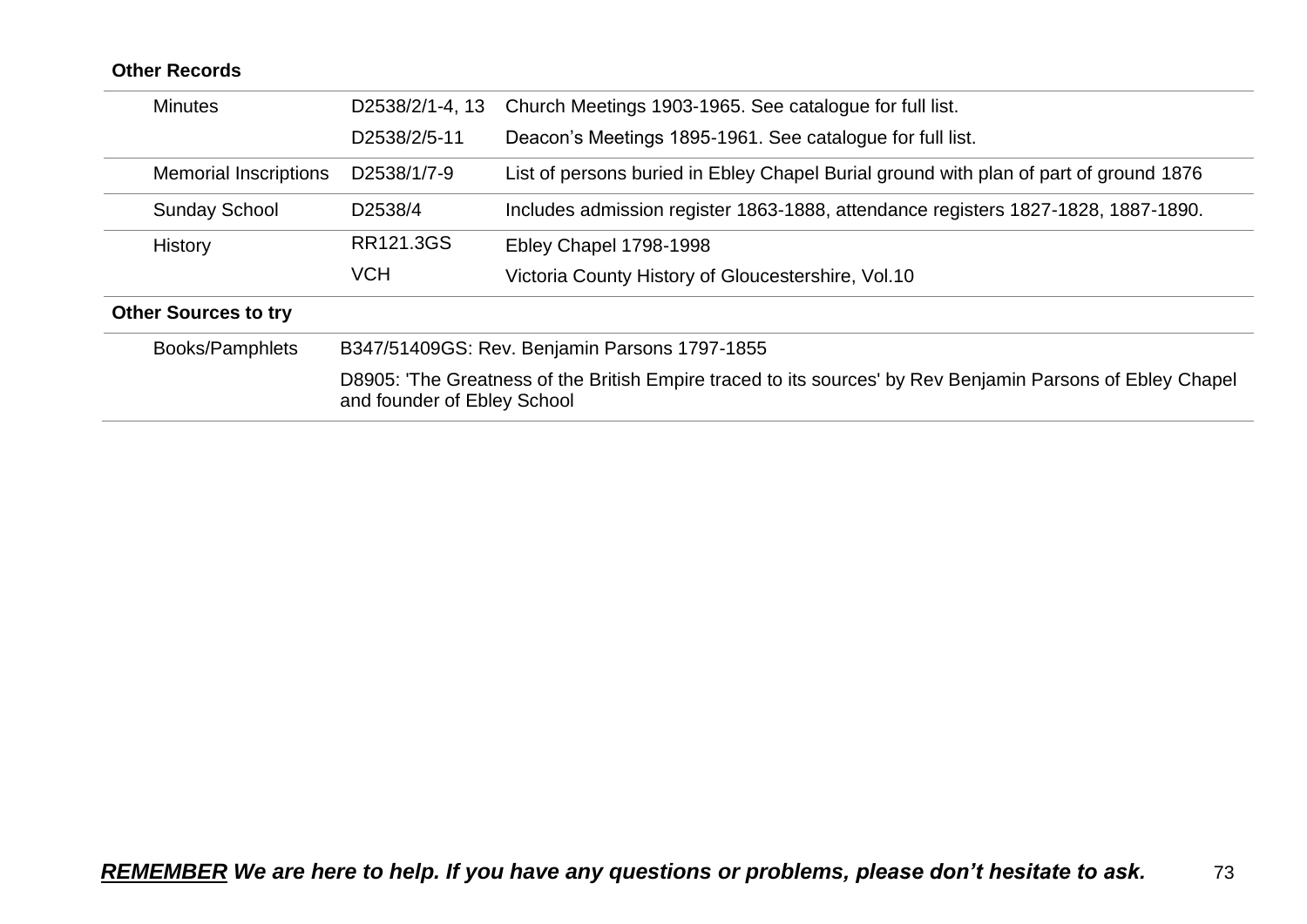## **Old Chapel Congregational Church, Stroud**

The church had its beginnings in a barn in Silver Street. By 1689 they had moved to a house owned by Robert Viner. The congregation then moved on to a Meeting House in Chapel Street around 1705. There were 100 members by 1735, but this dropped to 52 in 1742. In the early 1800s the church adopted the Congregational System and began to grow in number. The chapel was enlarged in 1813 and the membership had grown to around 210 in 1835. The **Bedford Street Chapel** was built in 1835 to cope with the growing numbers. Two years later when the new chapel opened, Bedford Street broke away from the Old Chapel forming a new church. In 1851 The Old Chapel had around 100 members. The church reunited with the congregation of Bedford Street in 1970 to form the **Stroud Congregational Church**. The new church meets at Bedford Street and the Old Chapel was sold to the Stroud Urban District Council.

**The following table contains the references to registers of the Old Congregational Chapel.**

**There is also a list of other major sources relating to the church, which may be of interest.**

| <b>Baptisms</b> | <b>Marriages</b> | <b>Burials</b> | <b>Church Roll</b> | <b>Microfilm Reference</b> | <b>Original Register</b> |
|-----------------|------------------|----------------|--------------------|----------------------------|--------------------------|
| 1712-1845       |                  | 1786-1887      |                    |                            | D2569/1/1                |
| 1712-1750       |                  | 1720-1729      |                    | MF1270                     |                          |
| 1749-1837       |                  | 1753-1837      |                    | MF1256                     |                          |
| 1817-1837       |                  |                |                    | MF1250                     |                          |
| 1957-1970       | 1957-1970        | 1957-1970      |                    |                            | D2569/1/4                |
|                 |                  |                | 1838               |                            | D2569/2/1                |
|                 |                  |                | 1903               |                            | D2569/2/2                |
|                 |                  |                | 1822-1915          |                            | D2569/1/3                |

Please turn over for more records...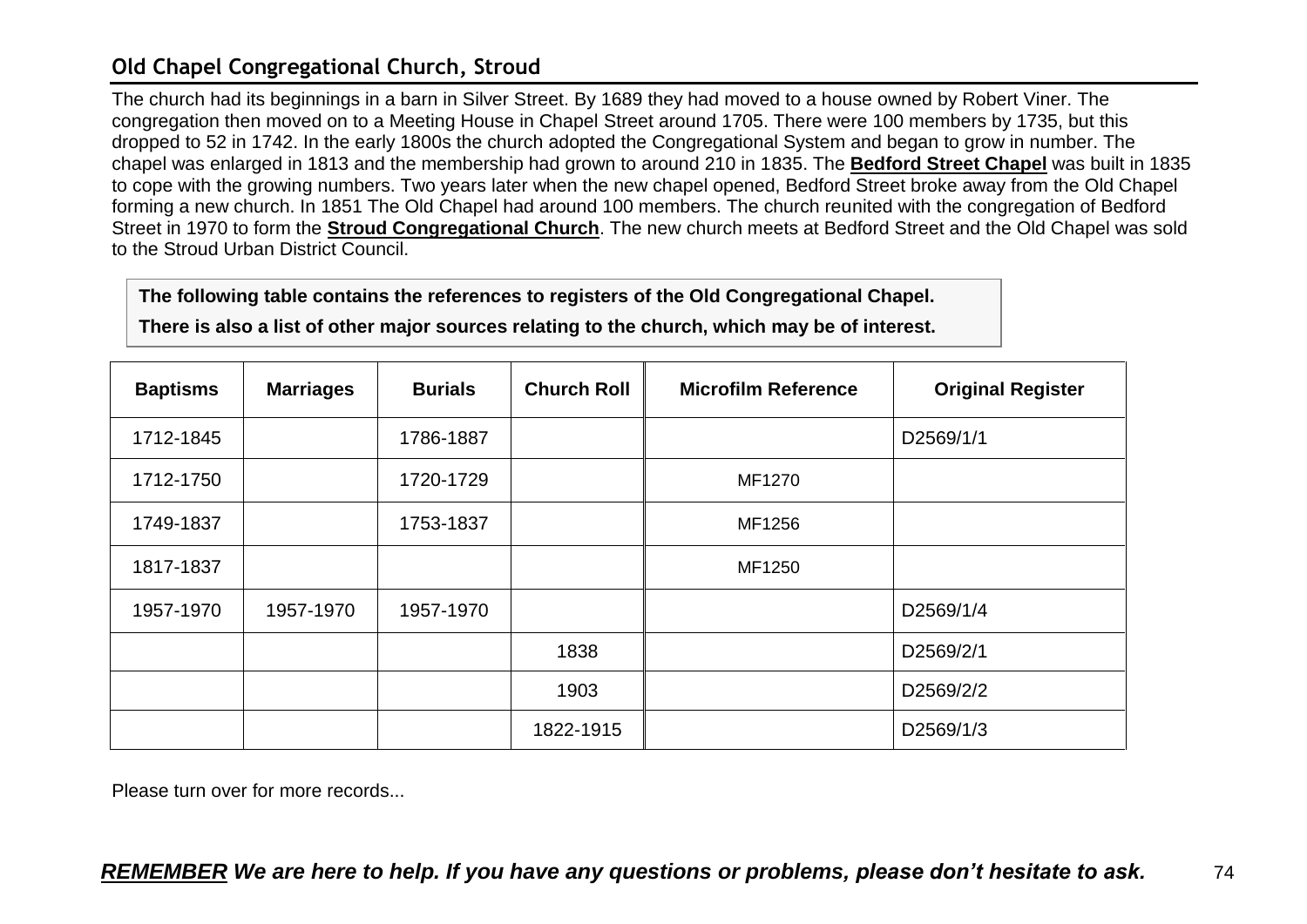| <b>Related Collections</b>   |             | See also Stroud Bedford Street Congregational Chapel                         |
|------------------------------|-------------|------------------------------------------------------------------------------|
| <b>Other Sources to try</b>  |             |                                                                              |
| <b>History</b>               | VCH         | Victoria County History of Gloucestershire, Vol.10                           |
|                              | RR293.124GS | Stones removed from Old Chapel Burial Ground, Stroud to Stroud Cemetery 1983 |
| <b>Memorial Inscriptions</b> |             | GAL/K3/47212GS Old Chapel Graveyard, Stroud c. 1996                          |
| <b>Minutes</b>               | D2569/2/    | 1838-1970 - see catalogue for full list of references.                       |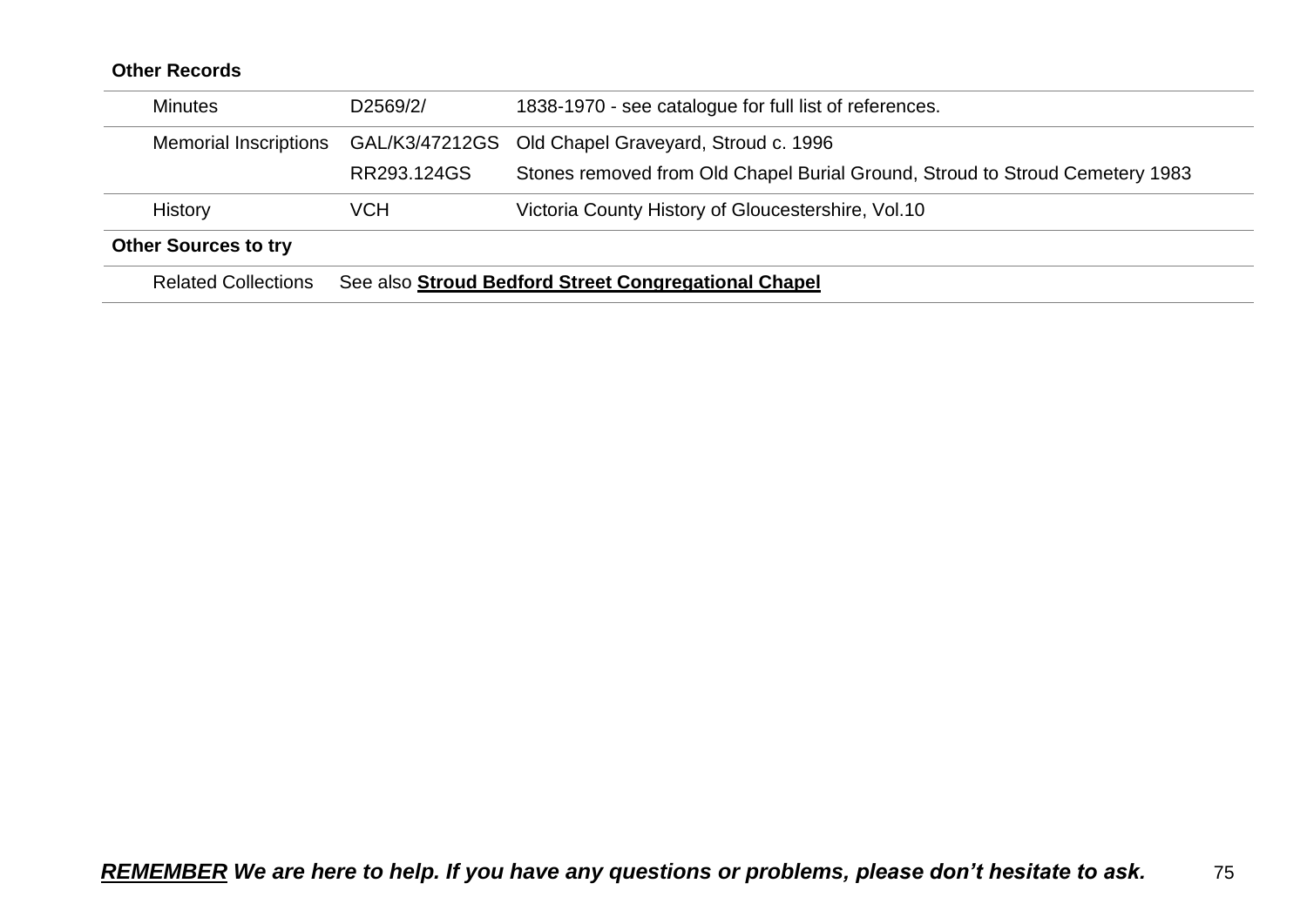## **Bedford Street Congregational Church, Stroud**

The Bedford Street chapel was planned as a new home for the Old Congregational Chapel. However when the new chapel opened in 1837 it formed a new church under Rev Burder. 80 members followed him from the Old Chapel. The Chapel was briefly called the Union Chapel as the street it was on was going to be called Union Street. This was changed at the last minute to Bedford Street after the local MP John Russell, who was the third son of the Duke of Bedford. By 1880 there were 173 regular members and 75 described as "doubtful". The membership reached a peak in 1892 at 253. During some bad weather in the winter of February 1895, the schoolroom was used as a Soup Kitchen for local families. During WW1 it was used as a canteen for the Australian Flying Corps who were based at Minchinhampton. The Church was not registered as a place for marriages until 1933. The church reunited with the congregation of the Old Chapel in 1970 to form the **Stroud Congregational Church** at the Bedford Street Chapel.

**The following table contains the references to registers of the Bedford Street Church.**

**There is also a list of other major sources relating to the church, which may be of interest.**

| <b>Baptisms</b> | <b>Marriages</b> | <b>Burials</b> | <b>Church Roll</b> | <b>Microfilm Reference</b> | <b>Original Register</b> |
|-----------------|------------------|----------------|--------------------|----------------------------|--------------------------|
| 1838-1873       |                  | 1839-1873      | 1837-1913          |                            | D2537/2/1                |
|                 |                  |                | 1837-1885          |                            | D2537/1/1                |
|                 |                  |                | 1950               |                            | D2537/1/3                |
|                 | 1934-1941        |                |                    |                            | D2537/1/4                |
|                 | 1941-1949        |                |                    |                            | D2537/1/5                |
|                 | 1950-1958        |                |                    |                            | D2537/1/6                |
|                 | 1959-1967        |                |                    |                            | D2537/1/7                |
|                 | 1967-1976        |                |                    |                            | D2537/1/8                |
|                 | 1976-1982        |                |                    |                            | D2537/1/9                |
|                 | 1983-1990        |                |                    |                            | D2537/1/10               |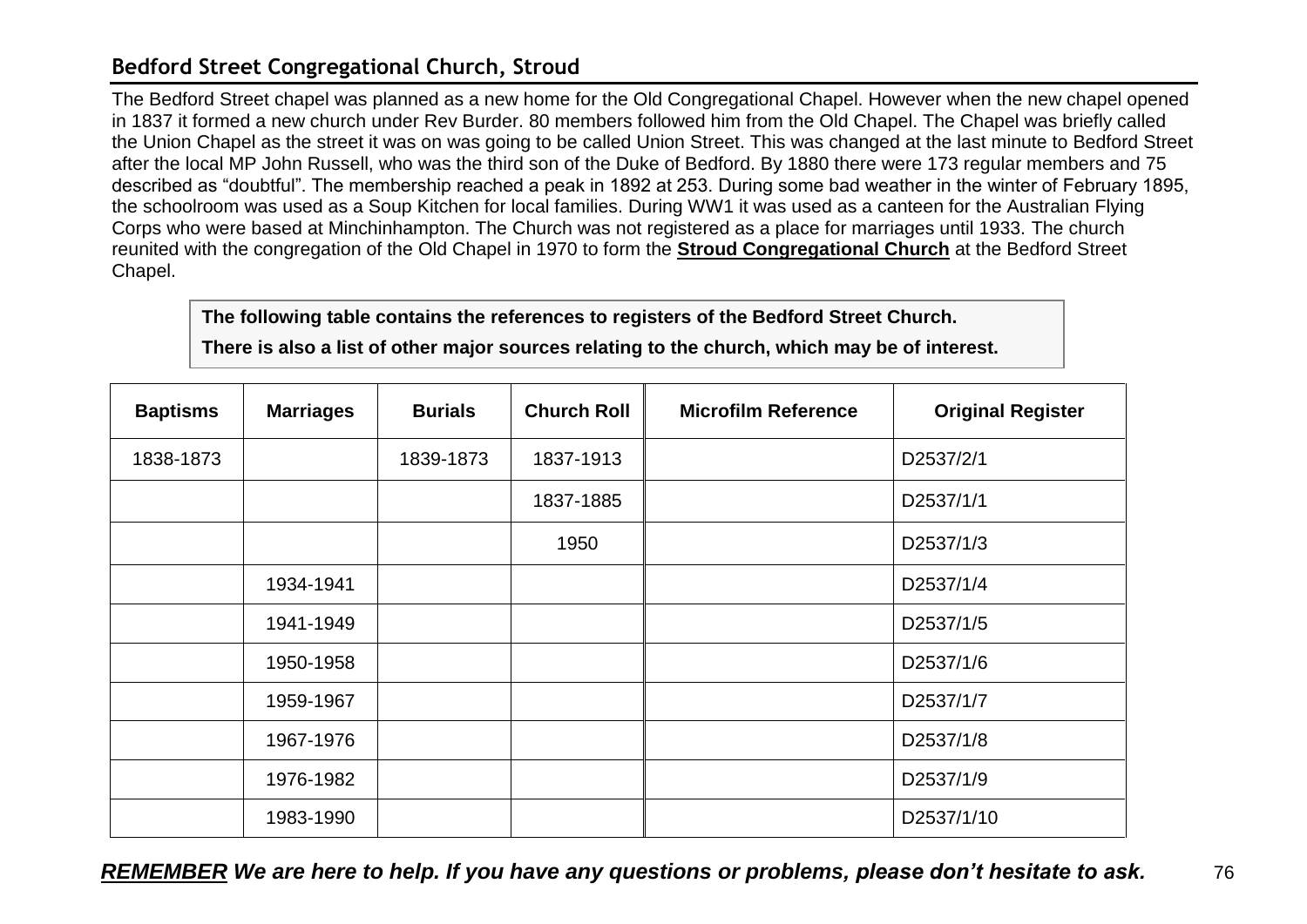| <b>Baptisms</b> | <b>Marriages</b> | <b>Burials</b> | <b>Church Roll</b> | <b>Microfilm Reference</b> | <b>Original Register</b> |
|-----------------|------------------|----------------|--------------------|----------------------------|--------------------------|
|                 | 1990-1998        |                |                    |                            | D2537/1/11               |

| <b>Church Books</b>         | D2537/2/1 | Includes:                                                                                          |
|-----------------------------|-----------|----------------------------------------------------------------------------------------------------|
|                             |           | a) Historical notes of Old Chapel and New (Bedford Street) Chapel                                  |
|                             |           | b) Minutes of Church building committee meetings 1835-1837                                         |
|                             |           | c) Minutes of Church meetings 1837-1920, including copy correspondence, newspaper<br>cuttings etc. |
| <b>Minutes</b>              | D2537/2/  | Deacon's Meetings 1869-1979 - see Catalogue for full list of references.                           |
| History                     | D2537/5/2 | "The Bedford Street Register" - a centenary history of the Bedford Street Chapel 1937              |
| <b>Other Sources to try</b> |           |                                                                                                    |
| <b>Related Collections</b>  |           | See also Old Chapel Congregational Church, Stroud                                                  |
|                             |           | D8188/2/1 Plans of Bedford Street Chapel 1879                                                      |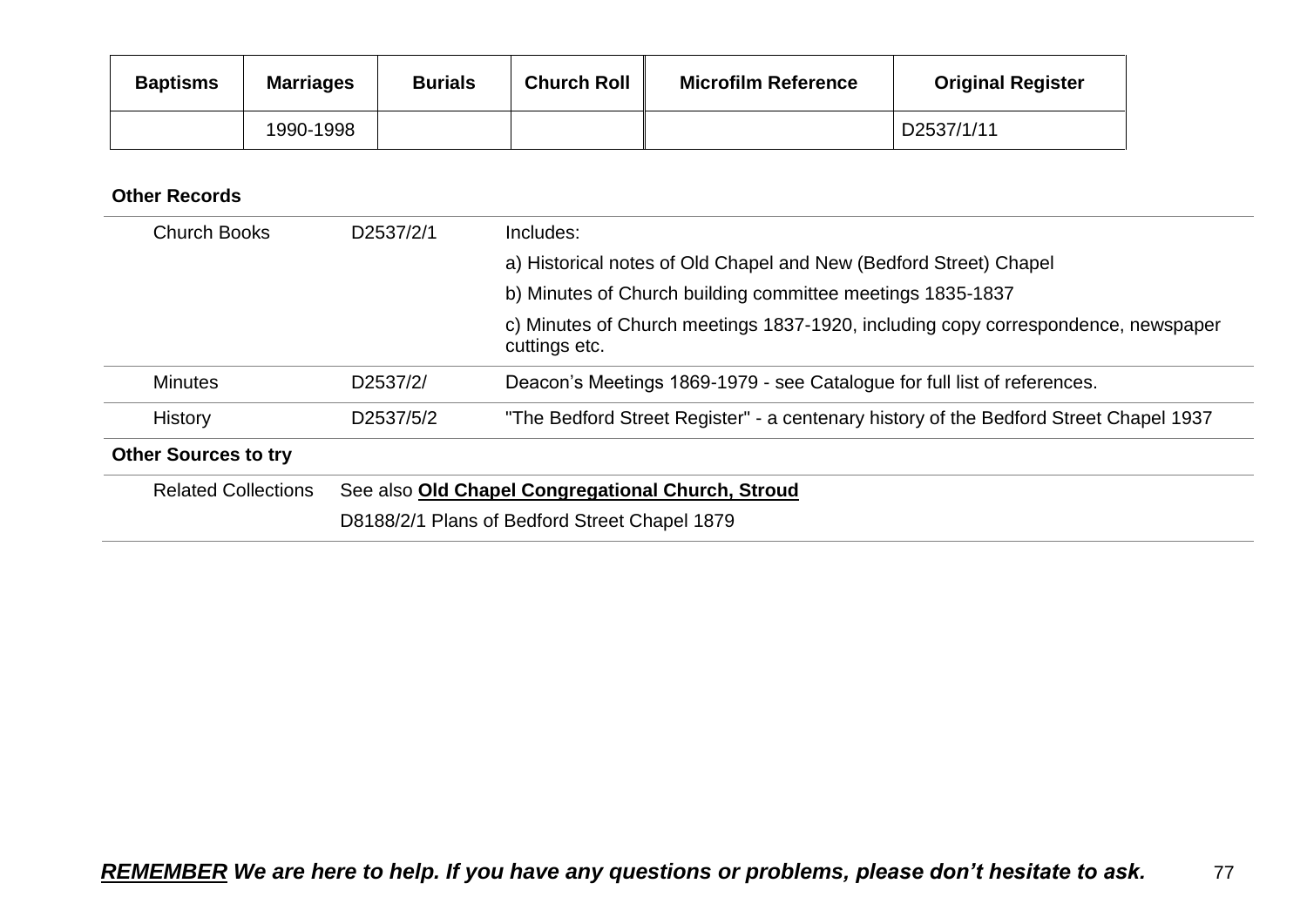## **Stroud Congregational Church**

The Church was formed in 1970 when the congregation of the Old Chapel merged with that of the Bedford Street Church. The combined church uses the Bedford Street Premises.

See **Bedford Street Congregational Church** for records.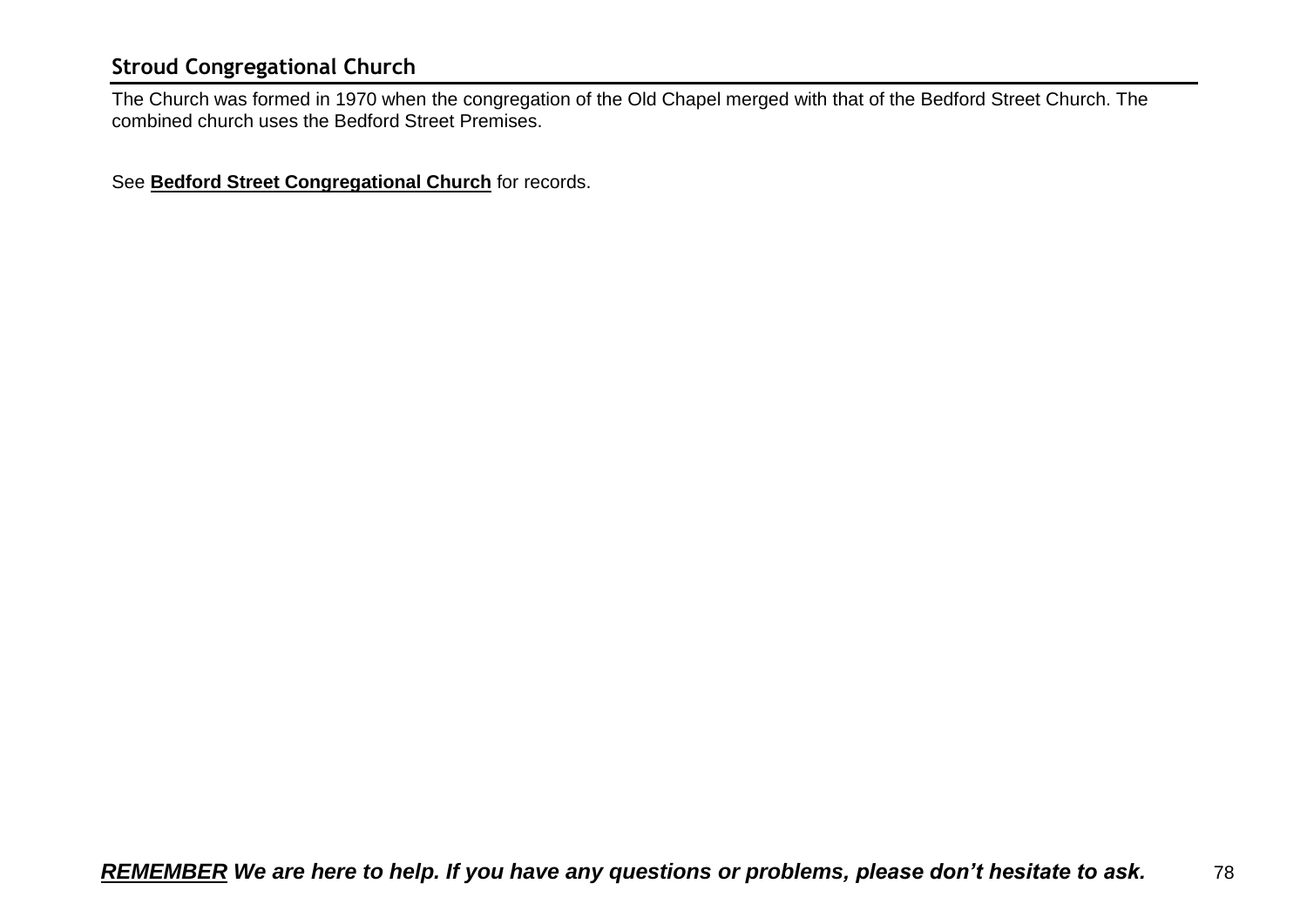## **Latter Day Saints**

## **Stroud Church of Jesus Christ and the Latter Day Saints (Mormon)**

The Church of the Latter Day Saints took over a Godolphine House in the 1950s. The building was demolished in 1958 and a new church was built. The church is located on the south side of Nelson Street.

No records deposited.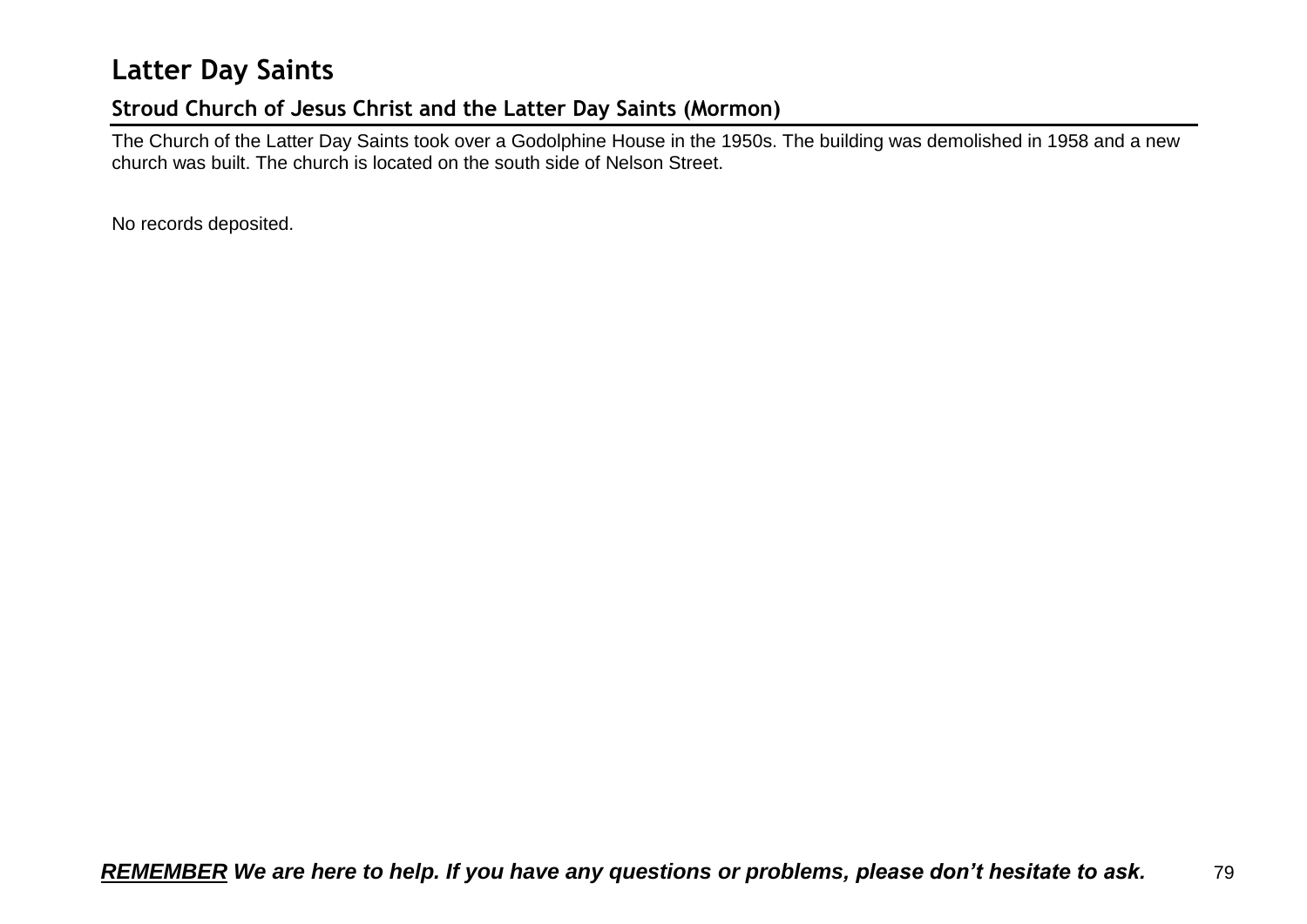## **Methodist**

### **Callowell, Stroud (Wesleyan Methodist)**

A meeting place at Callowell is mentioned on a Preaching plan in 1830. It is mentioned again on the circuit plan between 1839 and midsummer 1841. It is likely that this was not a chapel, but that a small group met in a house.

No records deposited.

#### **Other Sources to try**

Related Churches See also **Castle Street Chapel, Stroud**.

### **Ebley Methodist Mission, Stroud (Wesleyan)**

It appears that there was a Methodist meeting place at Ebley as early as 1788 and it appears on the Gloucestershire circuit plan from 1796, and the Stroud circuit from 1797 to 1802. There is no further mention of a meeting at Ebley until 1881, when it reappears for 1 year. This latter meeting is likely to have been an ill fated mission.

No records deposited.

#### **Other Sources to try**

Related Churches See also chapels in Stroud and Stonehouse.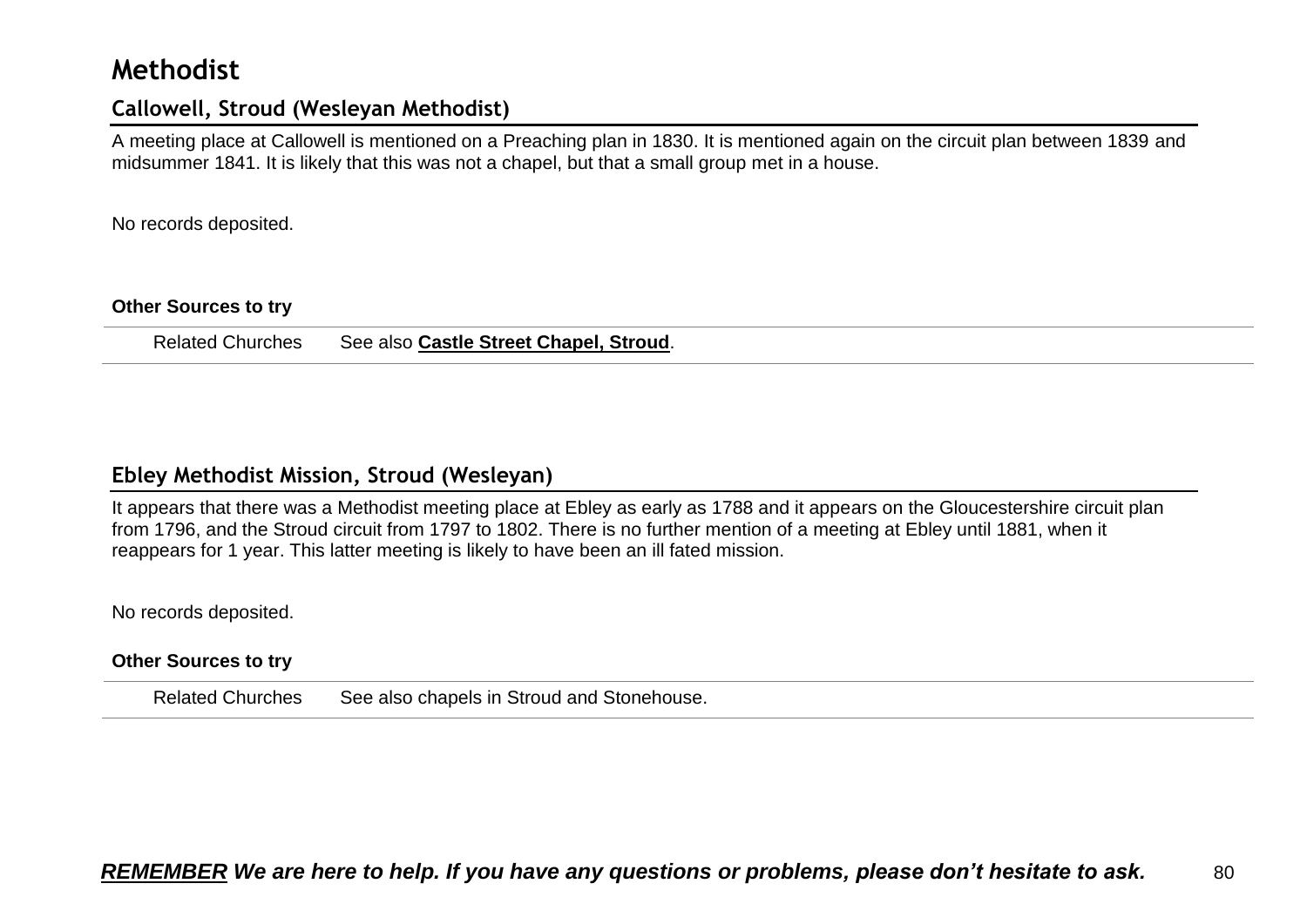## **Castle Street Methodist Church, Stroud (Wesleyan)**

A Methodist chapel in Stroud was built in 1763 on Acre Street. John Wesley visited the chapel every March from 1765 to 1791. The chapel was enlarged in 1796 and had congregations of 300-400 in 1851. Before this time many people attended both the Methodist church services on a Sunday as well as the Parish Church. In 1876 a new chapel was built on Castle Street. The old chapel was used by the Salvation Army since 1891. In 1941 the chapel merged with the old Primitive Methodist Chapel on **Parliament Street,**  which closed in that year. In 1971 the chapel had a congregation of around 80. The chapel was closed in the late 1970s and converted into flats in the 1980s. The Methodist church in Stroud now shares premises with St Albans Church of England church on Parliament Street.

#### **The following table contains the references to registers of Stroud Methodist Chapel.**

**There is also a list of other major sources relating to the church, which may be of interest.**

| <b>Baptisms</b> | <b>Marriages</b> | <b>Burials</b> | <b>Church Roll</b> | <b>Microfilm</b><br><b>Reference</b> | <b>Transcript Reference</b> | <b>Original Register</b> |
|-----------------|------------------|----------------|--------------------|--------------------------------------|-----------------------------|--------------------------|
| 1813-1837       |                  |                |                    | MF1251                               |                             |                          |
| 1811-1848*      |                  |                |                    | MF1251                               | GAL/J3/51251GS              |                          |
|                 |                  |                | 1791-1824*         |                                      | GAL/J3/51251GS              |                          |
| 1849-1928*      | 1849-1863*       |                |                    |                                      | GAL/J3/51232GS              |                          |
|                 |                  | 1849*          |                    |                                      |                             | D3187/1/3/2              |
|                 |                  | 1851*          |                    |                                      |                             | D3187/1/3/3              |
|                 | 1854-1863        |                |                    |                                      |                             | D3187/2/28/1             |

\*These are records for the whole Stroud Circuit and not just this chapel.

Please turn over for more records...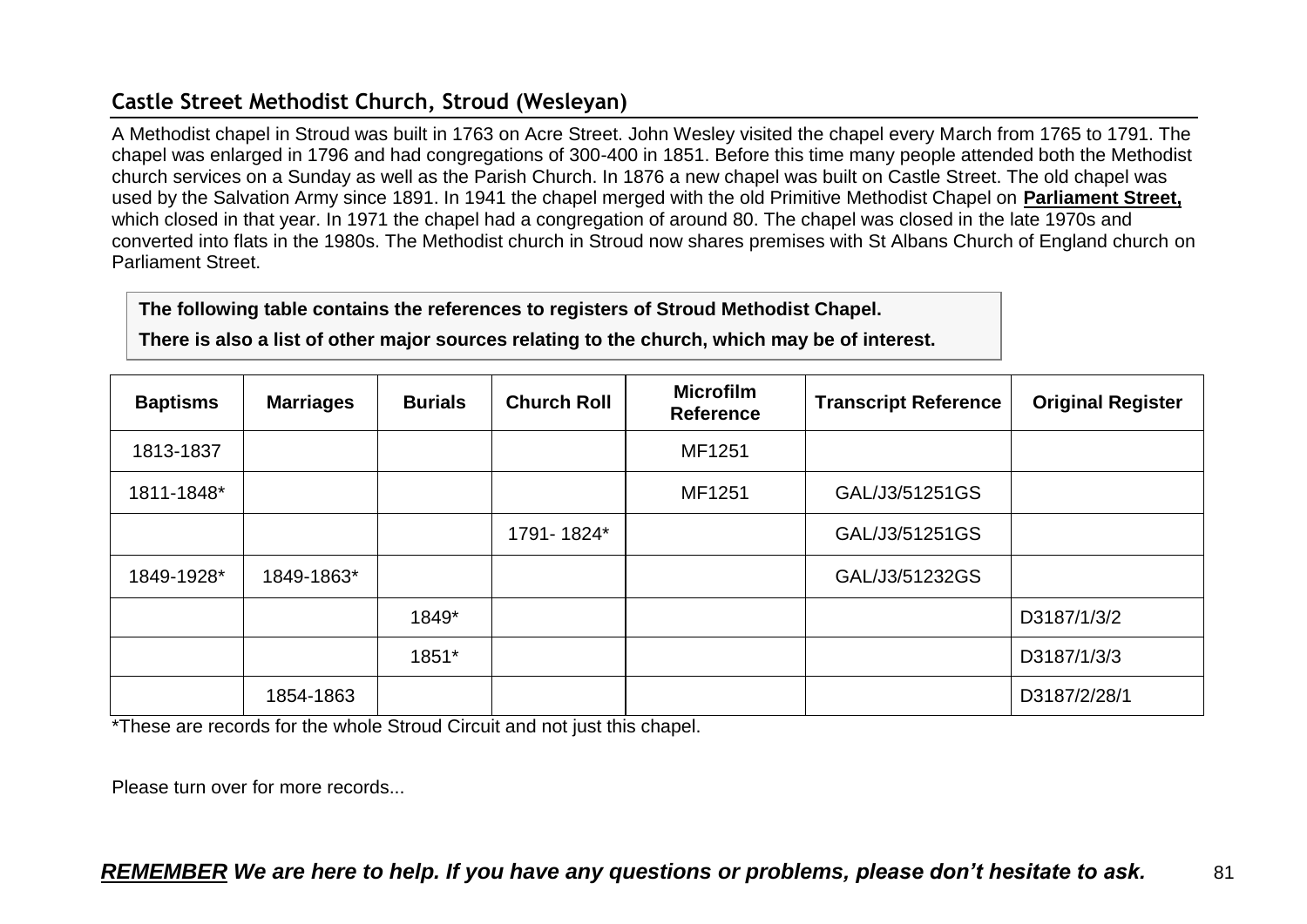| <b>Other Records</b>        |                                   |                                                                       |
|-----------------------------|-----------------------------------|-----------------------------------------------------------------------|
| <b>Minutes</b>              | D3187/2/28/2-6                    | Trustees' meetings minutes. See catalogue for full list.              |
|                             | D3187/2/28/8-10                   | Leader's meetings minutes. See catalogue for full list.               |
| <b>History</b>              | RR293,86GS                        | Stroud Methodist church, a short history of Methodism in Stroud, 1976 |
| <b>Other Sources to try</b> |                                   |                                                                       |
| <b>Related Items</b>        |                                   | Deeds of Stroud Wesleyan Chapel, 1864-1879 (D6414/2)                  |
|                             |                                   | Architect's Drawings 1870-1871 (D4335/13)                             |
|                             | Valuation 1964-1968 (D1405/2/622) |                                                                       |
|                             |                                   | For Joint Church Council minutes with St Alban's see P397 VE 2/11     |
|                             |                                   |                                                                       |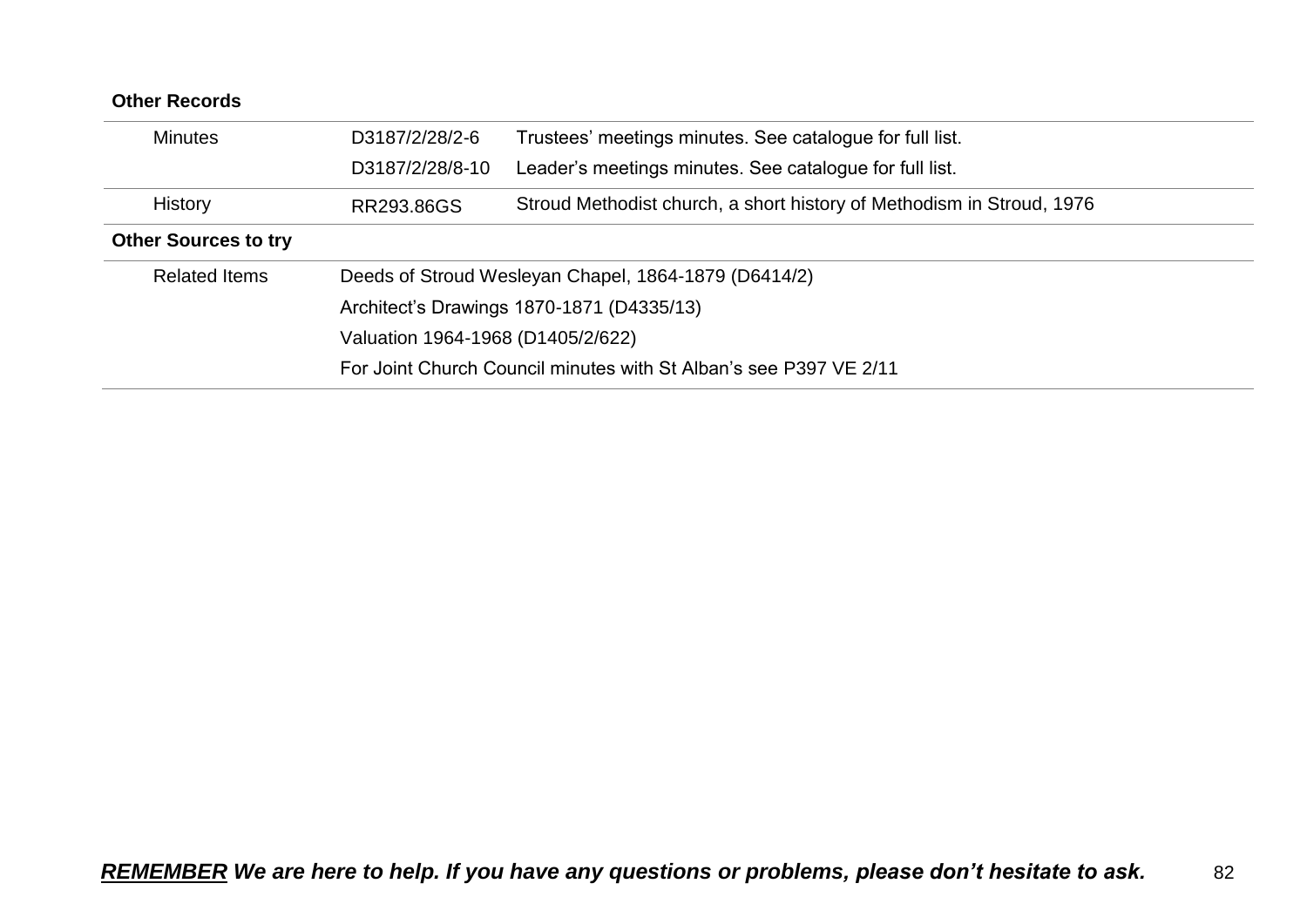### **Primitive Methodist Chapel, Parliament Street, Stroud**

Primitive Methodists had been meeting in Stroud from around 1825. They built a chapel on Parliament Street by 1837. The congregation numbered 200 by 1851, but the chapel could seat around 500. After the merger of the Primitive and Wesleyan Methodists, Parliament Street was closed in 1941. The majority of the congregation moved to the Castle Street chapel but others attended chapels outside Stroud, such as Selsley or Brimscombe.

> **The following table contains the references of registers relating to the Parliament Street Chapel. There is also a list of other sources relating to the church, which may be of interest.**

| <b>Baptisms</b> | <b>Marriages</b> | <b>Burials</b> | <b>Church Roll</b> | <b>Microfilm Reference</b> | <b>Original Register</b> |
|-----------------|------------------|----------------|--------------------|----------------------------|--------------------------|
| 1829-1949*      |                  |                |                    |                            | D3187/1/4/1*             |

\*Covers the Stroudwater Circuit of Primitive Methodists. Does not specify the church where the baptism took place.

| <b>Minutes</b>              | D3187/2/29/1                 | Trustees' meeting minutes 1927-1947                                                                      |
|-----------------------------|------------------------------|----------------------------------------------------------------------------------------------------------|
| Accounts                    | D3187/2/29/2                 | Cash book, 1875-1925                                                                                     |
| <b>Other Sources to try</b> |                              |                                                                                                          |
| <b>Deeds</b>                | Mortgage, 1837, D3187/1/3/21 |                                                                                                          |
| <b>Books/Pamphlets</b>      | Stroud                       | (Hyett) E2.5(20)GS An appeal in aid of the Primitive Methodist chapel and schoolroom, Parliament Street, |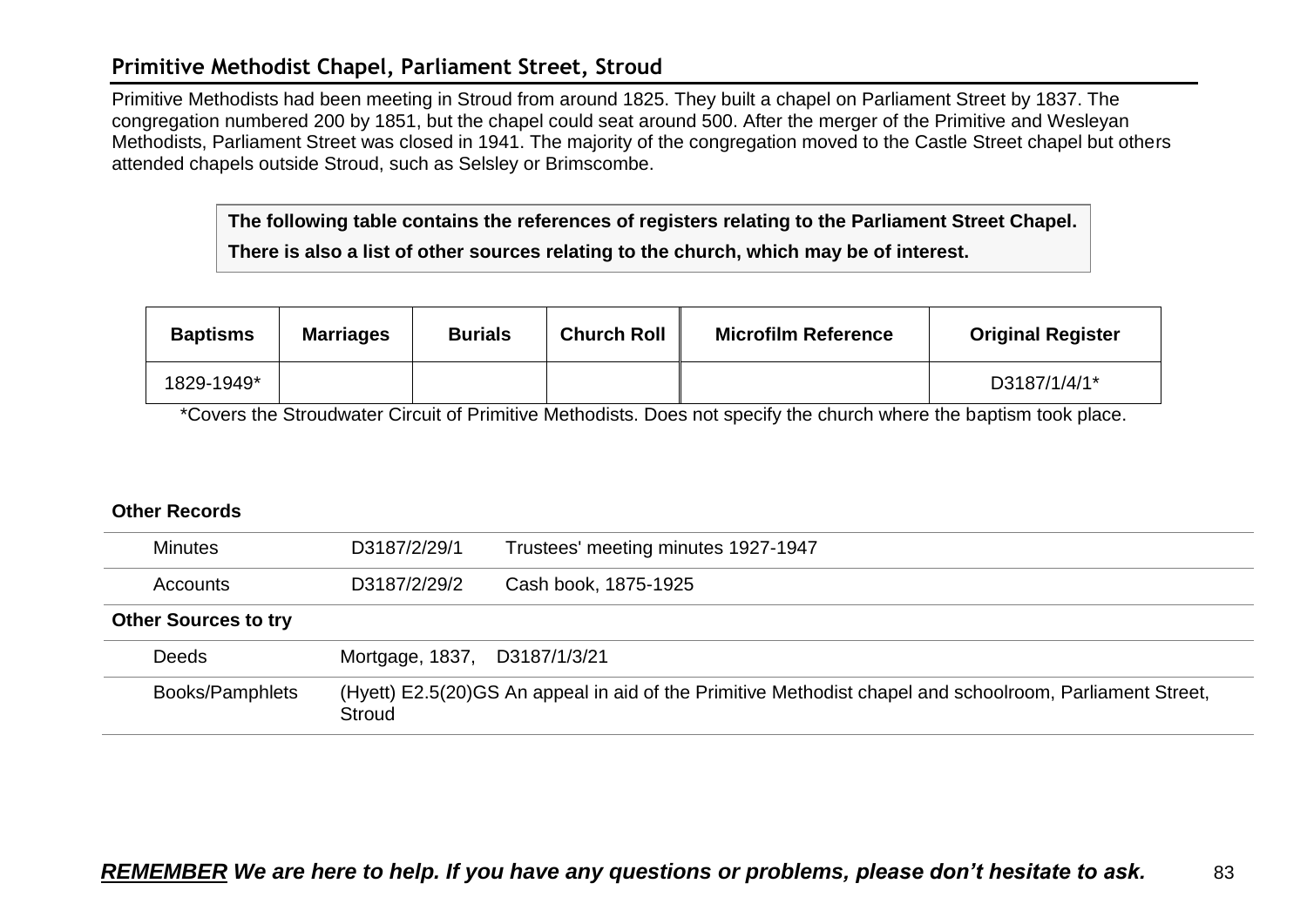### **Stroud St Albans (Methodist)**

Stroud St Alban's was originally a Church of England church. However the Methodists closed their chapel on Castle Street in the<br>Share premises with St Alban's share premises with St Alban's on Parliament Street.

**No registers for Stroud St Albans's have been deposited. However the following items may be of interest.**

#### **Other Sources to try**

Related Items For Joint Church Council minutes with St Alban's see P397 VE 2/11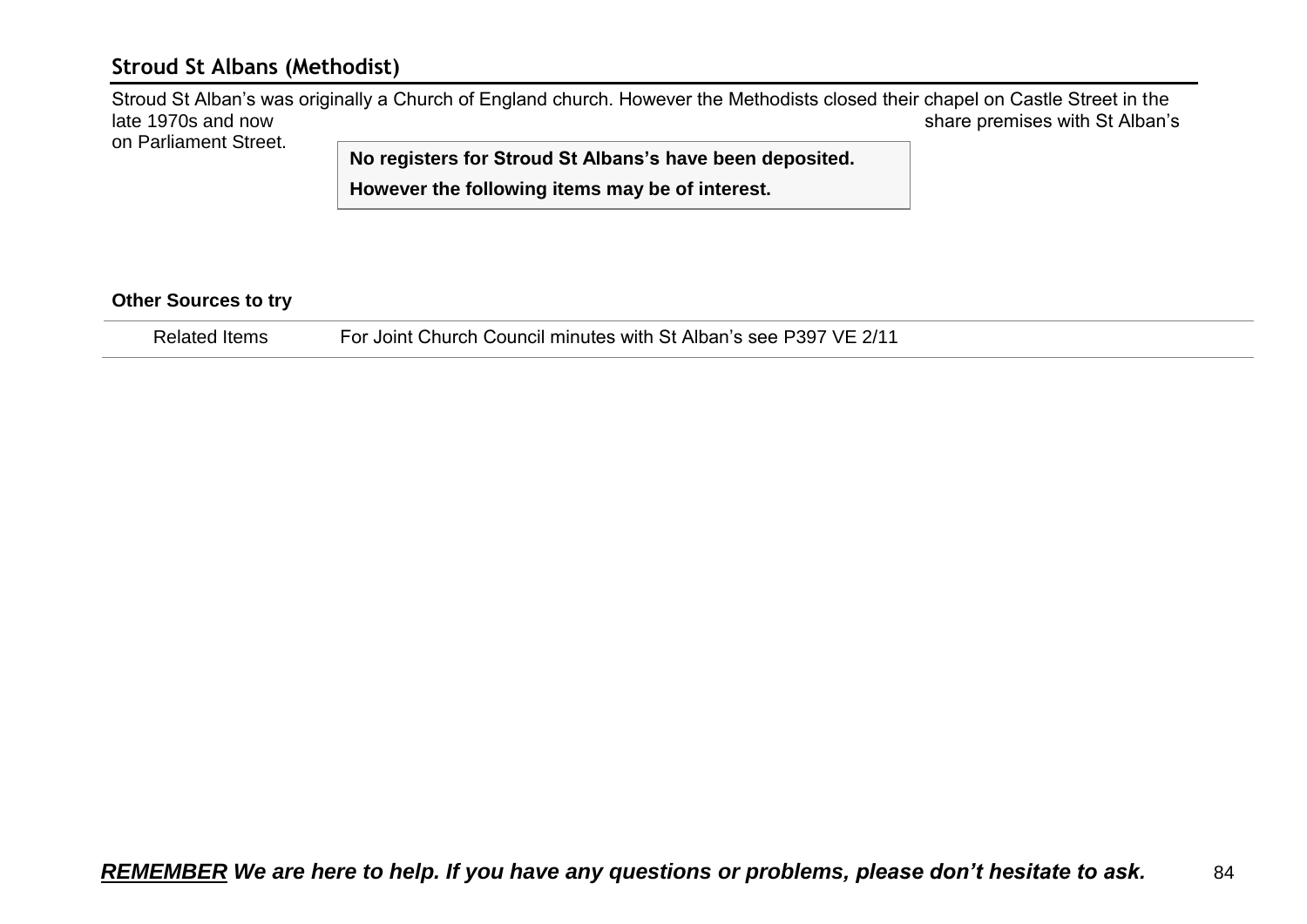## **Plymouth Brethren**

### **Acre Street Gospel Hall, Stroud (Plymouth Brethren)**

These meeting rooms first opened in 1852. The Hall appears to still be open in 2010; however it is not listed on the Plymouth Brethren website (2014).

No records deposited.

### **Brethren Chapel, Bath Street, Stroud (Plymouth Brethren)**

A Brethren Meeting Room was opened on the North end of Bath Street around 1882. This is shown as a chapel on the 1885 Town Plan with seating for 30 people. By the time of the  $2^{nd}$  edition of the Ordnance Survey map (1902), the chapel is no longer marked. It can be assumed that the chapel went out of use between 1885 and 1902.

No records deposited.

## **Brethren Meeting Rooms, Lansdown, Stroud (Plymouth Brethren)**

It is not known when these meeting rooms opened.

No records deposited.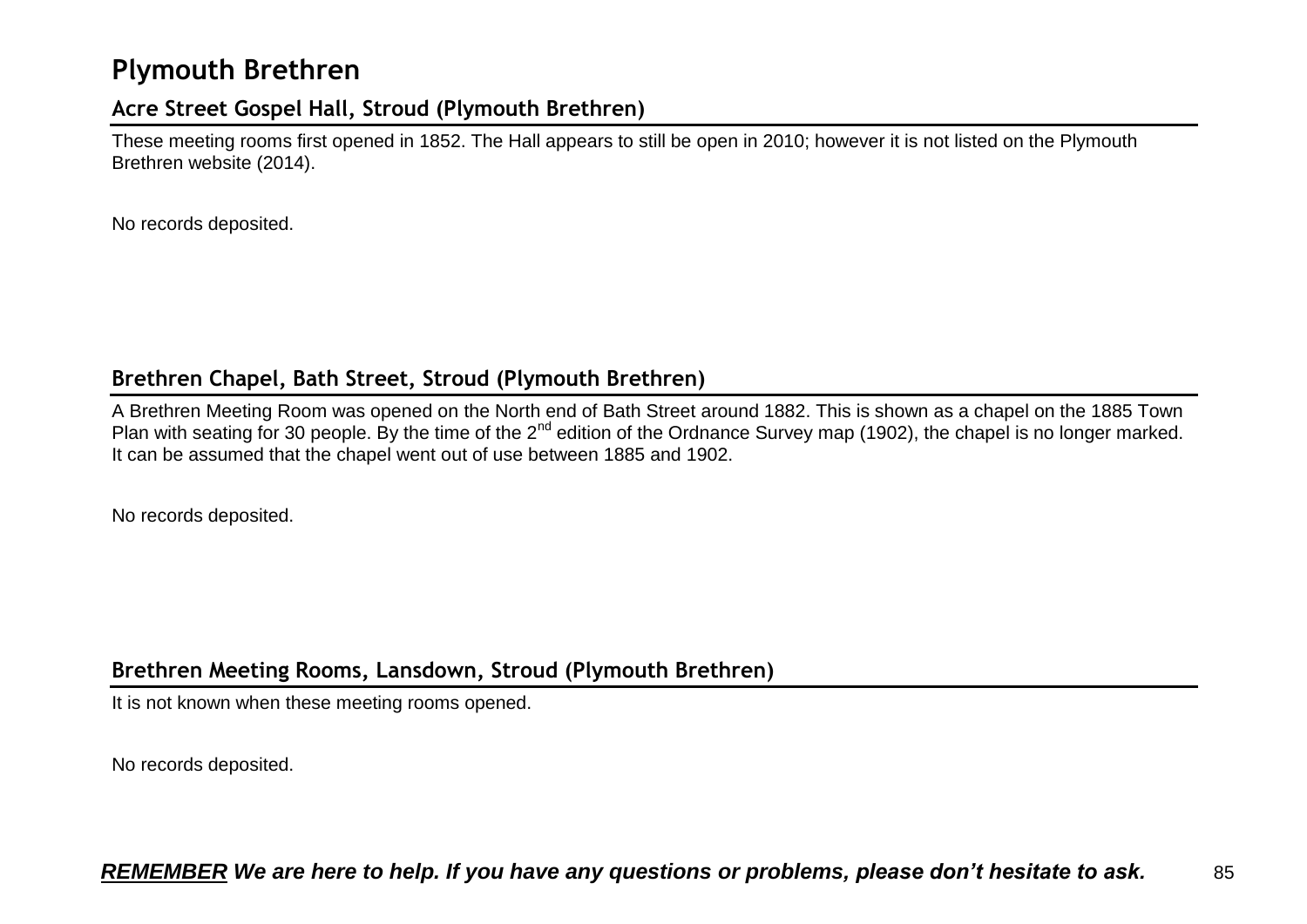## **Quakers/Society of Friends**

## **Stroud Society of Friends Meeting (Quaker)**

A meeting of the Society of Friends is held at various places in Stroud. There is no purpose built meeting house. The records suggest that this meeting began in the 1970s.

> **No registers for the Stroud Meeting have been deposited. However the following items may be of interest.**

| <b>Minutes</b>              | D1340/Box 90406 | Stroud Preparative Meeting 1979-1981, 1982-1987, 1988-1998 (Accession 12574) |
|-----------------------------|-----------------|------------------------------------------------------------------------------|
| <b>Other Sources to try</b> |                 |                                                                              |
| <b>Related Collections</b>  | See also        |                                                                              |
| <b>Books/Pamphlets</b>      |                 |                                                                              |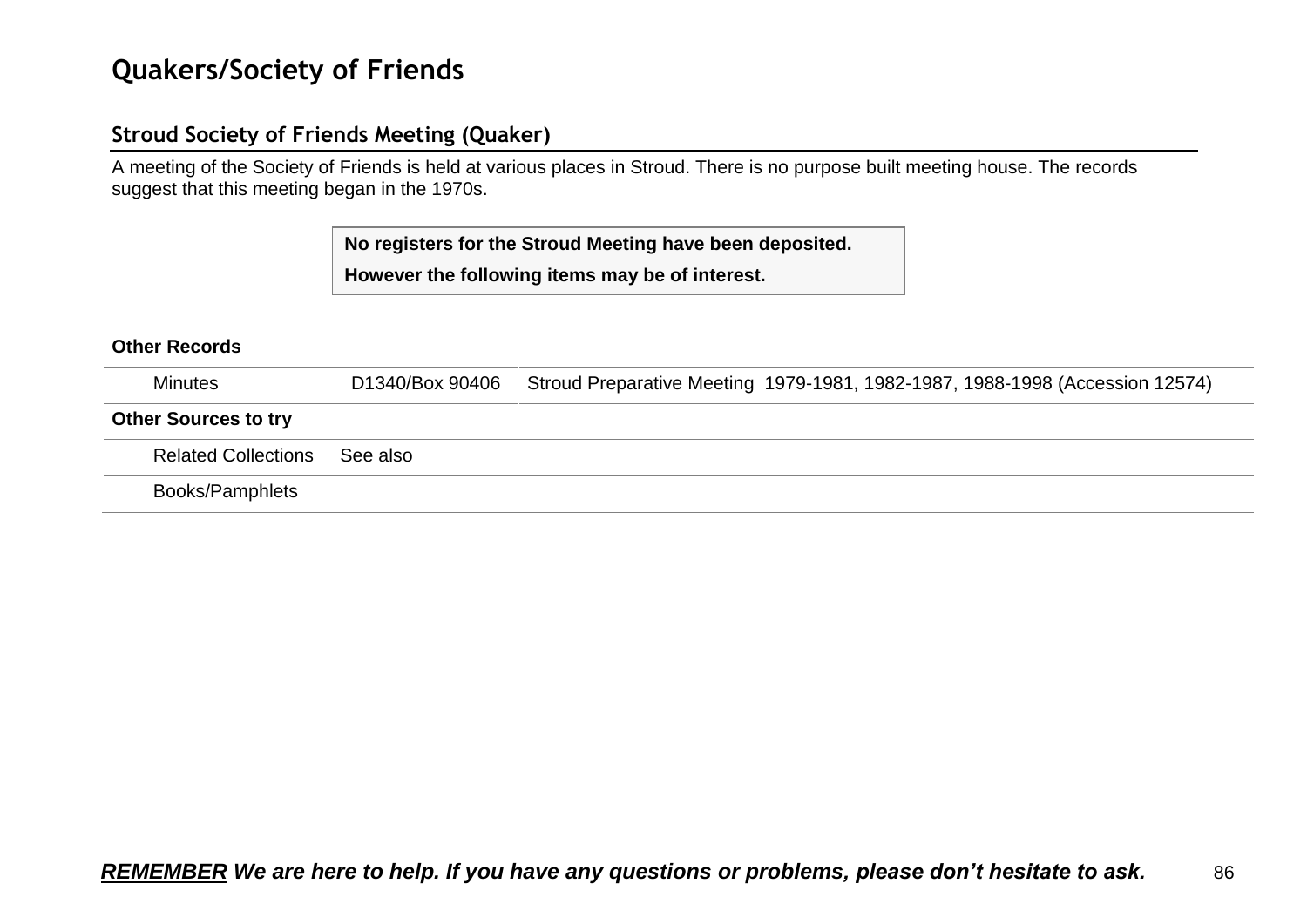## **Roman Catholic**

## **Church of the Immaculate Conception, Stroud (Roman Catholic)**

The Stroud Roman Catholic church was opened in 1857. Before this time, the closest church was a **Woodchester**. A Catholic school was opened around 1850 on London Road and this was used for Sunday Mass, served by Woodchester. A convent was added to the church in 1862. This was largely funded by William Leigh, who owned Woodchester Mansion. The convent was nearly demolished in 1978 but permission was refused and it is now listed. In 1972 the church had a congregation of around 750.

**No records for the Church of the Immaculate Conception have been deposited.**

**However the following items may be of interest.**

#### **Other Sources to try**

| <b>Related Collections</b> | Records relating to the Convent: D10886, DC20/181 (Refused planning demolition request), K1269/3/1<br>(Change of use), Photograph of the convent c. 1916 (GPS/320/125) |
|----------------------------|------------------------------------------------------------------------------------------------------------------------------------------------------------------------|
|                            | Records relating to the School: D320/11                                                                                                                                |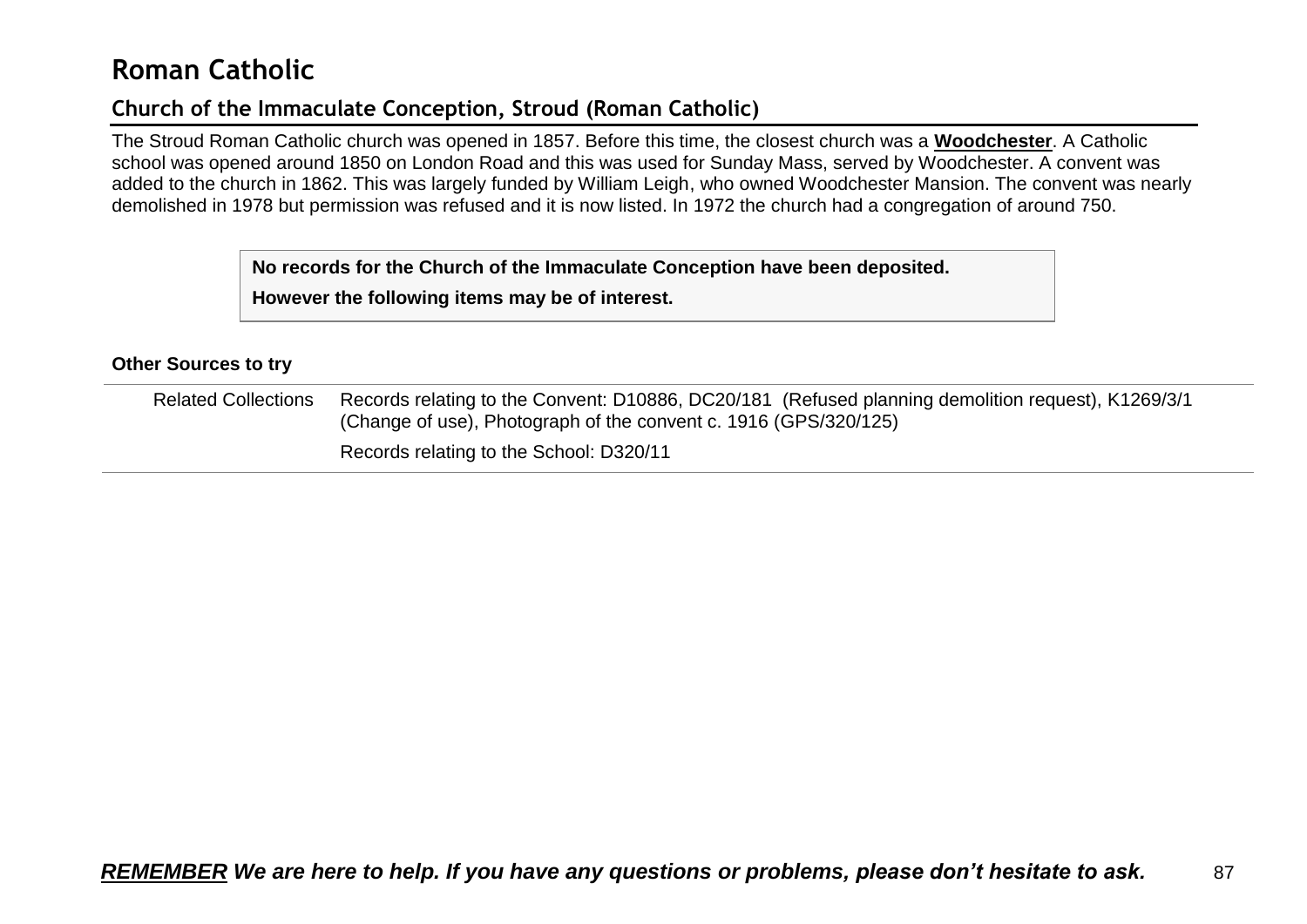## **Unitarian**

## **Lansdown Unitarian Chapel, Stroud**

A chapel was built around 1876 on the south side of Lansdown. The Unitarians used the building for less than 20 years. It is possible that they had links with the chapels in Gloucester, Cheltenham or Cirencester. After 1894 a Baptist group used the chapel for a short while. By 1922 it was used as a cinema, and then by the Liberal Association. It was also used as a Ballroom and dance studio. The building has now been converted into flats.

No records deposited.

#### **Other Sources to try**

Related Churches Gloucester, Cheltenham or Cirencester Unitarian chapels.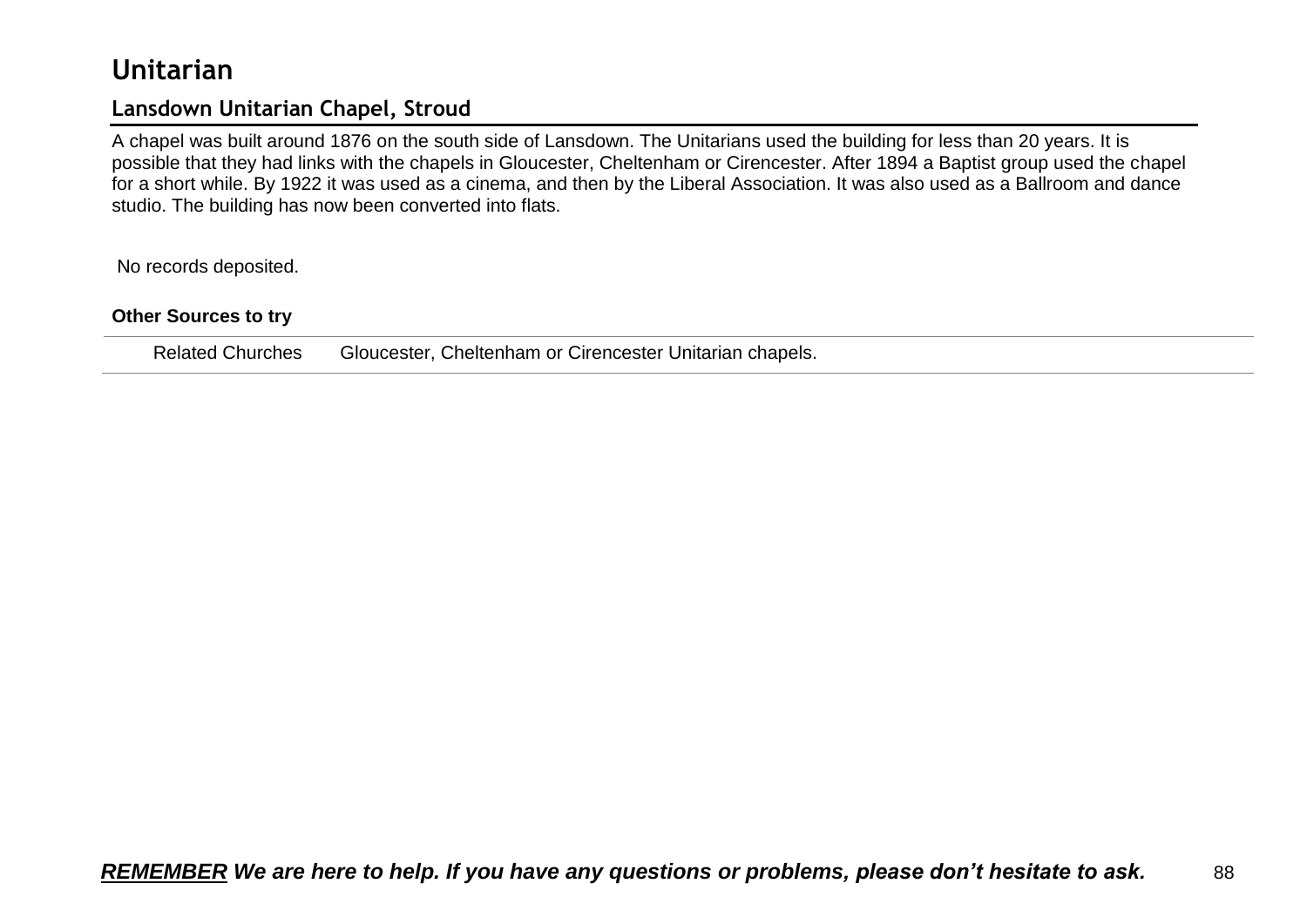# **Thrupp**

## **Methodist**

## **Brimscombe Methodist Church, Minchinhampton (Wesleyan)**

A prayer meeting at Brimscombe began in 1794 at a private house. The class was originally linked with the chapel at **Littleworth**. The chapel was built in 1804 and was in the Stroud Wesleyan Methodist Circuit. By 1851 the congregation was around 190. By 1973 adult membership had dropped to 45. The church is located on Brimscombe Hill, just south of the bridge over the railway line.

**The following table contains the references to registers of Brimscombe Methodist Chapel.**

**There is also a list of other major sources relating to the church, which may be of interest.**

| <b>Baptisms</b> | <b>Marriages</b> | <b>Burials</b> | <b>Church Roll</b> | <b>Microfilm</b><br>Reference | <b>Transcript Reference</b> | <b>Original Register</b> |
|-----------------|------------------|----------------|--------------------|-------------------------------|-----------------------------|--------------------------|
| 1811-1848*      |                  |                |                    | MF1251                        | GAL/J3/51251GS              |                          |
|                 |                  |                | 1791-1824*         |                               | GAL/J3/51251GS              |                          |
| 1849-1928*      | 1849-1863*       |                |                    |                               | GAL/J3/51232GS              |                          |
|                 |                  | 1849*          |                    |                               |                             | D3187/1/3/2              |
|                 |                  | 1851*          |                    |                               |                             | D3187/1/3/3              |

\*These are records for the whole Stroud Circuit and not just this chapel.

### **Other Records**

| <b>Minutes</b>       | D3187/2/16/1-2 | Leaders' meeting minutes, 1907-1941      |
|----------------------|----------------|------------------------------------------|
|                      | D3187/2/16/3   | Trustees Minutes, 1967-1977              |
| Accounts             | D3187/2/16/4   | Account book, 1834-1841                  |
|                      | D3187/2/16/5   | Pew Rents 1831-1833                      |
| <b>Sunday School</b> | D3187/1/3/21   | Rents payable to Brimscombe chapel, 1863 |

*REMEMBER We are here to help. If you have any questions or problems, please don't hesitate to ask.* 89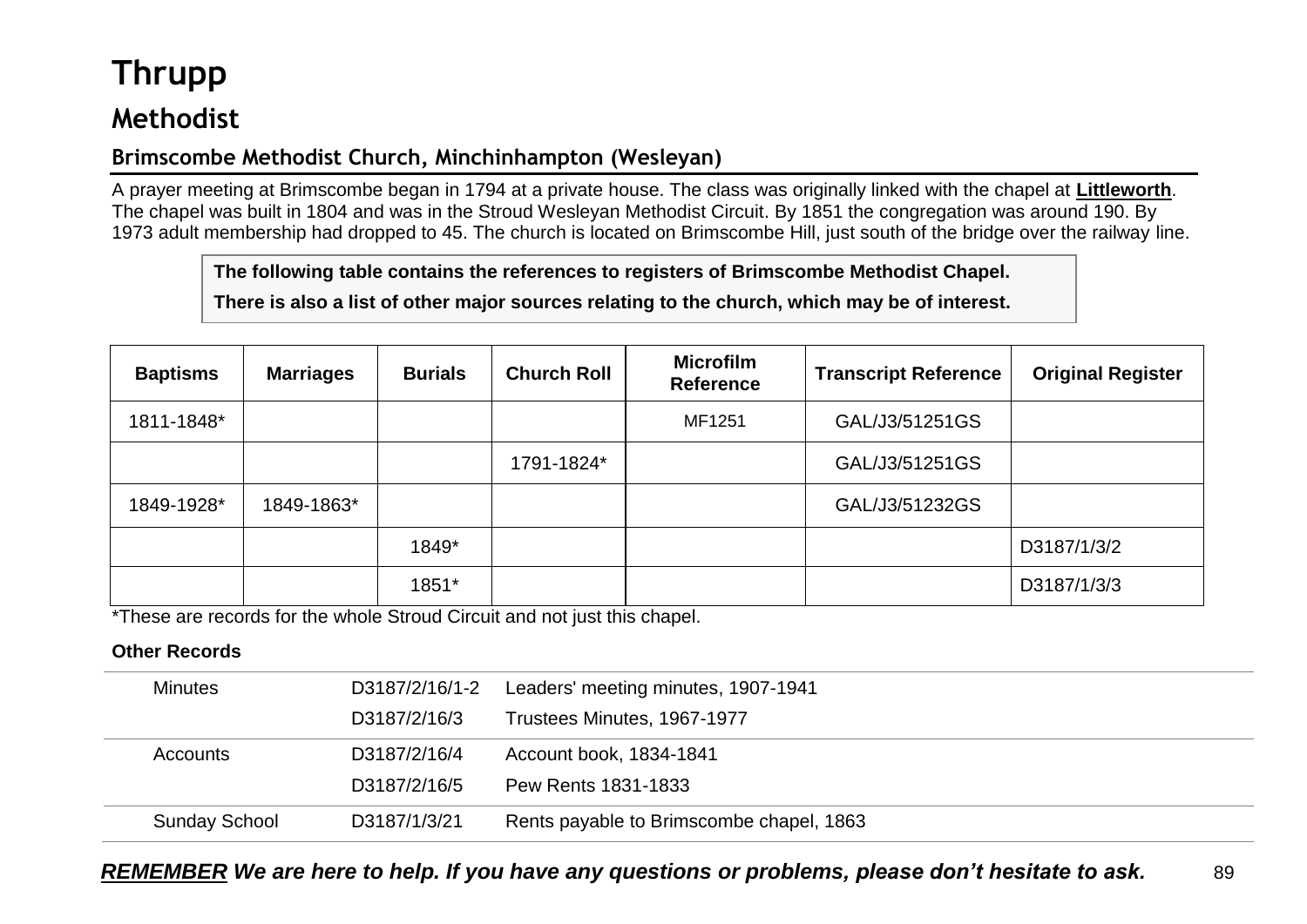## **Brimscombe Primitive Methodist Chapel, Thrupp**

A Primitive Methodist chapel was built in Brimscombe in 1838.The chapel was close to the Wesleyan place of worship. By 1851 there were over 100 people in the congregation. The chapel closed in the mid 1890s.

**The references of registers relating to Brimscombe Primitive Methodist Chapel are listed below**

| <b>Baptisms</b> | <b>Marriages</b> | <b>Burials</b> | <b>Church Roll</b> | <b>Microfilm Reference</b> | <b>Original Register</b> |
|-----------------|------------------|----------------|--------------------|----------------------------|--------------------------|
| 1829-1949*      |                  |                |                    |                            | D3187/1/4/1*             |

\*Covers the Stroudwater Circuit of Primitive Methodists. Does not specify the church where the baptism took place.

## **Thrupp Meeting (Wesleyan)**

A meeting at Thrupp was mentioned in the circuit records from 1791. In 1795 the meeting joined with the meeting at Brimscombe. It was briefly revived in the 19<sup>th</sup> Century but this did not last long.

No records deposited.

#### **Other Sources to try**

Related Churches See Brimscombe Methodist Church.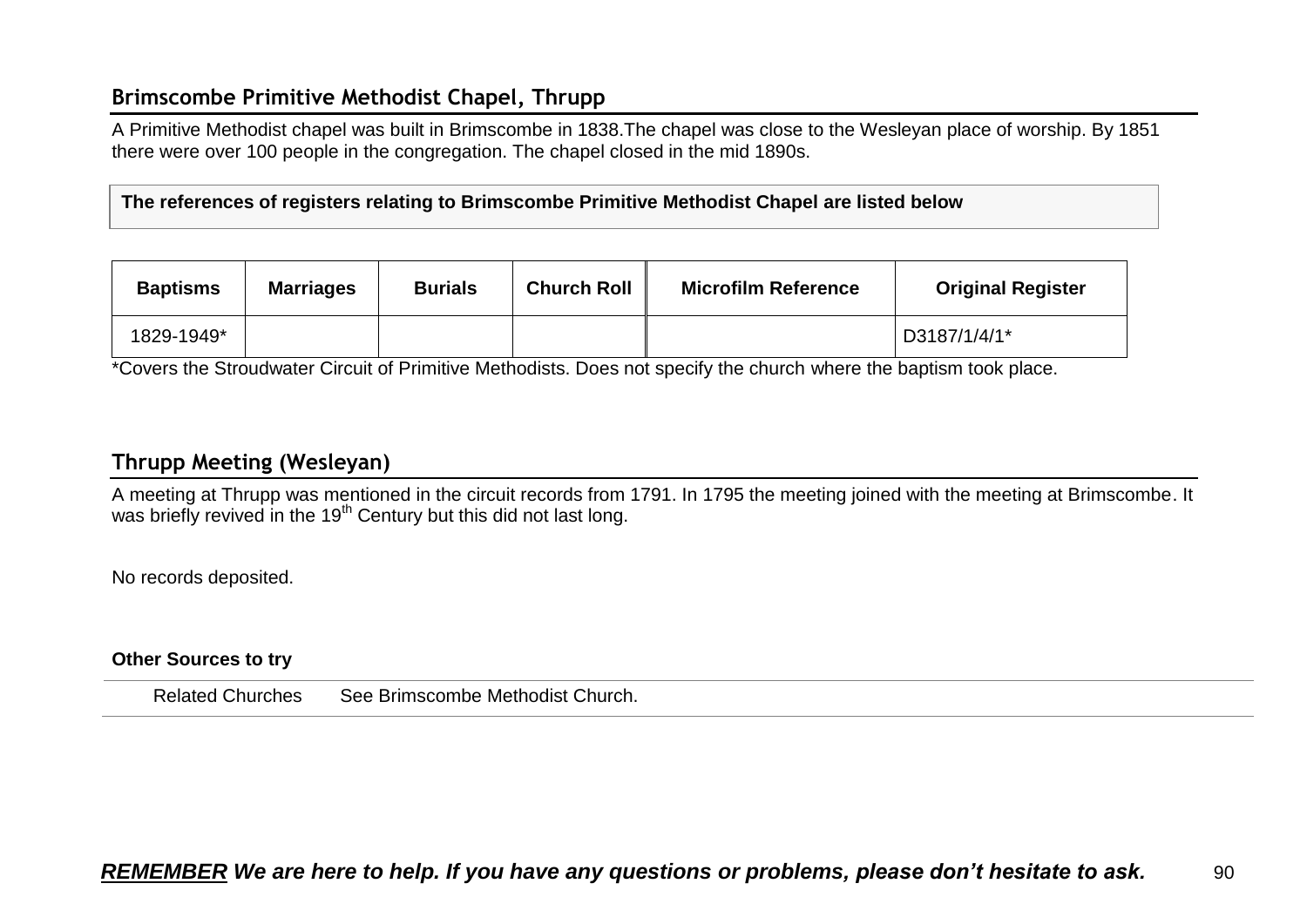## **Plymouth Brethren**

## **Brethren Mission Chapel, Thrupp/Brimscombe (Plymouth Brethren)**

The chapel opened around 1897. It is not known when the chapel closed, but a planning applications imply that the building was demolished by 1985.

No records deposited.

| <b>Other Sources to try</b> |                                                                                                                                                                                                        |
|-----------------------------|--------------------------------------------------------------------------------------------------------------------------------------------------------------------------------------------------------|
| Planning                    | Outline application for residential development after demolition of existing building at the mission chapel,<br>Brimscombe, Thrupp. Outline permission given. Application No. S.14699, 1985 (DC23/478) |
|                             | Conversion of chapel to workshop, store, offices, and garage at Brimscombe mission chapel, Thrupp.<br>Permission given. App No S.14699/D, 1989 (DC54/41)                                               |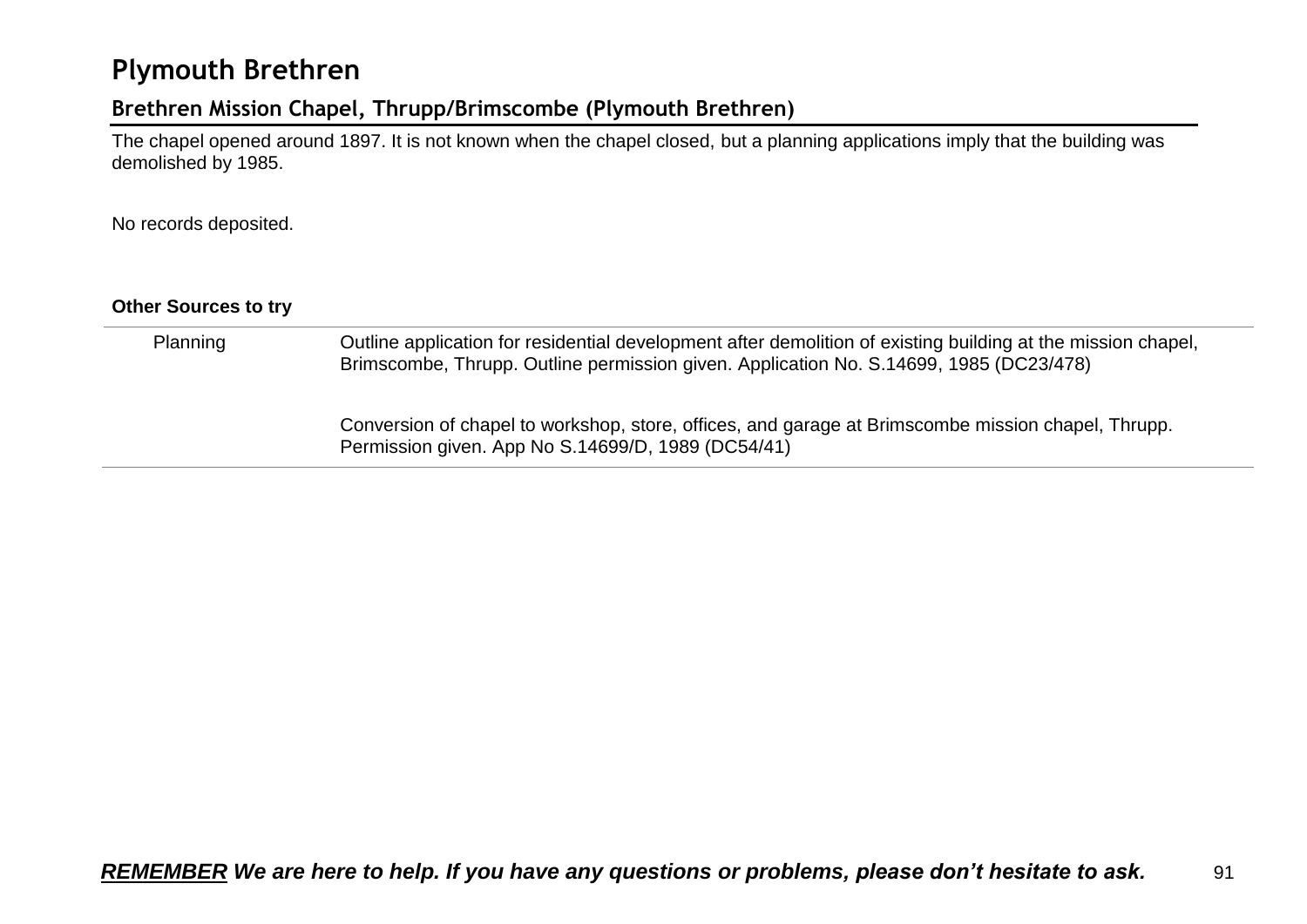# **Uplands**

**None**

# **Whiteshill**

**None**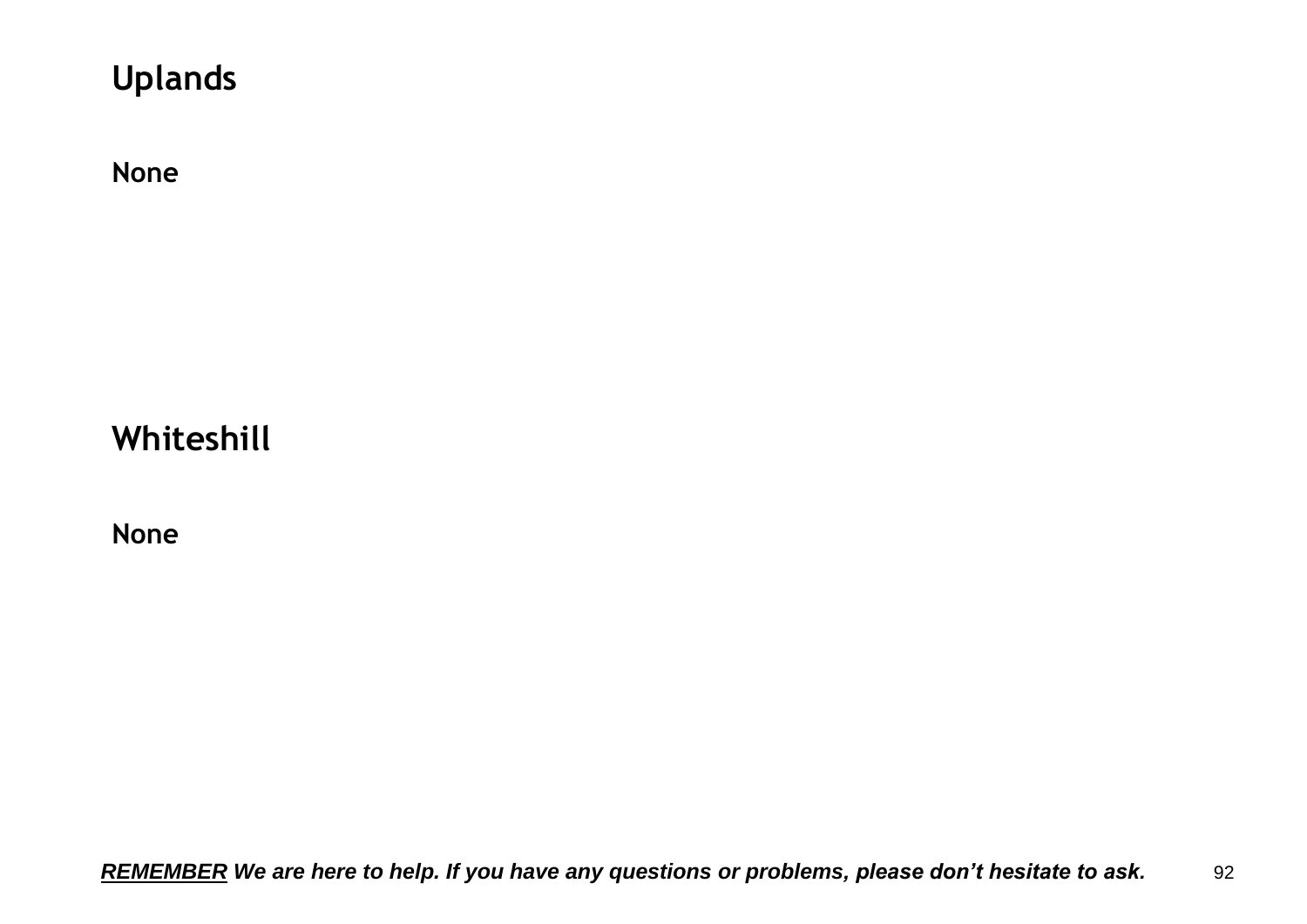# **Woodchester**

## **Baptist**

## **Woodchester Baptist Church**

This church was built in 1825. Before this services had been held in private rooms by the minister from Kings Stanley Baptist Church. Peter King, one of the founders, was the brother of Mary Clutterbuck, who helped establish the Stroud Baptist Chapel. The church remained under the control of King's Stanley until 1833, although baptisms continued there for a number of years. In 1869 there were 65 members on the church roll. In 1920 the church shared a minister with the **Nupend Chapel, Eastcombe**. The church closed 1981 and is now a residential dwelling.

**The following table contains the references to registers of Woodchester Baptist Church.**

**There is also a list of other major sources relating to the church, which may be of interest.**

| <b>Baptisms</b> | <b>Marriages</b> | <b>Burials</b> | <b>Church Roll</b> | <b>Microfilm Reference</b> | <b>Original Register</b> |
|-----------------|------------------|----------------|--------------------|----------------------------|--------------------------|
|                 |                  |                | 1833-1848          |                            | D5249/2/1                |
|                 |                  |                | 1881-1910          |                            | D5249/2/1                |
|                 |                  |                | 1919-1944          |                            | D5249/2/1                |
|                 |                  |                | 1969-1979          |                            | D5249/2/1                |
|                 | 1968-1974        |                |                    |                            | D5249/2/1                |
|                 |                  | 1969-1976      |                    |                            | D5249/2/1                |

Please turn over for more records...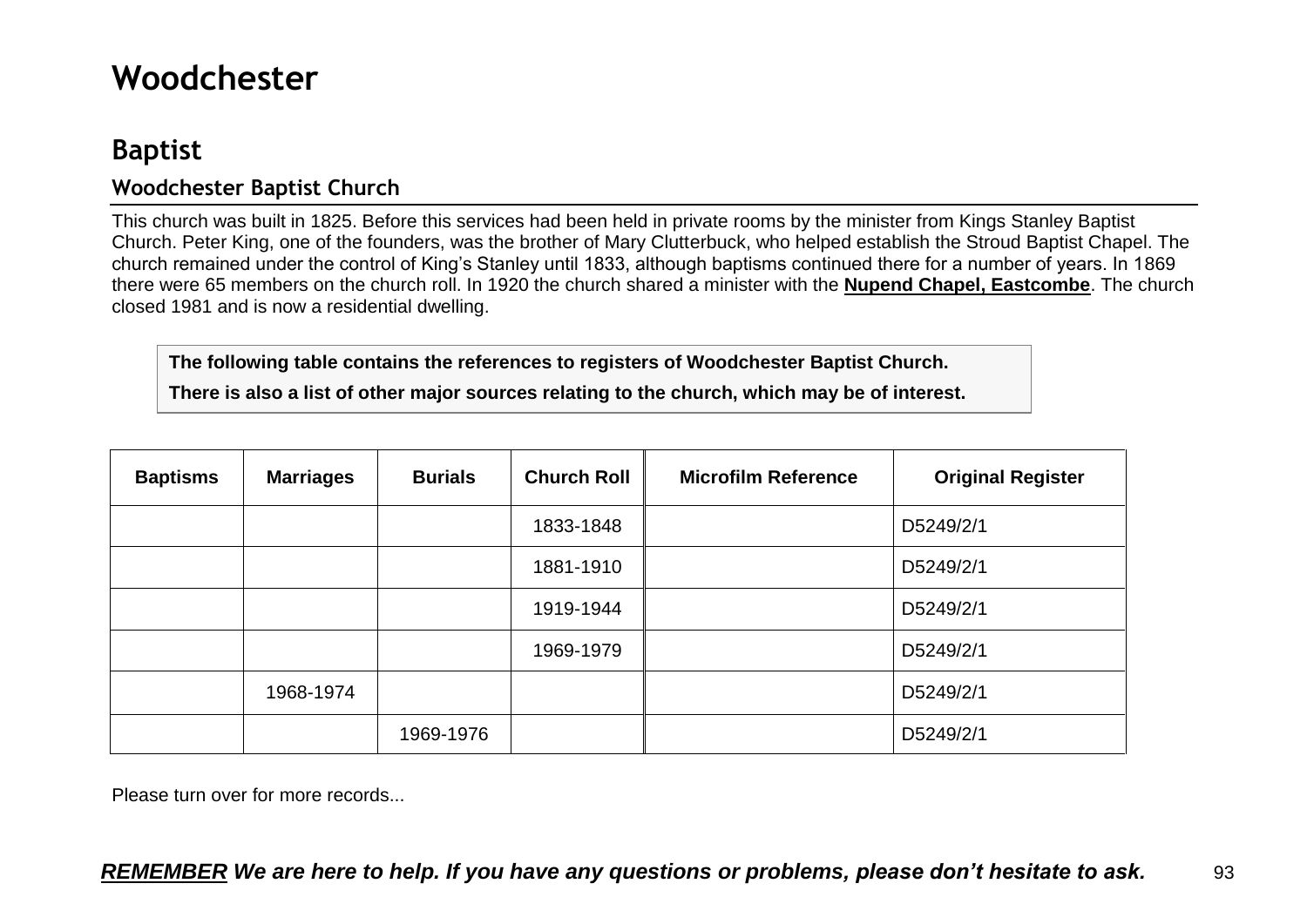| <b>Other Records</b>         |                                                                                    |                                                                                                                                                                                                     |  |  |
|------------------------------|------------------------------------------------------------------------------------|-----------------------------------------------------------------------------------------------------------------------------------------------------------------------------------------------------|--|--|
| <b>Church Books</b>          | D5249/2/1                                                                          | 1833-1981, Giving details of its history since 1822; entries include summaries of<br>meetings, details of membership, transcripts of correspondence and other memoranda<br>about significant events |  |  |
| <b>Minutes</b>               | D5249/2/2                                                                          | Church meetings 1942-1953 and deacons' meetings 1952-3                                                                                                                                              |  |  |
|                              | D5249/2/3                                                                          | Church and deacons' meetings 1969-1984                                                                                                                                                              |  |  |
| <b>Memorial Inscriptions</b> | GAL/K3/47212GS                                                                     | Woodchester Baptist Chapel, 1986                                                                                                                                                                    |  |  |
| <b>History</b>               | D5249/2/12                                                                         | A short history of Woodchester Baptist Church 1825-1925, see also D5249/2/1 above                                                                                                                   |  |  |
| <b>Other Sources to try</b>  |                                                                                    |                                                                                                                                                                                                     |  |  |
| <b>Related Items</b>         | D4373/9/20 Poster: two sermons on Nonconformity, Baptist Chapel, Woodchester, 1870 |                                                                                                                                                                                                     |  |  |
|                              |                                                                                    | D7089/5/2 Correspondence regarding the link with Stroud Baptist Chapel, 1926                                                                                                                        |  |  |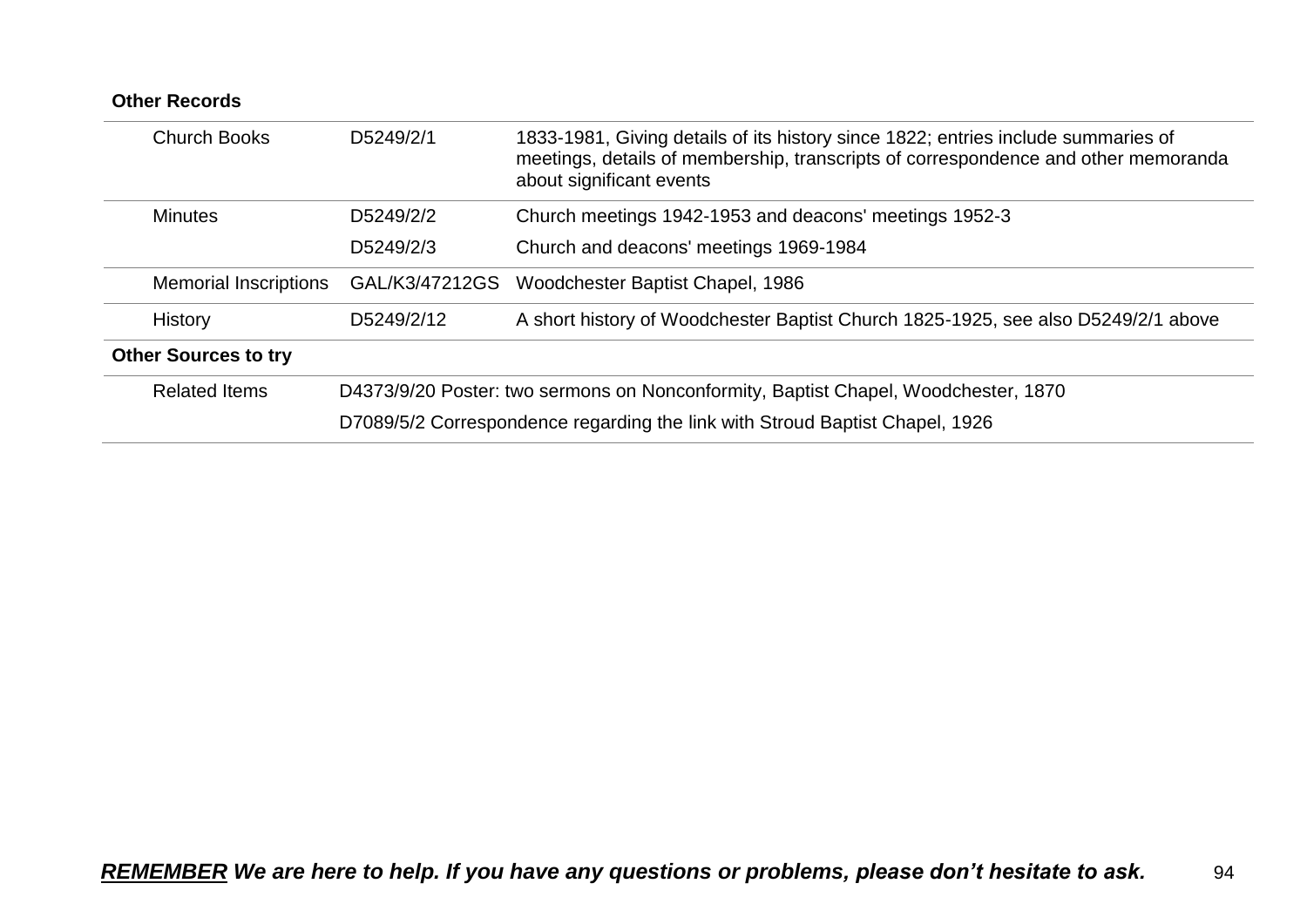## **Church of the Annunciation, Woodchester Priory (Roman Catholic)**

Catholicism in the Woodchester area began when William Leigh bought the Woodchester Manor. He was a converted Roman Catholic and sought to establish a Catholic community in the area. The Church at Woodchester was opened in 1849. Originally Leigh had asked the Passionists to serve at the church, but they decided to move on in 1850. The Church was then taken over by the Dominicans. The monastery was added in 1853. This was demolished in 1970. The church offered Mass at Box (Minchinhampton), Nailsworth and Avening. There was also a mission at Sharpness.

**The following table contains the references to registers of the Church of the Annunciation. There is also a list of other major sources relating to the church, which may be of interest.**

| <b>Baptisms</b> | <b>Marriages</b> | <b>Burials</b> | <b>Church Roll</b> | <b>Microfilm Reference</b> | <b>Original Register</b> |
|-----------------|------------------|----------------|--------------------|----------------------------|--------------------------|
| 1846-1850       |                  |                |                    |                            | D6145/PP/1/1             |
| 1850-1859       |                  |                |                    |                            | D6145/PP/1/2             |
| 1859-1870       |                  |                |                    |                            | D6145/PP/1/3             |
| 1871-1920       |                  |                |                    |                            | D6145/PP/1/4             |
|                 | 1852-1950        |                |                    |                            | D6145/PP/1/6             |
|                 |                  | 1857-1911      |                    |                            | D6145/PP/1/7             |
|                 |                  | 1911-1963      |                    |                            | D6145/PP/1/8             |

Please turn over for more records...